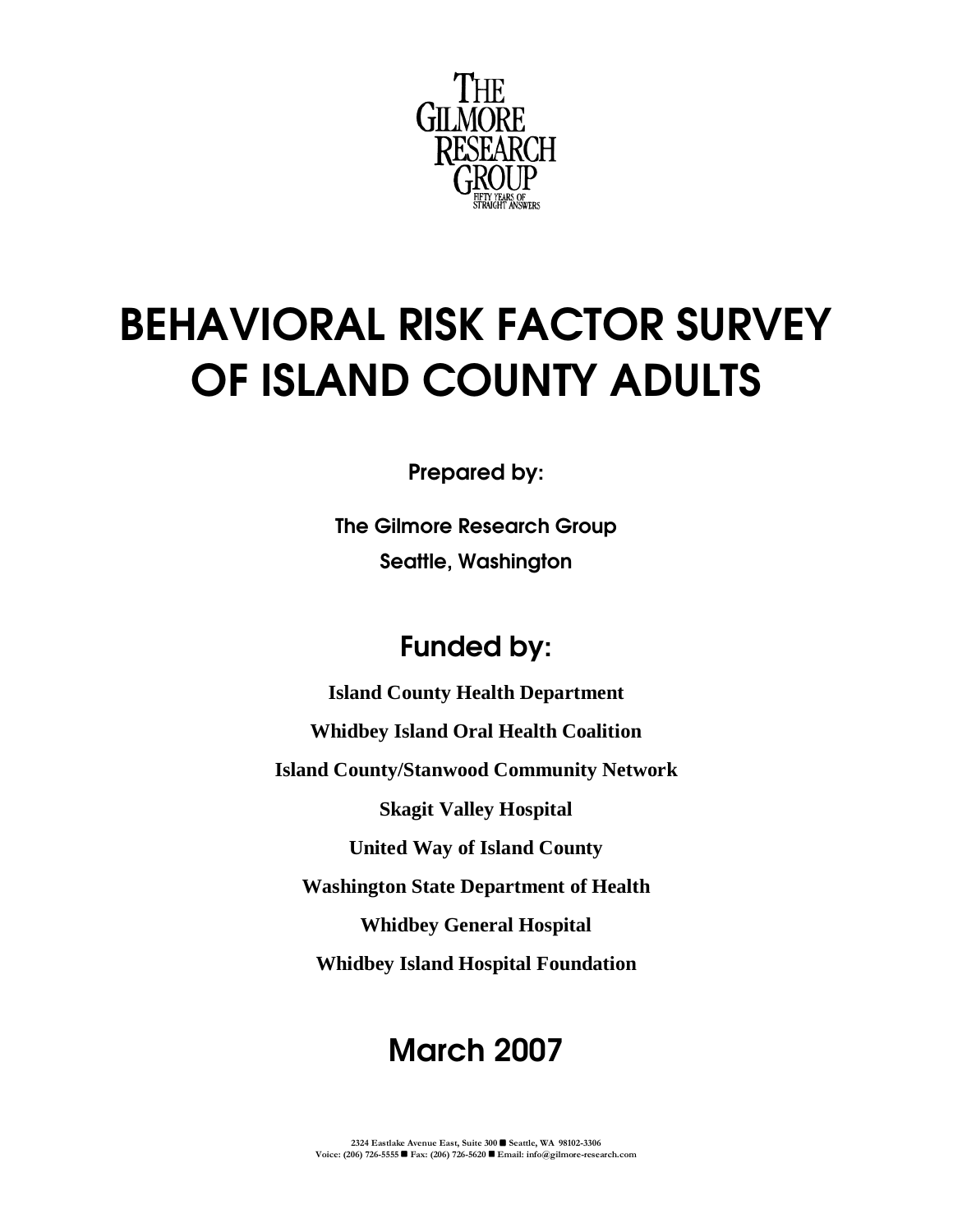# **TABLE OF CONTENTS**

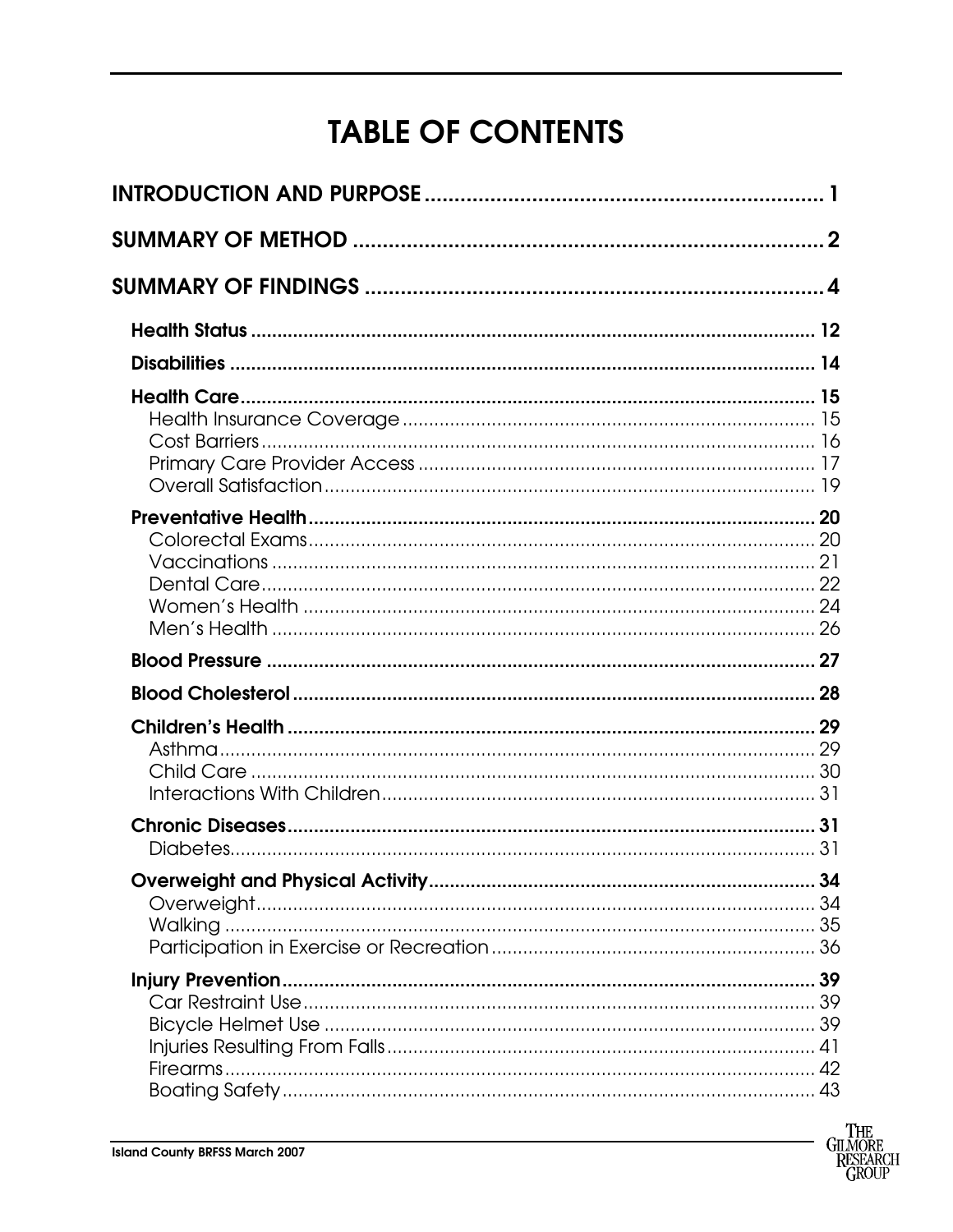| Main Method for Obtaining Information About a Large-Scale Emergency. 54 |    |
|-------------------------------------------------------------------------|----|
|                                                                         |    |
|                                                                         | 55 |
|                                                                         | 55 |
|                                                                         |    |
|                                                                         | 58 |
|                                                                         |    |
|                                                                         |    |
|                                                                         |    |
|                                                                         |    |
|                                                                         |    |
|                                                                         |    |
|                                                                         |    |
|                                                                         |    |

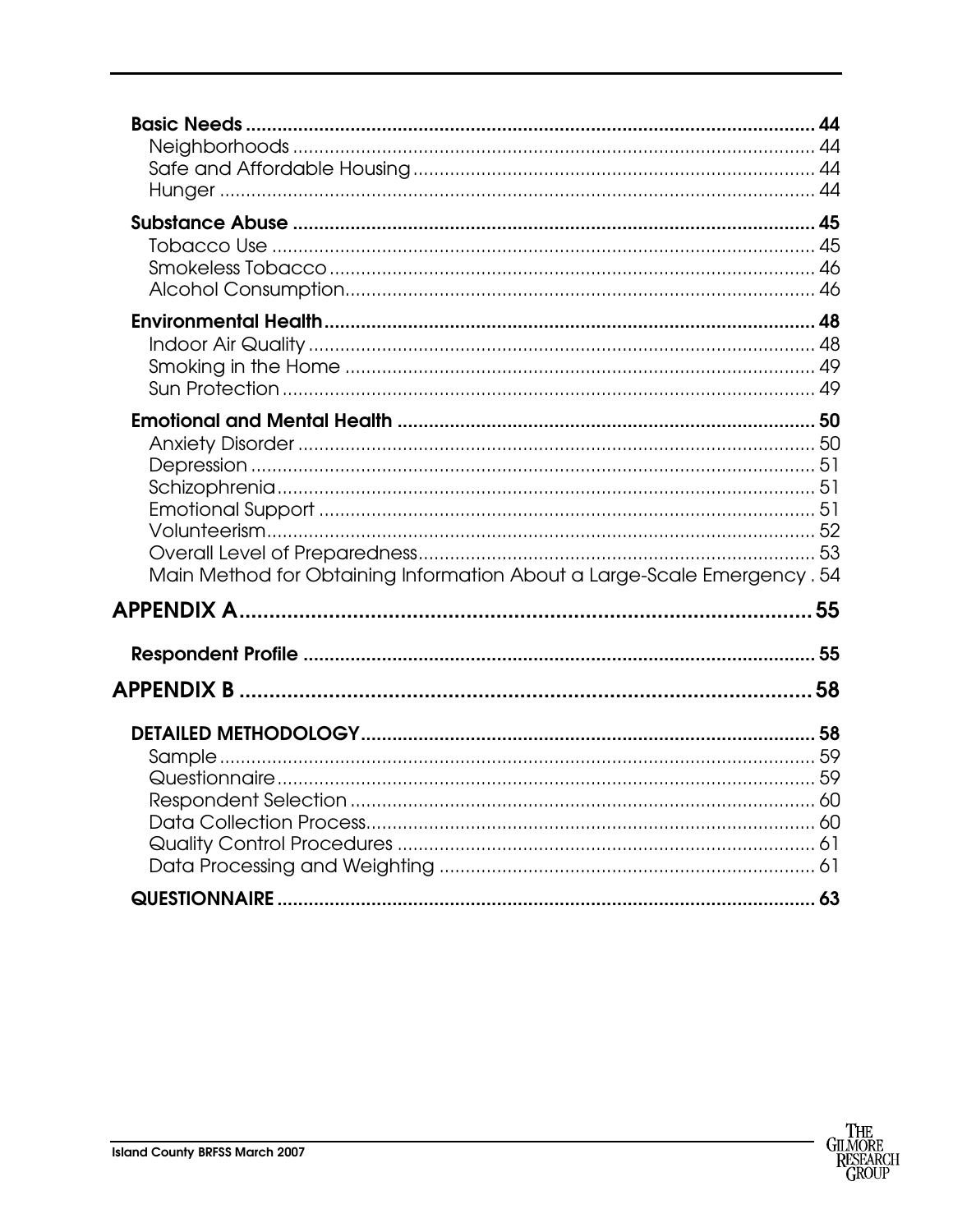## INTRODUCTION AND PURPOSE

<span id="page-3-0"></span>This survey was conducted among Island County residents to determine various behaviors and characteristics that are known to affect health. The survey follows baseline and benchmark measures conducted in 1996 and 2000/2001. This current study was commissioned by The Island County Health Department.

The survey was modeled after the Behavioral Risk Factor Surveillance System (BRFSS), a survey originally designed by the Centers for Disease Control and Prevention (CDC). The BRFSS, now conducted in every state, enables the CDC, state health departments and other health agencies to measure a variety of health risk behaviors and health-related characteristics of adults. This standardized assessment tool is used to measure health risks nationally, as well as state-by-state and for other specific geographic regions. The Island County assessment addresses health risk behaviors and emotional well-being, as well as safety practices and environmental health risk factors among Island County residents.

This study of Island County residents is a key tool in assessing the health of county residents. Assessment is a critical component of a community health process model that seeks to set priorities and goals that will help achieve a healthy Island County population.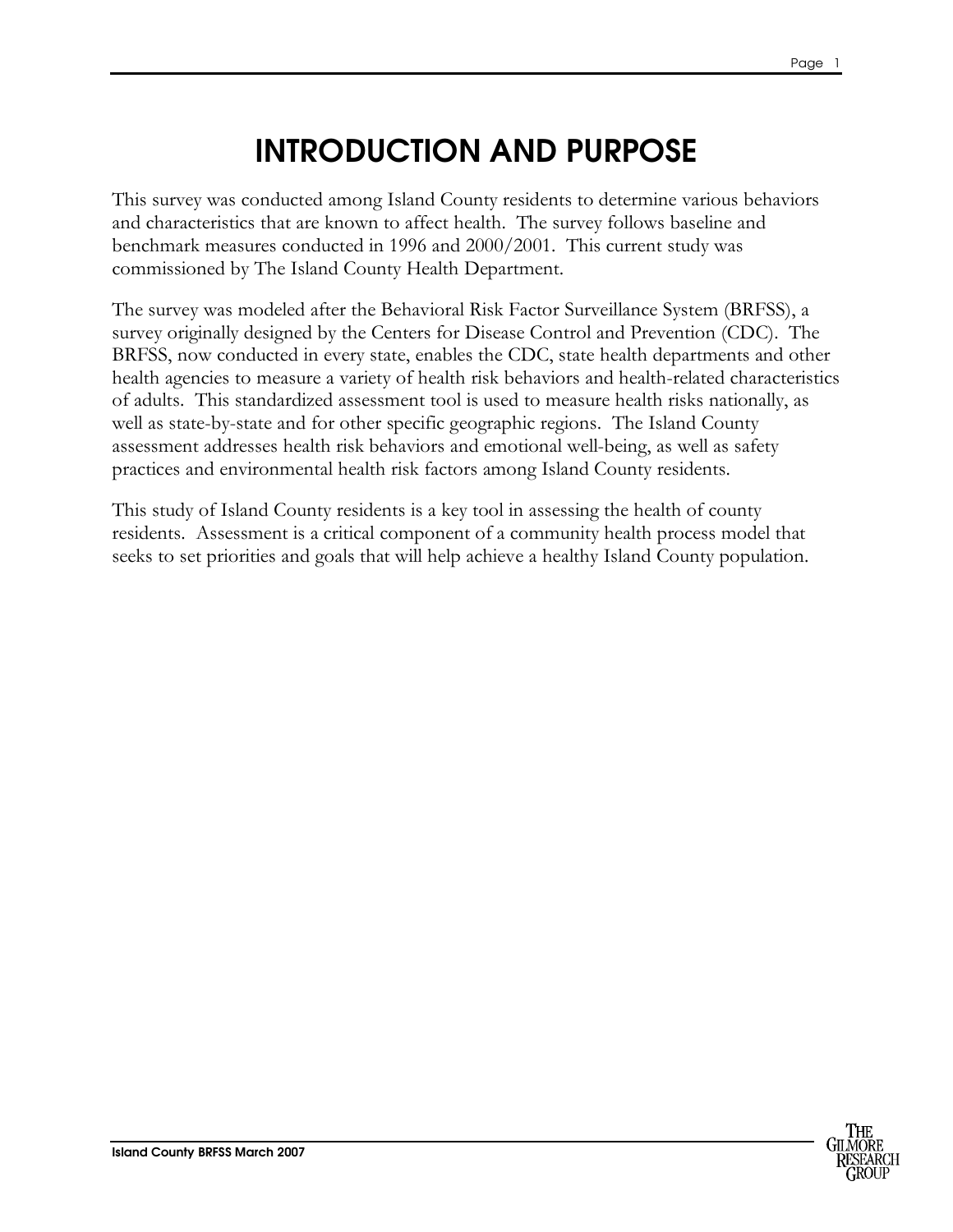## SUMMARY OF METHOD

<span id="page-4-0"></span>The methods for conducting the BRFSS have been standardized over many years by the CDC. The survey itself consists of a core set of CDC questions as well as questions added at the state level that address specific issues of importance to each state participating in the program. The Island County survey used some of the CDC core questions and included other question areas that addressed local needs. Respondent screening and wording of existing questions were done according to CDC specifications or the specifications of the agencies that developed the questions. Some question modules were based on BRFSS modules developed by other states or other Washington counties. A more detailed description of the methodology can be found in Appendix A. A copy of the questionnaire appears in Appendix B.

The survey was conducted by telephone from the Gilmore Research Group telephone facility in Bremerton, Washington. A total of 809 randomly selected Island County adult residents were interviewed: 204 located in South Whidbey (Clinton 98236, Freeland 98249 and Langley 98260), 200 in Central Whidbey (Coupeville 98239 and Greenbank 98253), 205 in North Whidbey (Oak Harbor 98277 and 98278) and 200 in Camano Island (98282). The survey was fielded from October 10, 2006 to December 10, 2006. It averaged 17.8 minutes in length.

Response data were weighted by age and gender proportionate to the age/gender representation within the population of Island County.<sup>1</sup> Base numbers of respondents and proportions shown in graphs and tables are weighted. Response proportions in figures and tables may not sum to 100% because of rounding.

Where questions are comparable, the current survey will provide reference to results obtained in 2000/2001. It is important to point out however, that a difference in weighting schemes between the two years prevents a statistical comparison of results. The 2000/2001 survey weighted data on the basis of age and gender distribution, and also on the basis of residential telephone numbers per adults in the household. This year's survey did not ask about the number of telephone numbers in the household.

References are made to demographic subgroups throughout the report. These subgroups are based on gender, age, income, and the number of children less than 18 years of age living at home, the geographic living area and perception of health status.

-

<sup>&</sup>lt;sup>1</sup> Population numbers used in weighting were 2005 estimates for Island County provided by the Washington State Office of Financial Management.. The populations for males and females who are age 18 to 24 and 25 to 29 were adjusted downward to account for those currently in residence at the Whidbey Naval Air Station.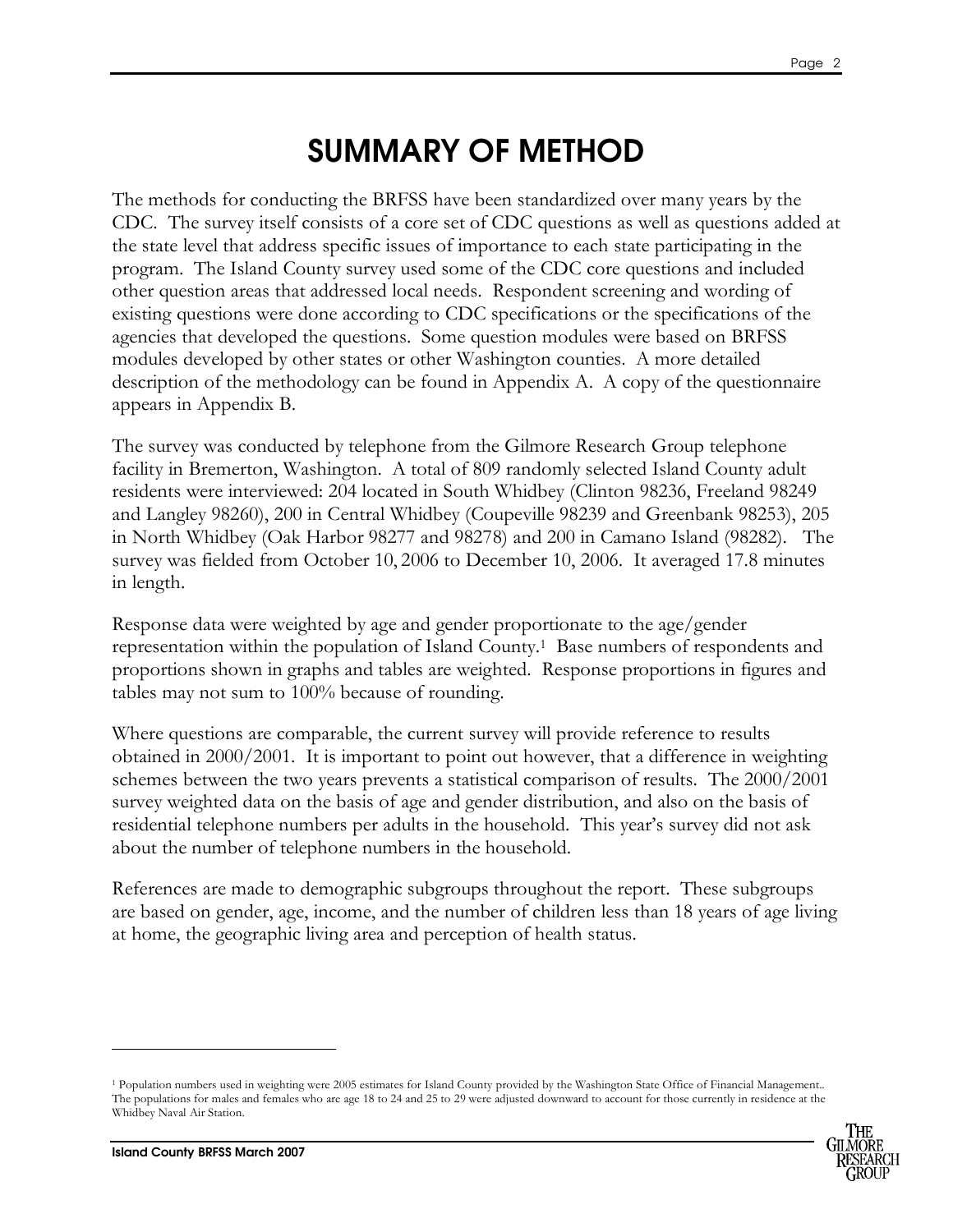Any differences noted between subgroups in this report are statistically significant. References to statistical variance sometimes include only major differences, when a particularly large number of differences occur. For a complete summary of statistical variance, please refer to the cross tabulations of response data presented under separate cover.

Confidence limits of findings based on the county wide sample of 809 are  $\pm$ 3.4 at the 95% confidence level. For estimates based on population subgroups of the total sample, the confidence limits of findings are greater than  $\pm$ 3.4 and vary depending upon the size of the subgroup.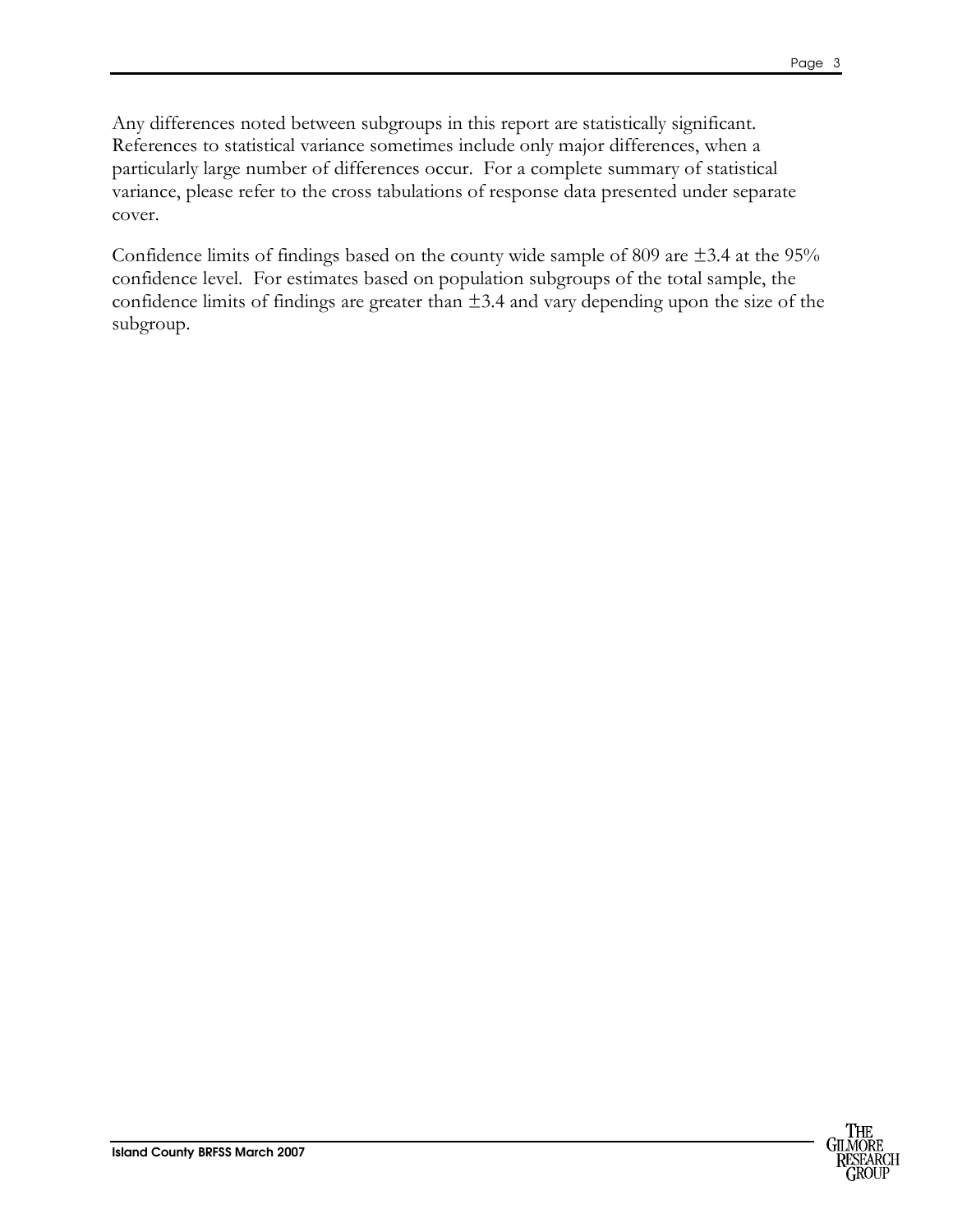## SUMMARY OF FINDINGS

<span id="page-6-0"></span>This summary will provide mention of notable changes in results between 2006 findings and 2000/2001 findings where questions are comparable. Discussion of statistically significant changes between the years is not possible because of dissimilarities in the way the samples were weighted in each year.

#### General Health

Most Island County respondents rated their overall health as *excellent* (22%) or *very good* (35%). An additional 31 % gave an overall health rating of good. Eight percent (8%) rated their health fair and 4% said their health was poor. Results this year are similar to results obtained in 2000/2001.

Among all respondents, 38% said they experienced at least one day during the past month when their physical health was not good, and 32% said there was at least one day during the preceding 30 days when their mental health was not good. The average number of days when *physical health* was not good was 3.89 across all respondents, and the average days when mental health was not good was 3.07 days.

#### Health Insurance Coverage

Nine out of ten (90%) said they currently have health insurance, less than in 2000/2001 (94%). Among those not covered 49% said they couldn't afford to pay the premiums.

#### Cost Barriers

Nearly one out of ten respondents (9%) said there was a time in the past twelve months when they were unable to fill a prescription because they couldn't afford it. This is about the same proportion as in 2000/2001.

#### Primary Care Provider Access

Most respondents (86%) said they have one particular place that they go when they are sick or need health advice. Those who do not have a usual place (8% of all respondents) said they don't, mainly because they say they have not needed a physician. These findings compare closely to findings reported in 2000/2001.

In results comparable to 2000/2001 results, a large majority of respondents (85%) rated convenience of their health care providers' offices as excellent or good.

Respondents were not likely to have recently changed health care providers: about one third (34%) said they last changed doctors more than 5 years ago and 13% said they had *never* changed. One quarter (25%) said they last changed doctors within the last year.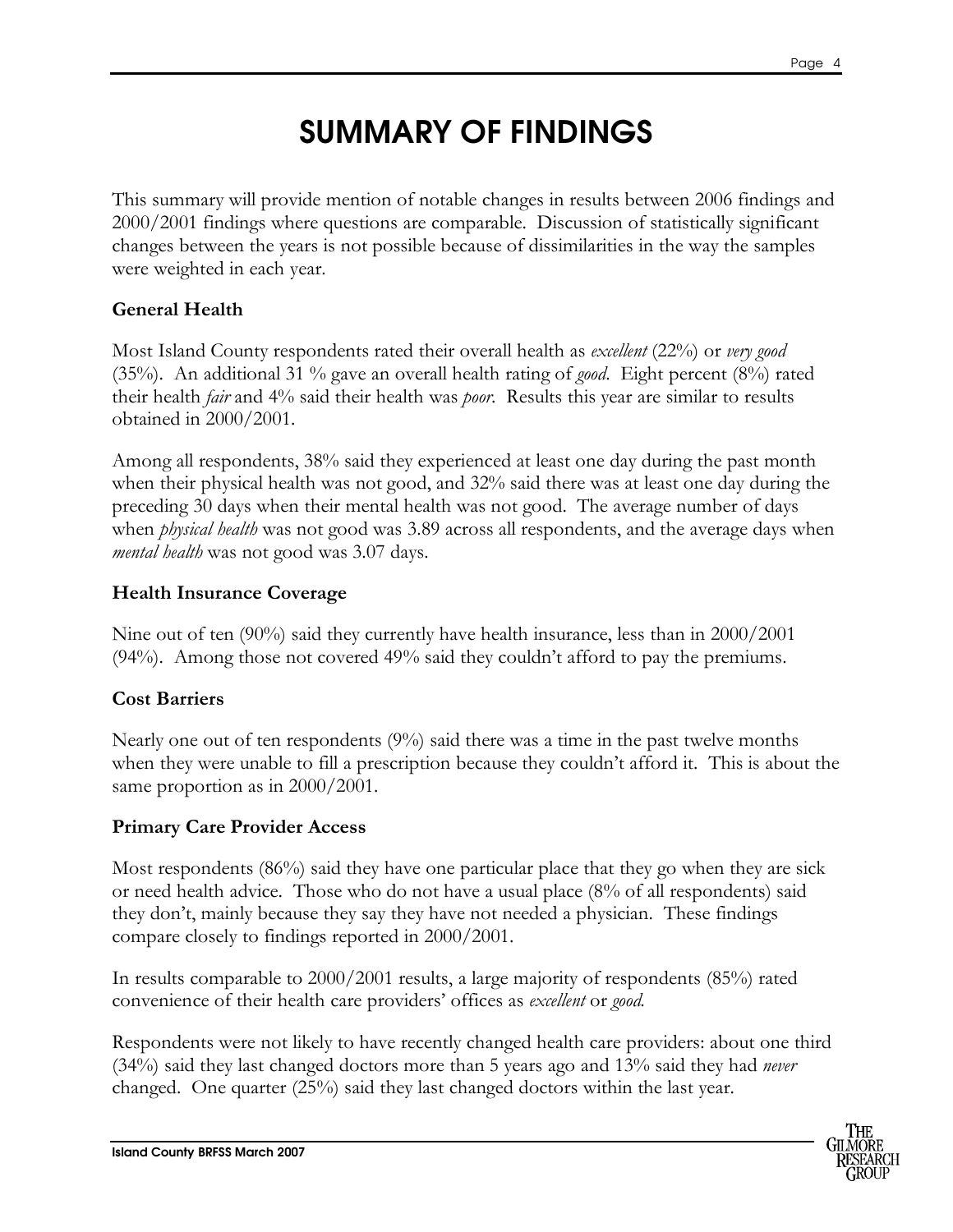Nearly three out of five (59%) rated their overall satisfaction with their health care providers excellent or very good. This is about the same as in 2000/2001.

#### Blood Pressure

About three-fourths (74%) said they had their blood pressure checked in the past six months; another 14% said they had it checked in the past year. Four percent are considered by the CDC to be "at risk" by not having had their blood pressure checked in the past two years. These proportions are similar to those obtained in the last survey.

About three out of ten respondents (29%) said they had been told by a health professional that their blood pressure is high.

#### Blood Cholesterol

Eighty-one percent (81%) said they have had a blood cholesterol check. These results are similar to results obtained in 2000/2001. Among all respondents, 28% said they had been advised that their cholesterol levels were high. This is comparable to results of 2000/2001.

#### Colorectal Exams

Among respondents 50 years old and older 59% said they have used a blood stool test kit at home. Nearly two thirds (64%) said they had undergone a sigmoidoscopy or colonoscopy sometime in their lives. A comparison of these results with 2000/2001 found more respondents in 2000/2001 who have used a blood stool test kit (67%) but fewer who have ever had a sigmoidoscopy or colonoscopy (50%).

#### Vaccinations

A majority of respondents (65%) said they did not receive a flu shot during the previous year. These results are similar to those obtained in 2000/2001. Two thirds (65%) said they received their last tetanus shot within the past 10 years, fewer than in 2000/2001 (76%).

#### Dental Visits

Respondents were asked when they last visited a dentist or dental clinic. Most (74%) said they visited in the past year; another 11% said they visited one in the past two years. The proportion reporting a visit in the past year is lower than in 2000/2001 (82%).

More than one third of respondents who said they had not visited a dentist during the past year gave cost barriers as reasons (*cost*  $-$  23%; *no dental insurance*  $-$  12%).

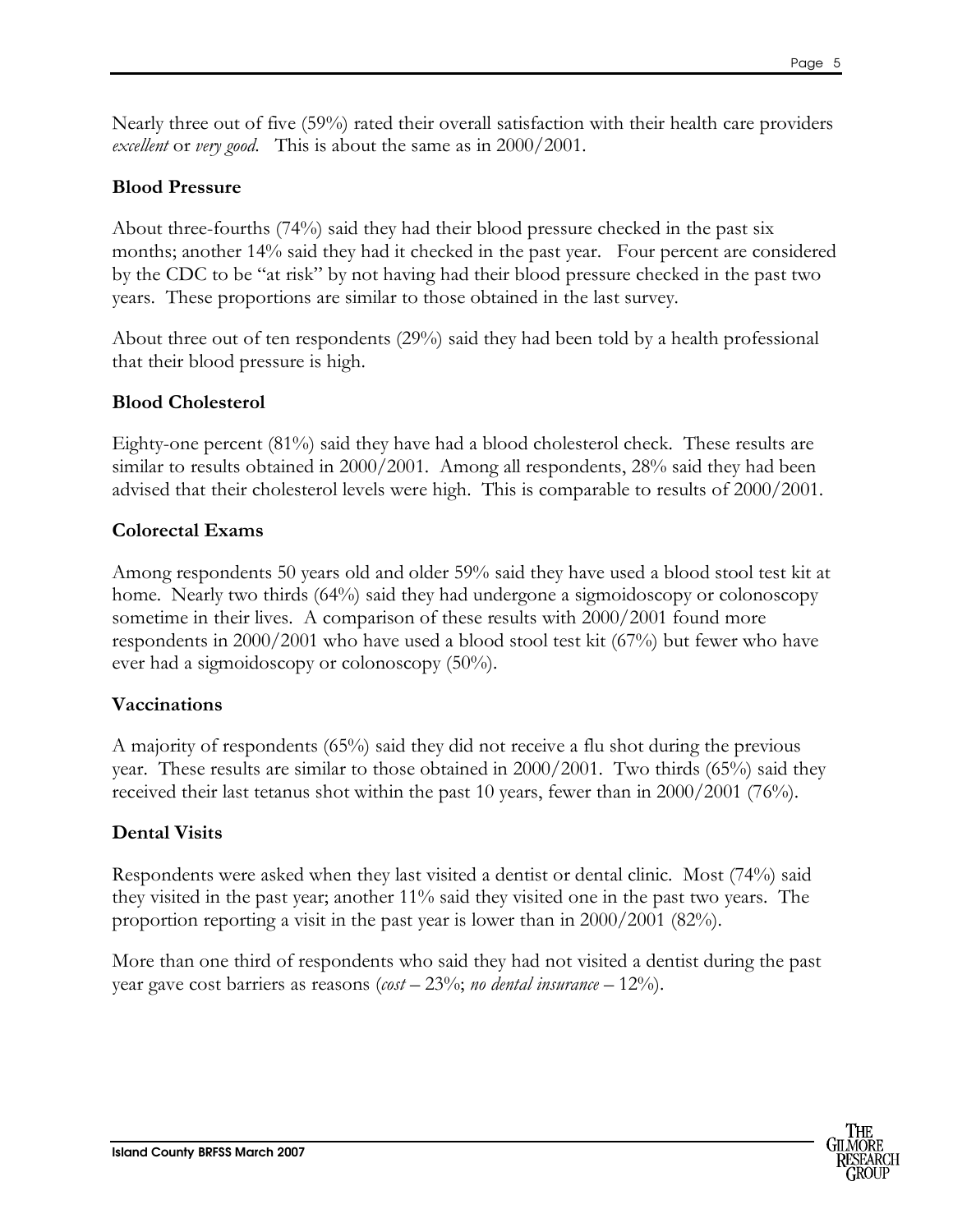#### Diabetes

This year 6% of all respondents said they were diagnosed with diabetes, about the same proportion as in 2000/2001 (5%). The average age of diagnosis was 53.4 years. Most respondents who have diabetes said they take oral medication to help control the illness  $(78\%)$ .

#### Asthma

Results this year showed an increase in the proportion of respondents who said that a doctor had sometime told them they had asthma (16%, compared to 11% in 2000/2001). The proportion of those that currently have asthma is also up over the previous survey (11% this year, compared to  $7\%$  in  $2000/2001$ ).

#### Cardiovascular Disease

Four percent of all respondents reported having had a heart attack or myocardial infarction. An equal proportion said they had angina or coronary heart disease. Two percent (2%) reported having had a stroke. Nearly two thirds (63%) are trying to lower their risk of heart disease by eating fewer high-fat or high-cholesterol foods and 66% are exercising more. Almost half (48%) are doing both and 16% are doing neither. All of these findings are comparable to 2000/2001 findings.

#### Injuries Resulting From Falls

Two new questions asked of respondents age 45 and older determined that 22% had taken a fall in the past 3 months, and 38% said the falls created injuries that disrupted their regular physical activities.

#### Mammograms

Two thirds (67%) of women age 50 and older said they had a mammogram in the past year and 15% said they had one in the past two years. These results are similar to 2000/2001 findings.

#### Pap Tests

-

Over half of all female respondents (55%) said they last had a pap test in the past year, and another 17% had one in the past three years. The proportion of women having had a pap test in the past year is considerably lower than in 2000/2001, when 70% of all female respondents<sup>2</sup> had a test within that timeframe.

<sup>2</sup> Results reported in 2000/2001 were for women who said they had never had hysterectomies. The proportion of these women who said they had a pap test within the past year reported then was 78%. Because the question about hysterectomies was not asked in the current survey the results couldn't be directly compared. To correct for this difference the 2000/2001 data was re-based to include all female respondents. Results that are given above for 2000/2001 reflect the correction.

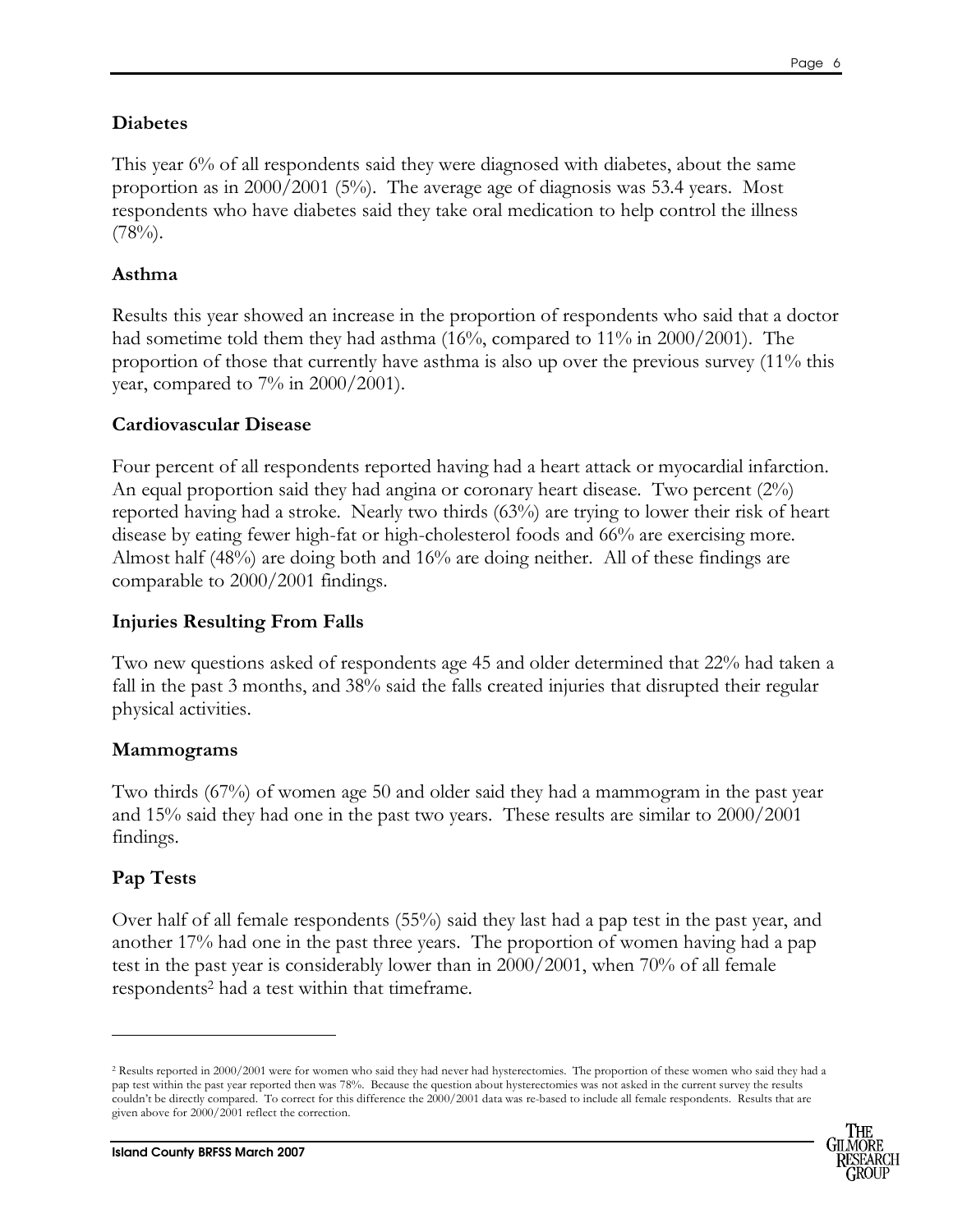The proportion of women having pap tests 5 or more years ago was considerably higher this year than in  $2000/2001$  (13% compared to 8%).

#### Prostate Exams

Among men age 50 and older, equal proportions have been tested for prostrate cancer (78%) and have had a PSA blood test for prostrate cancer (78%). These proportions are similar to 2000/2001 findings (80% - tested; 73% - PSA blood test).

#### Children's Asthma

Seventeen percent (17%) of parents who have children living at home said that a doctor had informed them that one or more of their children had asthma. This is comparable to the 2000/2001 proportion of children diagnosed with asthma (14%).

#### Child Care

Forty-two percent (42%) of respondents with children said their children were under age 5. Among parents with children less than 5 years old, one third (33%) said their children were in child care more than 10 hours per week. One quarter (23%) said they have infant children (less than a year old) in child care more than 10 hours per week.

Asked to describe the range of choices available in selecting child care providers respondents were more likely to say choices were limited (*a few choices*  $-$  34%) than extensive (*a wide range*  $-$ 9%; quite a few choices  $-16%$ .

Almost half (48%) said their children received care in a licensed home and 10% said they attended a preschool or child care center.

A large majority of respondents (95%) rated caregiver responsiveness as very good, and most (78%) described the safety of the environment as *very good*. Most (79%) also rated as *very good* the cleanliness of the facility.

#### Interactions With Children

New questions asked parents about the frequency of their reading and storytelling to their children who are age 5 and younger. Results found reading to children to be more common than story telling (85% compared to 59%, respectively, *at least 3 times a week*).

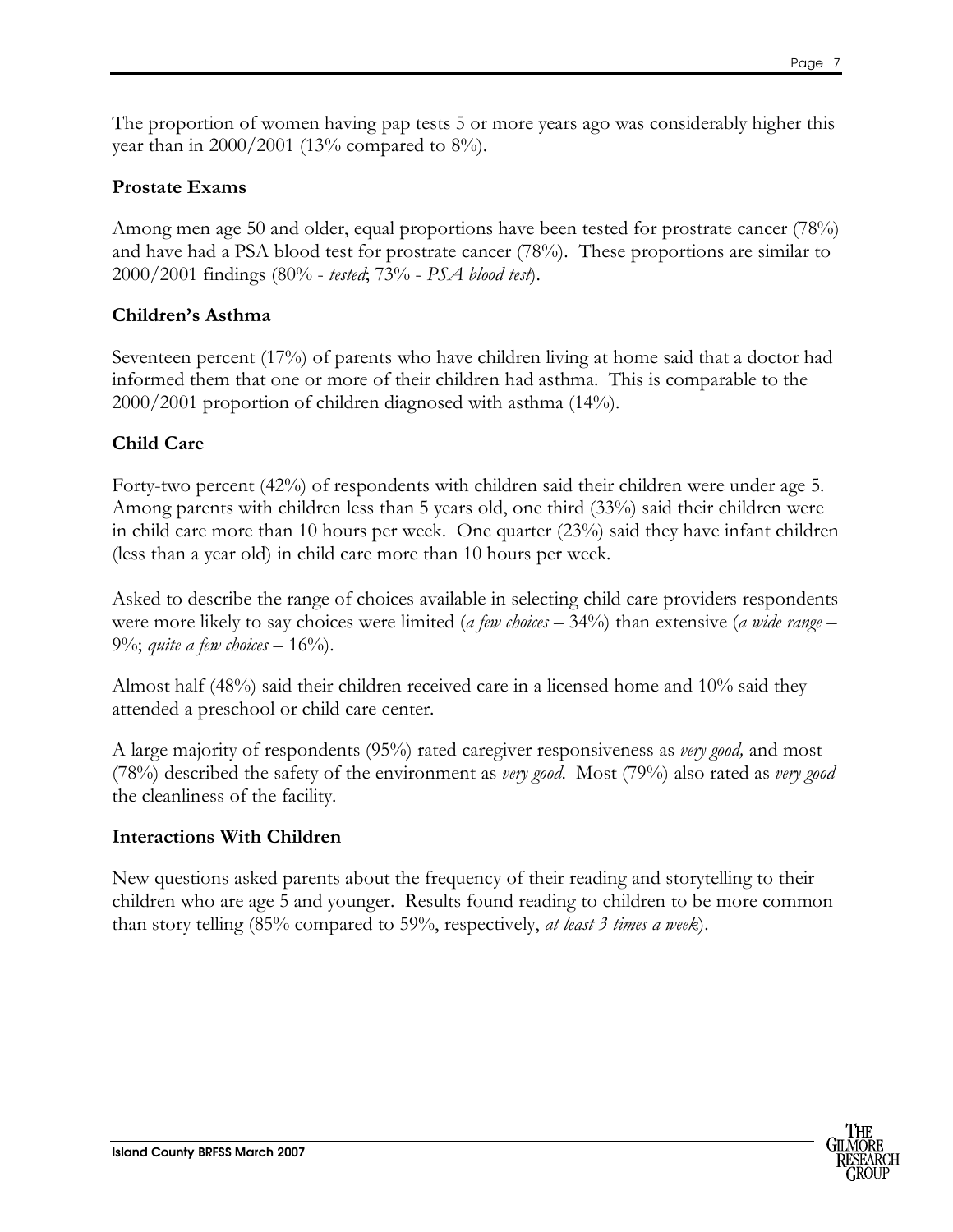#### **Disabilities**

More than one in five respondents (22%) said they are limited in some activities because of impairments or health problems. This proportion is greater than the proportion reported in 2000/2001 (17%). Two thirds (66%) said they had at least one day in the past 30 days when pain made it hard for them to do their usual activities.

Back and neck problems and arthritis/rheumatism were the most frequent sources of impairment (4%, each), followed by bone or joint injuries and walking problems (3%). Two out of five (41%) of those with a disability said they have been impaired more than five years. Among all respondents about 16% have a disability that has lasted more than one year.

Almost one in ten (9%) of those disabled said they require the help of another person for their personal care needs. Nearly three out of ten (29%) said they need the help of other persons in handling routine needs such as household chores, necessary business, shopping or getting around.

#### Overweight/Obesity

Using the reported weights and heights for respondents who provided information, results found 58% of Island County respondents overweight, including 22% considered obese. The rate of overweight in the current survey is well above the rate reported in 2000/2001 (34%). This increase is in part linked to a more stringent measure of overweight in place now than in 2000/2001. Currently overweight is defined as a BMI equal to or greater than 25. In 2000/2001 the definition was more relaxed (BMI  $\geq$  27.8 for men and  $\geq$  27.3 for women).

Analysis of the 2000/2001 data using the current standard of measure found the rate of overweight at that time  $(54%)$  to be about comparable to now  $(58%)$ . However, the rate of obesity in 2000/2001 was significantly lower (16% in 2000/2001 versus 22% currently).

#### Tobacco

Eighteen percent (18%) of respondents said they currently smoke cigarettes, about the same as in 2000/2001 (19%). One third (32%) are former smokers and 50% have never smoked. Among those who currently smoke 40% said they smoke at least a pack (20 cigarettes) a day. Three out of ten (31%) respondents who currently smoke said they do not smoke every day.

#### Alcohol

Nearly two-thirds of respondents (64%) said they consumed at least one drink of alcohol in the month prior to the survey. This is about the same as in 2000/2001 (67%). Among all respondents 4% are calculated to be "chronic drinkers," that is, they drank more than 60 drinks in the month prior to the survey. This is about the same as in 2000/2001 (5%). Ten percent (10%) reported "binge" drinking at least once a month in the month prior to the survey, down from 2000/2001 (15%).

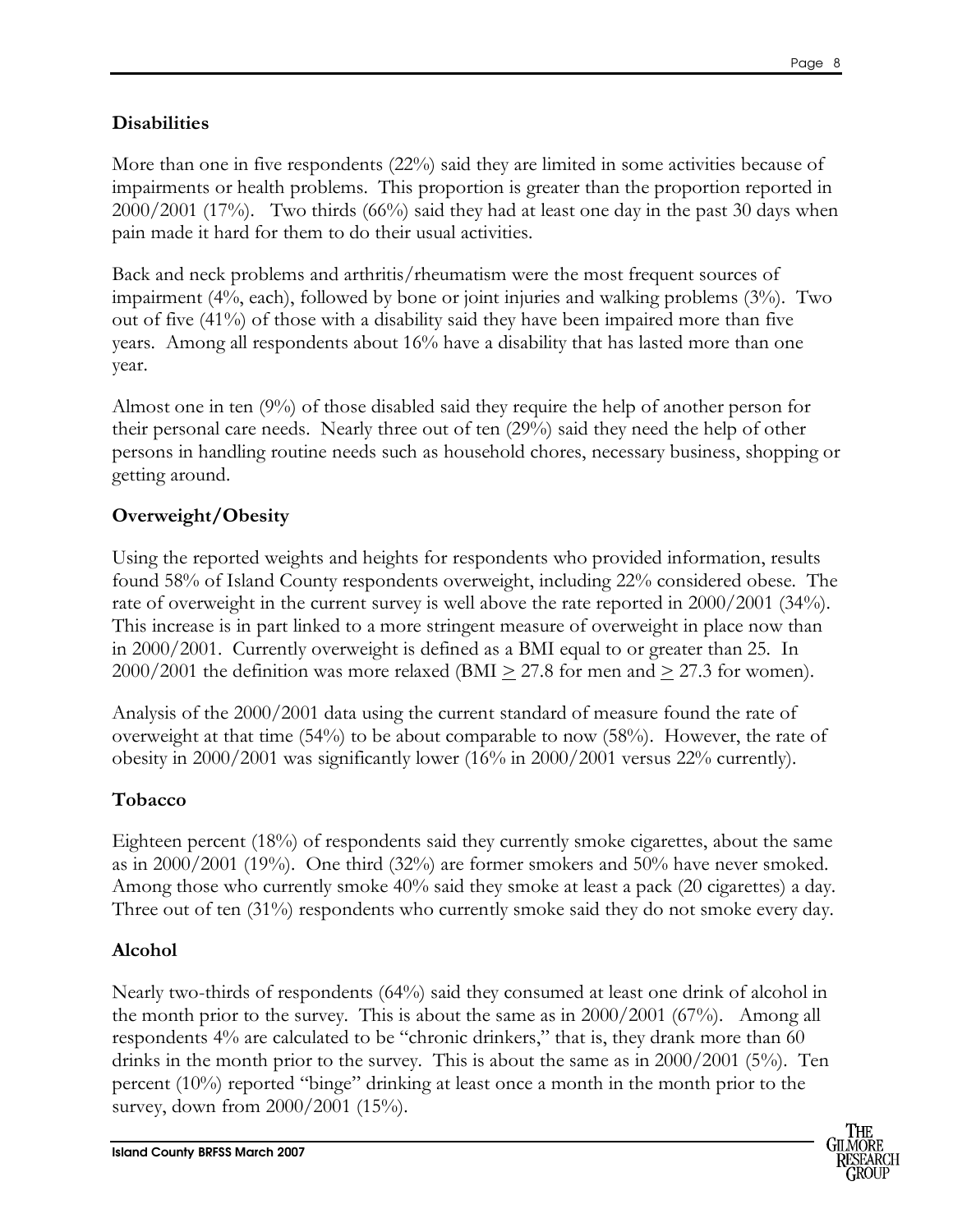#### Car Restraints

More respondents this year said they *always* wear seat belts than said this in 2000/2001 (92% compared to 88%). About the same proportion as in 2000/2001 said their children under 16 *always* wear seat belts  $(98\%$  this year;  $96\%$  in  $2000/2001$ .

#### Bicycle Helmets

About half (51%) of respondents with children age 5 to 16 said their children always wear helmets when riding a bicycle and 20% said they *nearly always* do. Fifteen percent (15%) said their children *never* wear bicycle helmets. Results obtained this year cannot be compared with 2000/2001 results because of a difference in question wording. This year the question asked about the eldest child in the family. The 2000/2001 survey asked about the youngest.

#### Safe and Affordable Housing

Although most homeowners and renters agreed that there was sufficient safe and affordable housing in their areas (79% and 66% agreed, respectively), renters were significantly more likely than homeowners to say that good housing was *not* sufficient (27% of renters said this compared to 14% of homeowners). Renters were also more likely than homeowners to have past problems accessing safe and affordable housing (19%, compared to 6%).

#### Firearms

Two out of five respondents (38%) said they keep guns in or around their homes, the same proportion as in 2000/2001. Among gun owners, more than one fifth (23%) have a loaded gun in the house and half (50%) have an unlocked gun. Overall, 13% of the gun owners reported having a firearm that is both loaded and unlocked.

#### Boating Safety

Among Island County residents who have boated in the past 12 months (39% of all respondents) more than half (56%) said always wore life vests, but 16% said they never did. Frequency of wearing life vests is up a little over 2000/2001 results (at that time 50% said always and 22% said never).

#### Hunger

About one in twenty respondents  $(6\%)$  said they had been concerned in the past month about having enough food for themselves or their families, approximately the same proportion as in 2000/2001.

#### Walking

This year's survey asked a series of questions about walking. A comparison of responses showed that many Island County residents are not currently using the types of walking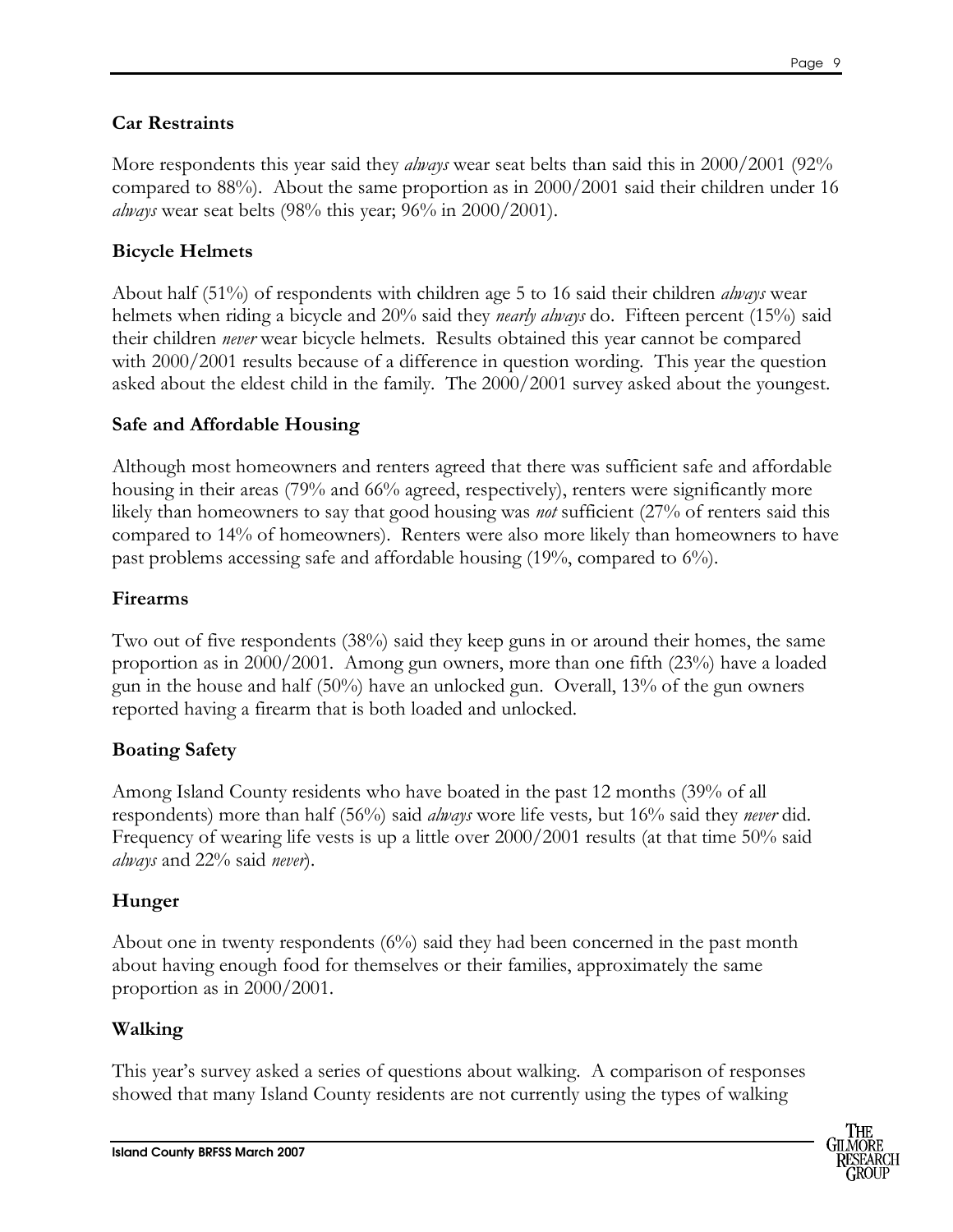surfaces that they most prefer for walks. Forty percent (40%) said they most often walked along a road or shoulder surface, but 11% said they preferred to walk on this type of surface. Seventeen percent (17%) said they most often waked on an unpaved path, but 34% said they most preferred to walk on an unpaved path.

Respondents often said they if they had *more sidewalks* (22%) and *improved lighting* (12%) they would be more likely to walk.

#### Participation in Exercise or Recreation

Eighty-seven percent (87%) of respondents said that they participated in some sort of physical activity in the past month. Asked to name the type of activity they spent most time doing, 51% said *walking*. These questions were new this year.

#### Indoor Air Quality

About one quarter of respondents (24%) reported having experienced physical discomfort from indoor air, a very notable increase over 2000/2001 results (6%).

This increase may be linked to several factors, including an increase in the proportion of respondents this year who report having ever been diagnosed with asthma (16%, compared to 11% in the previous survey) and an increase in the proportion of respondents who say they still have asthma (11% compared to 7%). Other factors may be an overall increase in the past few years in the number of local, regional and national campaigns to address indoor air quality issues, and an increase in news reports about the negative effects of indoor mold.

#### Smoking in the Home

Nearly nine out ten respondents (88%) said there were no occasions of anyone smoking cigarettes, cigars or pipes in their homes during the previous 30 days. This proportion is about the same as in 2000/2001 (87%).

#### Sun Protection

Most respondents do not often use sunscreen when they are outside for more than one hour: 32% said they *never* use sun protection, and 35% said they *sometimes* or *seldom* do. These proportions are about the same as in 2000/2001.

#### Anxiety Disorder

Fourteen percent (14%) of Island County respondents said they were diagnosed with an anxiety disorder at some time in their lives. This question was not asked in the last survey.

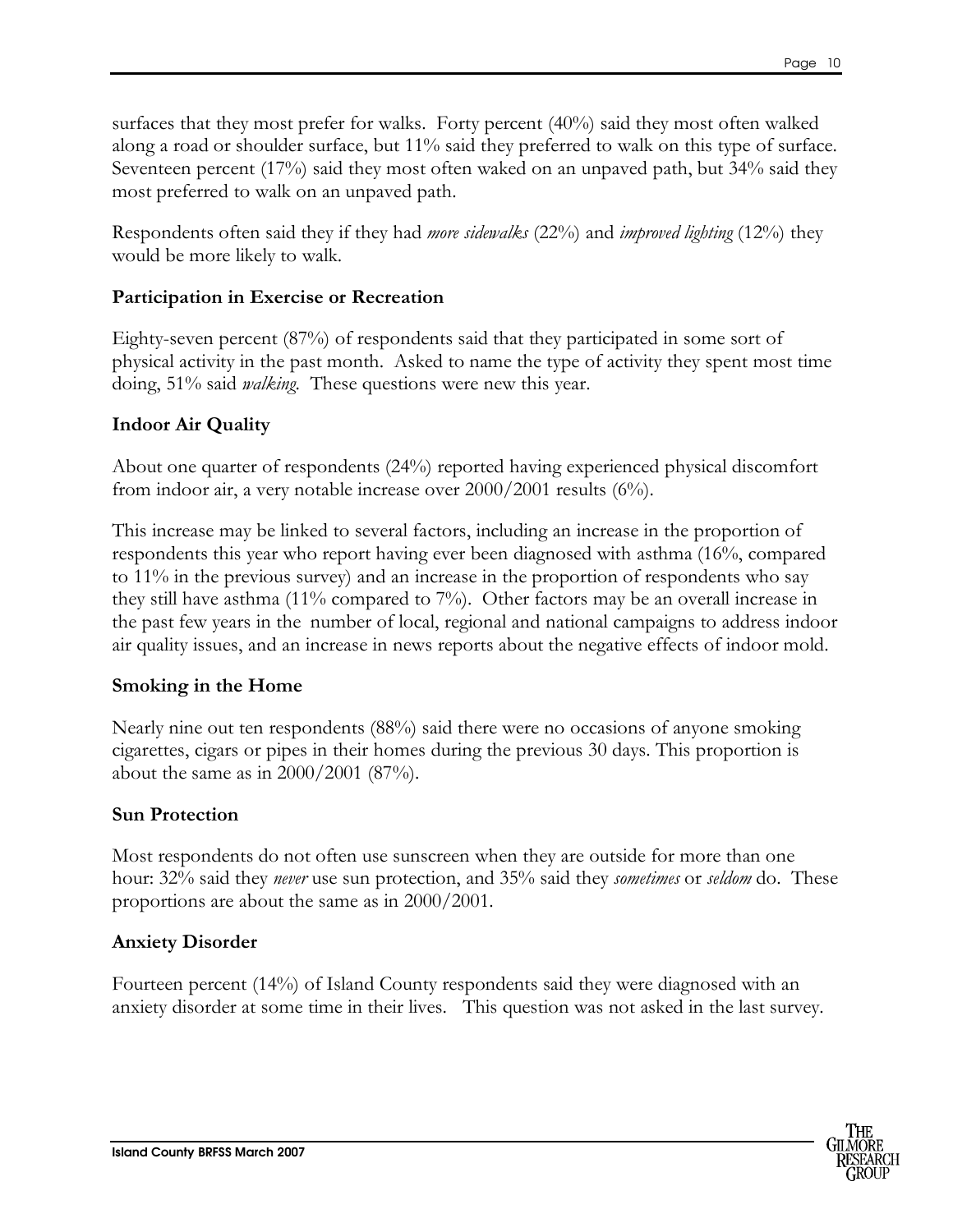#### Depression

The survey asked all respondents whether a doctor had ever told them that they had a depressive disorder. More than one fifth (21%) said *yes*. The question was new this year.

#### Schizophrenia

Among all respondents, less than 1% reported having ever been told that they have schizophrenia.

#### Emotional Support

More than four out of five respondents (83%) said they had three or more close friends or relatives that would help them with emotional problems or feelings. This proportion is significantly lower than 2000/2001 results (87%).

#### Voluntarism

More than three out of five respondents (62%) said they performed volunteer work for at least one hour during the past year. The mean number of hours engaged in volunteer work among all respondents was 9.08 hours.

#### Overall Level of Emergency Preparedness

Most respondents do not feel well prepared to handle a major disaster: two thirds (65%) said their households were only *somewhat* prepared to safely ride out a large-scale disaster or emergency, and 13% said they were *not prepared at all* for such an event. This question was not asked in 2000/2001.

#### Main Method for Obtaining Information About a Large-Scale Emergency

Respondents most often said they would listen to the radio to get information about an emergency (58%). Many would also make phone calls (13%) or watch television to obtain the information (13%).

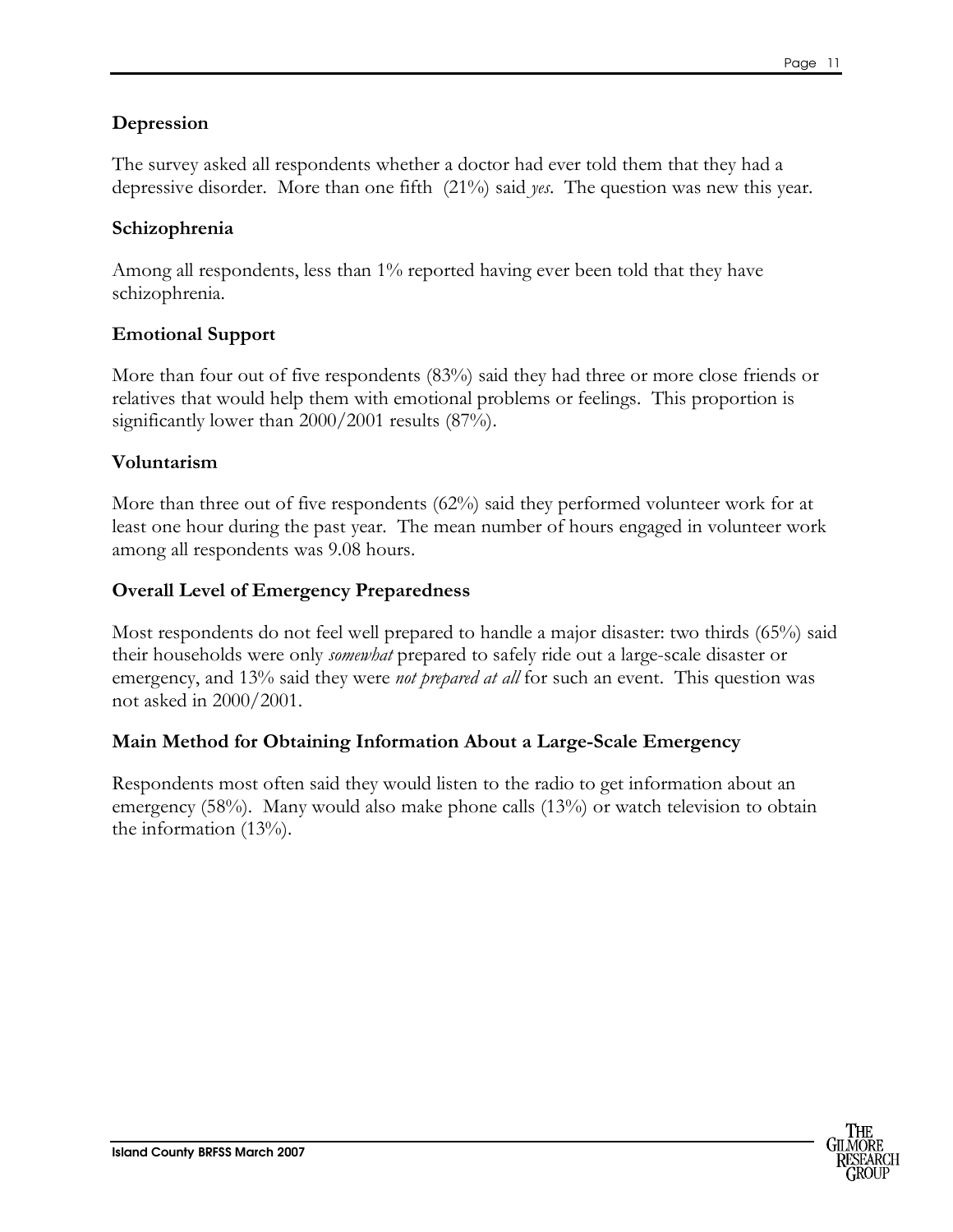### <span id="page-14-0"></span>Health Status

As a general question to begin the interview, respondents were asked to rate their own health as excellent, very good, good, fair or poor. As shown in Figure 1, most respondents (57%) rated their health as excellent or very good, while 12% rated it poor or fair. This question was also asked in the 2000/2001 survey. Results are similar from year to year.

Subgroups more likely to rate their health as fair/poor include respondents who earn \$20,000 or less per year (26%) compared to those who earn \$35,000 or more  $(8\%)$  and those who have no children under age 18 living at home (13%) compared to those who have children at home (7%).

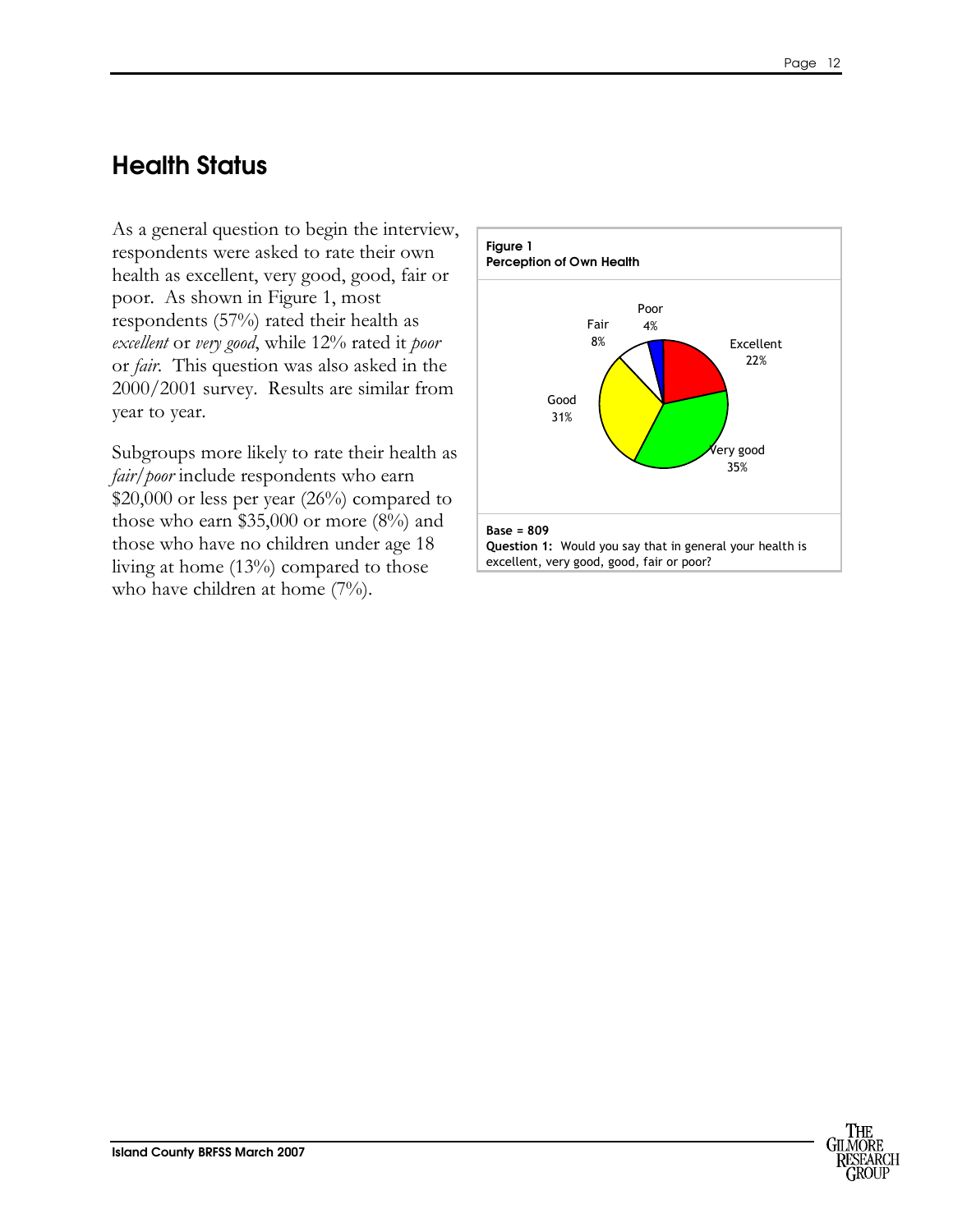Table 1: Many respondents (38%) said there was at least one day in the past month when their *physical health* was not good, and many (32%) said there was at least one day when their mental health was not good.<sup>3</sup>

The average number of days when *physical health* was not good was 3.89 across all respondents, and the average days of poor *mental health* was 3.07 days. Averages among respondents who said they experienced at least one day of poor physical or mental health were much higher: 10.24 days for those with poor *physical* health and 9.25 days for those with poor *mental health*.

#### Table 1 Days of Poor Health in Past Month

| <b>Puty</b> of 1 001 Health in 1 as Mohin |                                                            |                                                          |                |
|-------------------------------------------|------------------------------------------------------------|----------------------------------------------------------|----------------|
|                                           | Days When<br><b>Physical Health</b><br><b>Was Not Good</b> | Days When<br><b>Mental Health</b><br><b>Was Not Good</b> | Had Pain*      |
|                                           | (809)                                                      | (809)                                                    | (181)          |
| No Days                                   | 61%                                                        | 66%                                                      | 32%            |
| At Least One Day                          | 38                                                         | 32                                                       | 66             |
| 1 Day                                     | 4                                                          | 5                                                        | $\overline{2}$ |
| 2 Days                                    | 7                                                          | 5                                                        | 5              |
| 3 to 5 Days                               | 9                                                          | 9                                                        | 11             |
| 6 to 10 Days                              | 7                                                          | 4                                                        | 10             |
| 11 to 29 Days                             | 4                                                          | 5                                                        | 17             |
| 30 Days                                   | 7                                                          | 4                                                        | 21             |
| Mean                                      | 3.89                                                       | 3.07                                                     | 11.23          |
| Don't Know                                |                                                            | 2                                                        | 3              |

\*The base includes only those who report having some physical, emotional or mental health impairment that limits their everyday activities.

Questions 2, 3, 109: For how many days during the past 30 days was your physical health not good? For how many days during the past 30 days was your mental health not good? During the past 30 days, for about how many days did pain make it hard for you to do your usual activities, such as self-care, work or recreation?

Table 1 also shows how often *impaired* respondents said they experienced pain over the last month.<sup>4</sup> Among these respondents 66% said they experienced at least one day of debilitating pain during the past month, including 21% who said they experienced pain every day. In 2000/2001 there were fewer respondents (60%) who said they experienced at least one day of pain, but slightly more (23%) who said they experienced pain every day. The average number of days of pain was higher for impaired respondents in 2000/2001 than in 2006 (16.83 in 2000/2001 versus 11.23 days in 2006).

<sup>&</sup>lt;sup>4</sup> When the question is re-based to include those not asked the question (because they said they had no impairments or health problems) the proportion experiencing at least one day of pain drops to 14%, and the average number of days of pain falls to 3.84. The 2000/2001 report gives the following results for all respondents (including those not asked the question): 19% experienced at least one day of pain, on an average of 1.8 days during the past month.



-

<sup>3</sup> Eighty-seven percent (87%) of respondents said they had 7 or fewer days in the past 30 when their mental health was not good, 2% said they experienced poor mental health between 8 and 13 days and 9% said they had 14 or more days in the past 30 days when their mental health was not good. Number of days experiencing poor mental health is categorized in this way to compare with data obtained at the state level.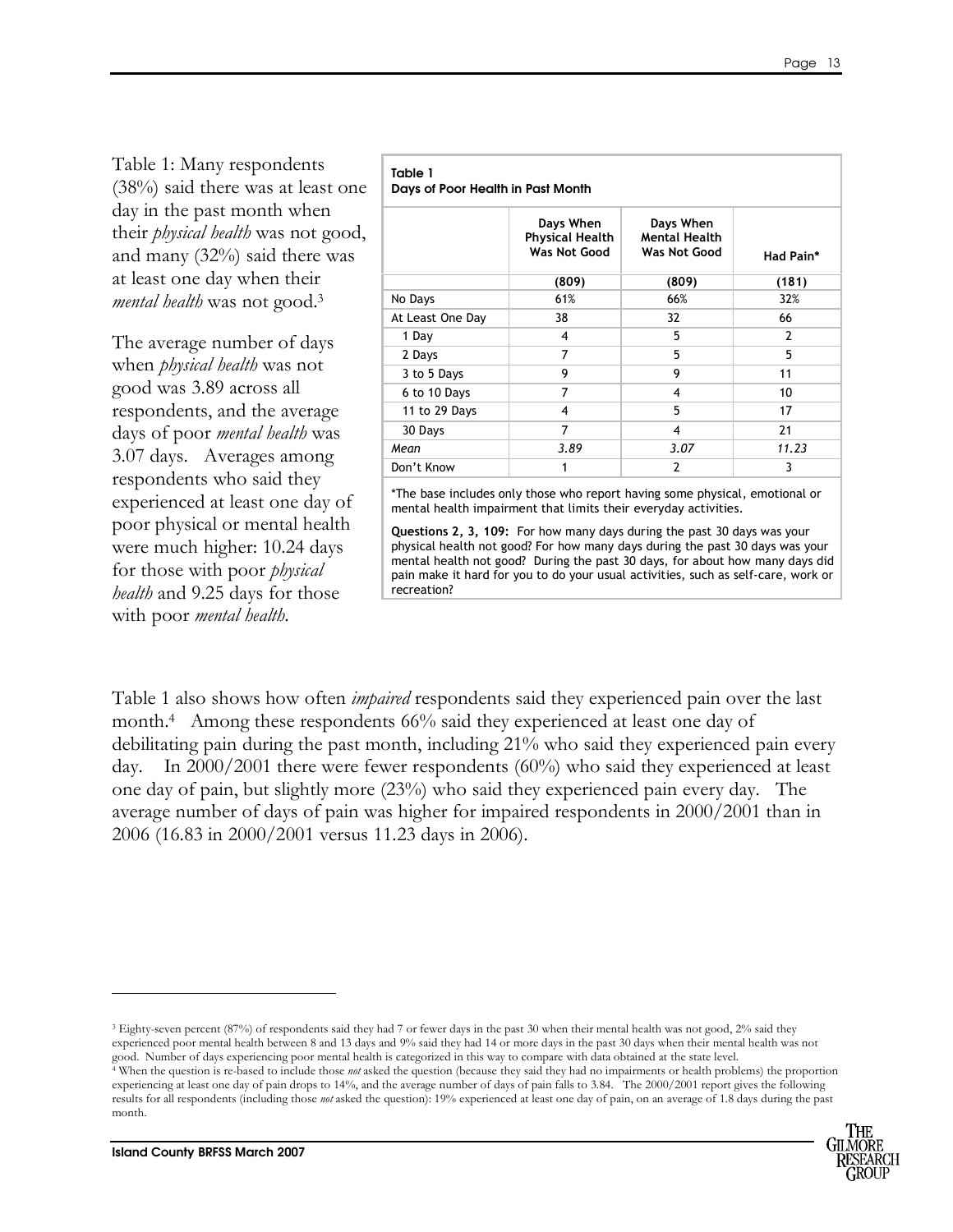## <span id="page-16-0"></span>**Disabilities**

More than one in five respondents (22%) said they are limited in some activities because of impairments or health problems. This proportion is greater than the proportion reported in  $2000/2001$  (17%). It is notable that this year's survey found 2% of all respondents impaired by an emotional condition. In 2000/2001 less than 1% said they had this limitation.

The subgroups most likely to report having a disability were respondents 55 and older (31%) compared to respondents under 45 (15%).

Back and neck problems and arthritis/rheumatism were the most frequent sources of impairment (4%, each), followed by bone or joint injuries and walking problems  $(3%)$ . Two out of five  $(41%)$  of those with a disability said they have been impaired more than five years. Among all respondents about 16% have a disability lasting more than one year.

| Table 2                                                                                                               |               |
|-----------------------------------------------------------------------------------------------------------------------|---------------|
| <b>Reported Disabilities</b>                                                                                          |               |
|                                                                                                                       | (809)         |
| Any Disability                                                                                                        | 72%           |
| Back or neck problems                                                                                                 | 4             |
| Arthritis/rheumatism                                                                                                  | 4             |
| Fractures, bone/joint injury                                                                                          | 3             |
| Walking problem                                                                                                       | 3             |
| <b>Emotional problems</b>                                                                                             | $\mathfrak z$ |
| Lung/breathing                                                                                                        | 1             |
| Other                                                                                                                 | 6             |
| Length of Impairment (among those<br>with a disability)                                                               | (181)         |
| 0-6 months                                                                                                            | 13%           |
| 7 months - 1 year                                                                                                     | 11            |
| 2-5 years                                                                                                             | 33            |
| 6-10 years                                                                                                            | 20            |
| More than 10 years                                                                                                    | 21            |
| Don't know                                                                                                            | $\mathfrak z$ |
| Questions 104-105: What is the impairment that<br>limits your activities. How long has it limited your<br>activities? |               |

Almost one in ten of those disabled (9%) said they require the help of another person for their personal care needs. Nearly three out of ten (29%) said they need the help of other persons in handling routine needs such as household chores, necessary business, shopping or getting around.

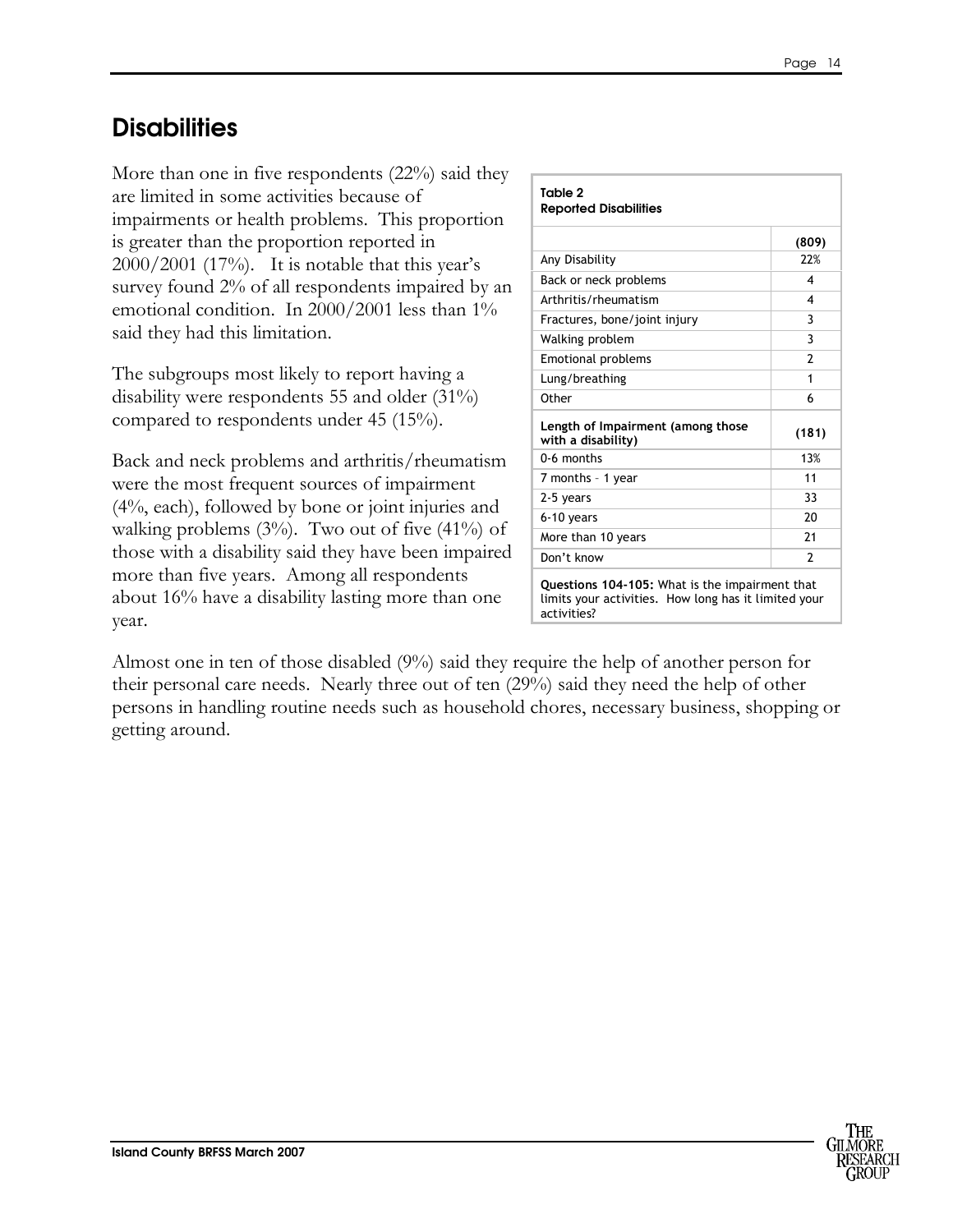### <span id="page-17-0"></span>Health Care

#### Health Insurance Coverage

To understand the extent of health care insurance coverage in Island County, respondents were asked if they are covered, and if not, why they are without coverage.

In total, 90% said they currently have health care coverage, while 10% said they did not have any coverage. In 2000/2001, the proportion of those with coverage was higher (94%) and the proportion of those without was lower (6%).

Among those not covered, nearly half (49%) said they couldn't afford to pay the premiums, and about one-fifth (20%) said they lost coverage when they lost their job or changed jobs.



Subgroups more likely to lack health insurance coverage include:

- Respondents age 25 to 44 (19%), compared to those age 45 or older (3%)
- Persons who earn less than \$35,000 per year (22%); compared to those who earn \$35,000 or more (5%)
- Those who rate their overall health *fair/poor* (18%) compared to those who rate their health *excellent*/*very* good  $(9\%)$ .

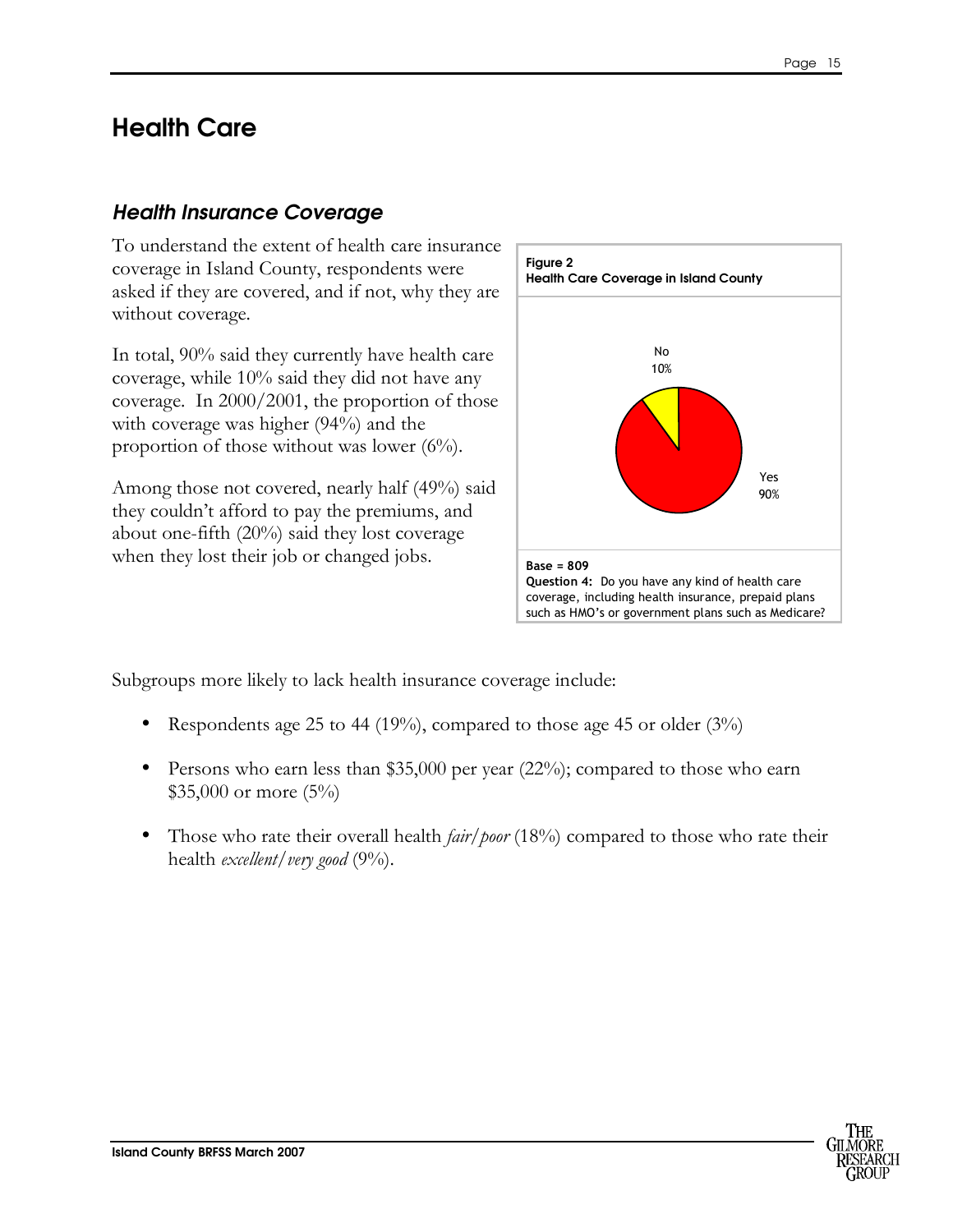<span id="page-18-0"></span>Among <u>all</u> respondents, most said they are covered through their employer's plan  $(38%)$  or someone else's employer  $(12%)$ ; 16% are covered through military plans, and 18% have Medicare.

Among respondents who have coverage, 62% have had their current plan for five or more years; 13% have had their plan for less than one year. Most (76%) of the respondents with health insurance coverage have only one type of coverage.

| Table 3<br>Types of Health Care Coverage Used to Pay Most of<br><b>Medical Care</b>                 |       |  |
|-----------------------------------------------------------------------------------------------------|-------|--|
|                                                                                                     | (809) |  |
| Own Employer's Plan                                                                                 | 38%   |  |
| Medicare                                                                                            | 18    |  |
| Military / VA / Champus                                                                             | 16    |  |
| Someone Else's Employer's Plan                                                                      | 12    |  |
| Individually Purchased Plan                                                                         | 11    |  |
| Medicaid                                                                                            | 3     |  |
| Other                                                                                               | 1     |  |
| No Coverage                                                                                         | 10    |  |
| <b>Question 6:</b> What type of health coverage do you use to pay<br>for most of your medical care? |       |  |

#### Cost Barriers

Nine percent (9%) of the respondents said that in the past twelve months they were unable to fill a prescription for a medication because of the cost. This is about the same proportion as in  $2000/2001$  (8%).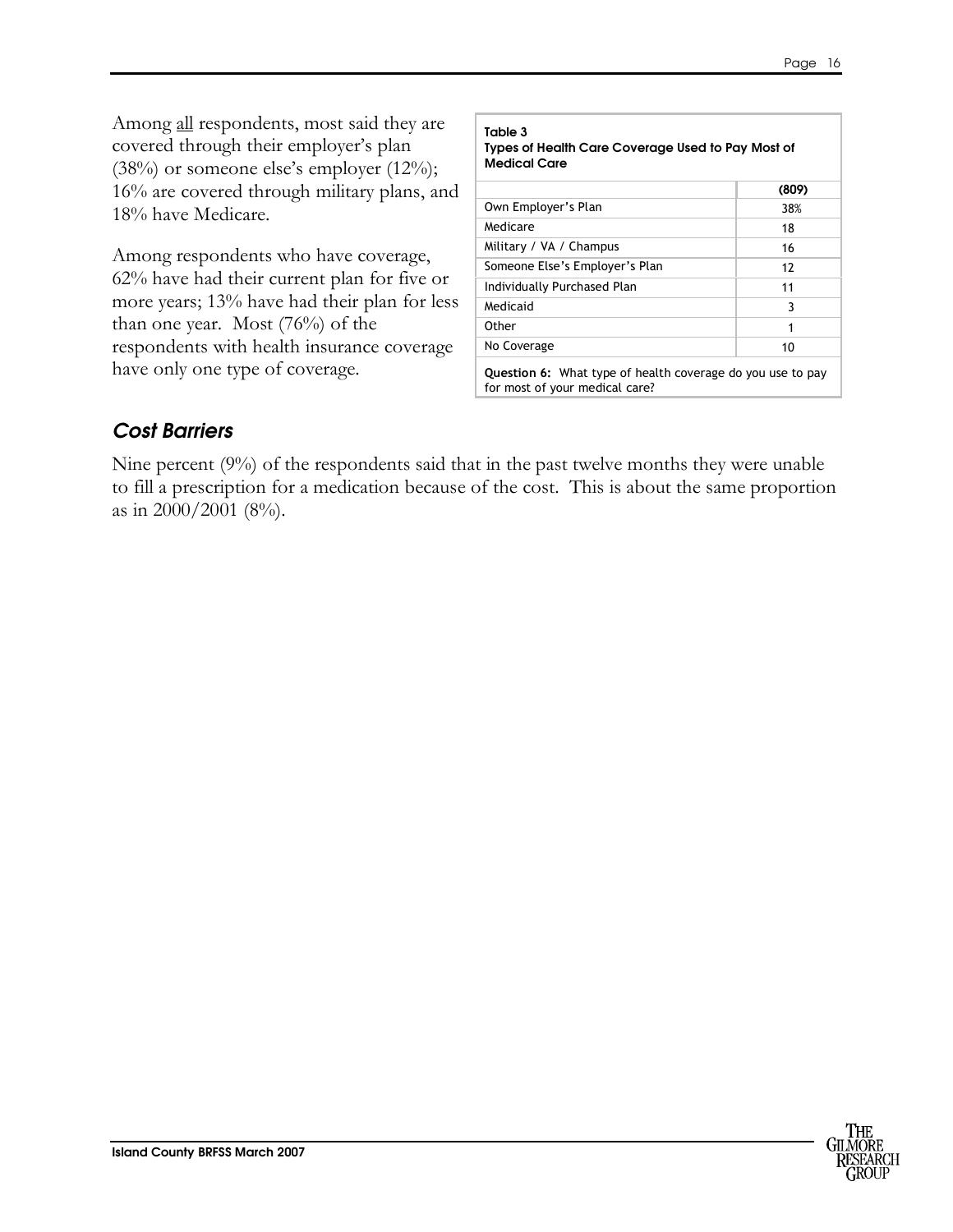#### <span id="page-19-0"></span>Primary Care Provider Access

Respondents were asked whether they go to one particular doctor's office, health facility or clinic when needing health care or advice. Most (86%) said they have one particular place, while 8% said they do not have a place they usually go to for health care or advice. Mainly, these respondents said they have not needed a physician. These findings compare closely to findings reported in 2000/2001.

| Table 4<br>Where Respondents Go for Health Care                                                                                                                                                                                                               |       |  |
|---------------------------------------------------------------------------------------------------------------------------------------------------------------------------------------------------------------------------------------------------------------|-------|--|
|                                                                                                                                                                                                                                                               | (809) |  |
| One Particular Place                                                                                                                                                                                                                                          | 86%   |  |
| No Particular Place                                                                                                                                                                                                                                           | 8%    |  |
| Have not needed a doctor                                                                                                                                                                                                                                      | 3     |  |
| Have more than one place                                                                                                                                                                                                                                      | 5     |  |
| Don't Know                                                                                                                                                                                                                                                    | 7     |  |
| Questions 10,11: Is there one particular clinic,<br>health center, doctor's office or other place that<br>you usually go to if you are sick or need advice<br>about your health? (If no) What is the main reason<br>you do not have a particular place to go? |       |  |

Respondents who were more likely than others to say they have no usual place they go for health care include those age 45 to 54 (10%), those who reside on South Whidbey (16%) and those who rate their health *excellent*/very good  $(10\%)$ .

Respondents who said they usually go to one place for health care or health advice and respondents who said they go to more than one place were all asked to rate the convenience of the place in terms of distance or travel time.

The vast majority (85%) rated convenience *good* or better, including 30% that rated it *excellent*. These results are comparable to 2000/2001 results.

Respondents who live in the central portions of Whidbey Island and those who live north on the Island were more likely than Camano Island residents to give a convenience rating of excellent (42% North Whidbey; 31% - Central region; 20% - Camano Island). Those who live south on the Island  $(12\%)$  and in the central regions  $(6\%)$  were more likely than those who live north (1%) to give a convenience rating of poor.

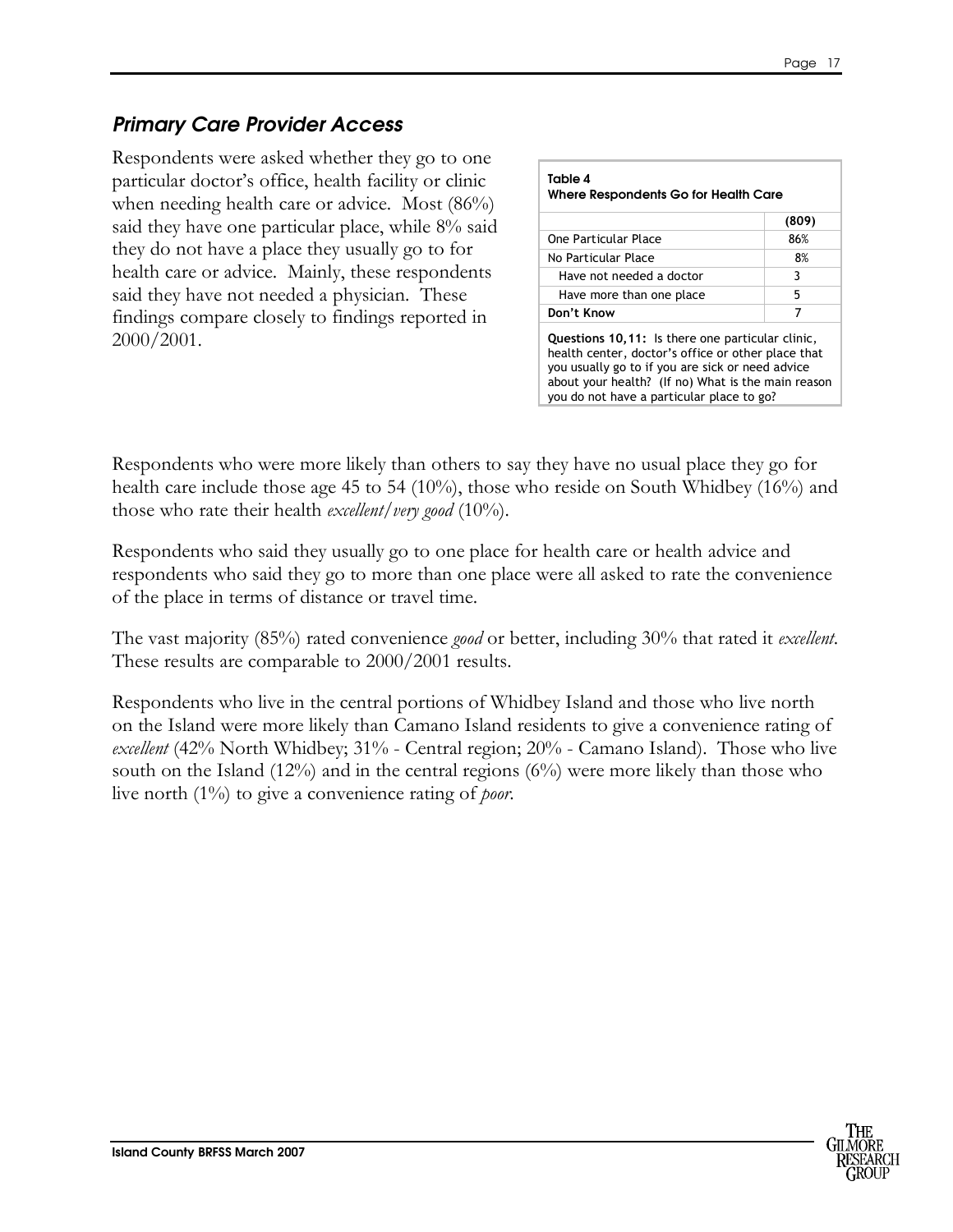All respondents were also asked when they last changed doctors, and if so, why they changed. This question is different than in 2000/2001 when only respondents who have a usual place for health care or who go to more than one place were asked.<sup>5</sup>

Results found most respondents rather unlikely to have recently changed health care providers. Although 25% said they'd changed doctors within the last year, about one third (34%) said they last

| Table 5<br><b>Last Time Changed Doctors</b> |       |
|---------------------------------------------|-------|
|                                             | (809) |
| 1-12 months ago                             | 25%   |
| 1-2 years ago                               | 11    |
| 2-3 years ago                               | 6     |
| 3-5 years age                               | 7     |
| More than 5 years ago                       | 34    |
| Don't know/not sure                         | 5     |
| Never                                       | 13    |

changed doctors more than 5 years ago and 13% said <u>Questions 13:</u> When did you last change doctors?

they had *never* changed doctors. Reasons for changing included a move by respondents from one residence to another (36%) and also a retirement or move by the provider (28%). Eleven percent (11%) said they were dissatisfied with the former provider or were happier with a different provider.

Among those more likely to change doctors during the last year were:

- Respondents age 18 to 24 (50%), compared to those 35 or older (19%)
- Those who have children at home (31%), compared to those without children at home  $(21\%)$
- North Whidbey Island residents (33%) compared to South Whidbey and Central Whidbey residents (20% and 17%, respectively).

<sup>&</sup>lt;sup>5</sup> When the 2006 question is re-based to make it comparable to the 2000/2001 question (to include only those who have at least one usual place to go for health care), the proportions remain about the same in each category of response as those shown in Table 5. These re-based results show several notable differences between the years: respondents in 2000/2001 were more likely than respondents this year to have changed doctors within the last year (31%) and less likely to have "never" changed doctors (5%).



-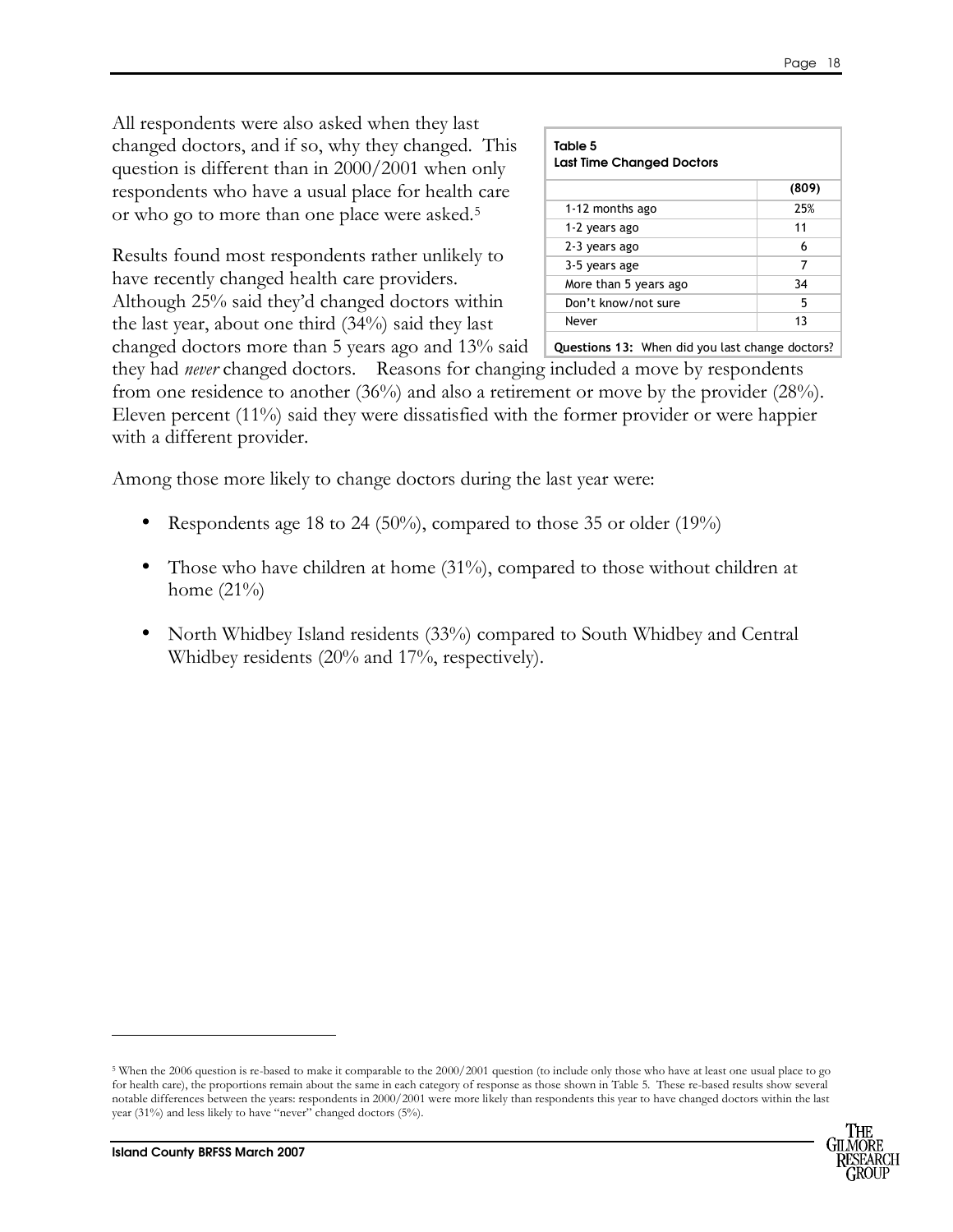#### <span id="page-21-0"></span>Overall Satisfaction

Respondents said they were generally pleased with the health care that they receive. Nearly three out of five (59%) rated their overall satisfaction excellent/very good. These results are comparable to survey results of 2000/2001.

• Respondents age 65 or older were more likely than those younger to rate their overall satisfaction as excellent (35% compared to  $18\%$ ).



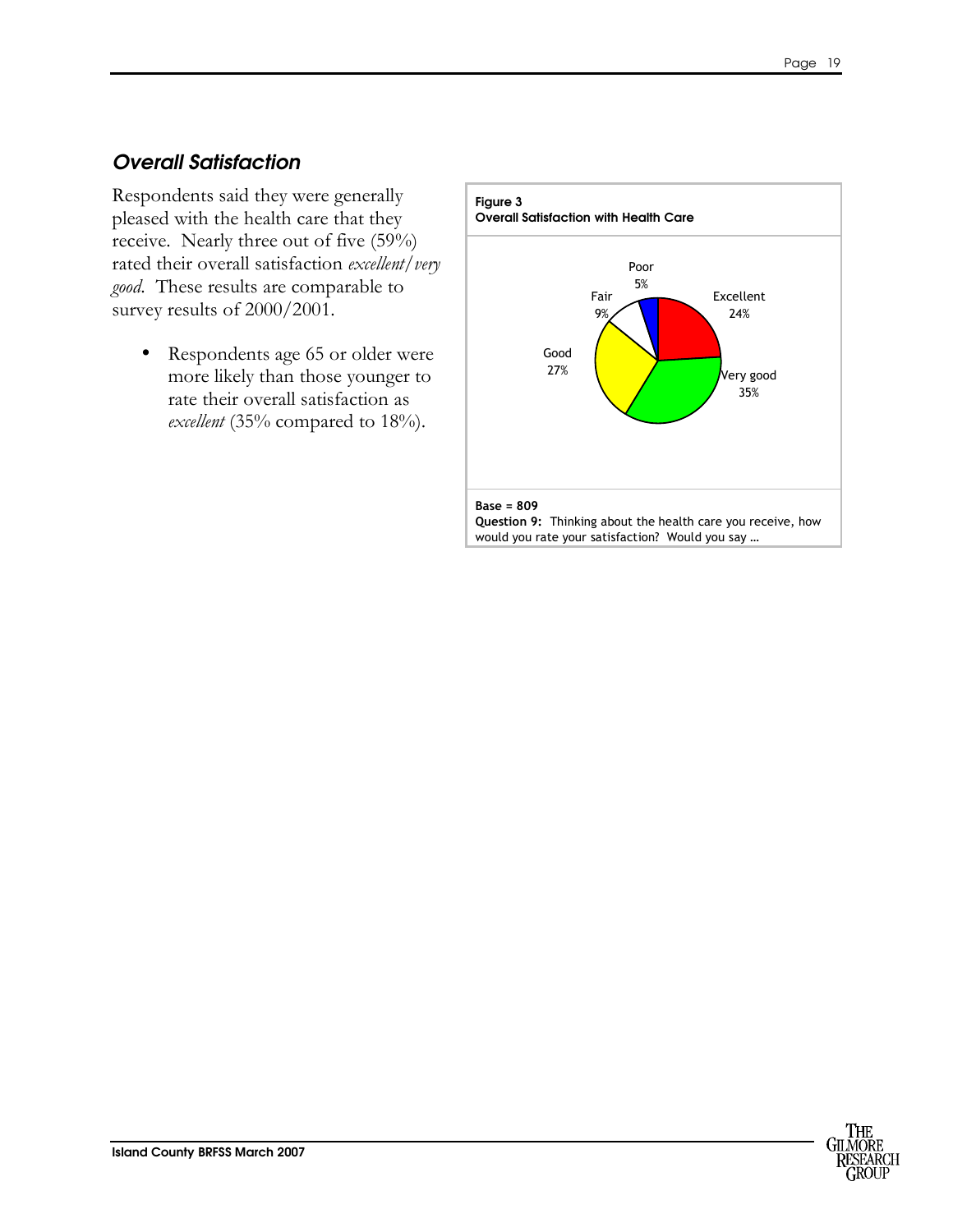### <span id="page-22-0"></span>Preventative Health

#### Colorectal Exams

Nearly three out of five respondents (59%) age 50 or older said they had used a blood stool test kit at home, sometime in the past.

Even more respondents in this age group (64%) said that they had undergone a sigmoidoscopy or colonoscopy sometime in their lives.

In 2000/2001 the survey focused these questions on respondents age 40 and older. When data from 2000/2001 is rebased to make it comparable to this year (that is, to include only those respondents age 50 years old and older) results found more respondents in the 50 and older age group in 2000/2001 who had used a blood stool test in the past (67%), but fewer who had ever experienced a sigmoidoscopy or colonoscopy (50%).

Respondents who live in the central portions of Whidbey Island were more likely than those who live on Camano Island to have ever used a blood stool kit  $(66\%$  compared to 52%).

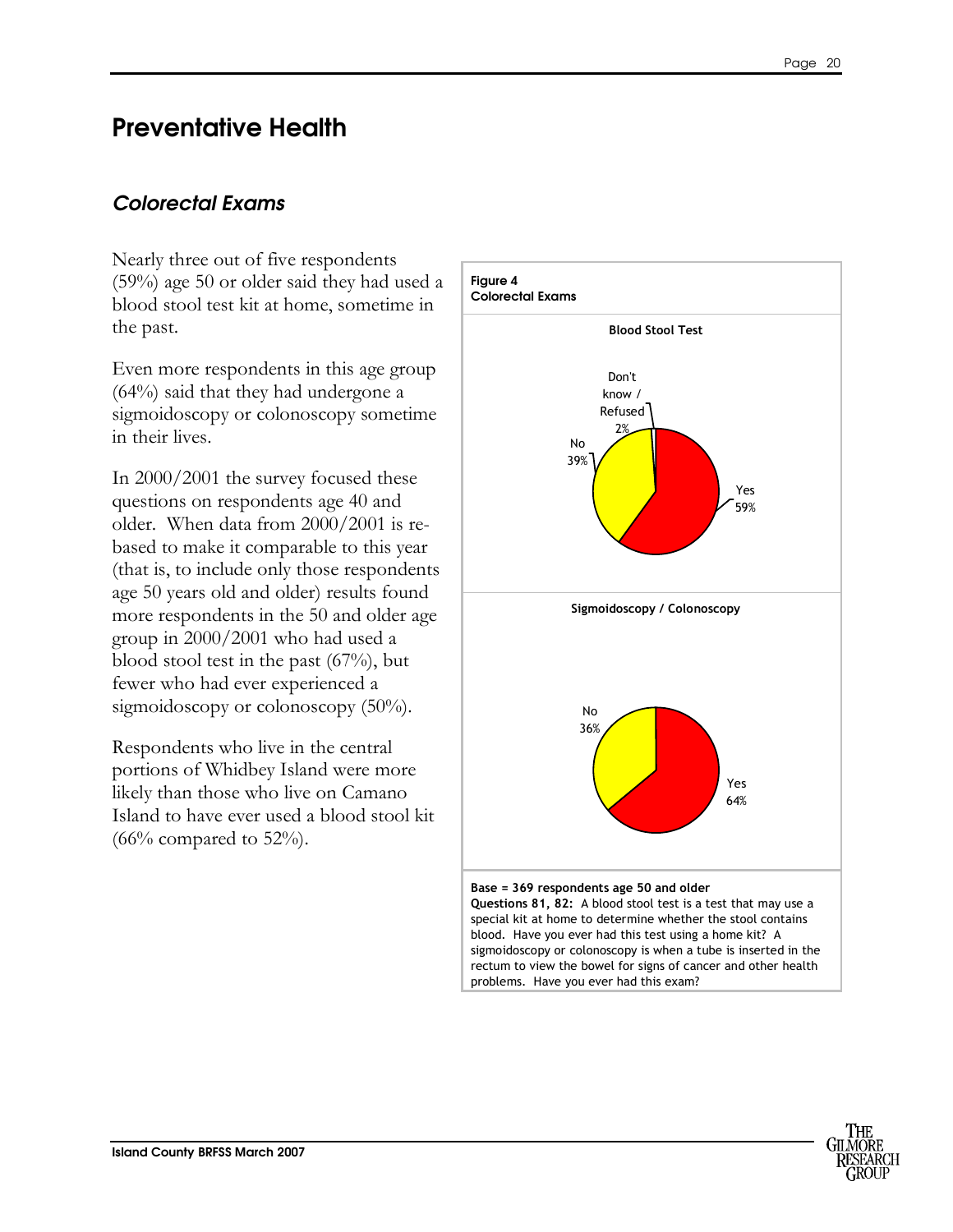#### <span id="page-23-0"></span>**Vaccinations**

A majority of respondents said they did not receive a flu shot during the previous year (65%, Table 6).

These results are similar to those obtained in 2000/2001. A majority also said they did not plan to get a flu shot in the fall (52%).

The following subgroups were more likely than others to say they received a flu shot during the past year:

- Respondents age 65 or older versus those in all younger age groups (63% compared to  $27\%)$
- Those who earn \$35,000 or more annually (39%) compared to those who earn \$20,000 to \$35,000 (24%)
- Respondents who have no children at home  $(38\%)$ , compared to those with children at home  $(27\%)$

Two thirds (65%) said they received their last tetanus shot within the past 10 years. This proportion is lower than in 2000/2001 (76%).

Among those more likely to have received a tetanus shot within the past year were men  $(69\%)$  compared to women  $(60\%)$ , those who earn \$50,000 or more annually  $(69\%)$ compared to those who earn between \$20,000 and \$35,000 (57%) and respondents who are 55 to 64 years old (73%) compared to those age 65 to 74 (62%) and those 75 years old and older (58%).

| Table 6<br><b>Vaccinations</b>    |       |
|-----------------------------------|-------|
|                                   |       |
|                                   | (809) |
| Received flu shot:                |       |
| Yes                               | 34%   |
| No                                | 65    |
| Don't know                        | 1     |
| Plan to get a flu shot this year: |       |
| Yes                               | 43%   |
| No                                | 52    |
| Don't know                        | 6     |
| Last tetanus shot received:       |       |
| Within the past 10 years          | 65%   |
| 10 - 20 years ago                 | 12    |
| More than 20 years ago / Never    | 4     |
| Don't know/not sure               | 20    |

Questions 126,126A,127: Have you had a flu shot in the past year? Do you plan on getting a flu shot this fall? Have you ever had a pneumonia vaccination? How long ago did you have your last tetanus shot?

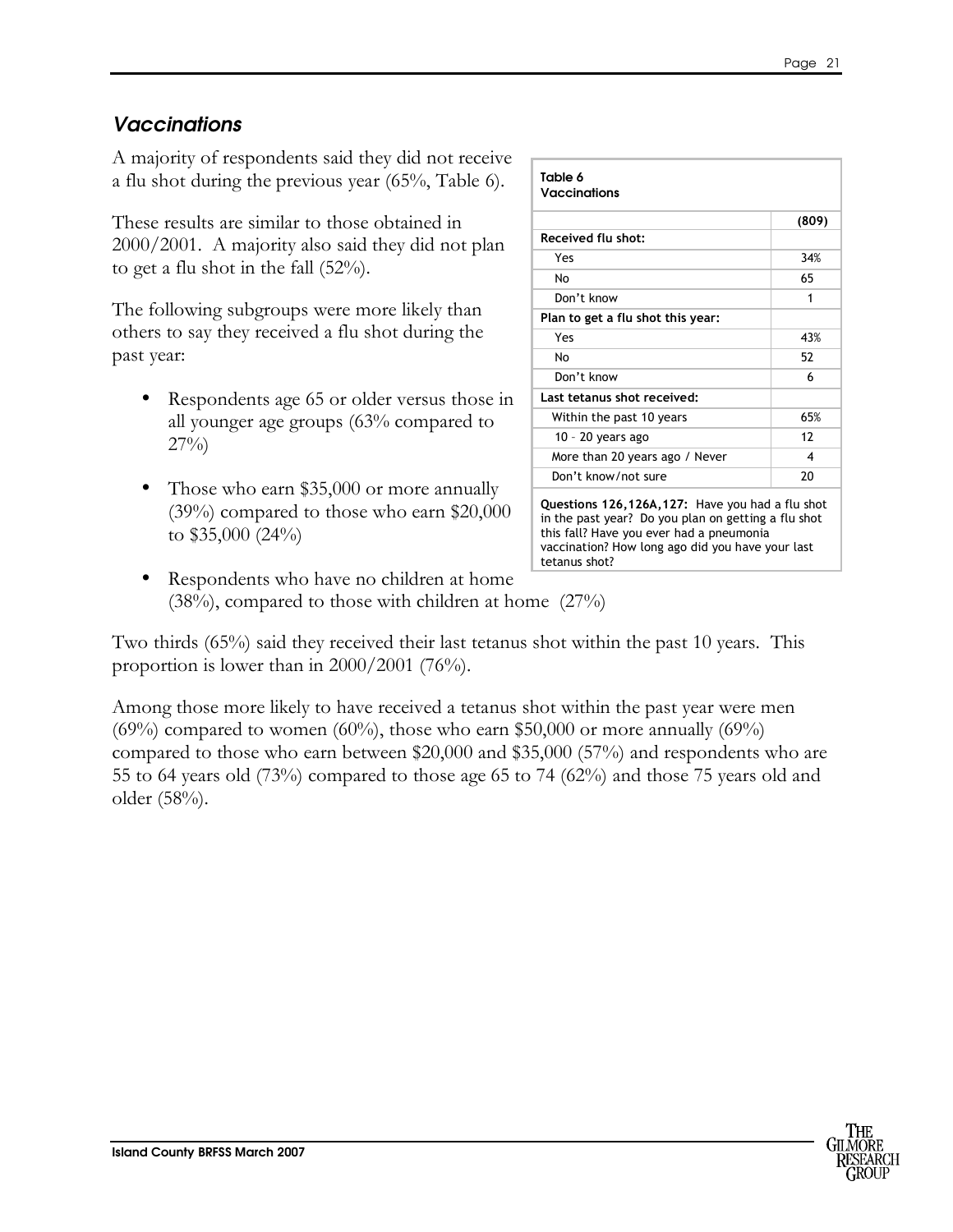#### <span id="page-24-0"></span>Dental Care

Respondents were asked when they last visited a dentist or dental clinic. Most (74%) said they visited in the past year; another 11% said they visited one in the past two years. The proportion reporting a visit in the past year is lower than in 2000/2001 (82%).

- Respondents who earn \$50,000 or more annually were more likely than were those who earn less than \$35,000 to have had a dental visit in the last year  $(83\% \text{ versus } 61\%).$
- Those who earn between \$20,000 and \$35,000 were more likely than those who earn \$50,000 or more to have had their last dental visit 5 or more years ago (12% compared to  $3\%$ ).



Respondents who rate their overall health status *excellent/very good* were more likely than those who gave a lower health status rating to say they visited within the last year (81% compared to  $64\%$ ).

Among respondents who did not visit a dentist in the past year, 26% said they had no reason to go and more than one third mentioned cost barriers, including 23% that said cost and 12% that said no dental insurance.

| Table 7<br><b>Reasons for Not Visiting Dentist</b><br><b>During the Past Year</b>           |               |
|---------------------------------------------------------------------------------------------|---------------|
|                                                                                             | (212)         |
| No reason to go / No problems /<br>No teeth                                                 | 26%           |
| Cost                                                                                        | 23            |
| Other priorities                                                                            | 19            |
| No dental insurance                                                                         | 12            |
| Fear / Apprehension                                                                         | 6             |
| Do not have/know a dentist                                                                  | 6             |
| Have not thought of it                                                                      | 4             |
| Can't get to office/clinic                                                                  | $\mathcal{P}$ |
| Don't know/Refused                                                                          | $\mathfrak z$ |
| Question 123: What is the main reason you<br>have not visited the dentist in the past year? |               |

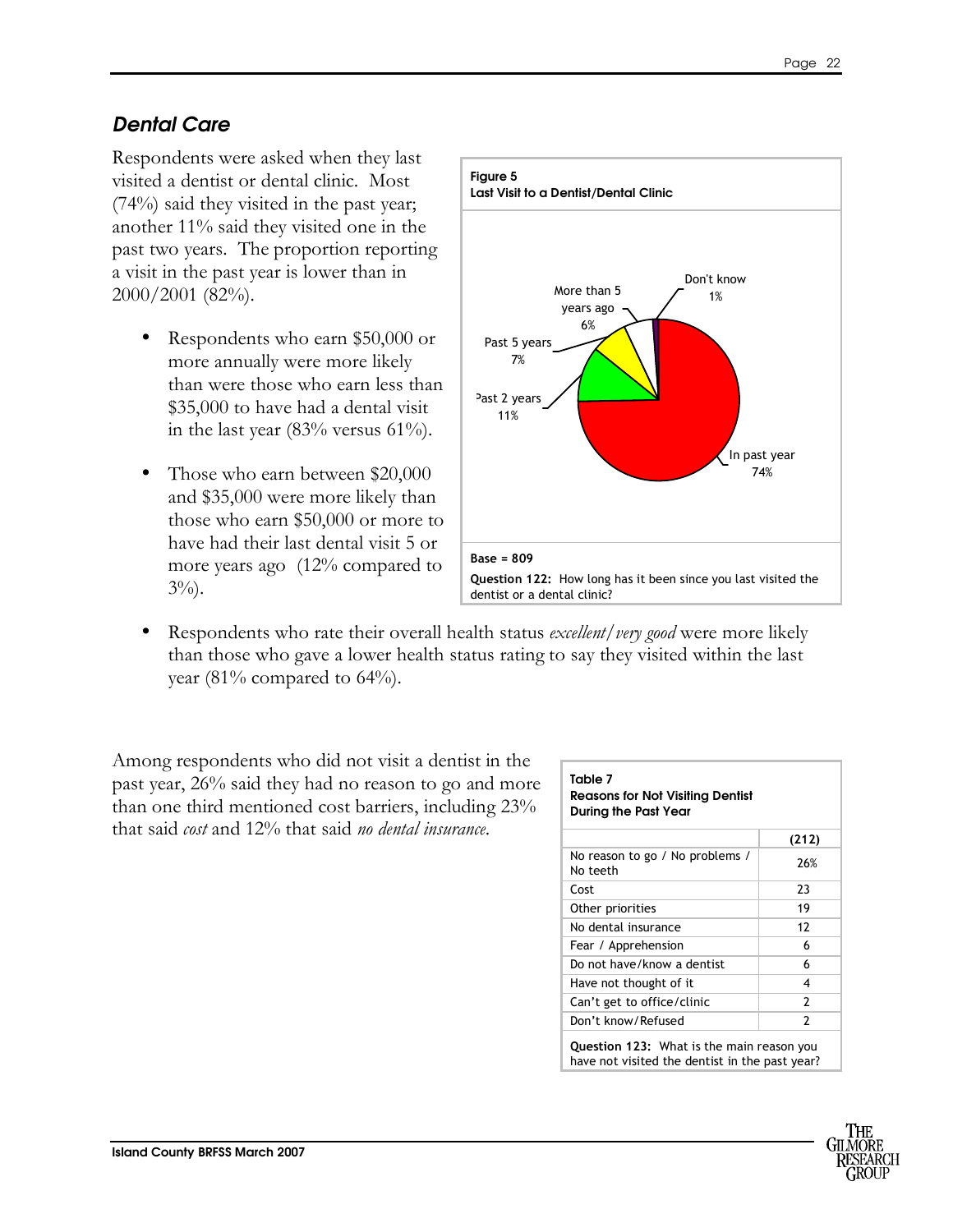Respondents were also asked whether they had insurance coverage for some or all of their dental care<sup>6</sup> and when they last had their teeth cleaned by either a dentist or dental hygienist.

Similar to results obtained in 2000/2001, about two-thirds (65%) said they had some kind of insurance coverage to pay for their dental care.

Seventy percent (70%) said their teeth had been cleaned in the last year. This proportion is lower than in the previous survey (78%).

| Table 8<br><b>Dental Services and Insurance</b>                 |       |
|-----------------------------------------------------------------|-------|
| Have insurance coverage of some kind to pay for<br>dental care: | (784) |
| Yes                                                             | 65%   |
| No                                                              | 35    |
| Last time teeth were cleaned:                                   | (809) |
| $1-12$ months                                                   | 70%   |
| 1-2 years ago                                                   | 12    |
| 2-5 years ago                                                   | 8     |
| More than 5 years ago                                           | 8     |
| Don't know/not sure                                             | 1     |
| Never                                                           | 1     |

Questions 124,125: Do you have any kind of insurance coverage that pays for some or all of your routine dental care, including dental insurance, prepaid plans such as HMO's or government plans such as Medicaid? How long has it been since you had your teeth cleaned by a dentist or dental hygienist?

<sup>6</sup>Excluded from this question were respondents who attributed lack of dental insurance as a reason for not having visited a dentist within the past year.



-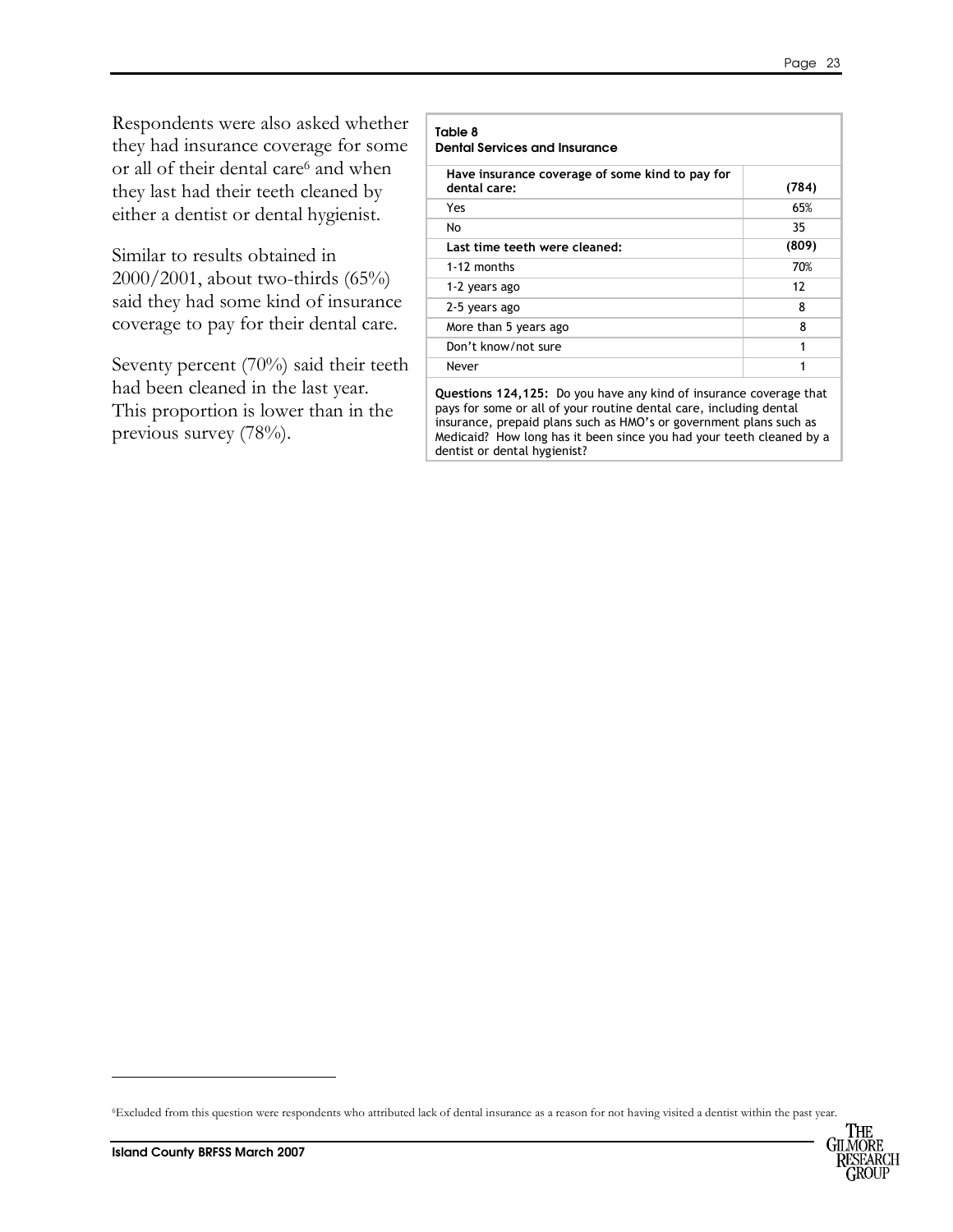#### <span id="page-26-0"></span>Women's Health

#### Mammograms

Women were told that a mammogram is an x-ray of the breast to look for breast cancer. The women were then asked when they last had a mammogram.

Two-thirds (67%) of all female respondents 50 and older said they had a mammogram in the past year, and another 15% had one in the past two years, for a total of 82% of those women reporting a mammogram within the past two years. These results are similar to those reported in 2000/2001 when 88% of women ages 50 and older reported having mammograms at the same frequency.



Women who said they have never had a mammogram or who said they have not had one in the past 5 years (9% of all in the 50 and older age group) were asked to give the most important reason for putting it off.

Of the seven women age 50 and older that have never had a mammogram, two said they believed the test was unnecessary. The remaining women mentioned each of the reasons that are shown in Table 9, which displays all the explanations for not having a mammogram given by women who have not had one in the past five years, or women who have not had one at all.

| Table 9<br>Reasons for Not Having A Mammogram in the Past Year                                            |      |  |
|-----------------------------------------------------------------------------------------------------------|------|--|
|                                                                                                           | (57) |  |
| Lazy, Procrastinating                                                                                     | 29   |  |
| Not needed / Unnecessary                                                                                  | 22   |  |
| Cost                                                                                                      | 13   |  |
| <b>Too Busy</b>                                                                                           | 9    |  |
| Not recommended by Dr.                                                                                    | 7    |  |
| Don't believe in mammograms                                                                               | 4    |  |
| Anxious / Afraid                                                                                          | 3    |  |
| Questions 59,60: What is the most important reason that you<br>have not had a mammogram in the past year? |      |  |

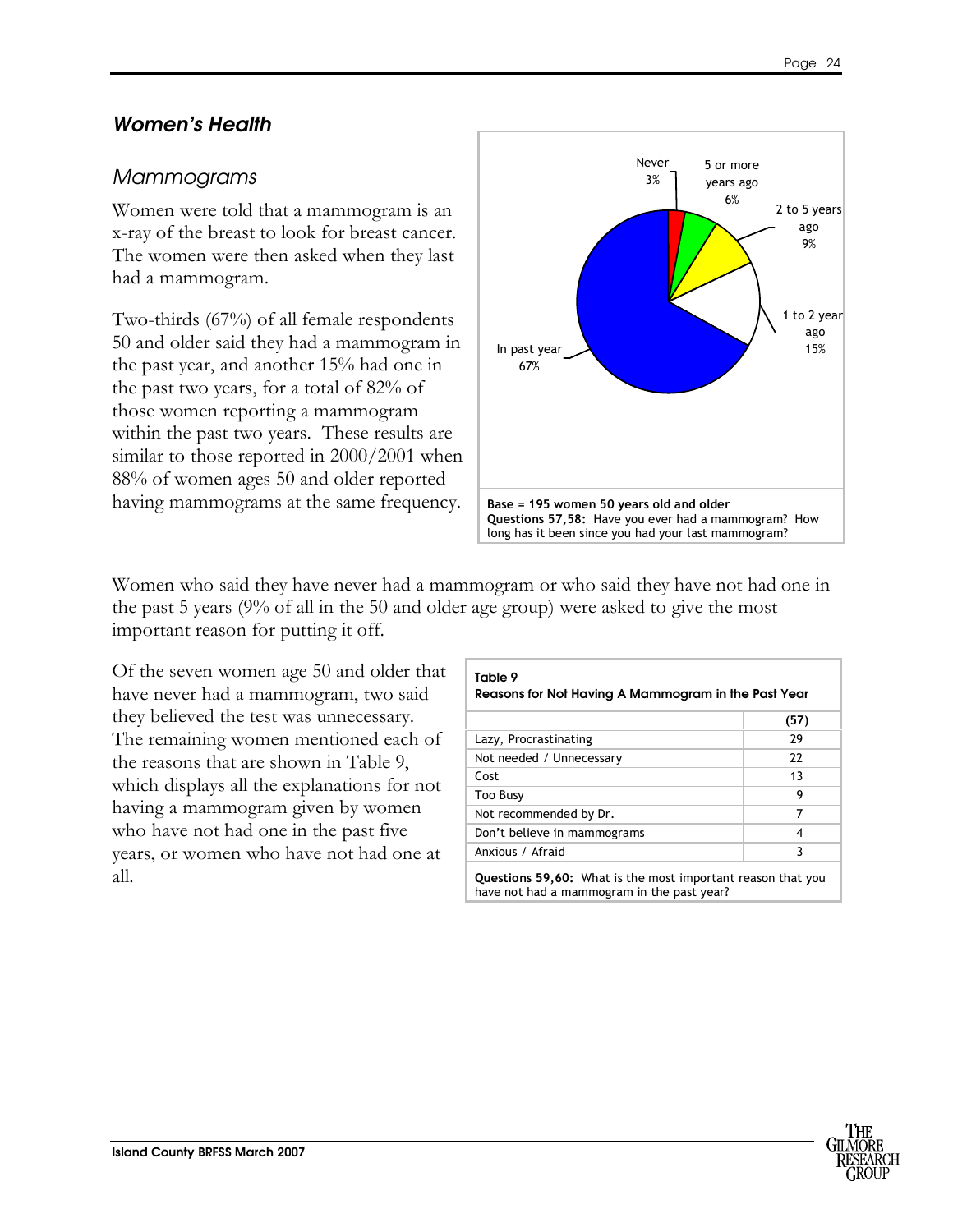#### Pap Tests

Women were told that a pap test is a test for cancer of the cervix, and were asked when they last received one.

Over half (55%) said they last had a pap test in the past year, and another 17% had one in the past three years. The proportion of women having had a pap test in the past year is considerably lower than in 2000/2001, when 70% of all female respondents<sup>7</sup> had a test within that timeframe. The proportion of women having pap tests 5 or more years ago was considerably higher this year than in 2000/2001 (13% compared to 8%).

Subgroups that were more likely to have had a pap test during the past year included:



- Respondents age 18 to 34 (77%) compared to those age 45 or older (46%)
- Those who have children living at home (70%) compared to those who have no children at home (47%)
- Residents of central and north Whidbey Island (61% and 64%, respectively) compared to residents of Camano Island (43%)
- Those who gave an *excellent/very good* or *good* rating for their overall health status (57% and 58%, respectively), compared to those who rated their overall health status  $fair/poor$  (40%).

Women age 75 and older were more likely than those younger to have had a pap test 5 or more years ago (45%)

<sup>7</sup> Results reported in 2000/2001 were for women who said they had never had hysterectomies. The proportion of these women who said they had a pap test within the past year reported then was 78%. Because the question about hysterectomies was not asked in the current survey the results couldn't be directly compared. To correct for this the 2000/2001 data was re-based to include all female respondents. Results given above for 2000/2001 reflect the correction.



-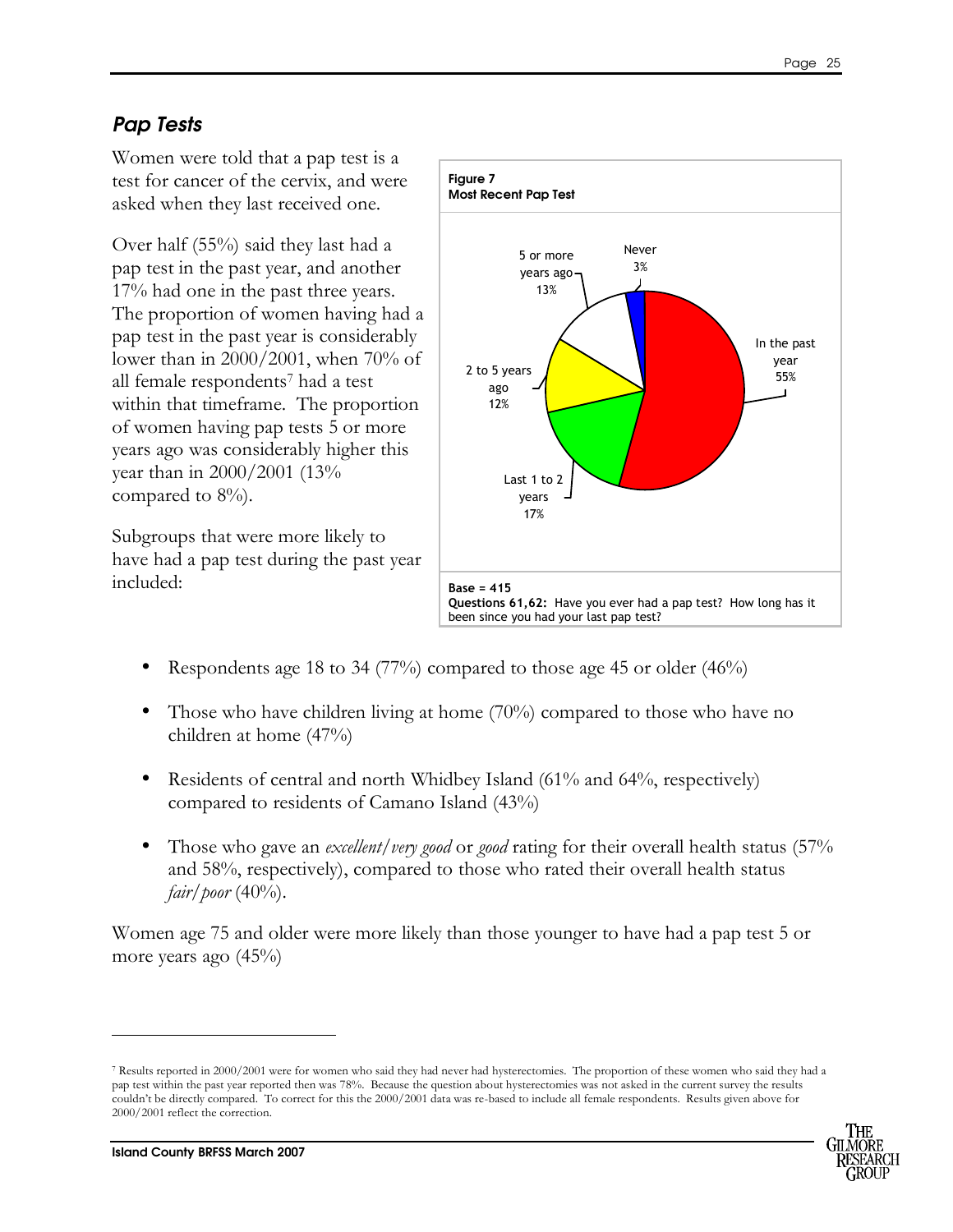#### <span id="page-28-0"></span>Men's Health

#### Prostate Exams

Findings on prostrate exams are reported for 2 base groups of men: those age 40 and older and those age 50 and older. Results are given this way for 2 reasons: (1) to parallel survey findings of 2000/2001, which presented findings for only those age 50 and older, and (2) to provide current results, which asked a younger total group of men (those age 40 and older) the questions about prostrate exams.



The current survey found that among men 40 and older, 65% said they have been tested for prostate cancer and 63% have had a PSA blood test (Figure 8).

Among men 50 and older, equal proportions have been tested and have had blood tests for prostrate cancer (78%). These proportions are comparable to 2000/2001 results reported for men age 50 and older (80% said they were tested for prostrate cancer and 73% said they had received a PSA blood test).

Among men 40 years old and older who have had a PSA blood test, 72% said they had the test within the past year (Table 10). Among all male respondents, 40 years old and older 45% have had a PSA test within the past year.

Among men 50 years old and older who have had a PSA *blood test*, 75% said they had the test within the past year. Among all male respondents, 50 years old and older, 59% have had a PSA test within the past year. The proportion of men 50 years old and older who have had a PSA test within the past year (59%) is about the same as in  $2000/2001$  (61%).

| Table 10<br>Last Blood Test for Prostrate Cancer                              |       |  |
|-------------------------------------------------------------------------------|-------|--|
|                                                                               | (156) |  |
| In the past year                                                              | 72%   |  |
| 1 to 2 years ago                                                              | 13    |  |
| 2 to 5 years ago                                                              | 8     |  |
| More than 5 years ago                                                         | 5     |  |
| Don't know                                                                    | 3     |  |
| <b>Question 65:</b> When did you have your last test for<br>prostrate cancer? |       |  |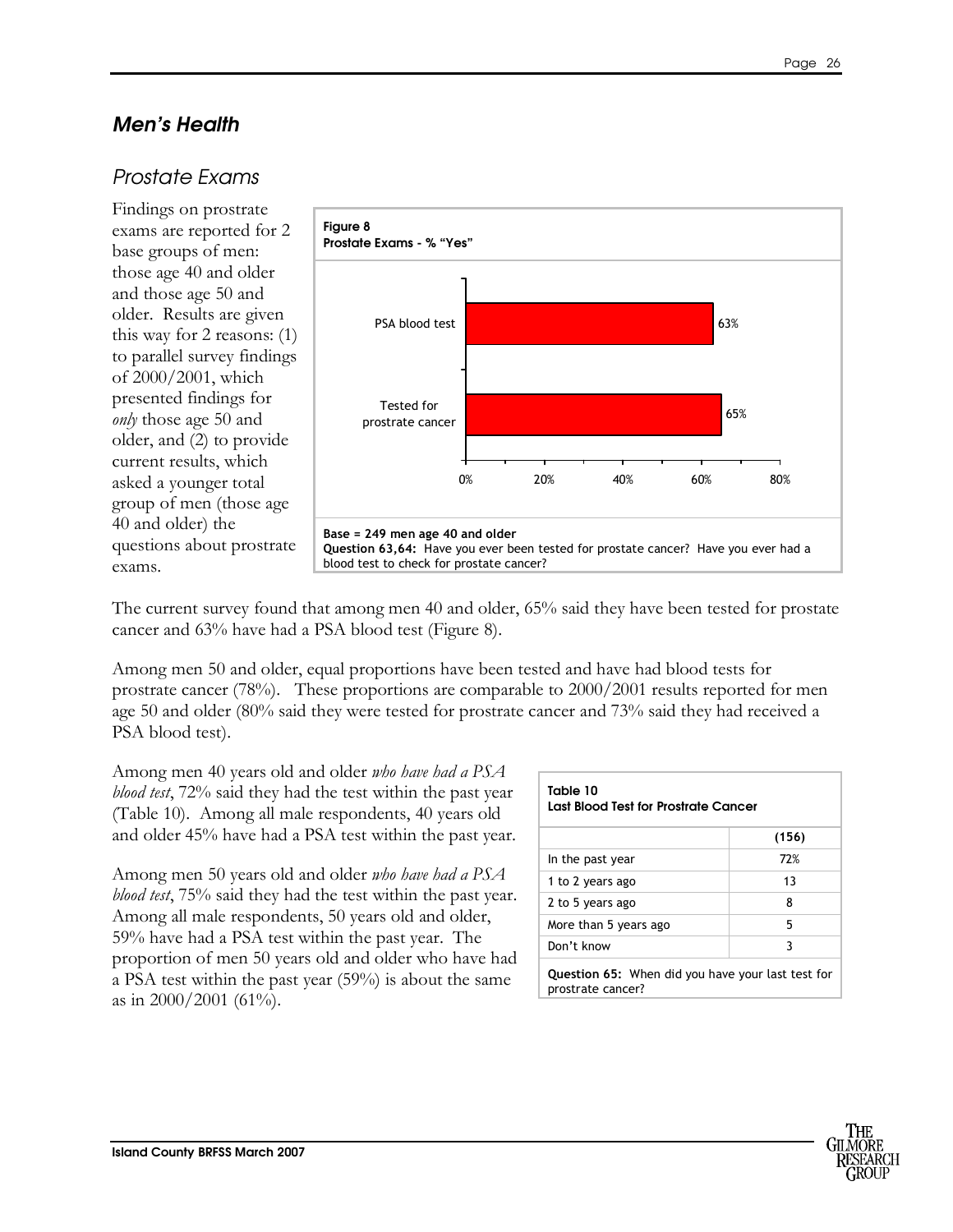## <span id="page-29-0"></span>Blood Pressure

Respondents were asked when they last had a blood pressure exam and if they had ever been advised by a health professional that they had high blood pressure.

About three-fourths (74%) said they had their blood pressure checked in the past six months, another 14% said they had it checked in the past year and 7% have had it checked within the last two years (1 to 2 years ago). Four percent are considered by the CDC to be "at risk" by not having had their blood pressure checked in the past two years. These proportions are similar to those obtained in the last survey.

More than one in four of the respondents (29%) said they had been told by a health professional that their blood pressure is high.

Subgroups more likely to say they had been told by a health professional that their blood pressure is high include persons age 55 or older (48%) compared to those younger than 55  $(19\%)$ , respondents who have no children at home (35%) compared to those with children at home (19%), residents of Central Whidbey Island (35%) compared to residents of South Whidbey (23%) and those who earn \$35,000 to \$50,000 annually (40%) compared to both those who earn \$20,000 to \$35,000 and those who earn more than \$50,000 (25%, each group).



Questions 77,78: About how long has it been since you last had your blood pressure taken by a doctor, nurse or other health care professional? Have you ever been told by a doctor, nurse or other health care professional that you have high blood pressure?

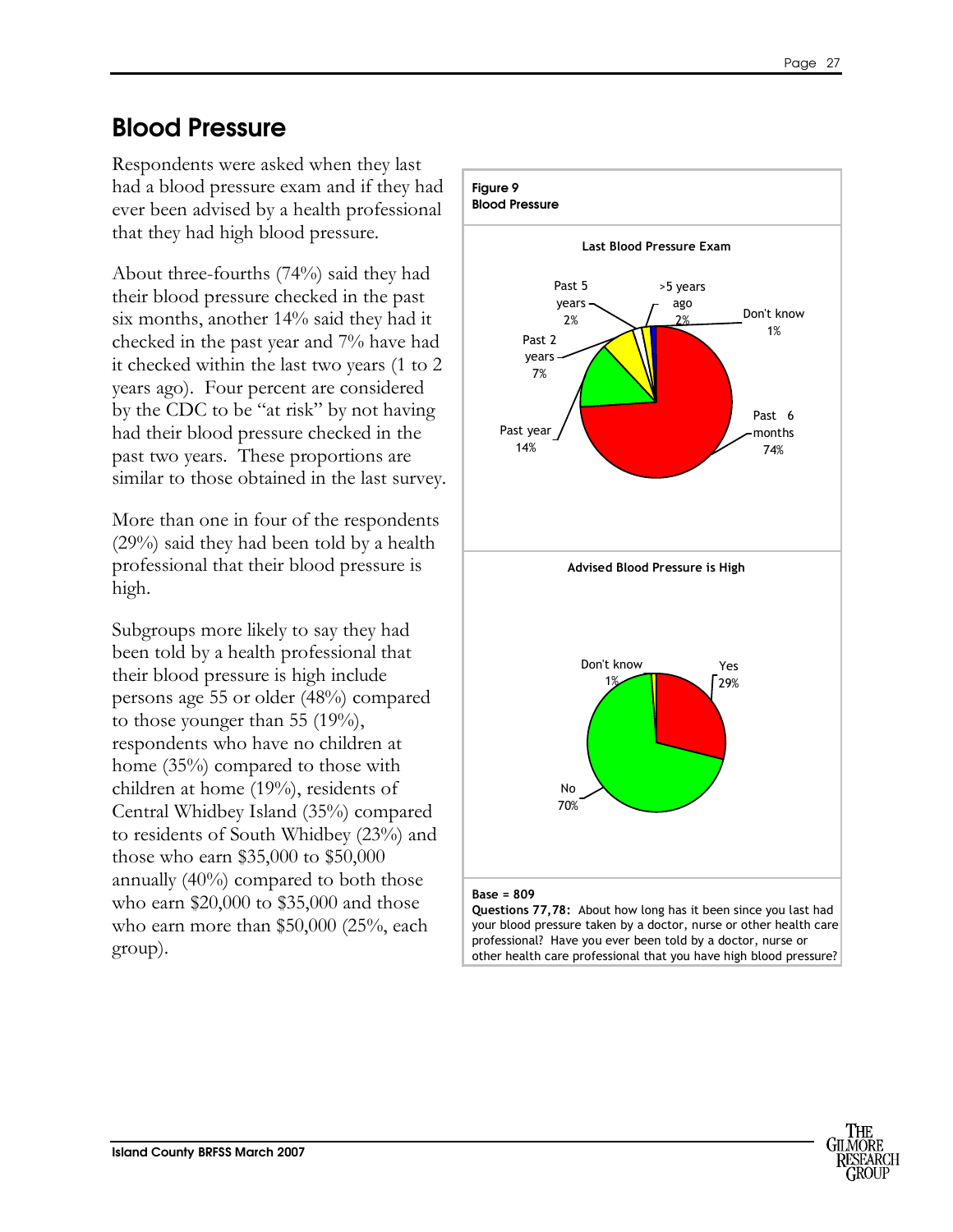## <span id="page-30-0"></span>Blood Cholesterol

Respondents were asked if they ever had their blood cholesterol levels checked and whether they had ever been advised that their cholesterol levels are high.

Eight out of ten (81%) said they have had a blood cholesterol check. These results are similar to results obtained in 2000/2001.

Among all respondents, 28% said they had been advised that their cholesterol levels were high. This is comparable to results of 2000/2001.

These subgroups were more likely than others to have been advised they have high cholesterol:

- Respondents age 45 or older versus those age 18 to 44 years old (45% compared to  $16\%)$
- Those who have no children at home (40%) compared to those with children at home  $(25\%)$
- Residents of Camano Island (43%) compared to residents of North Whidbey Island  $(28%)$ .



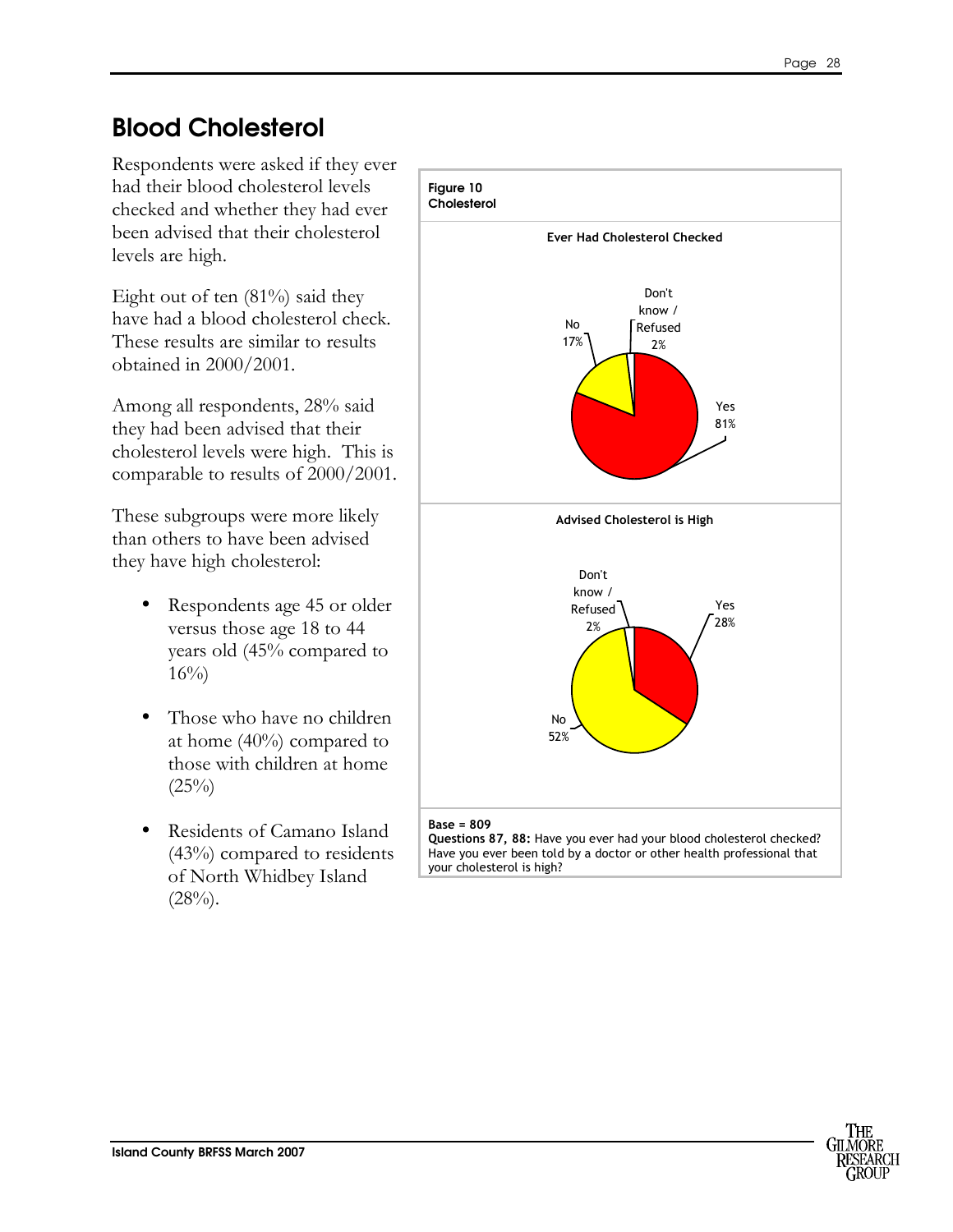## <span id="page-31-0"></span>Children's Health

#### Asthma

Seventeen percent (17%) of parents with children at home said that a doctor had informed them that one or more of their children had asthma. This is comparable to the 2000/2001 proportion of 14%.

#### Table 11 Children with Asthma

|             | (288) |
|-------------|-------|
| Yes         | 17%   |
| Under age 5 | 3     |
| 5 to 12     |       |
| 13 to 17    |       |
| No          | 83%   |

Questions 88-90: Has a doctor ever said that this child has / these children have asthma? Does this child / do these children still have asthma?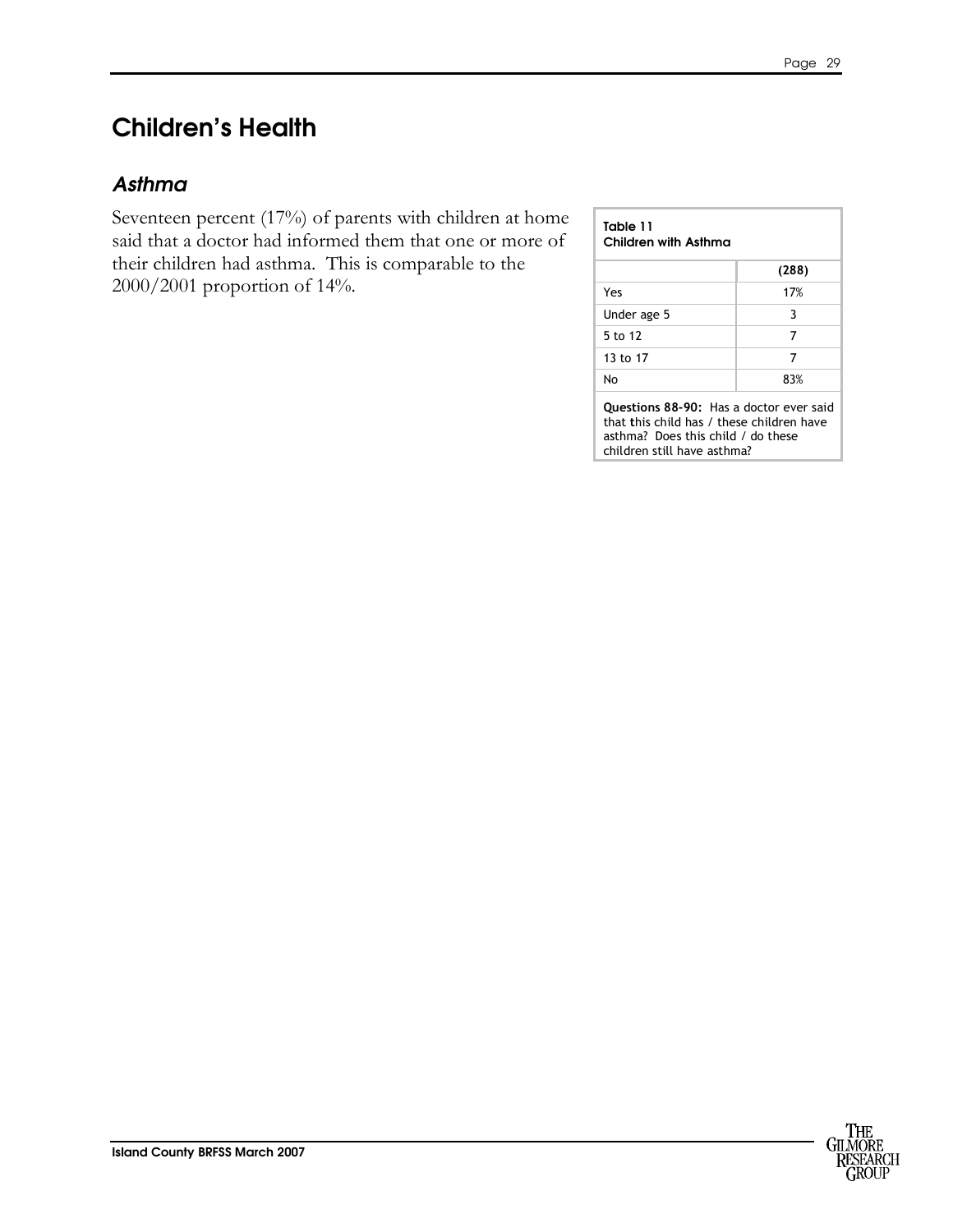#### <span id="page-32-0"></span>Child Care

Forty-two percent (42%) of respondents with children said their children were under age 5. Of these parents with children less than 5 years old, one third (33%) said their children were in child care more than 10 hours per week. One quarter (23%) said they have infant children (less than a year old) in child care more than 10 hours per week.

Asked to describe the range of choices available in selecting child care providers respondents were more likely to say choices were limited (*a few choices*  $-$  34%) than extensive (*a wide range*  $-$ 9%; quite a few choices  $-16%$ .

Additional questions asked child care parents about the type and quality of the child care. (Table 12)

Nearly half (48%) said their children received care in a *licensed home* and 10% said they attended a preschool or child care center. Nearly two out of five said their children received care in less regulated environments (family relative – 20%; unlicensed home  $-19%$ .

A large majority of respondents (95%) rated caregiver responsiveness as *very good*, and most (78%) described the safety of the environment as very good. Most also rated as very good the cleanliness of the facility (79%).

| Table 12<br>Child care for Children Under 5 |      |
|---------------------------------------------|------|
|                                             | (41) |
| Type of care center:                        |      |
| Licensed home                               | 48%  |
| Family relative                             | 20   |
| Unlicensed home                             | 19   |
| Preschool/child care center                 | 10   |
| Other                                       | 4    |
| Caregiver responsiveness to child's needs:  |      |
| Very good                                   | 95%  |
| Poor                                        | 5    |
| Safety of the environment:                  |      |
| Very good                                   | 78%  |
| Good                                        | 22   |
| <b>Cleanliness:</b>                         |      |
| Very good                                   | 79%  |
| Good                                        | 21   |

Questions 96, 100-102: Is this a child care center, a licensed child care home, an unlicensed child care home, a preschool or something else? How would you rate…the care / the safety of the physical environment / the general cleanliness?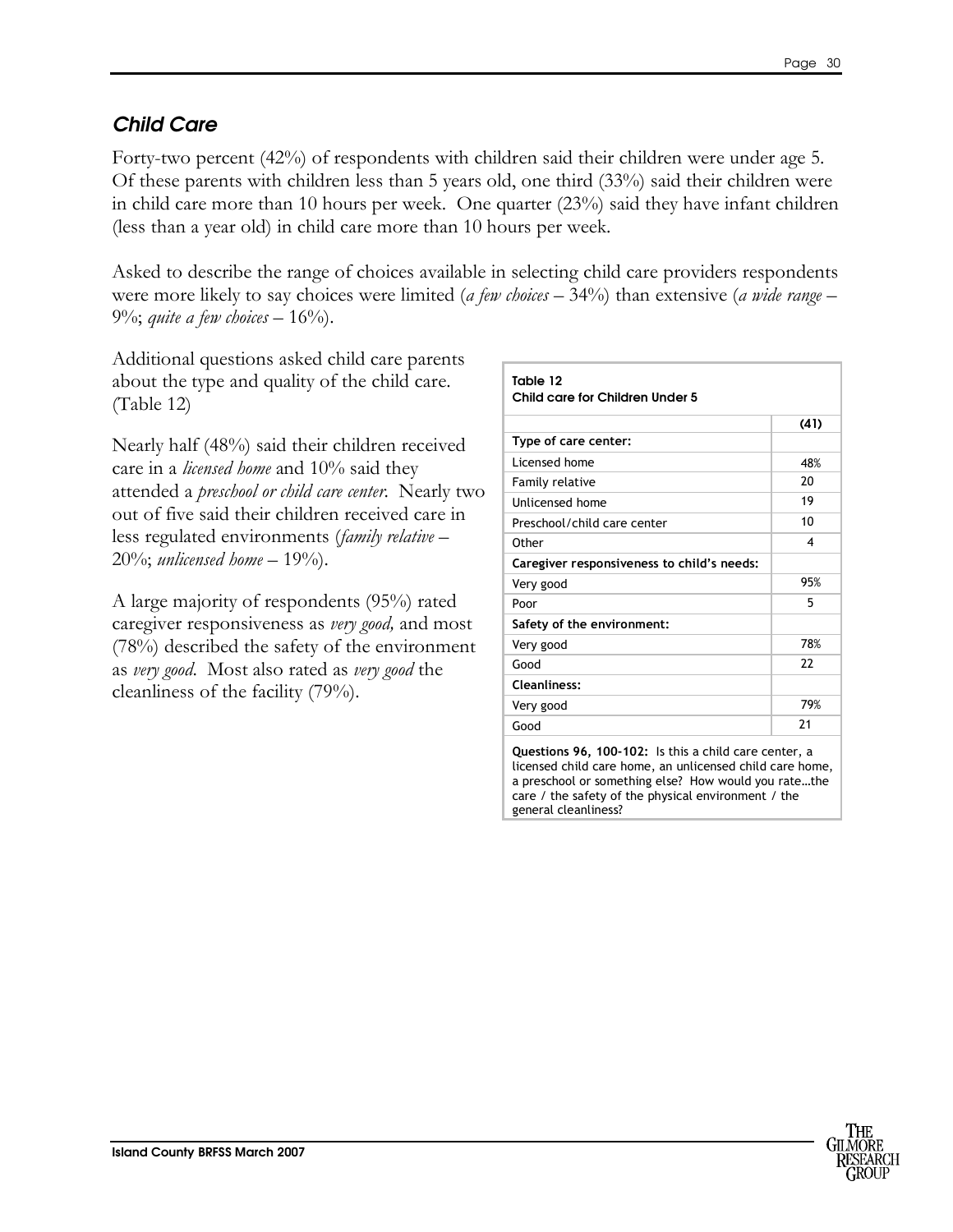### <span id="page-33-0"></span>Interactions With Children

New questions asked parents about the frequency of their social interactions with their children who are 5 years old and younger. (Figure 11)

Results found reading to children to be more common than story telling (85% compared to 59%, at least 3 times a week).



Question 67,68: How many times have you or someone in your family read to this child in the past week? How many times have you or someone in your family told a story to this child in the past week?

## Chronic Diseases

### **Diabetes**

Respondents were asked whether a doctor had ever told them that they have diabetes. Six percent  $(6\%)$  responded *yes*, and  $2\%$  said they were told they were borderline or pre-diabetes. (Table 13)

In the 2000/2001 survey, 5% of respondents said they had been told they have diabetes, a proportion comparable to the current level.

Respondents age 65 and older were more likely than those younger to have been told by a doctor that they have diabetes (19% compared to  $3\%$ ).

| Table 13<br><b>Diagnosed With Diabetes</b>                                                                                                                           |               |  |
|----------------------------------------------------------------------------------------------------------------------------------------------------------------------|---------------|--|
|                                                                                                                                                                      | (809)         |  |
| Yes                                                                                                                                                                  | 6%            |  |
| Yes, during pregnancy                                                                                                                                                |               |  |
| No                                                                                                                                                                   | 91            |  |
| No, but pre-diabetes, borderline                                                                                                                                     | $\mathcal{P}$ |  |
| (Base)                                                                                                                                                               | (50)          |  |
| Take insulin                                                                                                                                                         | 21%           |  |
| Take diabetes pills                                                                                                                                                  | 78            |  |
| Mean age at diagnosis                                                                                                                                                | 53.4 years    |  |
| Questions 18, 19, 20, 21: Have you ever been told by a<br>doctor that you have diabetes? How old were you when<br>vou were told you had diabetes? Are you now taking |               |  |

were told you had diabete insulin? Are you now taking diabetes pills?

New questions were asked of respondents who said they had been diagnosed with diabetes. These included the age at which they were diagnosed and the types of medication that they currently use for treatment (pills, insulin).

Results found the average age at which diabetes was diagnosed was 53.4 years. Most of those who said they have diabetes said they control the disease with oral medication (78%).

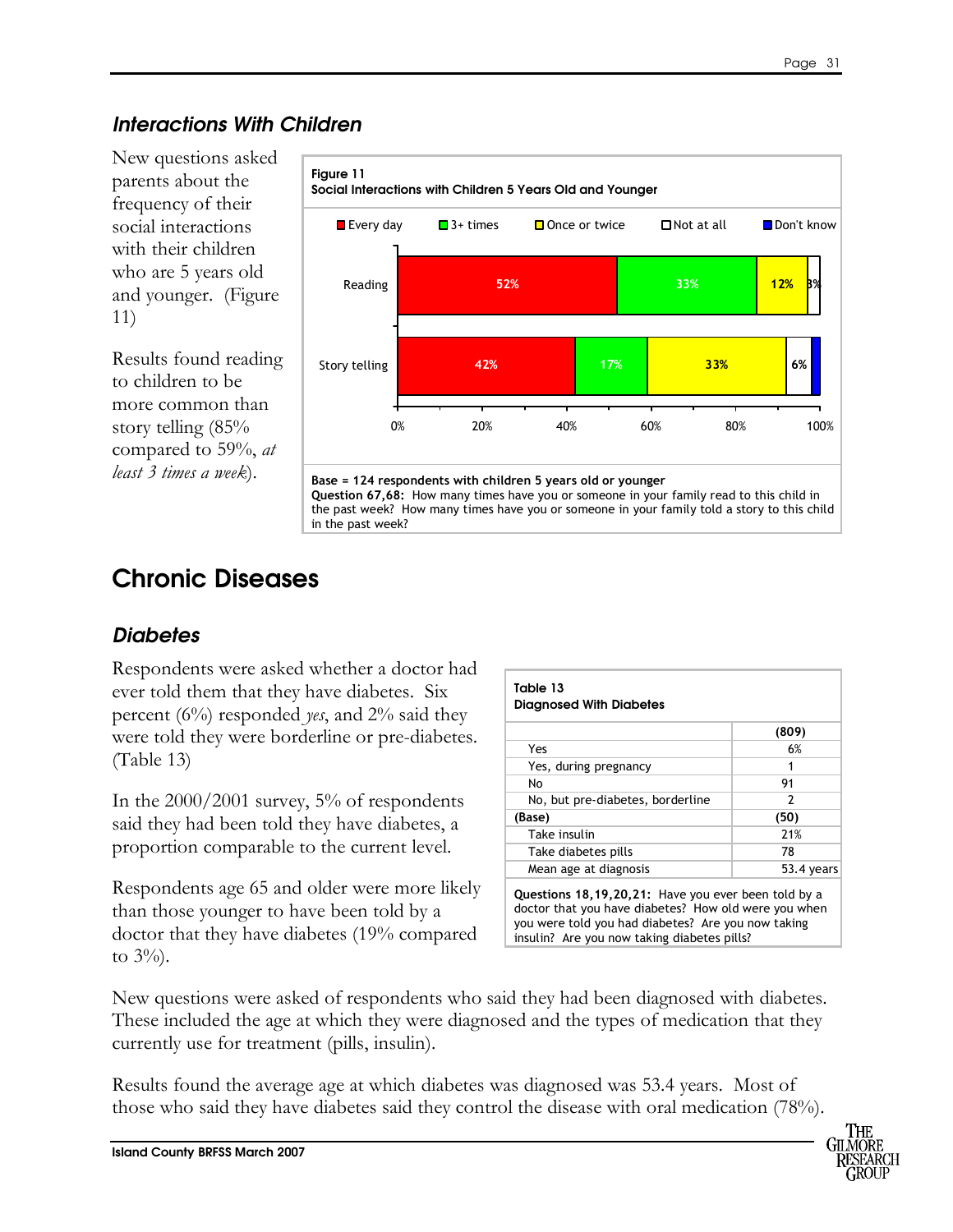## Cardiovascular Disease

Four percent of all respondents reported having had a heart attack or myocardial infarction. An equal proportion said they had angina or coronary heart disease. Two percent (2%) reported having had a stroke. (Table 14)

Many respondents said that they are trying to lower their risk of heart disease or stroke by eating fewer high-fat or high-cholesterol foods  $(63%)$  or exercising more  $(66%)$ . Almost half  $(48%)$  are doing both, while 16% said they are doing neither.

All of these cardiovascular findings are comparable to the 2000/2001 findings.

| Table 14<br>Cardiovascular Disease: Prevalence and Prevention                                                                                                         |               |  |
|-----------------------------------------------------------------------------------------------------------------------------------------------------------------------|---------------|--|
|                                                                                                                                                                       | (809)         |  |
| Percent diagnosed with:                                                                                                                                               |               |  |
| Heart attack/myocardial infarction                                                                                                                                    | 4%            |  |
| Angina/coronary heart disease                                                                                                                                         | 4             |  |
| Stroke                                                                                                                                                                | $\mathcal{P}$ |  |
| Percent that are reducing risk of<br>heart disease/stroke by:                                                                                                         |               |  |
| Eating fewer high-fat, high-<br>cholesterol foods                                                                                                                     | 63%           |  |
| <b>Exercising more</b>                                                                                                                                                | 66            |  |
| Questions 83,84,85,86,87: To lower your risk of<br>developing heart disease or stroke, are you eating fewer<br>high fat or high-cholesterol foods? Are you exercising |               |  |

high fat or high-cholesterol foods? Are you exercising more? Has a doctor ever told you that you had a heart attack or myocardial infarction? Angina or coronary heart disease? Stroke?

Subgroups of respondents more likely to be lowering their risk of heart disease or stroke by eating fewer high-fat or high-cholesterol foods include:

- Those who are 45 to 54: these respondents were more likely to say they were eating fewer high fat or high cholesterol foods (75%) than were respondents who are 18 to 44 years old (54%) and those who are 75 years old and older (63%).
- Females  $(70\%)$ , compared to males  $(55\%)$
- Respondents who rate their overall health status *excellent* / very good (68%), compared to those who rate their health status *good* (57%) or *fair/poor* (51%).

Subgroups more likely to be exercising more to reduce the risk of heart disease and stroke include:

- Females (70%), compared to males (62%)
- Respondents who are 35 to 64 years old (71%) compared to respondents who are 75 years old and older (54%)
- Those who rate overall health status *excellent/very good* (72%) or *good* (64%) compared to those who rate their overall health status *fair/poor* (45%).

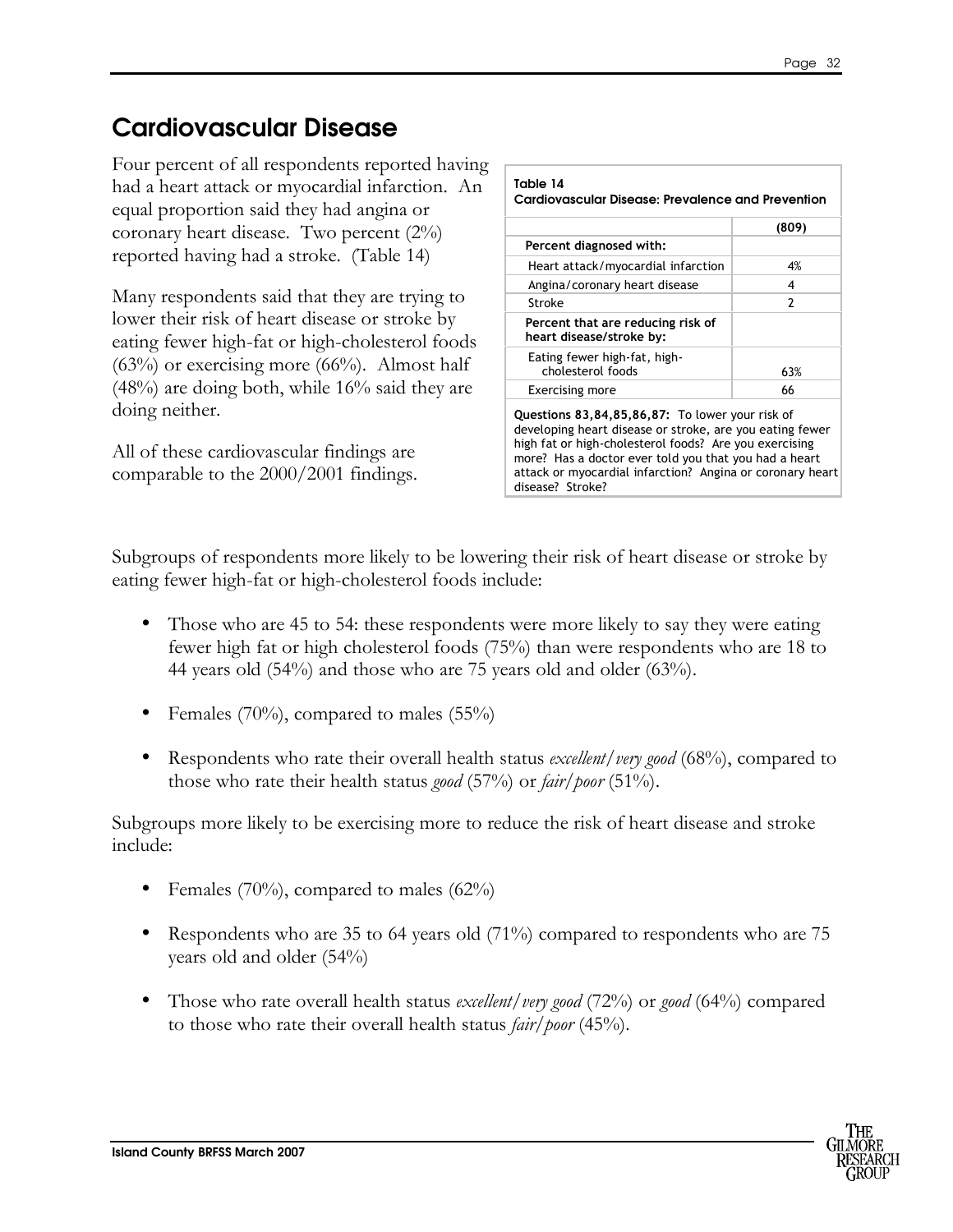## Asthma

When all 809 respondents were asked whether a doctor had ever told them that they had asthma, 16% responded, *yes*. Eleven percent  $(11\%)$  of all respondents reported that they still have asthma. (Table 15)

The proportion of those who said they were ever diagnosed with asthma is higher than in the previous survey  $(11\%)$ . The proportion of those who said they still have asthma is also higher (11% this year compared to 7% in 2000/2001).

| Asthma                     |       |  |
|----------------------------|-------|--|
|                            | (809) |  |
| Ever diagnosed with asthma |       |  |
| Yes                        | 16%   |  |
| No                         | 84    |  |
| Still have asthma          |       |  |
| Yes                        | 11%   |  |
| No                         | 4     |  |
| Don't know                 | 1     |  |

Subgroups more likely to say that a doctor told them they had asthma include:

- Females (19%) compared to males (12%)
- Those who rate their overall health status *good* (20%) compared to those who give a rating of *excellent*/*very* good  $(12\%)$
- Respondents younger than 25 years old (39%) compared to those older than 25  $(13\%)$ .

Subgroups more likely to say that they *still have* asthma include females (15%), compared to males (6%), and respondents who have children under 18 living at home (14%) compared to those who have no children at home (9%).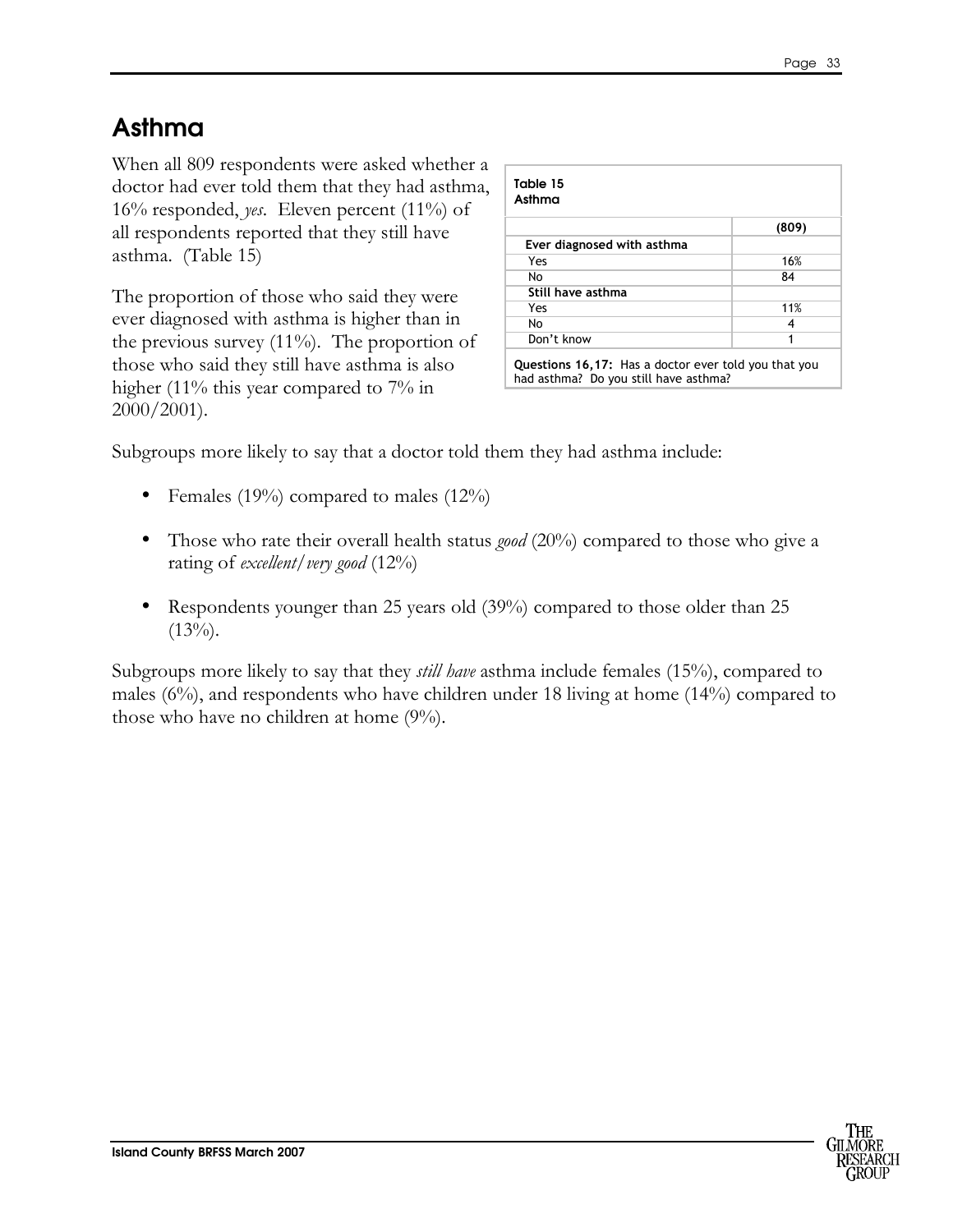# Overweight and Physical Activity

## **Overweight**

Using the reported weights and heights for respondents who provided complete information, the proportion of adults calculated to be overweight<sup>8</sup> in Island County is 58%, including 22% who are considered obese.

This proportion is not significantly different than the proportion of overweight respondents in 2000/2001  $(54%)$ . However, the proportion of respondents considered obese is significantly greater than in 2000/2001 (22% compared to  $16\%$ ).



In 2000/2001 the proportion of overweight respondents was reported as 34%. It is important to note that this proportion was calculated using a more relaxed measure of BMI.

Fifty-eight percent (58%) of the overweight respondents said they are trying to lose weight, and a majority (74%) of the overweight respondents who are not trying to lose weight said they are trying to maintain their current weight. When asked if they were using physical activity or exercise to either lose weight or keep from gaining weight, a majority (75%) of those calculated to be overweight said yes.

Eighty-four percent (84%) of all respondents who reported their weights said they had received no advice about their weight from a doctor, nurse or other professional in the previous 12 months. This is comparable with 2000/2001 results.

<sup>8</sup> Overweight is defined as a body mass index (BMI) equal to or greater than 25 for men and women. Obese is defined as a BMI greater than or equal to 30. BMI is calculated as weight (in kg.) divided by the square of height (in meters). This definition is more stringent than the 2000 BMI calculation that defined overweight as BMI equal to or greater than 27.8 for men and 27.3 for women.



-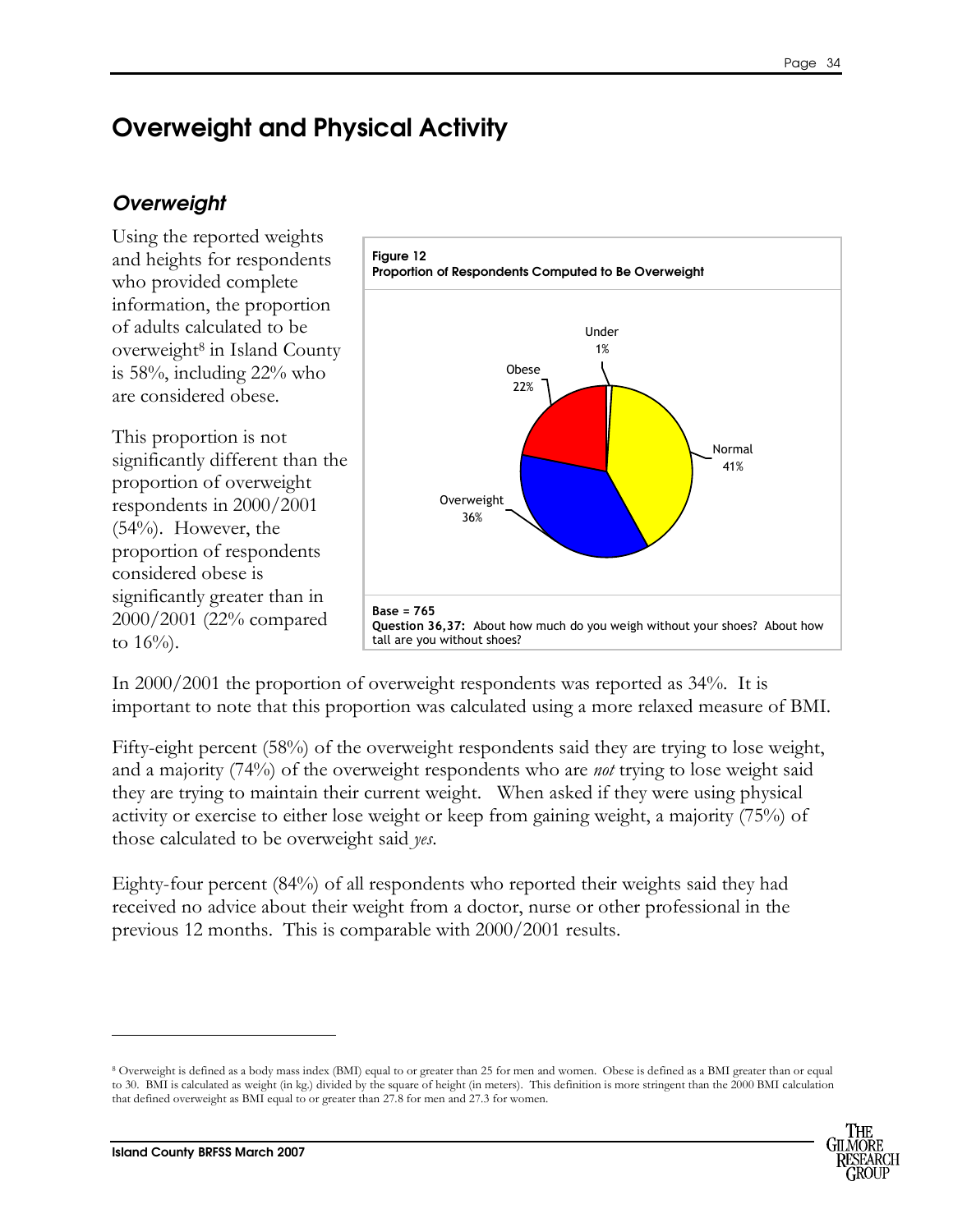### **Walking**

This year's survey featured three new questions about taking walks. The first question asked about the type of surface or pavement respondents most often walked on when they went for a walk during the past 30 days. This question was followed by the second, which asked respondents what they preferred to walk on if they were given a choice. Finally, interviewers asked respondents to choose from a list, the single most important thing in their neighborhood that should be changed in order to make them more likely to walk.

Results found a sizeable proportion of respondents that said they most often walked along a *road*, or on a *shoulder* surface (40%), but a considerably reduced proportion that said they most preferred walking on this type of surface  $(11\%)$ . It is notable that although 34% said they most preferred walking on an unpaved path, half that proportion (17%) most often did so in the past month. It is also notable that 23% said that they most prefer walking on a *sidewall*, but only 15% said they currently use a sidewalk.

|                       | Used           | Most<br>Preferred |
|-----------------------|----------------|-------------------|
|                       | (809)          | $(794)$ *         |
| Road or shoulder      | 40%            | 11%               |
| Unpaved path          | 17             | 34                |
| Sidewalk              | 15             | 23                |
| Paved path            | 14             | 18                |
| Beach                 | 3              | 4                 |
| Treadmill             | 3              | $\mathfrak z$     |
| Outdoor school track  | 1              | 4                 |
| Some other surface    | $\overline{2}$ | 1                 |
| Did not go for a walk | 6              |                   |
| Unable to walk        | 1              |                   |
| Don't know/refused    | $<$ 1          | 4                 |

Respondents often said that if their neighborhoods had *more sidewalks* (22%) and *improved lighting* (12%) they would be more likely to walk. They also said they would be more likely to walk if there were *less traffic* (6%), better control of *loose dogs* (5%) and *lower speed limits* (5%).

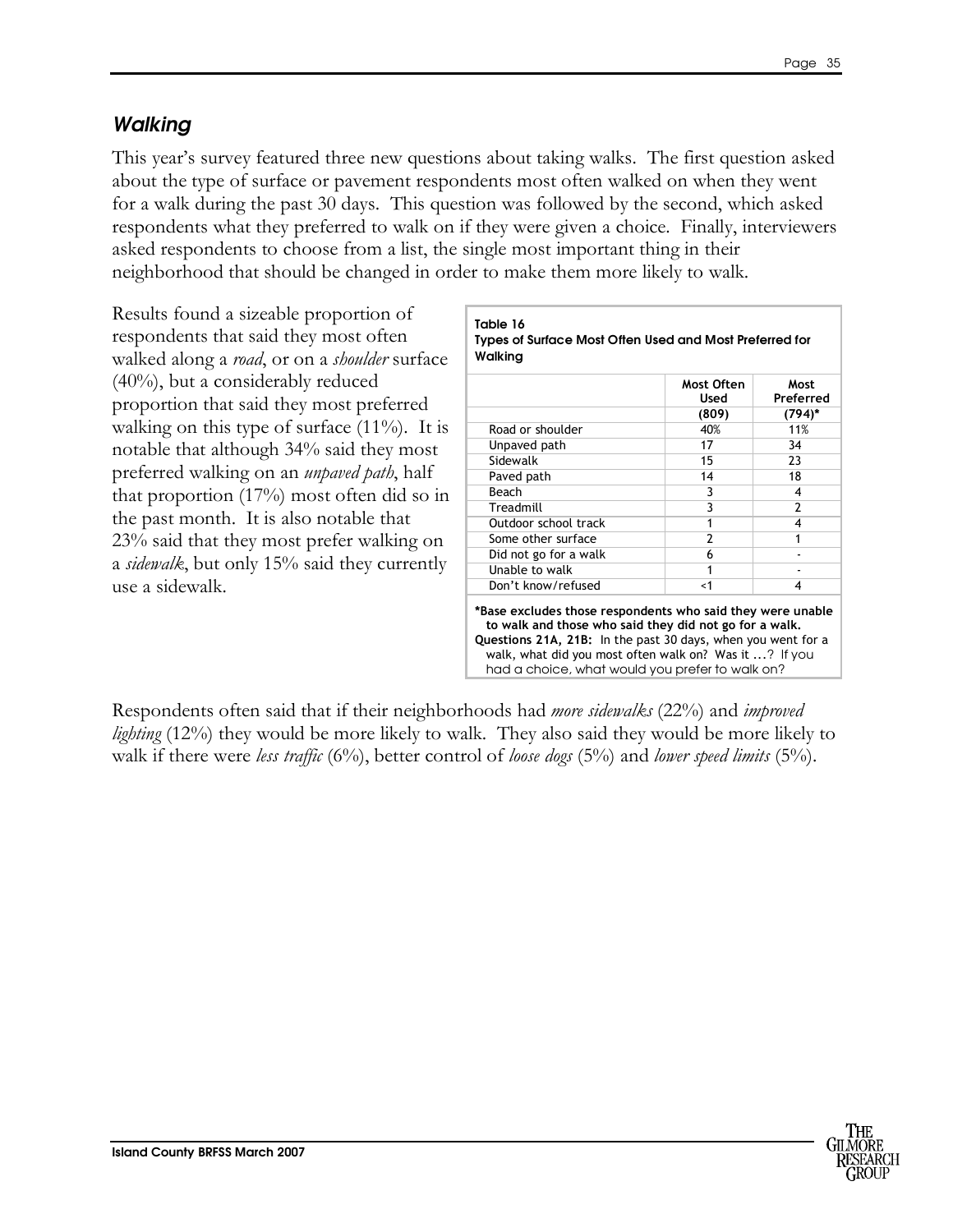## Participation in Exercise or Recreation

The current survey dropped several questions that were asked in 2000/2001 about moderate physical activity at work and activities to increase muscle strength. In place of these questions this year's survey asked all respondents whether they participated in recreational activities or exercise during the past month, and if so, the kinds of activities and the frequency and duration.

Nearly nine out of ten (87%) said they participated in some sort of physical activity such as running, golf, gardening or walking for exercise, during the past month. (Figure 13)

These subgroups were more likely than others to say they did not:

- Respondents who are 55 years old and older (16%) compared to those who are 45 to 54 years old (7%)
- Residents of North Whidbey Island (17%) compared to residents of South Whidbey  $(8\%)$



Those who rate their overall health  $\frac{fair/poor}{31\%}$  compared to those who rate their health good (16%) and those who rate their health excellent/very good (8%).

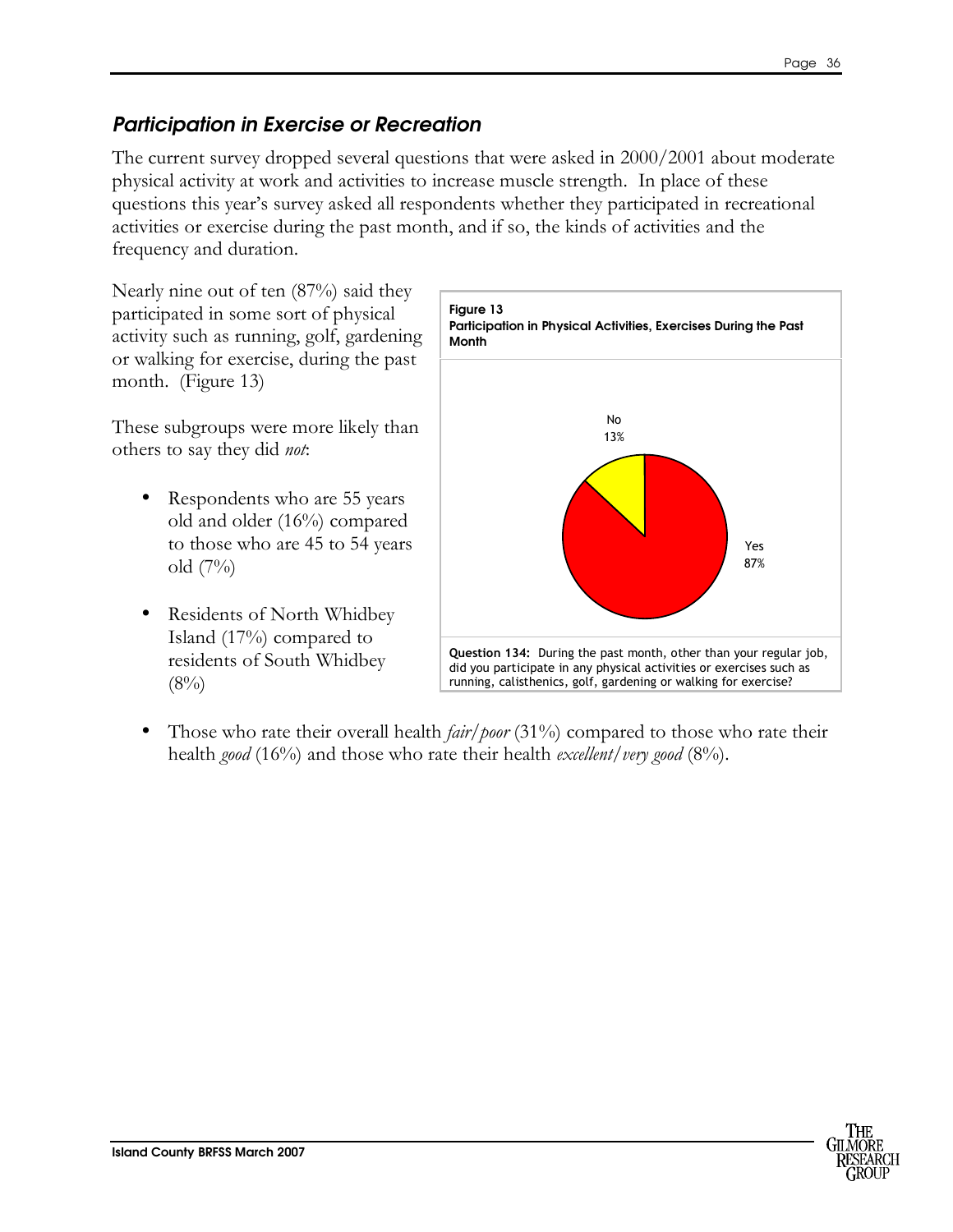Table 17 shows that by far, walking was the most popular activity among those who engaged in exercise. *Walking* was named by just over half (51%) of respondents.

Asked how many days they take part in the activity during a usual week, 10% of respondents said 1 day or less often, 18% said 2 days, 26% said 3 days and 45% said 4 or more days.

#### Table 17 Physical Activities and Exercise Performed Most Often During the Past Month (703) Walking 51% Gardening / lawn maintenance 11 Running / jogging 7  $\mathsf{Golf}$  6 Gym 3 Biking 3 Exercising 3 Weight lifting 2 Team sports 2 Swimming 2 Other 10

Question 135: What type of physical activity or exercise did you spend the most time doing during the past month?

Don't know  $\sim$  1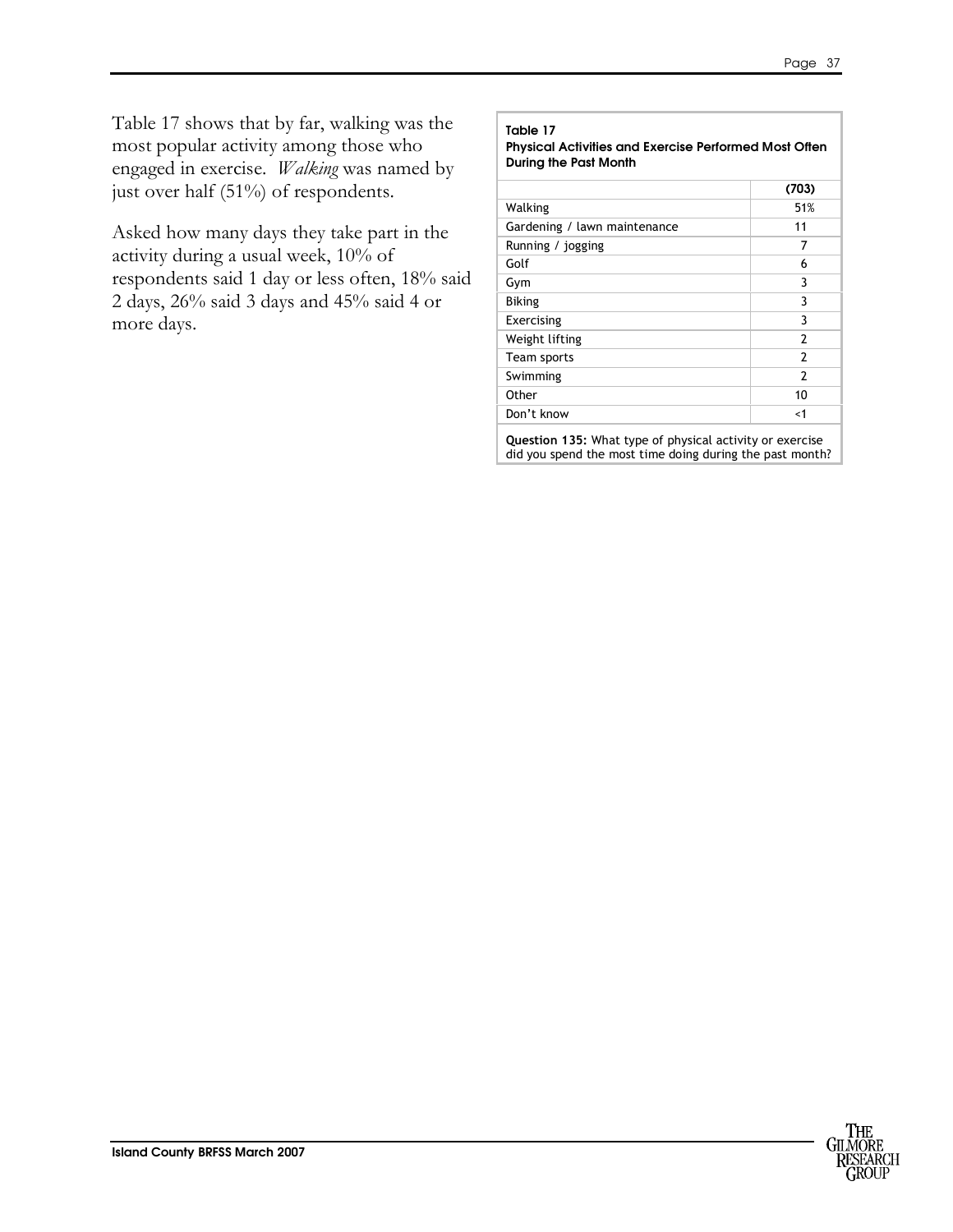Table 18 shows the frequency and duration of exercise for respondents who said they exercise at least one day a week. Results found that for those who engage in exercise more *than one day a week* between  $65%$  and  $75%$  of do so for one hour or less.

For respondents who engage in exercise just one day a week 45% do so for an hour or less, but 25% exercise for 2 to 2.5 hours at a stretch. Analysis found that 5 of these 16 respondents said they play golf, 4 said they garden or work on their lawns, 2 said they walk and 2 said they play *team sports*.

Of the 6% of respondents who said they exercise 7 days a week, for 7 or 8 hours at a stretch, all said they walk.

|                    | 1 day          | 2 days | 3 days | 4 days | 5 days | 6 days | 7 days |
|--------------------|----------------|--------|--------|--------|--------|--------|--------|
|                    | (68)           | (128)  | (179)  | (90)   | (93)   | (38)   | (101)  |
| Less than 1 hour   | 25%            | 36%    | 52%    | 51%    | 45%    | 42%    | 40%    |
| 1 hour             | 20             | 37     | 23     | 24     | 24     | 23     | 26     |
| 1.5 hours          | 5              | 12     | 3      | 8      | 8      | 23     | 5      |
| 2 to 2.5 hours     | 25             |        | 8      | 12     | 14     | 8      | 8      |
| $3$ to $3.5$ hours | 5              | 4      | 2      | 2      | 0      | 0      | 3      |
| 4 to 4.5 hours     | 12             |        | 11     | 2      | 4      | 3      | ٦      |
| 5 hours            | 5              |        | < 1    | 0      |        | 0      | 5      |
| 6 hours            | $\overline{2}$ |        | < 1    | 0      |        | 0      |        |
| 7 to 8 hours       | 0              |        | < 1    | 0      |        | 0      | 6      |
| Don't know         |                | 0      | 0      | 0      | 0      | 0      | 2      |

Questions 136, 137: How many days on average did you take part in this activity? When you took part in this activity, for how many minutes or hours did you usually keep at it?

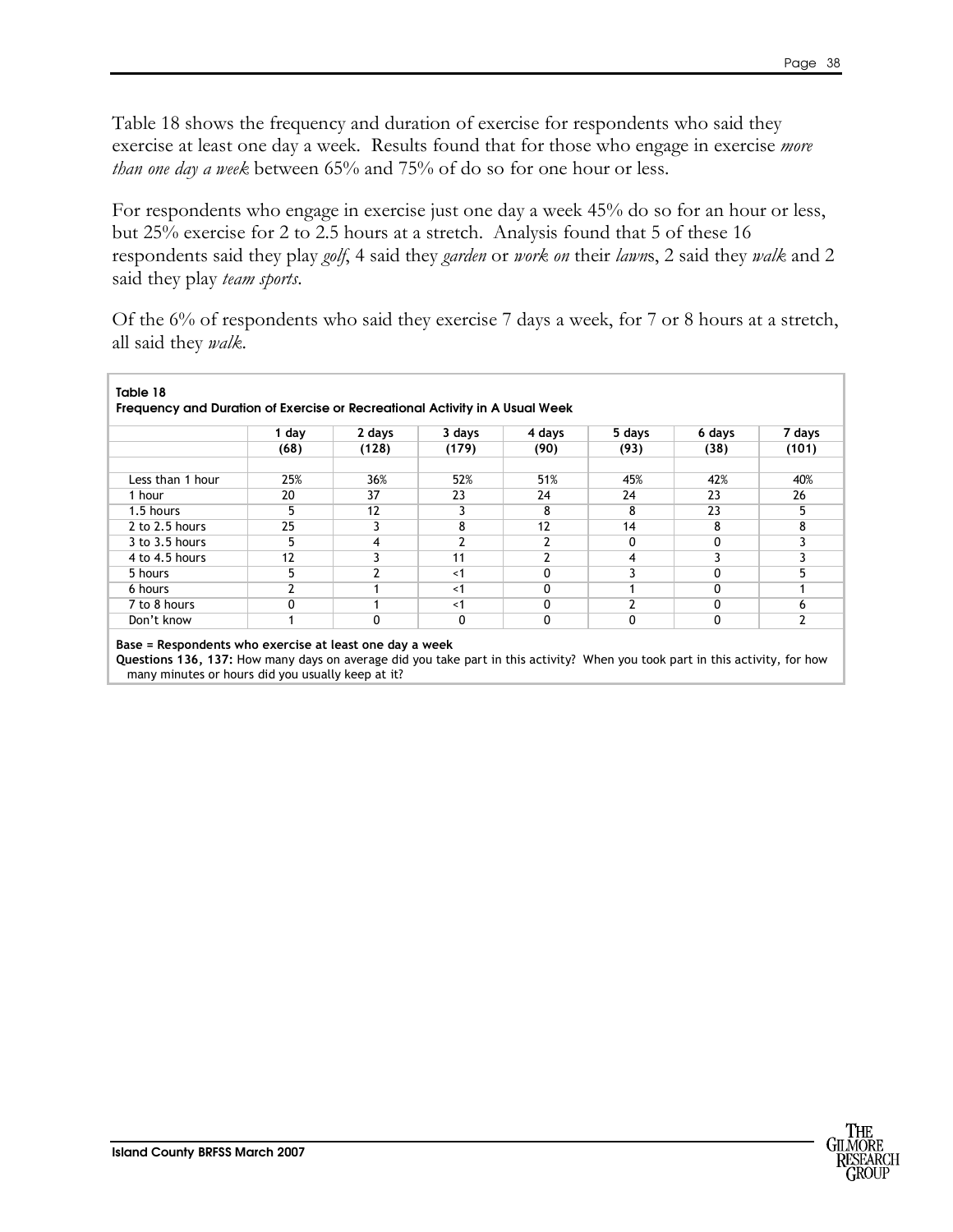# Injury Prevention

## Car Restraint Use

The vast majority of respondents (92%) said they always wear seat belts when in a car. This proportion is higher than in 2000/2001 (88%). Those 8% who do not always wear seat belts are considered by the CDC to be "at risk."

A total of 98% of the respondents' children under 16 use seat belts or safety seats when riding in a car.<sup>9</sup> This is about the same proportion as in 2000/2001 (96%).

|               | <b>Adults</b><br>(809) | Children<br>(267) |
|---------------|------------------------|-------------------|
| Always        | 92%                    | 98%               |
| Nearly always | 5                      | 2                 |
| Sometimes     |                        |                   |
| Seldom        |                        |                   |
| Never         |                        |                   |

## Bicycle Helmet Use

Respondents with children age 5 to 16 years old were asked how often their eldest child in this age group wears a helmet while bicycling. Among the children who ride a bicycle, 51% always wear a helmet, while 15% never do.

The proportion that says their child never wears a helmet is considerably higher than in 2000/2001, when 8% gave this response. This disparity could be linked to a difference in how the question was asked this year, as compared to the previous survey. The current question asked about the eldest child in the family, while



the 2000/2001 survey asked about the youngest.



-

<sup>9</sup> The question asked about the oldest child in the household under 16.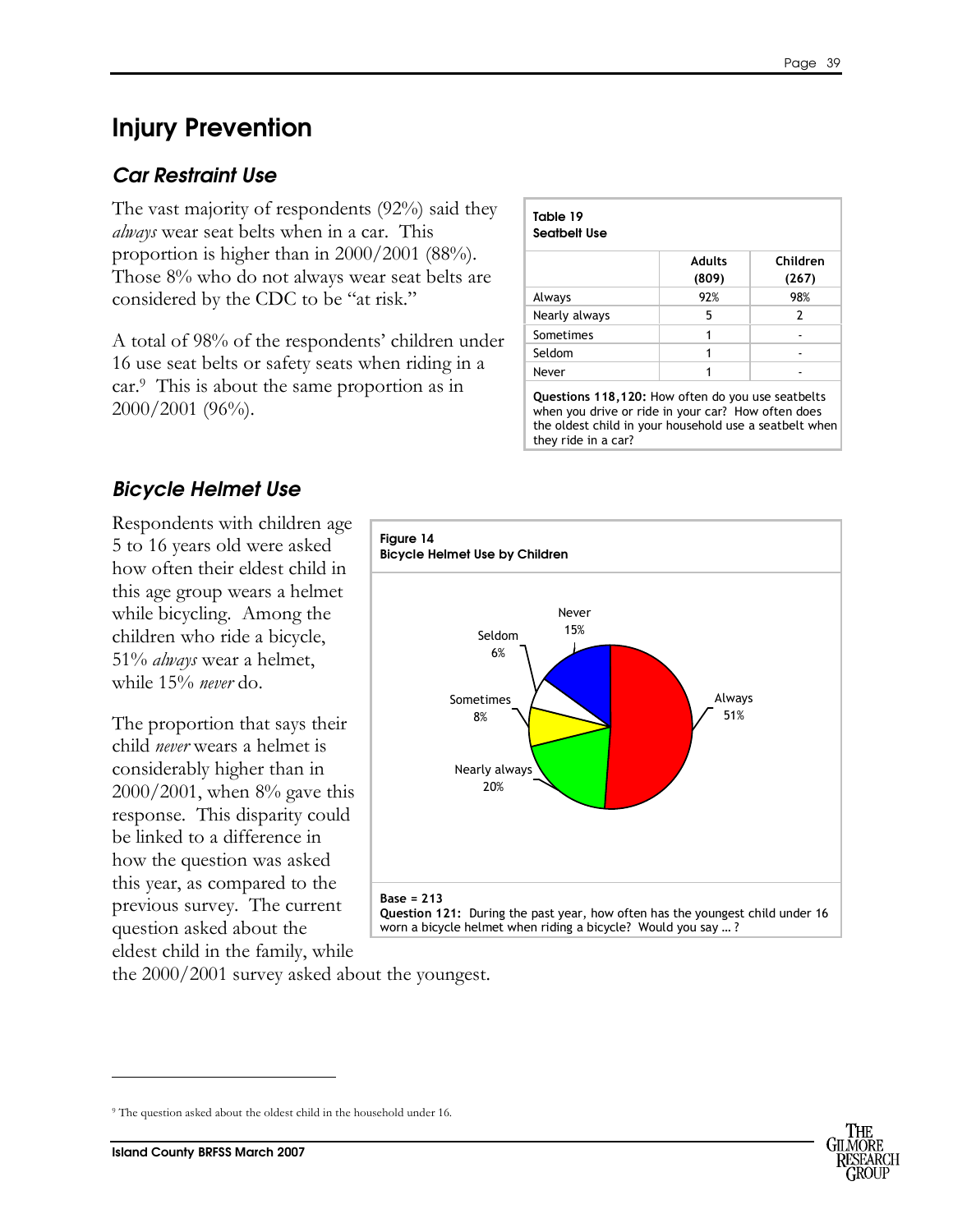Residents of Camano Island were more likely than residents of North Whidbey Island to say their eldest child "always" wears a bike helmet (52%, compared to 29%).

Respondents who were more likely to say their eldest child never wears a helmet include:

- Those age 18 to 24 (32%) compared to respondents age 35 to 44 (5%)
- Those who earn between \$20,000 and \$35,000 annually and those who earn \$50,000 or more (19% and 12%, respectively), both groups compared to those who earn between \$35,000 and \$50,000 (2%).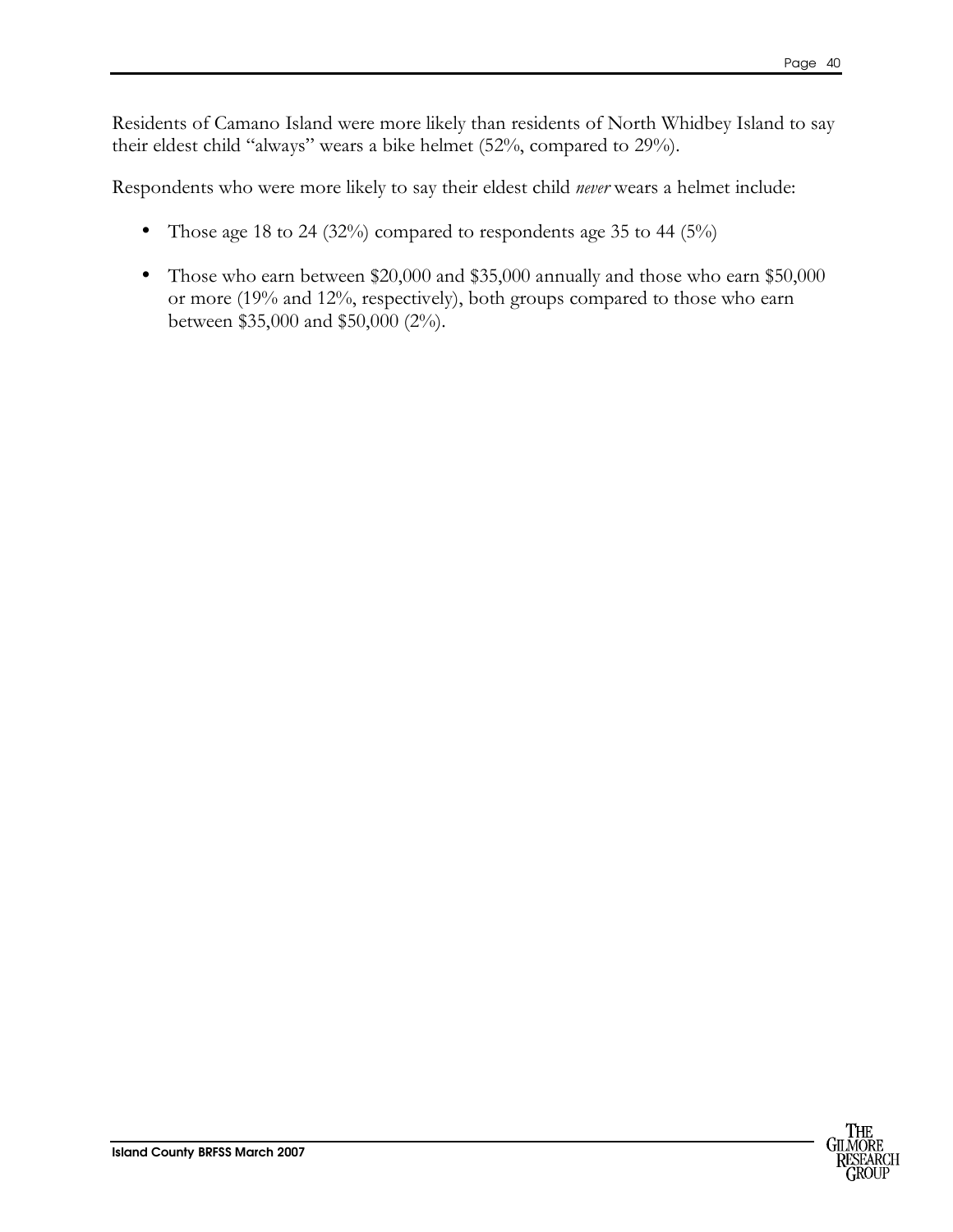### Injuries Resulting From Falls

This year's survey asked respondents who are 45 years old and older, whether they had experienced falls during the previous 3 months and if so, whether the falls resulted in physical injuries that limited their regular activities.

One fifth of respondents (22%) reported having experienced at least one fall, including 15% that said they had taken 1 fall, 4% that said they had 2 and 3% who said they had more than 2 falls. A large majority of respondents (78%) said they had not taken any falls in the past 3 months.

Respondents who rate their overall health excellent/very good were more likely to say *no* than were those who rate their health *fair/poor* (81% compared to 70%).

Among those who had experienced recent falls 38% said the falls created injuries that disrupted their regular physical activities.



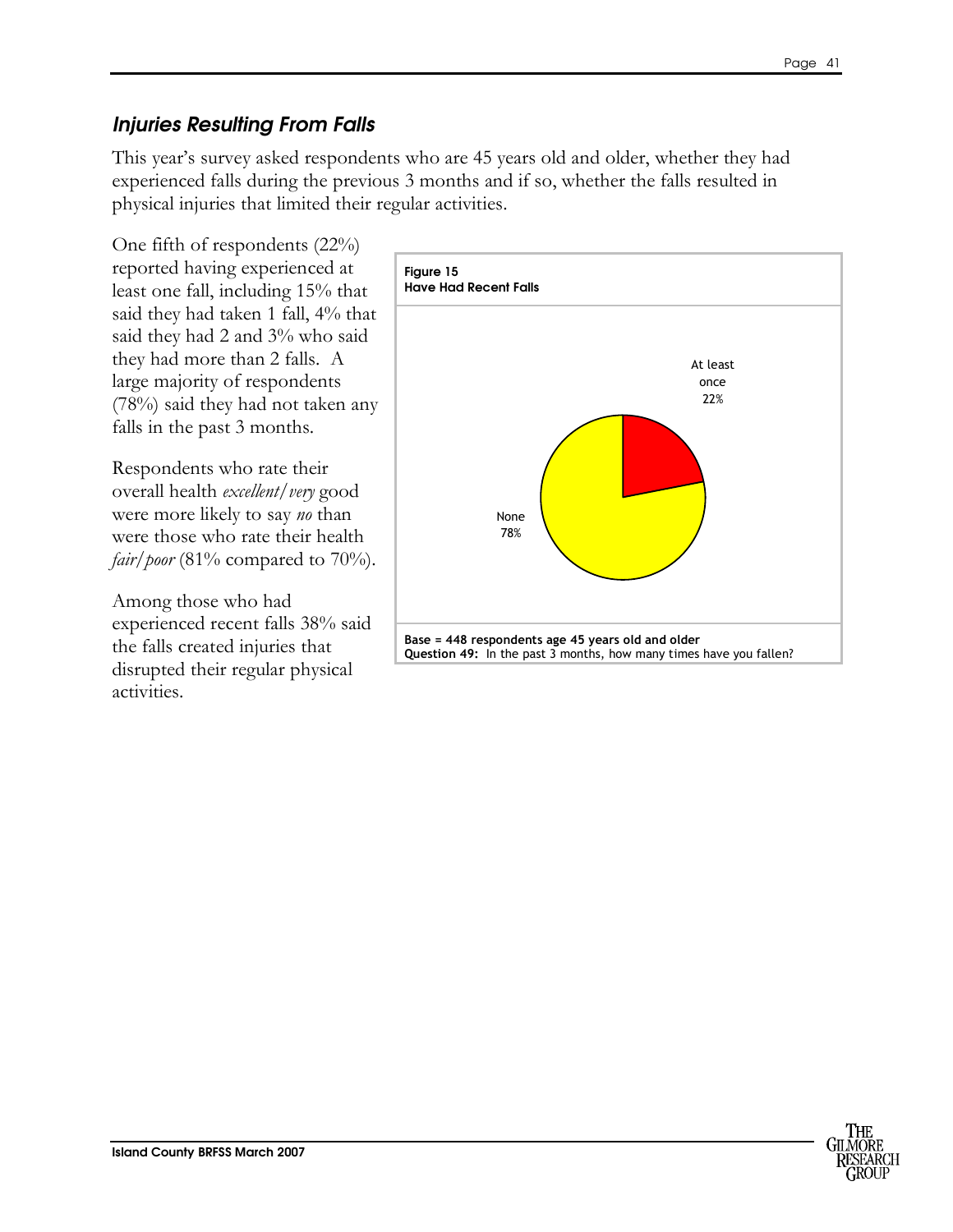### Firearms

Two out of five respondents (38%) said they keep guns in or around their homes, the same proportion as in 2000/2001. Among gun owners, more than one fifth (23%) have a loaded gun in the house and half (50%) have an unlocked gun. Overall, 13% of the gun owners reported having a firearm that is both loaded and unlocked.

Subgroups that were more likely to keep firearms in or around their homes included:

- Males (44%) as compared to females  $(33\%)$
- Respondents who are age 35 to 44  $(45%)$  or 65 to 74  $(44%)$ , both groups compared to 18 to 24 year olds (25%)

| Table 20<br>Firearms in the Home           |       |  |
|--------------------------------------------|-------|--|
|                                            | Total |  |
| Have Firearms in or Around Home:           | (809) |  |
| Yes                                        | 38%   |  |
| No Firearms in Home                        | 57    |  |
| Don't Know                                 | 1     |  |
| Refused                                    | 4     |  |
| Firearm Storage (among all gun<br>owners): | (310) |  |
| Loaded                                     | 23%   |  |
| Unlocked                                   | 50    |  |
| Both unlocked and loaded                   | 13    |  |

Questions 110-113: Are any firearms now kept in or around your home? Is there a firearm in or around your home that is now loaded? Is there a firearm in or around you home that is now unlocked? Is there a firearm in or around your home that is now both loaded and unlocked?

- Those who earn more than \$50,000 per year (48%) compared to those who earn less than \$50,000 (30%).
- Residents of Central Whidbey Island and North Whidbey Island (37% and 46%, respectively) and also residents of Camano Island (43%) all three groups compared to residents of South Whidbey Island (26%).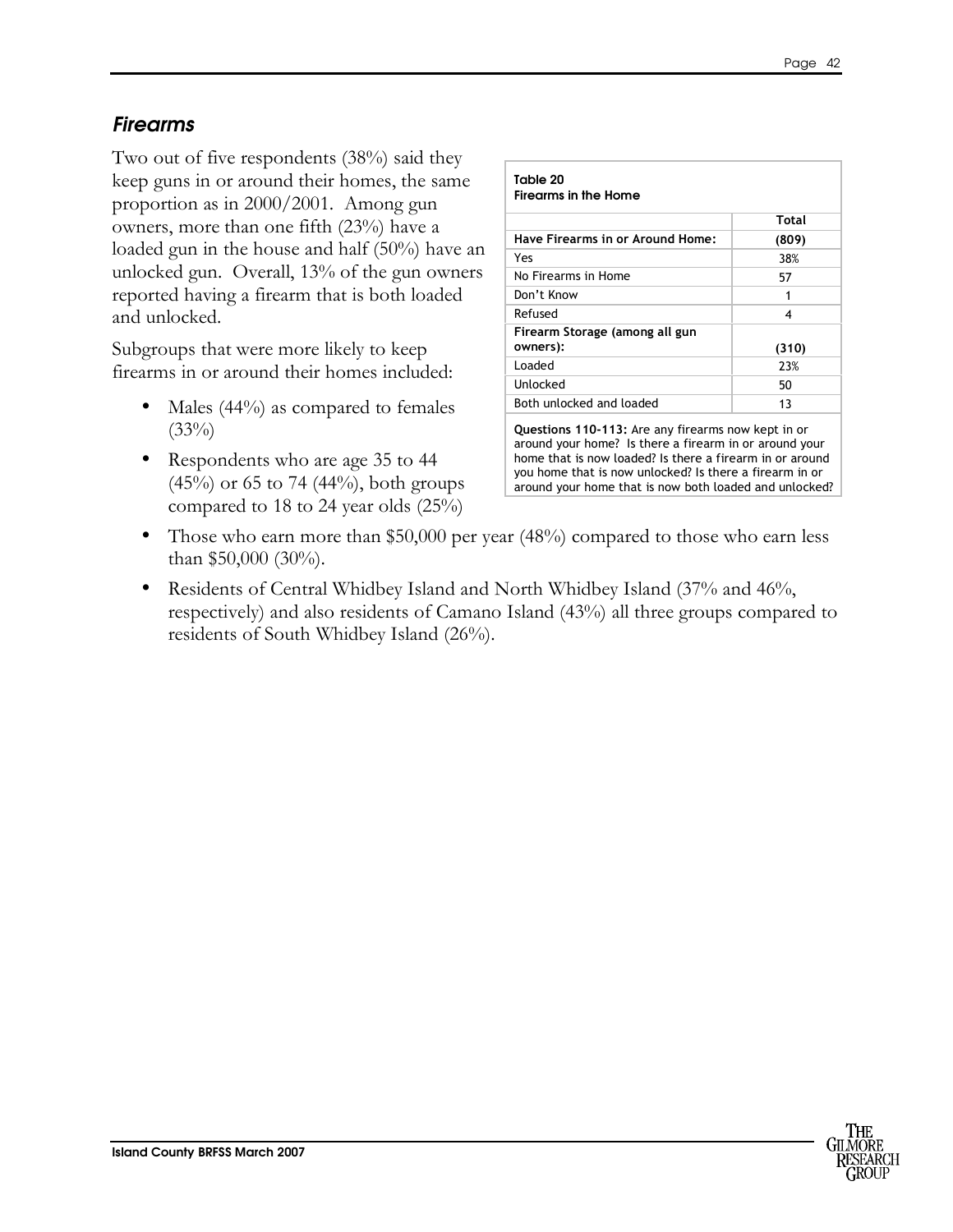## Boating Safety

Thirty-nine percent of respondents said they were on water in a small boat (under 20 feet in length) in the previous 12 months, about the same proportion as in  $2000/2001$  (37%). Asked how frequently they wore a life vest when they were in a watercraft of this size, more than half  $(56\%)$  said *always*, but  $16\%$ said *never*. Frequency of wearing life vests is up a little over 2000/2001 results (at that time 50% said *always* and 22% said *never*). Among those more likely to say they *never* wore their life vest were the following subgroups:

• Respondents who earn between \$20,000 and \$35,000 annually and those who earn \$50,000 or more (24% and 16%, respectively) both groups compared to those who earn between \$35,000 and \$50,000 (5%)

| Table 21<br><b>Boating Safety</b>                                                                                                                                                                                                                    |       |  |
|------------------------------------------------------------------------------------------------------------------------------------------------------------------------------------------------------------------------------------------------------|-------|--|
|                                                                                                                                                                                                                                                      | (809) |  |
| Boating in the Past 12 Months:                                                                                                                                                                                                                       |       |  |
| Yes                                                                                                                                                                                                                                                  | 39%   |  |
| No                                                                                                                                                                                                                                                   | 61    |  |
|                                                                                                                                                                                                                                                      |       |  |
| Life Vest Usage (Among Boaters):                                                                                                                                                                                                                     | (315) |  |
| Always                                                                                                                                                                                                                                               | 56%   |  |
| More than half the time                                                                                                                                                                                                                              | 9     |  |
| About half the time                                                                                                                                                                                                                                  | 10    |  |
| Less than half the time                                                                                                                                                                                                                              | 9     |  |
| Never                                                                                                                                                                                                                                                | 16    |  |
| Questions 114-115: Thinking back over the past 12 months,<br>have you been on any water in a small boat under 20 feet in<br>length, such as a raft, canoe, kayak, or small motor boat?<br>When you're in a boat less than 20 feet long, how often do |       |  |

• Respondents who rate their overall health *fair/poor* (37%), compared to those who rate their health *excellent*/*very good* (11%).

you wear a life vest?

Three percent (3%) of the boaters said that they had boarded a small watercraft in the previous year when they'd had too much to drink. In 2000/2001 2% answered yes to this question.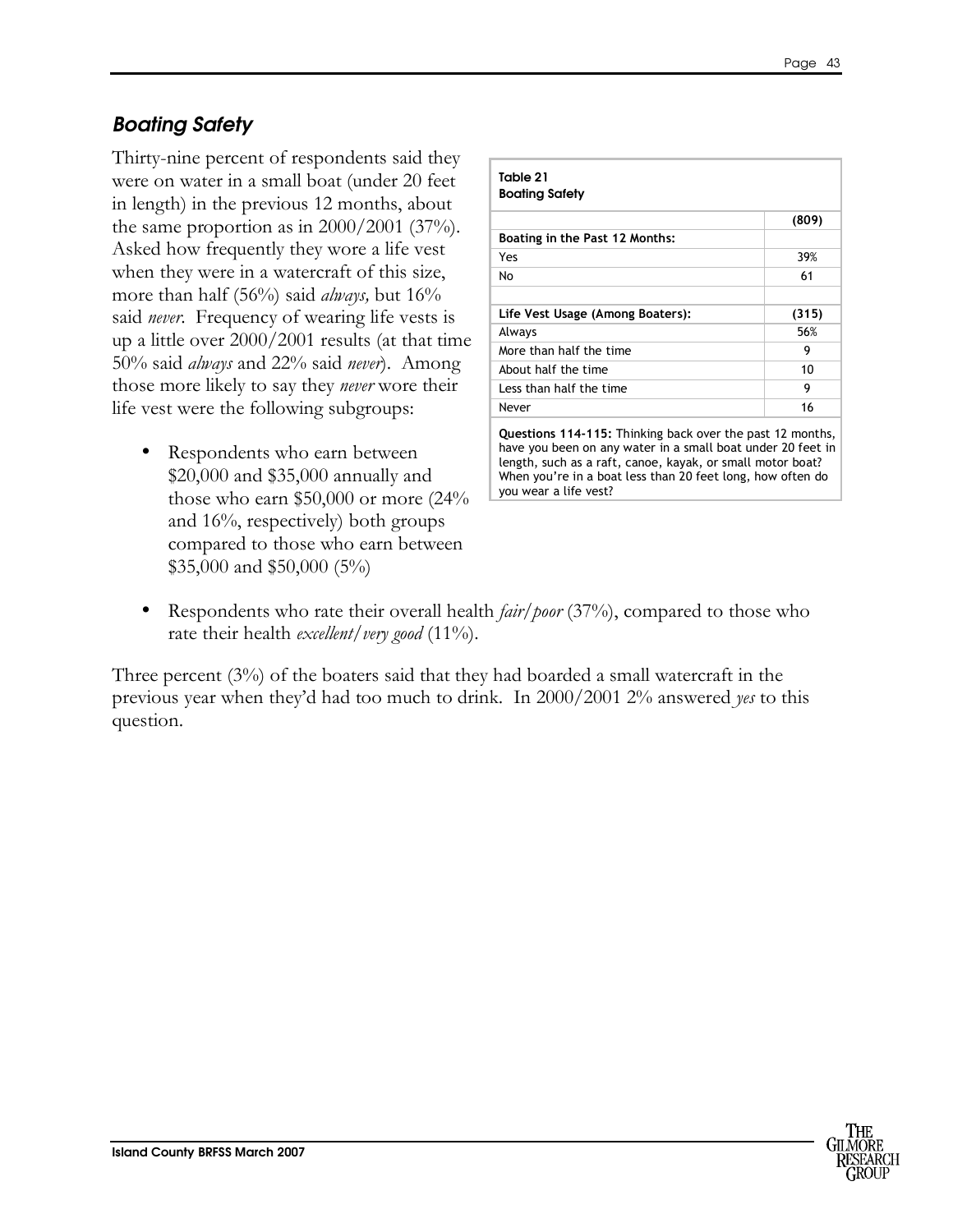# Basic Needs

### **Neighborhoods**

Nearly three-quarters of respondents (76%) said they owned their homes and 20% said they rented. The majority of homeowners (85%) said they had lived in their neighborhoods for at least two years. Many fewer renters (44%) reported living at their present addresses for so long.

### Safe and Affordable Housing

Although most homeowners and renters agreed that there was sufficient safe and affordable housing in their areas (79% and 66% agreed, respectively), renters were significantly more likely than homeowners to say that good housing was insufficient (27% said no, compared to 14% of homeowners).

Renters were also more likely than homeowners to have experience with being unable to get safe and affordable housing (19%, compared to  $6\%$ ).

| Table 22<br><b>Housing Availability</b>                         |       |                       |                |  |
|-----------------------------------------------------------------|-------|-----------------------|----------------|--|
|                                                                 | Total | Home<br><b>Owners</b> | Renters        |  |
|                                                                 | (809) | (614)                 | (164)          |  |
| Sufficient safe &<br>affordable housing:                        |       |                       |                |  |
| Yes                                                             | 77%   | 79%                   | 66%            |  |
| No                                                              | 17    | 14                    | 27             |  |
| Don't know                                                      | 6     | 6                     | 7              |  |
| Has been unable to get<br>safe & affordable housing<br>in area: |       |                       |                |  |
| Yes                                                             | 9%    | 6%                    | 19%            |  |
| No                                                              | 86    | 88                    | 79             |  |
| Don't know                                                      | 5     | 5                     | $\overline{2}$ |  |

Questions 130, 131: In your opinion is there enough safe and affordable housing available in your area? By safe we mean structurally sound such as stable foundation, adequate plumbing, adequate heat and ventilation. Have you ever been unable to get safe and affordable housing in your area?

### **Hunger**

About one in twenty  $(6\%)$  of the respondents said they had been concerned in the past month about having enough food for themselves or their families, approximately the same proportion as in 2000/2001. Subgroups more likely to have this concern include:

- Respondents with household incomes below \$35,000 (15%) compared to respondents with incomes of \$35,000 or more (2%)
- Those who rate their overall health fair/poor  $(17%)$  compared to those who rate their health *excellent*/*very* good  $(4\%)$  or good  $(5\%)$
- Respondents who are 25 to 34 years old  $(12%)$  compared to those who are 65 to 74 years old (2%)

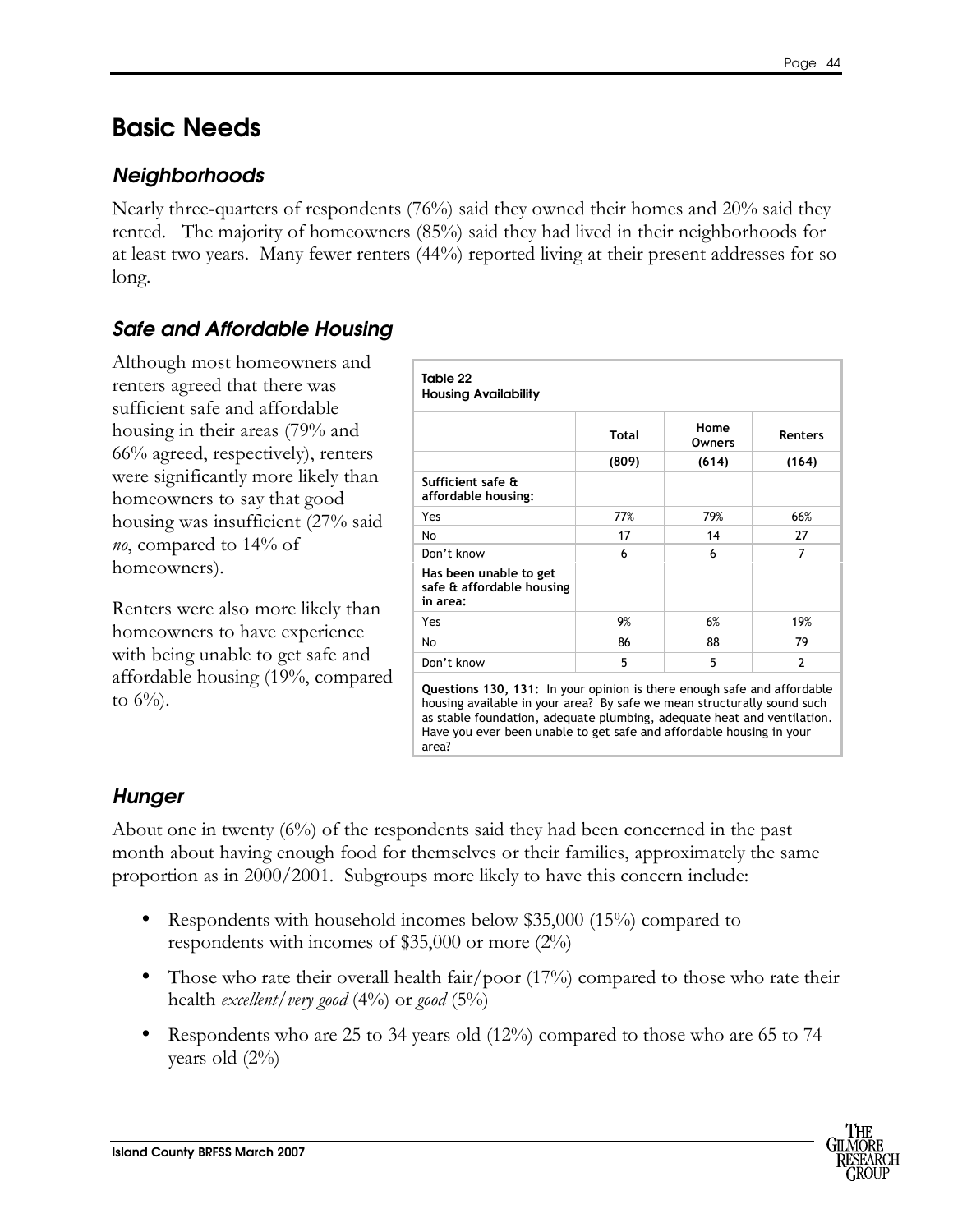# Substance Abuse

## Tobacco Use

## **Cigarettes**

Respondents were asked a series of questions about their use of tobacco. Nearly one in five (18%) said they currently smoke cigarettes, about the same as in 2000/2001 (19%). Another 32% said they do not smoke now but did smoke at least 100 cigarettes in their lives, while 50% said they have not smoked 100 cigarettes in their lives.

• Respondents age 65 to 74 were more likely than all other age groups (except 45 to 54 year olds) to have smoked at least 100 cigarettes during their lives (64%).



Respondents who rate their overall health status *fair/poor* were more likely to have smoked (69%) than respondents who gave other ratings (*excellent*/very good rating  $-$ 45%; good rating  $-52%$ .

Among respondents who smoke daily, 40% said they smoke at least a pack a day. (Table 23) Thirty-one percent (31%) of smokers said they do not smoke every day.

Among those who quit smoking, 73% said they quit smoking regularly five or more years ago. Among those who currently smoke daily, 56% said they have quit smoking for 1 day or longer during the past 12 months.

| Table 23<br><b>Current Cigarette Consumption</b> |      |  |
|--------------------------------------------------|------|--|
| <b>Daily Smokers</b>                             | (98) |  |
| Less than 10                                     | 13%  |  |
| Between 10-19 a day                              | 47%  |  |
| 20 a day                                         | 25%  |  |
| More than 20                                     | 15%  |  |
| Average (per day)                                | 16.9 |  |
| <b>Non-daily Smokers</b>                         | (45) |  |
| Less than 5                                      | 60%  |  |
| Between 5 - 9 a day                              | 16%  |  |
| 10                                               | 20%  |  |
| Don't know                                       | 4    |  |
| Average (in past 30 days)                        | 4.6  |  |

Questions 25,26: On the average, about how many cigarettes a day/when you smoked during the past 30 days did you smoke?

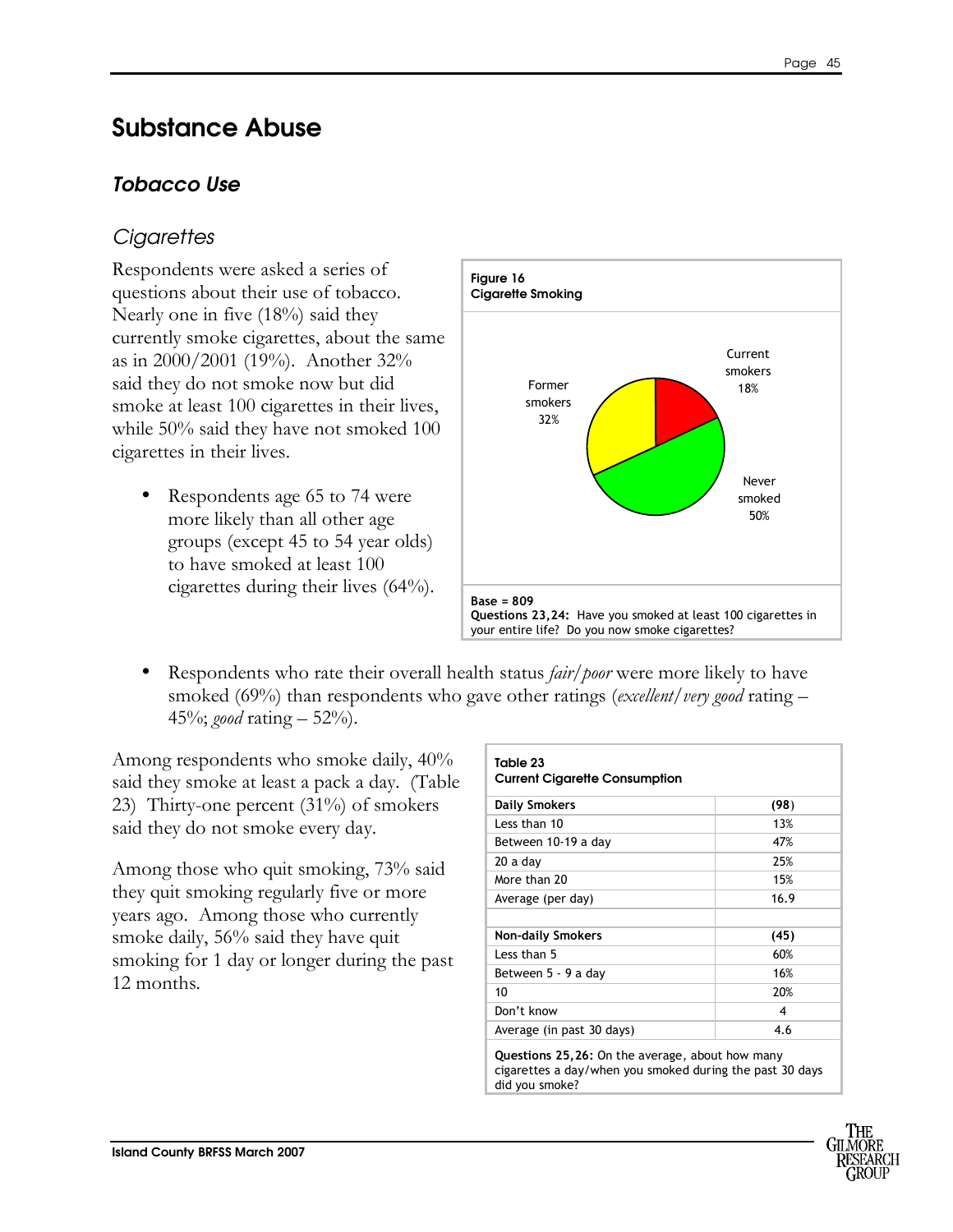### Smokeless Tobacco

Although most respondents have never used smokeless tobacco products, less than 1% (or 4 respondents) currently uses chewing tobacco, 2% (14 respondents) uses snuff and 1% (5 respondents) uses both products. All of the 23 respondents who currently use these products are male. The remainder of respondents who have ever used smokeless tobacco products (n=89) do not currently use them.

| Smokeless Tobacco Use |                    |                         |
|-----------------------|--------------------|-------------------------|
|                       | Ever Used<br>(809) | <b>Now Use</b><br>(112) |
| Chewing Tobacco       | 7%                 | 4%                      |
| Snuff                 | 3                  | 12                      |
| Both                  | 3                  | 4                       |
| Neither               | 86                 | 80                      |

smokeless tobacco products such as chewing tobacco or snuff? Do you currently use them?

A majority of those who ever used smokeless tobacco products said they quit using them 15 years ago  $(58%)$  or more  $(30%)$ . More than a quarter  $(28%)$  said they never used them regularly at all.

## Alcohol Consumption

Nearly two-thirds of the respondents (64%) said they consumed at least one drink of alcohol in the month prior to the survey. This is about the same as in 2000/2001 (67%). The subgroups most likely to have consumed alcohol in the past month were:

> • Respondents with household incomes of \$50,000 or more (of whom 72% had a drink in the past month) compared to those with incomes of \$35,000 to \$50,000 (57%)



Respondents who rate their overall health status excellent/very good (69%) compared to those who rate their health *fair*/*poor* (49%).

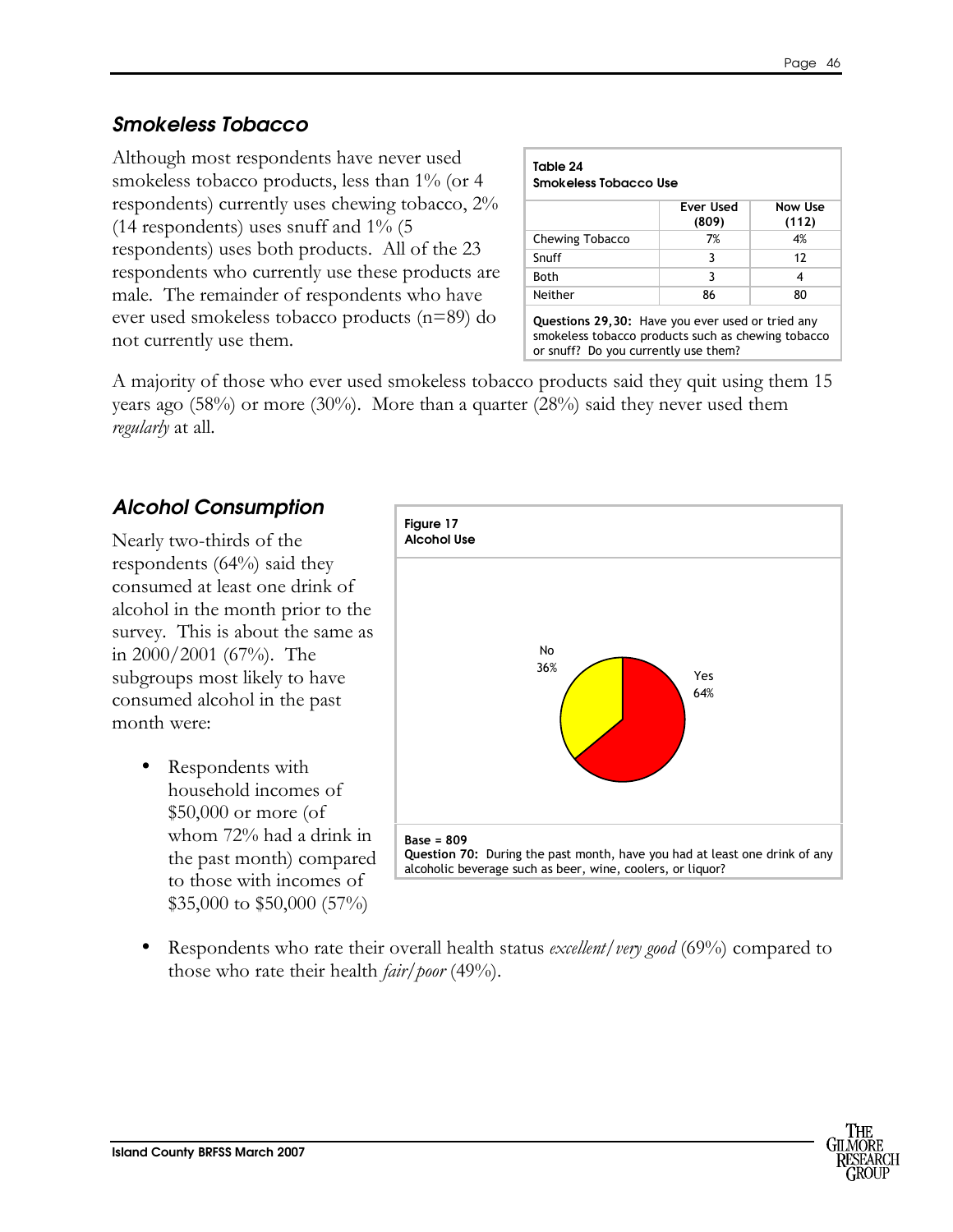Among all respondents, 4% are calculated to be "chronic drinkers," that is, they drank more than 60 drinks in the month prior to the survey. The level is the same as 2000/2001 (5%).

Ten percent (10%) of all respondents reported "binge" drinking at least once in the month prior to the survey. "Binge" drinking is having five or more drinks on an occasion. The rate of binge drinking is down this year from 2000/2001 (15%). Characteristics of binge drinkers (defined as significantly higher mean frequencies of binge drinking during the past month include):

- Gender: Male respondents (mean-1.21 occasions), compared to females (mean-0.28)
- Age: 18 to 24 year olds (mean-0.87) or 35 to 44 year olds (mean–0.37), compared to those age 75 and older (mean-0.01)
- **Residence:** North Whidbey Island residents (mean-1.33), compared to those who reside in the central portions of Whidbey Island (mean-0.15)
- Health Rating: Those who rate their overall health good (mean-1.39), compared to those who rate their health *excellent*/*very good* (mean-0.44)

Less than 1% (four respondents) said there was a time in the past month when they drove after perhaps having had too much to drink.

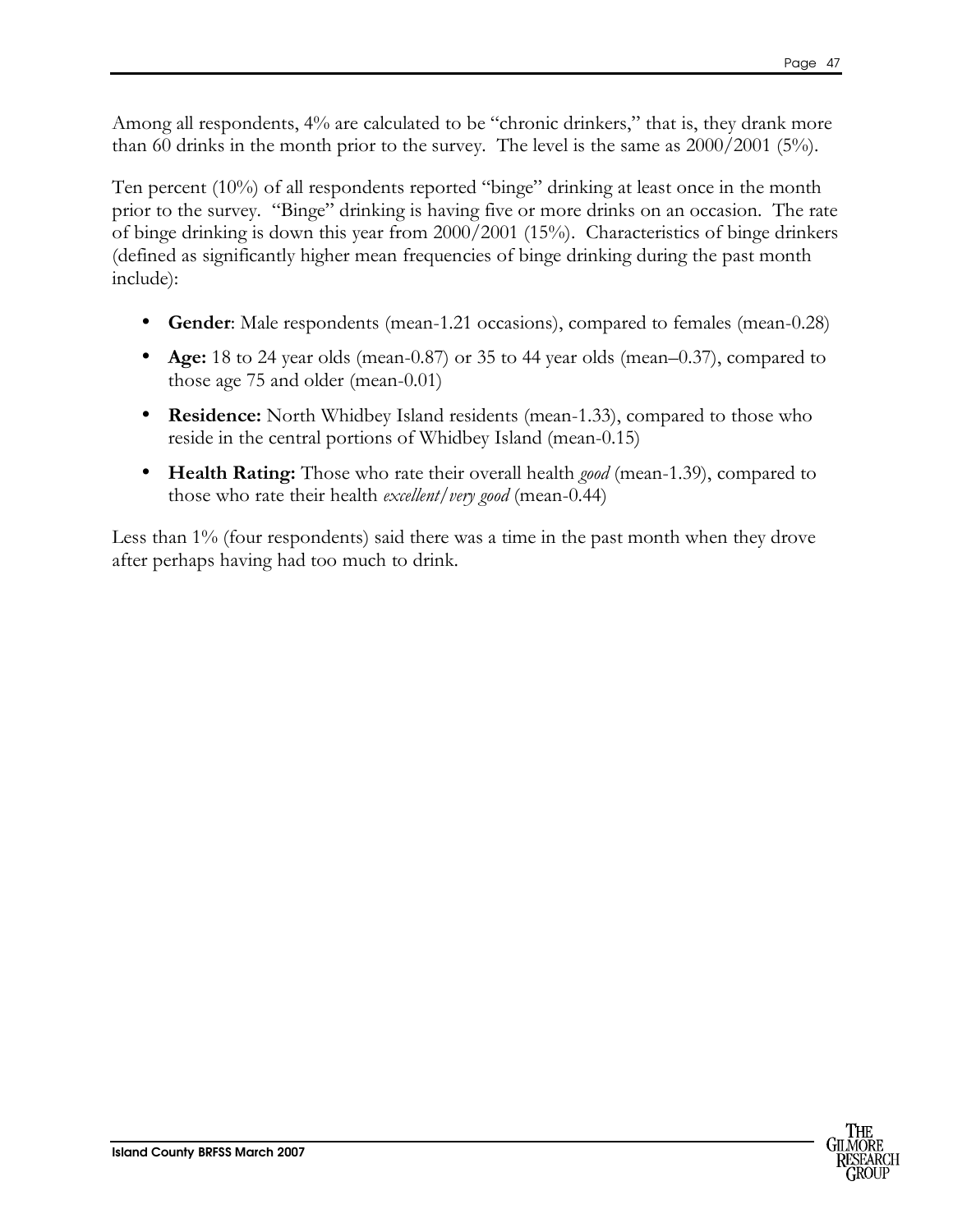# Environmental Health

### Indoor Air Quality

About one quarter of respondents (24%) reported having experienced physical discomfort from indoor air, a very notable increase over 2000/2001 results (6%). This increase may be linked to several factors, including an increase in the proportion of respondents this year who report having ever been diagnosed with asthma (16%, compared to 11% in the previous survey) and an increase in the proportion who say they still have asthma (11% this year versus 7% in 2000/2001). Other factors may be an overall increase in the past few years in the number of local, regional and national campaigns to address indoor air quality issues, and an increase in news reports about the negative effects of indoor mold.<sup>10</sup>

Respondents who have no children living at home were more likely to report having physical discomfort than those who have children at home (28% compared to 17%)

Although more respondents said they have experienced physical discomfort this year than in 2000/2001, about the same proportions in both surveys described where the symptoms most often occurred: in the home  $(45\%$  this year;  $48\%$  last survey), at work  $(24\%$  and  $19\%)$ and public places (22% and 17%).

<sup>10</sup> Mr. Keith Higman, Island County Health Department Environmental Health Director commented that his organization has distributed a significant number of DVDs entitled, Mold in Your Home, produced by the Northwest Clean Air Agency in October of 2005. Mr. Higman added, "the public testimony at all of the SBOH meetings regarding revisions to the Health and Safety Regulations for K-12 schools has also been dominated by concerns of indoor air quality and mold."



-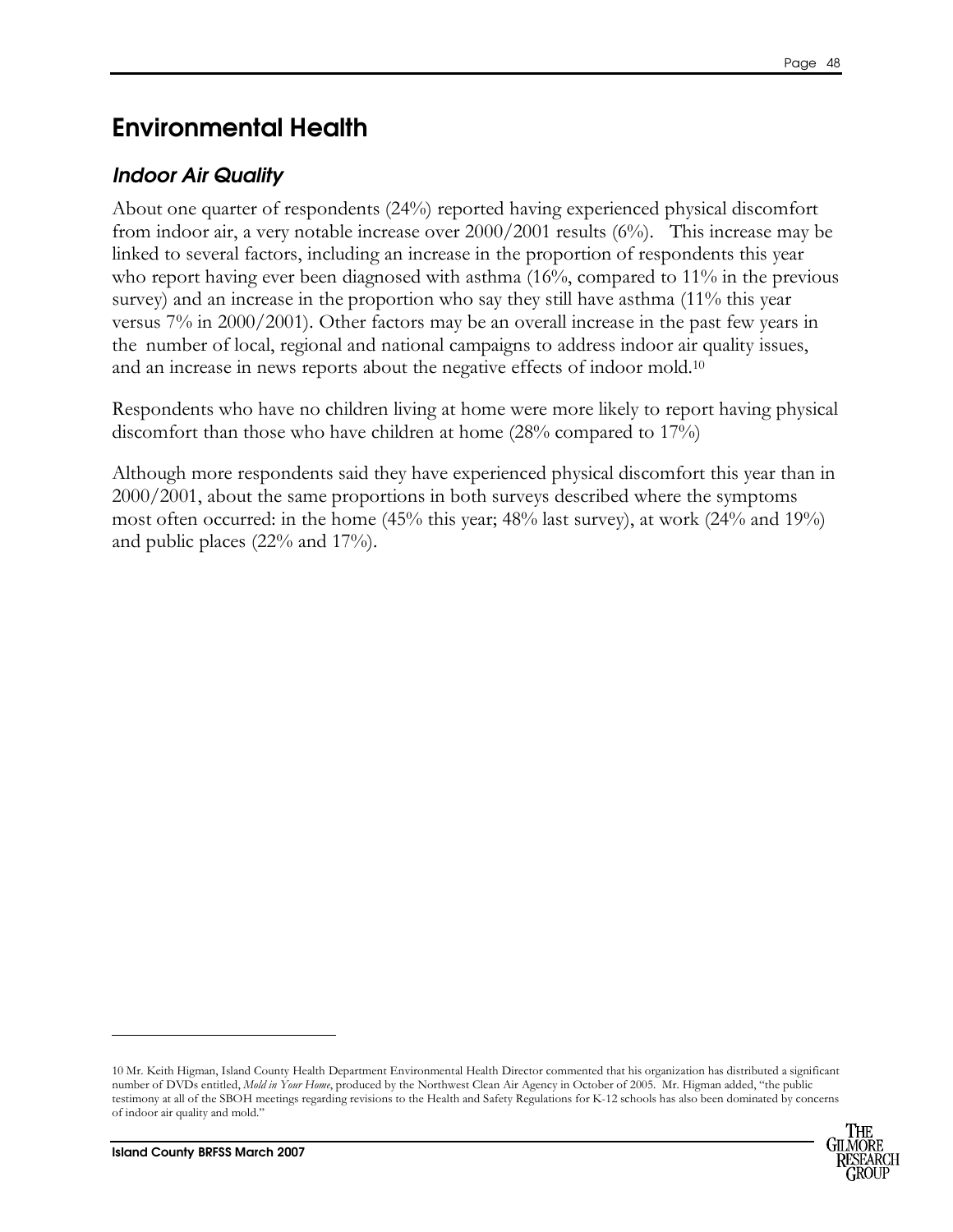### Smoking in the Home

Nearly nine out ten respondents (88%) said there were no occasions of anyone smoking cigarettes, cigars or pipes in their homes during the past 30 days. (Figure 18) This proportion is about the same as in 2000/2001 (87%). Eight percent (8%) said that smoking occurred every day during the past 30.

Smoking occurred more often in the homes of 18 to 24 year olds, 35 to 44 year olds and 45 to 54 year olds than in the homes of those age 55 years old and older. Smoking in the home was also more common among respondents who have no children living at home and among residents of Camano Island.



## Sun Protection

Most respondents do not often use sunscreen when they are outside for more than one hour: 32% said they never use sun protection, and 35% said they *sometimes* or *seldom* do. These proportions are about the same as in 2000/2001.

Subgroups that were more likely to say they always wear sunscreen or sunblock include:

|                                   | (809) |
|-----------------------------------|-------|
| Always                            | 15%   |
| Nearly always                     | 16    |
| Sometimes                         | 18    |
| Seldom                            | 17    |
| Never                             | 32    |
| Don't stay out more than one hour |       |

- Respondents who are age 55 or older (19%) and those who are age 35 to 44 (18%) compared to those age 18 to 24 (5%)
- Women  $(24\%)$  compared to men  $(7\%)$ .

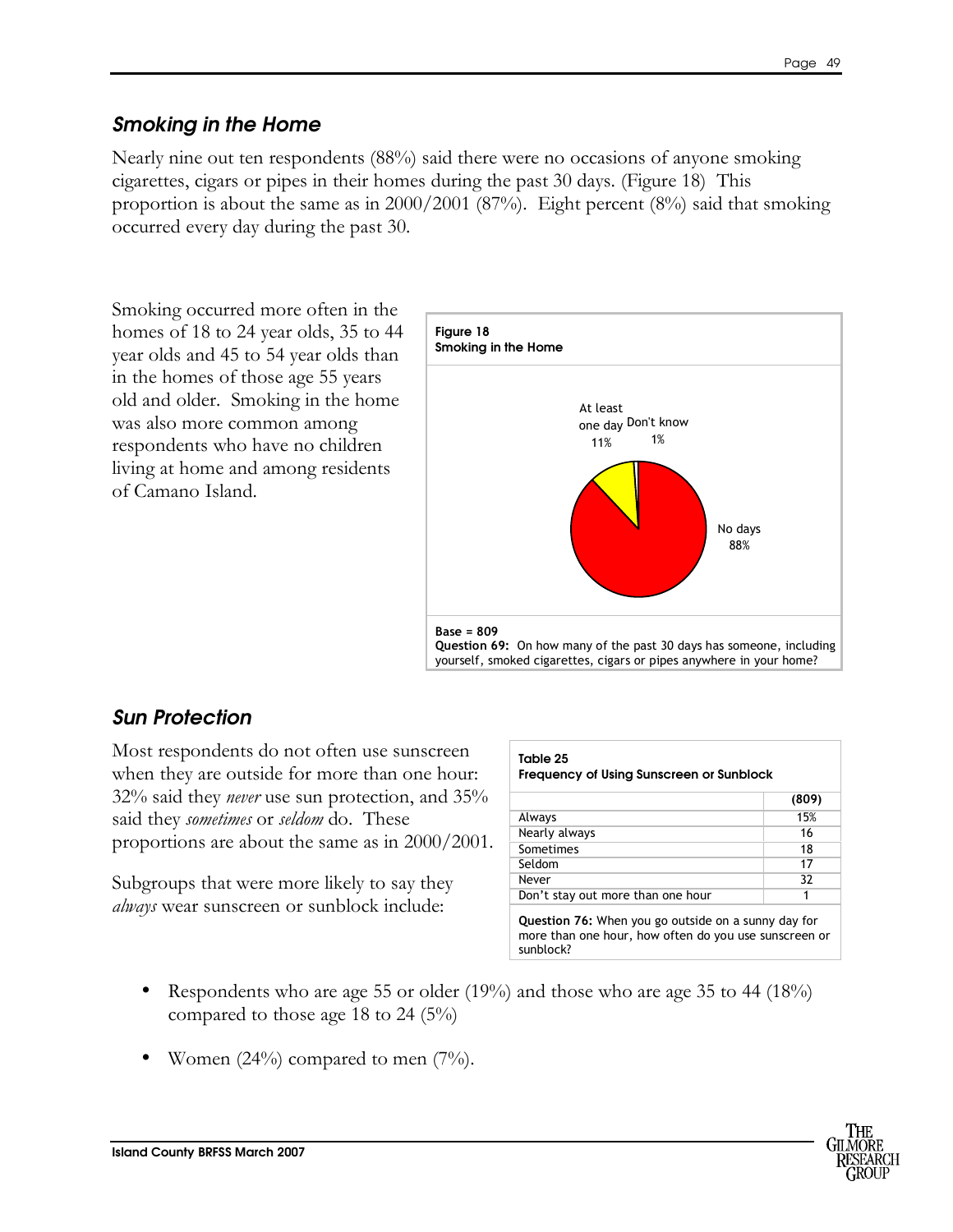# Emotional and Mental Health

New questions this year asked respondents about their experience with anxiety, depression and schizophrenia. This year's survey also asked respondents about the emotional support that they are able to obtain from others.

# Anxiety Disorder

The current study found 14% of Island County respondents that said they were diagnosed with an anxiety disorder at some time in their lives. (Figure 19)

Sub-groups more likely to have received this diagnosis include females (17%) compared to males (11%), respondents who are 25 to 54 years old, compared to those who are 75 years old and older (17%, versus 5%) and those who have annual incomes of less than \$20,000 (34%) compared to those who have incomes of \$20,000 or more (12%).



obsessive-compulsive disorder, panic disorder, phobia, posttraumatic stress disorder or social anxiety disorder?

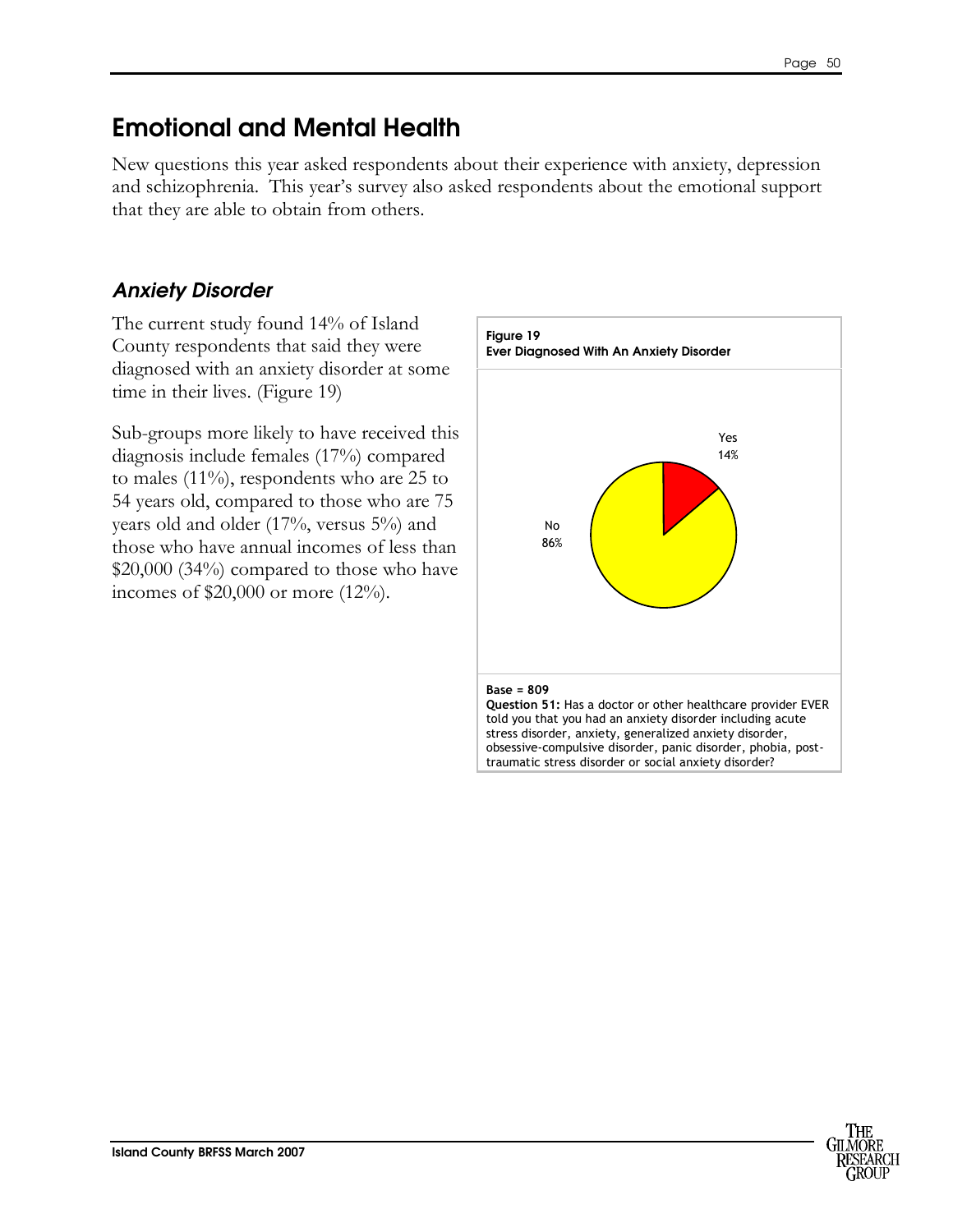### Depression

The survey asked everyone whether a doctor had ever told them that they had a depressive disorder. More than one fifth  $(21\%)$  said yes. (Figure 20)

Included among those more likely to be diagnosed with this illness are females (30%) compared to males (13%), respondents who are 25 to 74 years old, compared to those who are 75 years old and older (23%, compared to 9%) and respondents who rate their overall health *fair*/*poor* (43%), compared to those who give a rating of excellent/very good  $(15\%)$  or good  $(25\%)$ .

## Schizophrenia

Among all respondents less than 1% reported having ever been told that they have schizophrenia.



# Emotional Support

The survey again asked respondents how many close friends or relatives would help them with emotional problems or feelings. More than four out of five respondents (83%) said three or more. (Table 26) This proportion showed a significant decrease from 2000/2001 results  $(87\%)$ .

Among those more likely to say they had no friends or relatives to help out were:

| (809)                                             |
|---------------------------------------------------|
| 4%                                                |
| 3                                                 |
| 7                                                 |
| 83                                                |
| 3                                                 |
| Question 132: How many close friends or relatives |

- Respondents who rate their overall health status fair/poor  $(13\%)$  compared to those who rate their health *excellent*/very good or good  $(3\%$ , each group)
- Those who have annual incomes of  $$20,000$  to  $$35,000$  per year (6%) compared to those who have incomes of \$35,000 to \$50,000 (1%).

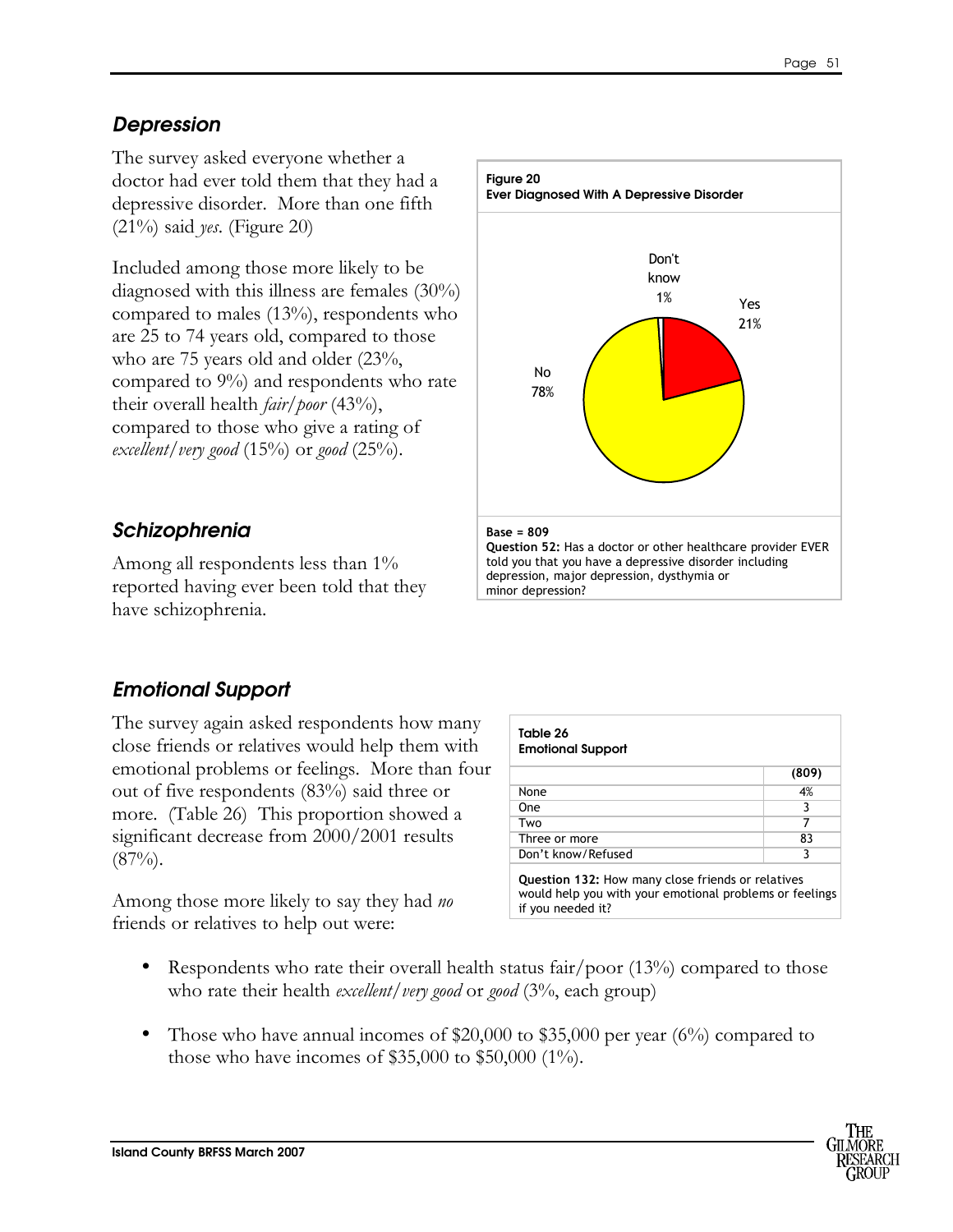### Volunteerism

At least three out of five respondents (62%) said they performed volunteer work for at least one hour during the past year. The mean number of hours engaged in volunteer work across all respondents was 9.08 hours.

Subgroups that were more likely to say they did no volunteer work in the past include those who are 75 years old and older (49%) and those who rat their overall health fair/poor (44%).

| <b>Volunteer Work During the Past Year</b> |            |  |
|--------------------------------------------|------------|--|
|                                            | (809)      |  |
| None                                       | 34%        |  |
| At least one hour                          | 62%        |  |
| 1 to 10 hours                              | 34         |  |
| 11 to 30 hours                             | 11         |  |
| More than 30 hours                         | 17         |  |
| Don't know                                 | 4%         |  |
| Mean                                       | 9.08 hours |  |

volunteer work in the past year?

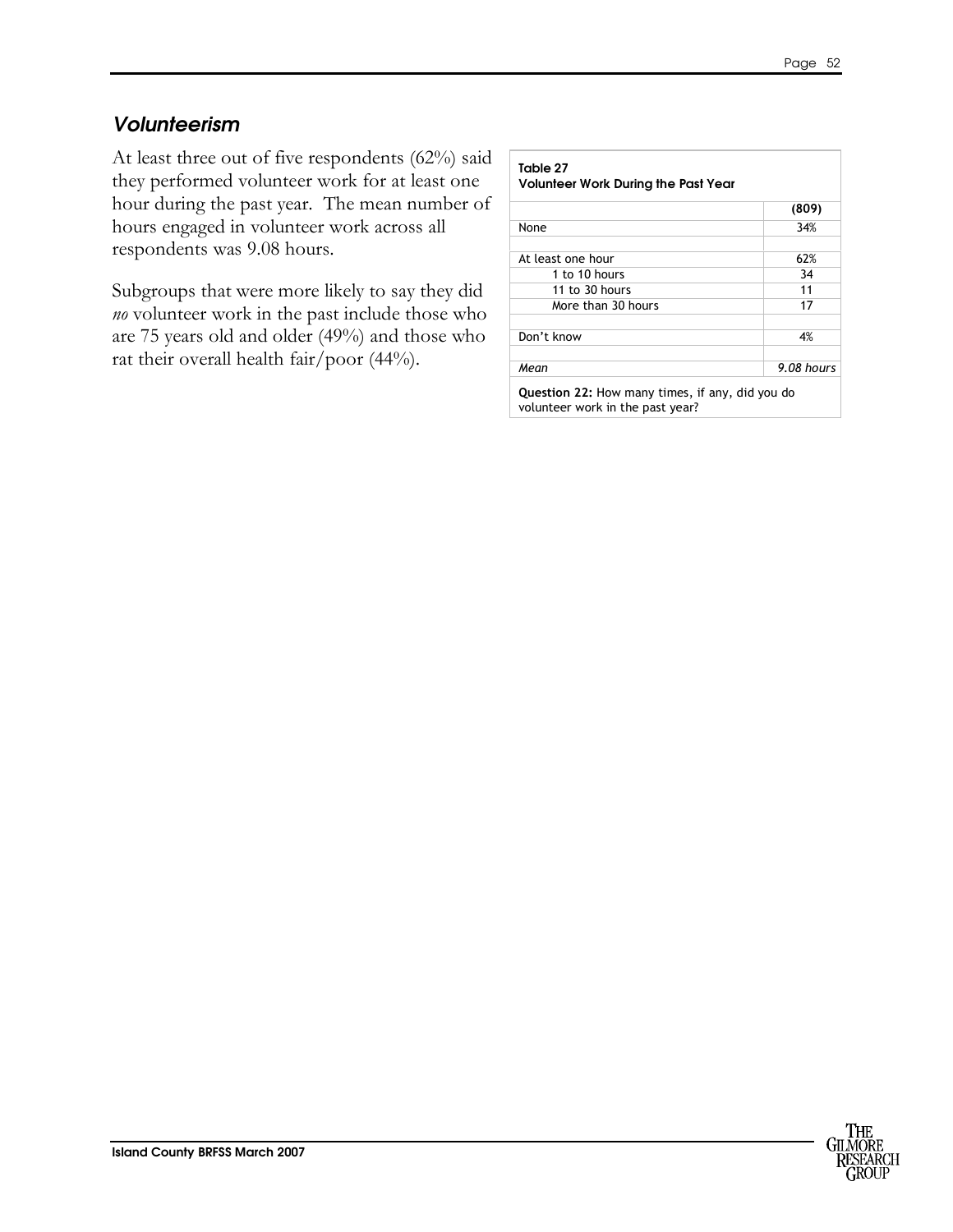# Emergency Preparedness

The final questions of the survey asked respondents how prepared they would be to handle a community emergency or disaster, and what their primary information source would be to gather news about an emergency. Both questions were new this year.

## Overall Level of Preparedness

Most respondents do not feel well prepared to handle a major disaster: two thirds (65%) said their households were only somewhat prepared to safely ride out a large-scale disaster or emergency, and 13% said they were not prepared at all for such an event. (Figure 21)

Respondents who are 18 to 24 years old were more likely than those who are 45 years old and older to say not at all prepared  $(26\%$  compared to  $8\%$ ).

Those who live on South Whidbey Island were more likely than those who live on Camano Island to say not at all prepared (17% compared to 9%).



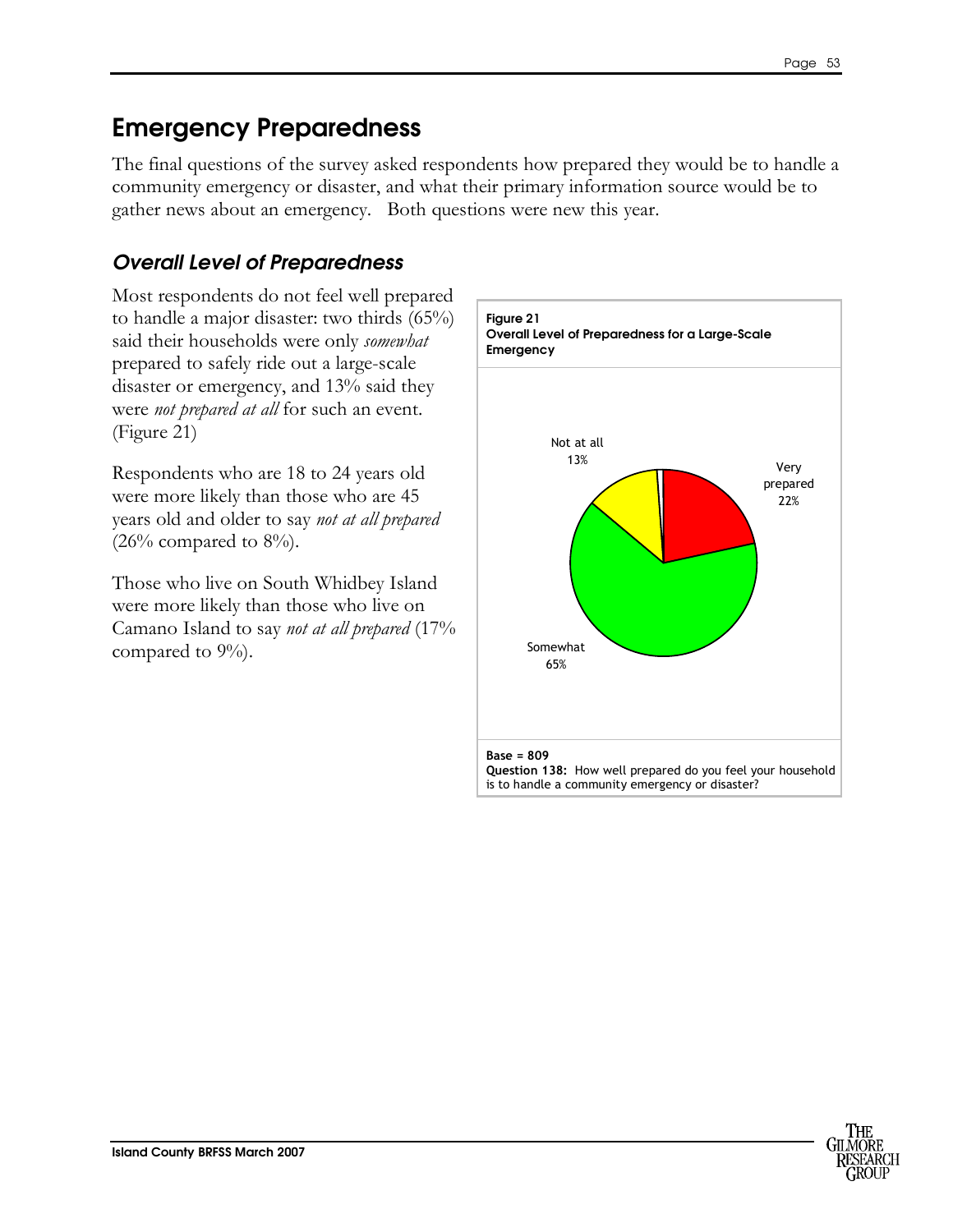## Main Method for Obtaining Information About a Large-Scale Emergency

Respondents most often said they would listen to the radio to get information about an emergency (58%). (Table 28)

Many would also make phone calls (13%) or watch television to obtain the information  $(13\%)$ .

#### Table 28

Main Source of Information About a Large-Scale Disaster

|            | <b>Total</b><br>(809) |
|------------|-----------------------|
| Radio      | 58%                   |
| Telephone  | 13                    |
| Television | 13                    |
| Internet   |                       |
| Other      | 6                     |
| Don't know |                       |

Question 139: What would be your primary method of getting information from authorities?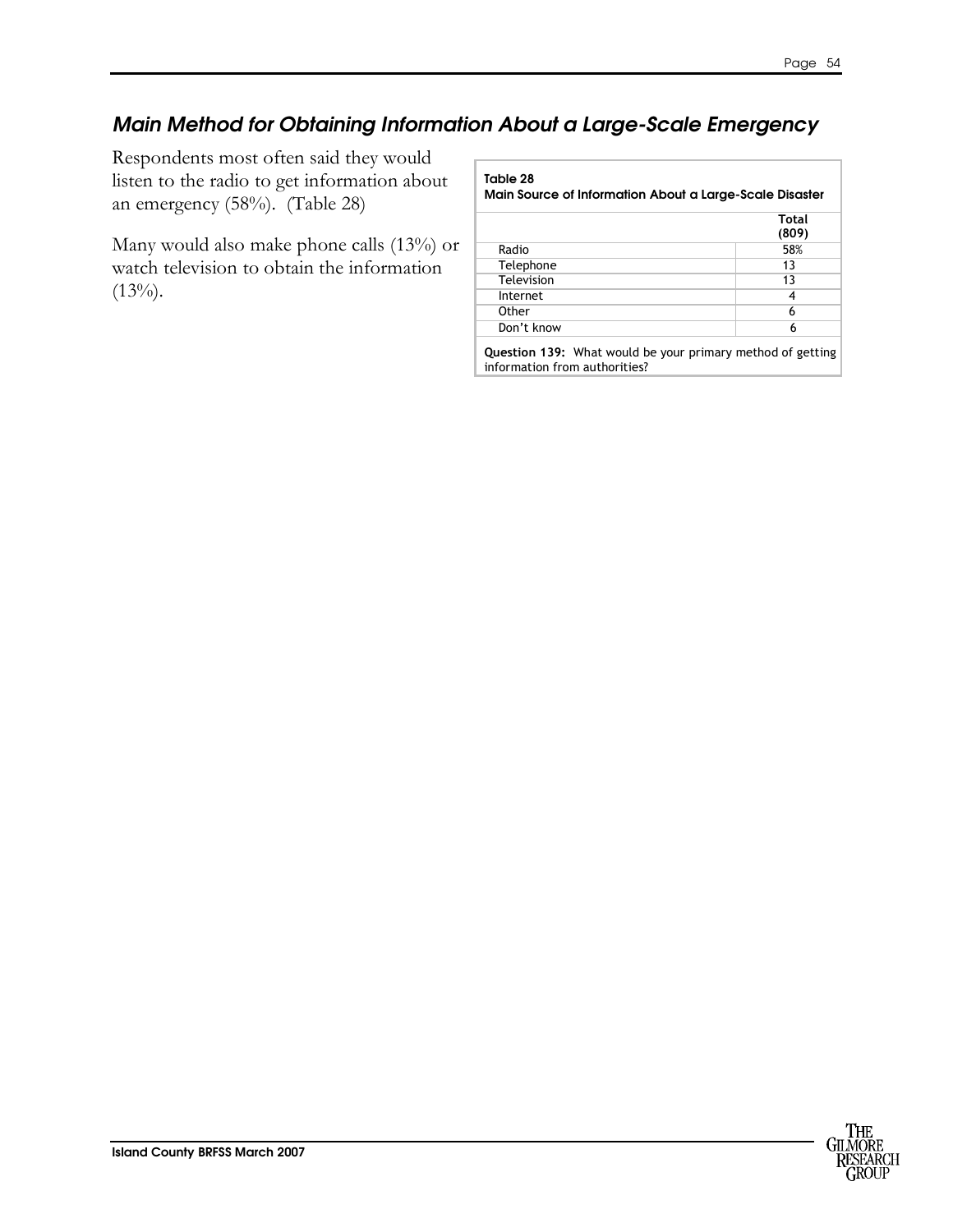# APPENDIX A

# Respondent Profile

All respondents were asked questions that aid in the analysis of various behaviors, attitudes and access to and use of services. These questions covered the standard demographic categories or individual respondents, such as age, ethnicity, marital status, education and employment, as well as several important household characteristics, such as number of children and income. All these data are presented in Table 28.

(Some totals may not equal 100% because of rounding and because a small percentage of respondents said they did not know or refused to provide the information.)

|                                  | <b>Total</b>   |
|----------------------------------|----------------|
|                                  | (809)          |
| Gender:                          |                |
| Female                           | 51%            |
| Male                             | 49             |
| Age:                             |                |
| $18 - 24$                        | 11%            |
| $25 - 34$                        | 15             |
| $35 - 44$                        | 18             |
| $45 - 54$                        | 19             |
| 55-64                            | 17             |
| 65 and older                     | 19             |
| Ethnicity:                       |                |
| White                            | 95%            |
| Asian, Pacific Islander          | 4              |
| <b>Black</b>                     | 1              |
| Am. Indian, Alaskan Native       | $\overline{2}$ |
| Hispanic/Latino (included above) | 3              |
| <b>Marital Status:</b>           |                |
| Married                          | 62%            |
| Never Married                    | 13             |
| Divorced                         | 13             |
| Widowed                          | $\overline{7}$ |
| Member of Unmarried Couple       | 4              |
| Separated                        | 1              |
| <b>Education:</b>                |                |
| Some High School or Less         | 3%             |
| High School Grad or GED          | 28             |
| Some College or Tech. School     | 36             |
| <b>College Grad</b>              | 33             |

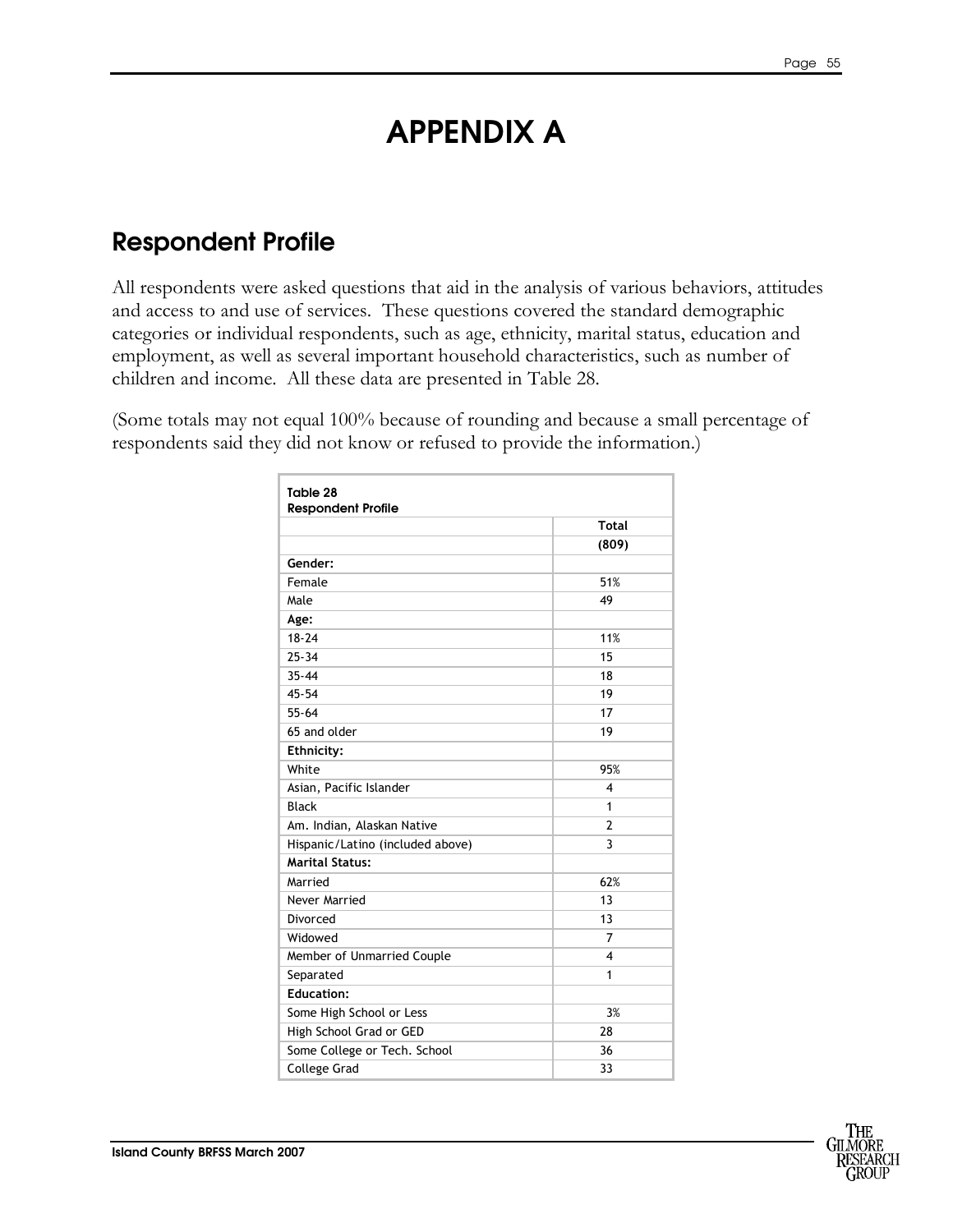| Table 28 (Cont'd.)           |                                                       |
|------------------------------|-------------------------------------------------------|
| <b>Respondent Profile</b>    |                                                       |
|                              | Total                                                 |
|                              | (809)                                                 |
| <b>Employment Status:</b>    |                                                       |
| <b>Employed for Wages</b>    | 49%                                                   |
| Retired                      | 22                                                    |
| Homemaker                    | 8                                                     |
| Self Employed                | 11                                                    |
| Unemployed <1 Year           | 2                                                     |
| Student                      | 1                                                     |
| <b>Disabled</b>              | 4                                                     |
| Unemployed >1 Year           | 3                                                     |
| Household Income:            |                                                       |
| Less than \$10,000           | 2%                                                    |
| \$10,000-\$14,999            | 1                                                     |
| \$15,000-\$19,999            | 5                                                     |
| \$20,000-\$24,999            | 10                                                    |
| \$25,000-\$34,999            | 12                                                    |
| \$35,000-\$49,999            | 18                                                    |
| \$50,000-\$74,999            | 21                                                    |
| \$75,000 or more             | 19                                                    |
| Don't Know                   | 5                                                     |
| Refused                      | 9                                                     |
| Children:                    |                                                       |
| Yes                          | 36%                                                   |
| No.                          | 64                                                    |
| <b>Year Round Resident:</b>  |                                                       |
| Yes                          | 98% (very<br>different from<br>last time-<br>timing?) |
| <b>Active Duty Military:</b> |                                                       |
| Yes                          | 7%                                                    |
| Residence:                   |                                                       |
| Oak Harbor                   | 28%                                                   |
| Coupeville                   | 17                                                    |
| Greenbank                    | 5                                                     |
| Freeland                     | $\overline{7}$                                        |
| Langley                      | $\overline{7}$                                        |
| Clinton                      | 10                                                    |
| Camano Island                | 25                                                    |

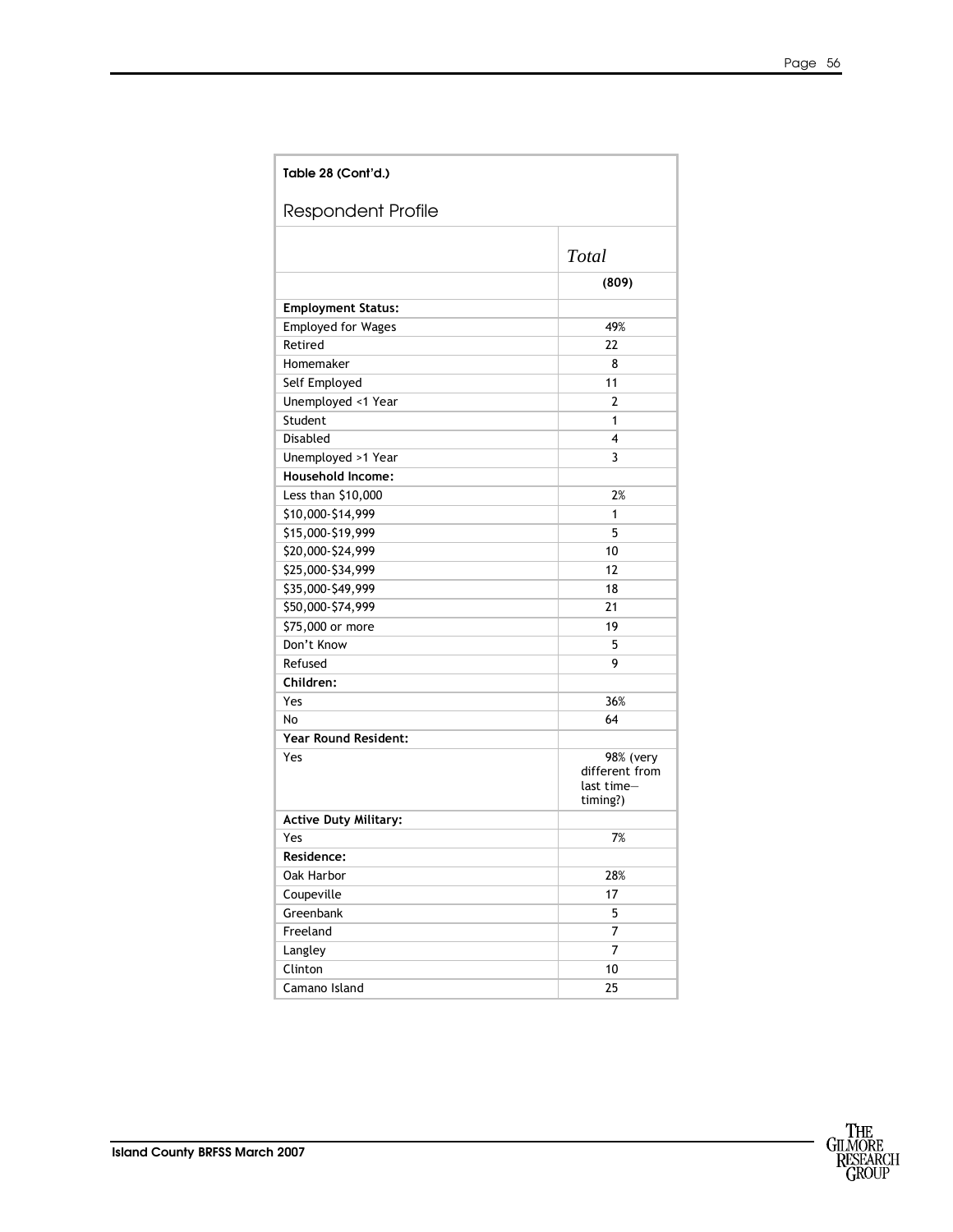# APPENDIX B

# DETAILED METHODOLOGY

The CDC has standardized the methods for the BRFSS over many years. The survey itself consists of a core set of questions specified by the CDC. These questions are combined with questions added at the state level to address specific issues of importance to each state participating in the program. The Island County survey used some of the CDC core questions and included other questions that addressed local needs. Respondent screening and wording of existing questions were done according to CDC specifications and the specifications of the agencies that developed the questions. Some question modules were based on BRFSS modules developed by other states or other Washington counties. A copy of the questionnaire appears in Appendix B. A more detailed description of the methodology can be found below.

The survey was conducted by telephone from the Gilmore Research Group telephone facility in Bremerton, Washington. A total of 809 randomly selected Island County adult residents were interviewed: 204 located in South Whidbey (Clinton 98236, Freeland 98249 and Langley 98260), 200 in Central Whidbey (Coupeville 98239 and Greenbank 98253), 205 in North Whidbey (Oak Harbor 98277) and 200 in Camano Island (98282). The survey was fielded from October 10, 2006 to December 10, 2006. It averaged 17.8 minutes in length.

Response data were weighted by age and gender proportionate to the age/gender representation within the population of Island County.11 Base numbers of respondents and proportions shown in graphs and tables are weighted. Response proportions in figures and tables may not sum to 100% because of rounding.

Where questions are comparable, the current survey will provide reference to results obtained in 2000/2001. It is important to point out however, that a difference in weighting schemes between the two years prevents a statistical comparison of results. The 2000/2001 survey weighted data on the basis of age and gender distribution, and also on the basis of residential telephone numbers per adults in the household.

<sup>11</sup> Population numbers used in weighting were 2005 estimates for Island County provided by the Washington State Office of Financial Management.. The populations for males and females who are age 18 to 24 and 25 to 29 were adjusted downward to account for those currently in residence at the Whidbey Naval Air Station.



-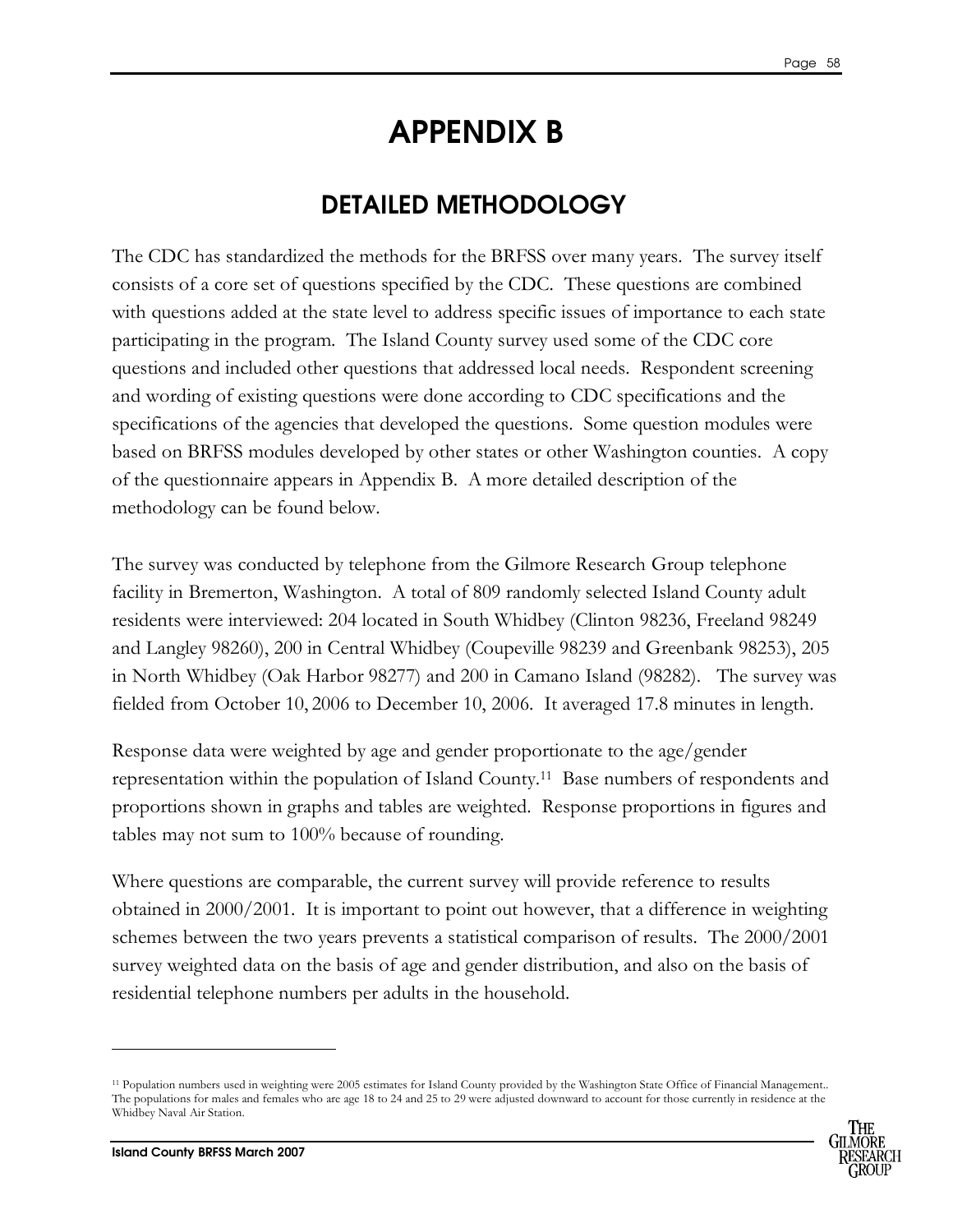This year's survey did not ask about the number of telephone numbers in the household.

References are made to demographic subgroups throughout the report. These subgroups are based on gender, age, income, the number of children under 18 years of age living at home, geographic living area and perception of health status.

Any differences noted between subgroups in this report are statistically significant. References to statistical variance sometimes include only major differences, when a particularly large number of differences occur.

Confidence limits of findings based on the county wide sample of 809 are  $\pm$ 3.4 at the 95% confidence level. For estimates based on population subgroups of the total sample, the confidence limits of findings are greater than  $\pm 3.4$  and vary depending upon the size of the subgroup.

### Sample

A sample of random digit telephone numbers for Island County was purchased from Genesys Sampling Systems of Fort Washington, PA. This is a well-established sampling house, which maintains a database of telephone area codes, exchanges (prefixes) and banks (a set of 100 contiguous numbers identified by the first two digits of the telephone number suffix) from across the U.S. Numbers were drawn from One-Plus Banks of telephone numbers (at least one listed household telephone number in a 100-series). This is called a stratified, disproportionate random-digit-dial sample of all possible residential telephone numbers in the county.

### Questionnaire

The 1996 and 2000/2001 Island County BRFSS questionnaire were used as a base for the 2006 questionnaire, with modifications added by the Island County Health Department to represent the state BRFSS topics and topics asked by other states and local areas.

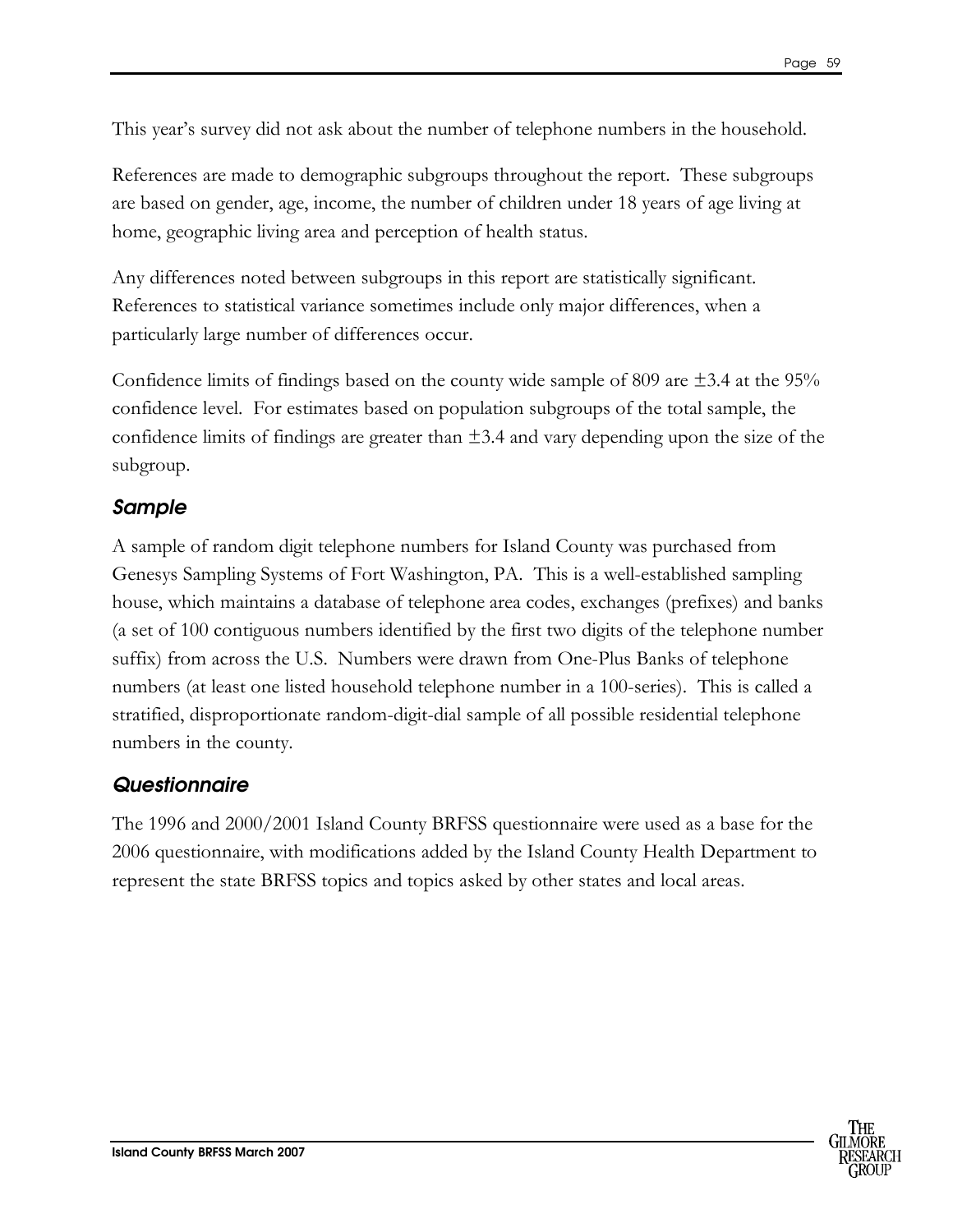### Respondent Selection

Respondents within the household were selected based on a random choice among all males and female household residents age 18 years of age and over.

Every attempt was made to successfully interview the selected respondent. If that person was unable, unavailable or unwilling to go through the interview, there were no substitutions made from that household. The rigorous random selection process can result in certain over- and under-sampling. (See the Data Processing and Weighting section to follow.)

### Data Collection Process

The questionnaire was programmed to a computer-assisted telephone interviewing system (CATI). The CATI system provided automatic skipping and branching of questions, allowing the interviewers to concentrate on question delivery and accurate recording of responses.

Interviewing dates were from October 10, 2006 to December 10, 2006. Calling was done from 9:30 AM to 9:00 PM on weekdays, 10:00 AM to 3:30 PM on Saturdays, and 1:00 PM to 7:00 PM on Sundays. All specific requests for call-back appointments were kept regardless of the time of day or day of week.

The Site Supervisor and their assistants supervised each shift of interviewing and conducted random monitoring of the interviews. Our policy is to monitor each interviewer for one full interview at least once each shift. The monitoring system allows a silent entry to the line so that neither interviewer nor respondent hears any disturbance. In this way the interviewer does not know when he or she is being monitored. A monitoring form is filled out to provide feedback to the interviewer and supervisor on the quality of the work.

In addition to the supervisor and assistants, the Project Director and Project Manager also monitored periodically.

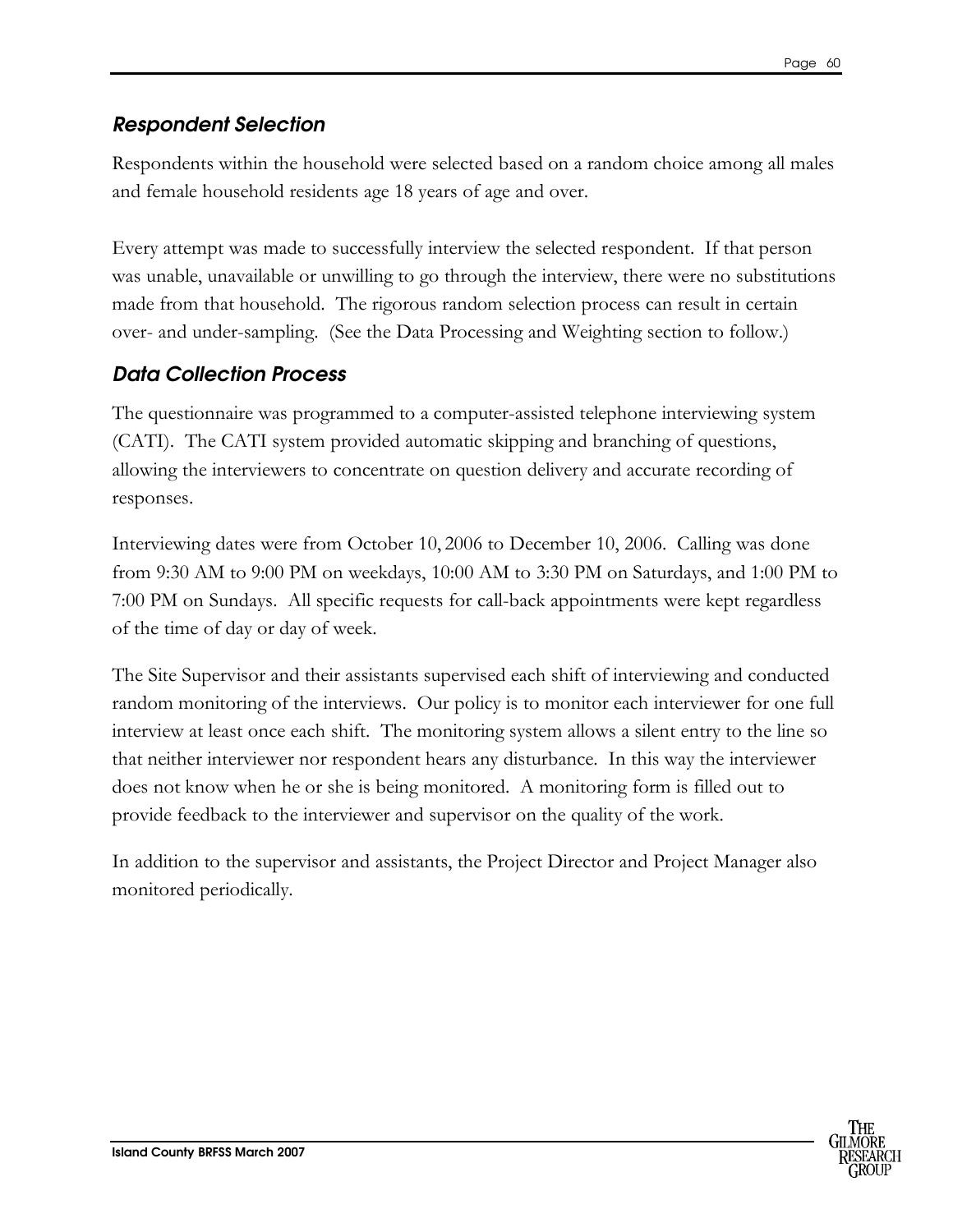## Quality Control Procedures

In addition to the monitoring described above, the following quality control procedures were done:

- All non-response telephone numbers were recalled multiple times on different days and at different times of day over the interviewing period. All non-response sample had at least ten such attempts.
- "Soft" refusals were recalled by a different interviewer on a different day and at a different time. These refusals are ones where a respondent hangs up immediately before the introduction is complete, or where a respondent indicates he or she is not interested. Firm, outright refusals to do the interview were not recalled.
- After the first day in the field, a frequency questionnaire was generated and every base and range was checked to confirm that the questionnaire had been correctly programmed. "Other specify" responses, those typed in, were reviewed for accuracy. If any data was determined to be missing, follow-up calls were made to collect that data.

Quality control indicators, as established by CDC and set by Washington State, were calculated for this study.

# Data Processing and Weighting

At the end of the interviewing process, all data was checked. As is often the case with random sampling, some population segments were slightly over or undersampled.

Population numbers used in weighting were 2005 estimates for Island County provided by the Washington State Office of Financial Management.. The populations for males and females who are age 18 to 24 and 25 to 29 were adjusted downward to account for those currently in residence at the Whidbey Naval Air Station.

Weighted data was processed through Gilmore's cross-tabulation program to produce a full set of numbers and frequencies for each question, by all respondents in aggregate, and by selected demographic subgroups.

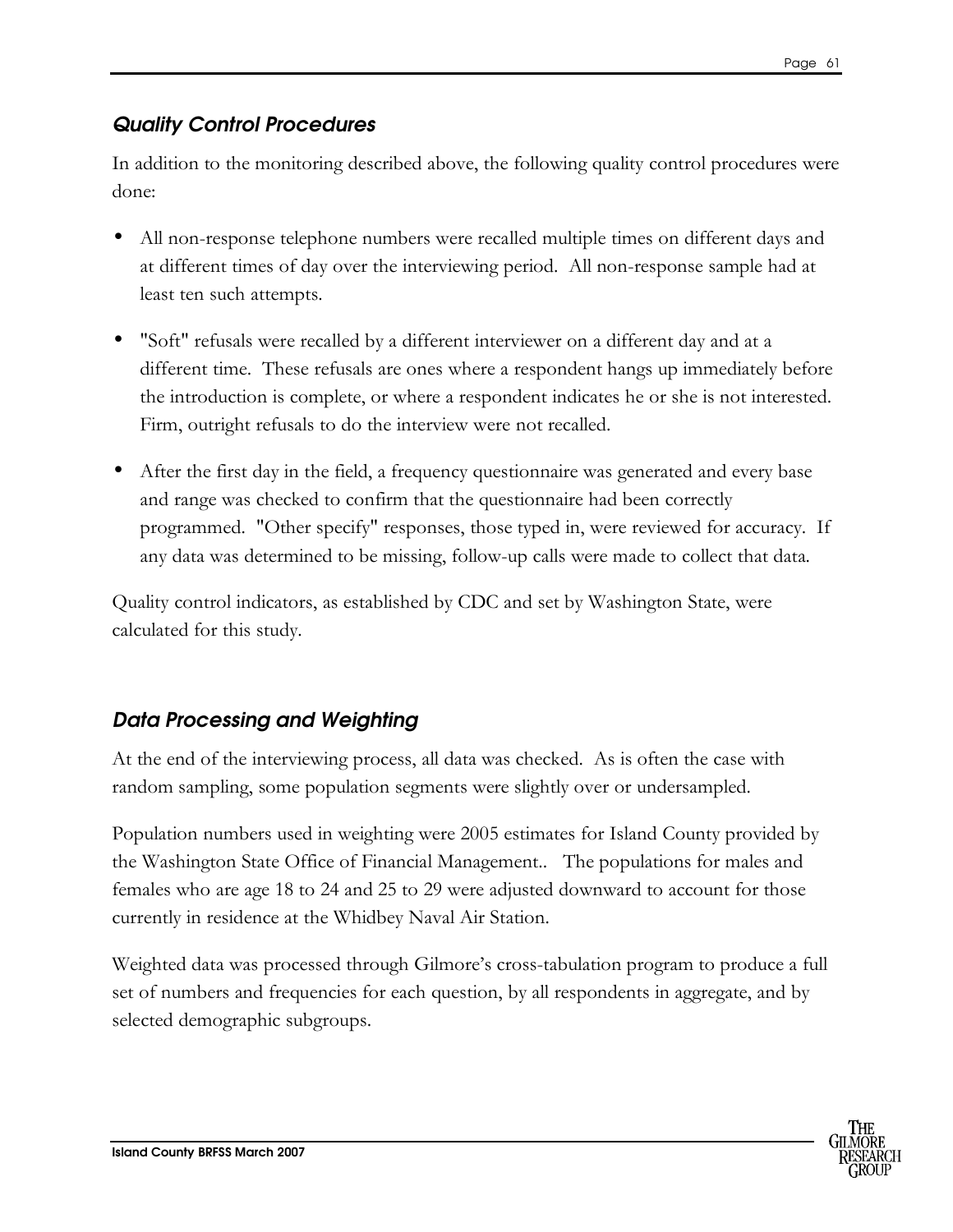This report presents the major findings within each topic and covers nearly all the questions asked in the survey. Statistical testing was done on the data to determine significance among responses. If no mention is made of subgroup response, it can be assumed that it is not significantly different from the total response or from the same question asked in 2000/2001.

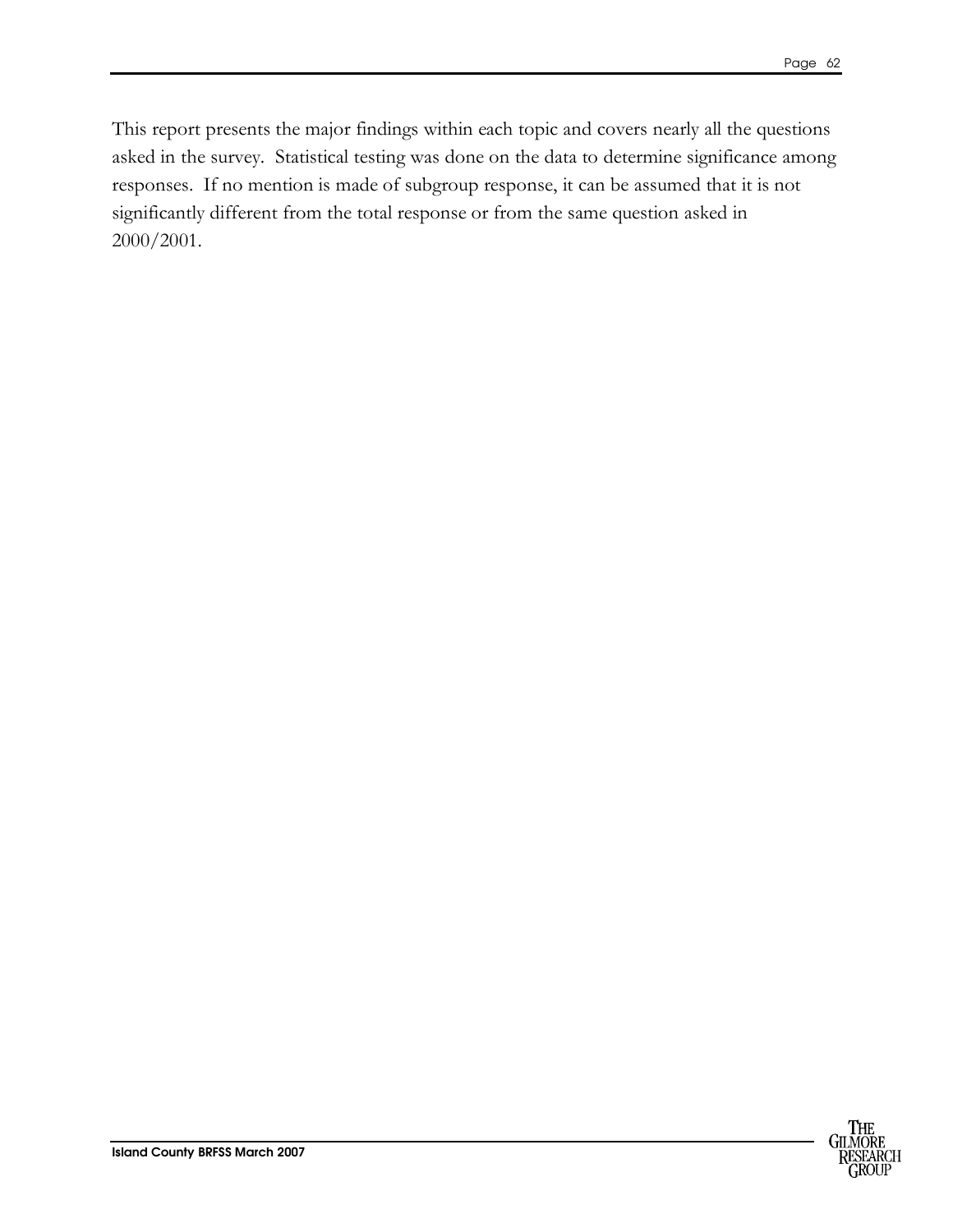# APPENDIX B

# **QUESTIONNAIRE**

#### **INT02:**

#### *IF NOT AVAILABLE, ARRANGE CALL-BACK*

Hello, I'm\_\_\_\_\_\_ calling for the Island County Health Department. We're doing a survey on the health practices of Island County residents to guide funding and help develop policies. We do this survey once every 4 to 6 years. Your phone number has been chosen scientifically, and I'd like to ask some questions about day-to-day living habits that may affect health.

### **Q48:**

| What is your zip code?                                                          |  |
|---------------------------------------------------------------------------------|--|
| <b>TYPE NUMBER:</b>                                                             |  |
| IF NEEDED, SAY: I mean the zip code of your residence, that is, where you live? |  |
|                                                                                 |  |
|                                                                                 |  |
|                                                                                 |  |
|                                                                                 |  |
|                                                                                 |  |
|                                                                                 |  |
|                                                                                 |  |
|                                                                                 |  |
|                                                                                 |  |
|                                                                                 |  |

### **WHERE:**

| <b>REGION</b> |  |
|---------------|--|
|               |  |
|               |  |
|               |  |
|               |  |
|               |  |

### **QH:**

The interview may be monitored for quality assurance, but all information obtained in this study will be confidential. Participating is voluntary but we hope you will take part. The interview usually takes between 15 to 20 minutes, you don't have to answer any questions you don't want to, and you are free to end the interview at any time. If you don't want to answer a specific question, just let me know and we can skip over it.

IF NEEDED: We do not ask your name, address, or other personal information that identifies you. The phone number is erased once we finish all the interviews at the end of the year.

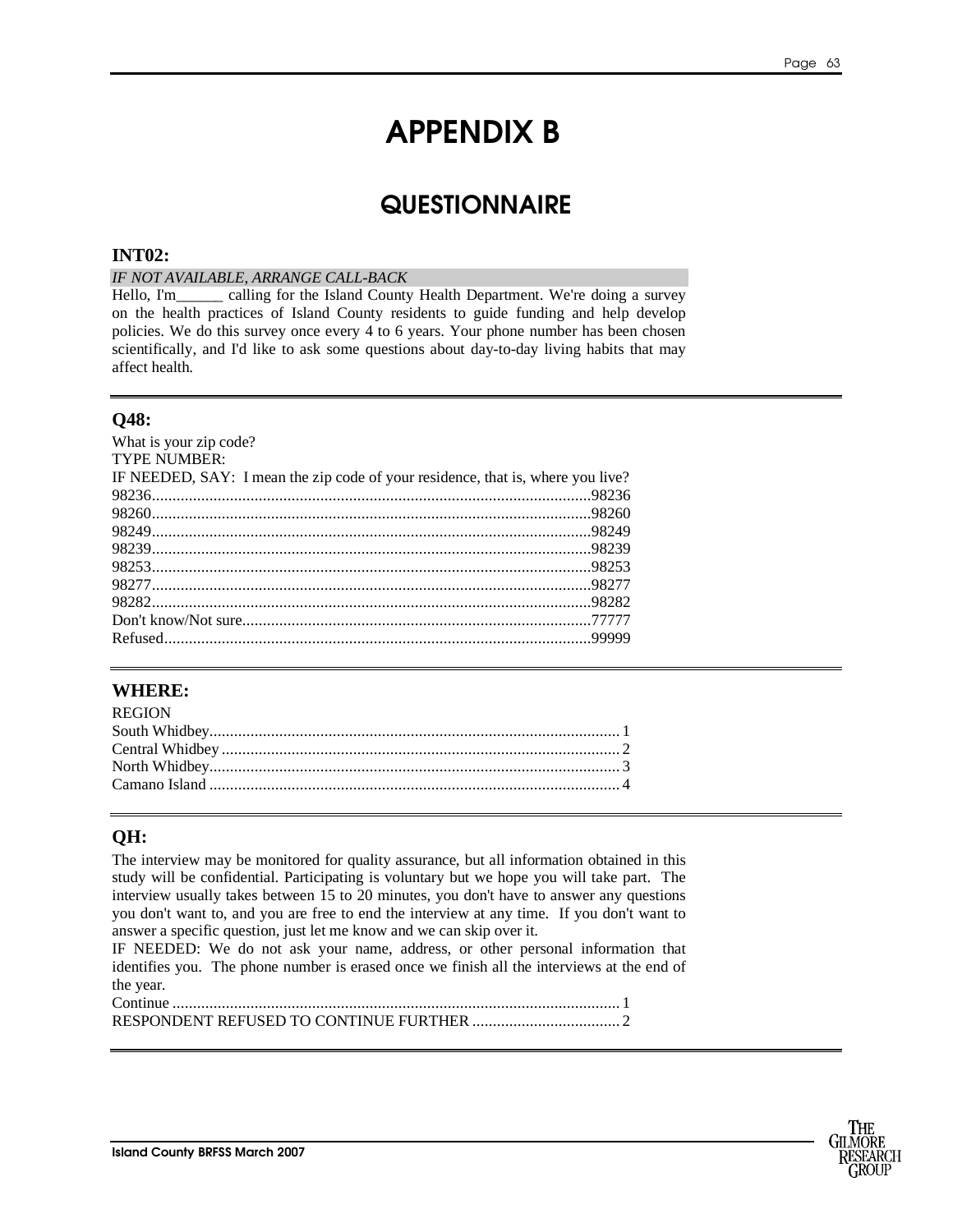### $Q1:$

| $READ$ 1-5                                    |  |
|-----------------------------------------------|--|
| Would you say that in general your health is. |  |
|                                               |  |
|                                               |  |
|                                               |  |
|                                               |  |
|                                               |  |
|                                               |  |
|                                               |  |
|                                               |  |

### $Q2:$

Now thinking about your physical health, which includes physical illness and injury, for how many days during the past 30 days was your physical health not good?

### $Q3:$

Now thinking about your mental health, which includes stress, depression, and problems with emotions, for how many days during the past 30 days was your mental health not good?

### Q4:

Do you have any kind of health care coverage, including health insurance, prepaid plans such as HMOs, or government plans such as Medicare?

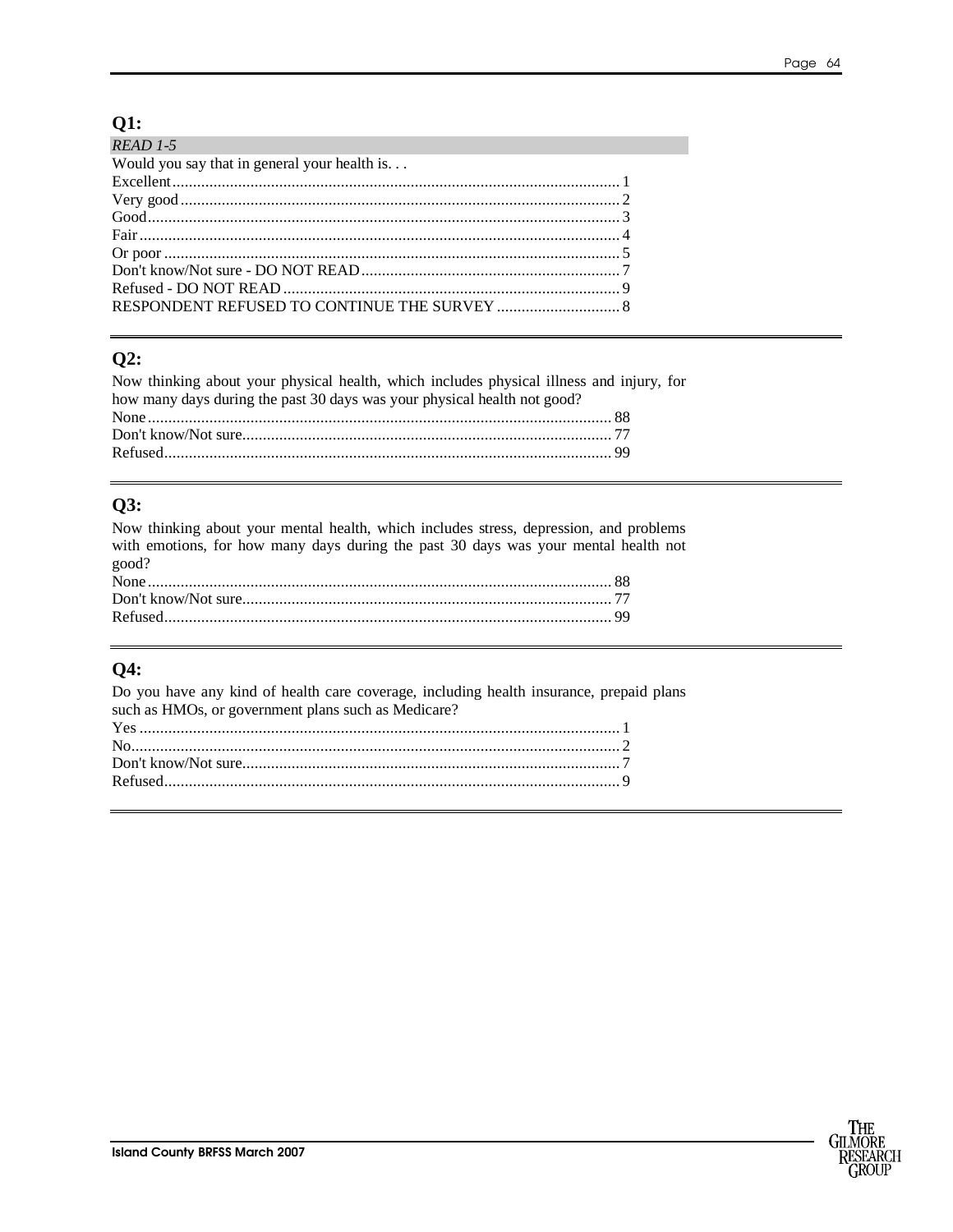### **Q5:**

| <b>READ 1-87 ONLY IF NECESSARY</b>                            |
|---------------------------------------------------------------|
| What is the main reason you are without health care coverage? |
| *NOTE: INCLUDES ANY PERSON WHO HAD BEEN PROVIDING INSURANCE   |
| PRIOR TO JOB LOSS OR CHANGE                                   |
| $\Rightarrow$ +1 if NOT Q4=2                                  |
|                                                               |
|                                                               |
|                                                               |
|                                                               |
|                                                               |
|                                                               |
|                                                               |
|                                                               |
|                                                               |
|                                                               |
|                                                               |
|                                                               |
|                                                               |
|                                                               |

### **Q6:**

#### *READ 1-8. DO NOT READ PROGRAMS IN PARENTHESES*

What type of health care coverage do you use to pay for MOST of your medical care? Is it coverage through...

| $\approx$ Q9 if NOT Q4=1 |  |
|--------------------------|--|
|                          |  |
|                          |  |
|                          |  |
|                          |  |
|                          |  |
|                          |  |
|                          |  |
|                          |  |
|                          |  |
|                          |  |

### **Q7:**

| <b>READ 1-5 ONLY IF NECESSARY</b>                                 |  |
|-------------------------------------------------------------------|--|
| About how long have you had this particular health care coverage? |  |
|                                                                   |  |
|                                                                   |  |
|                                                                   |  |
|                                                                   |  |
|                                                                   |  |
|                                                                   |  |
|                                                                   |  |
|                                                                   |  |

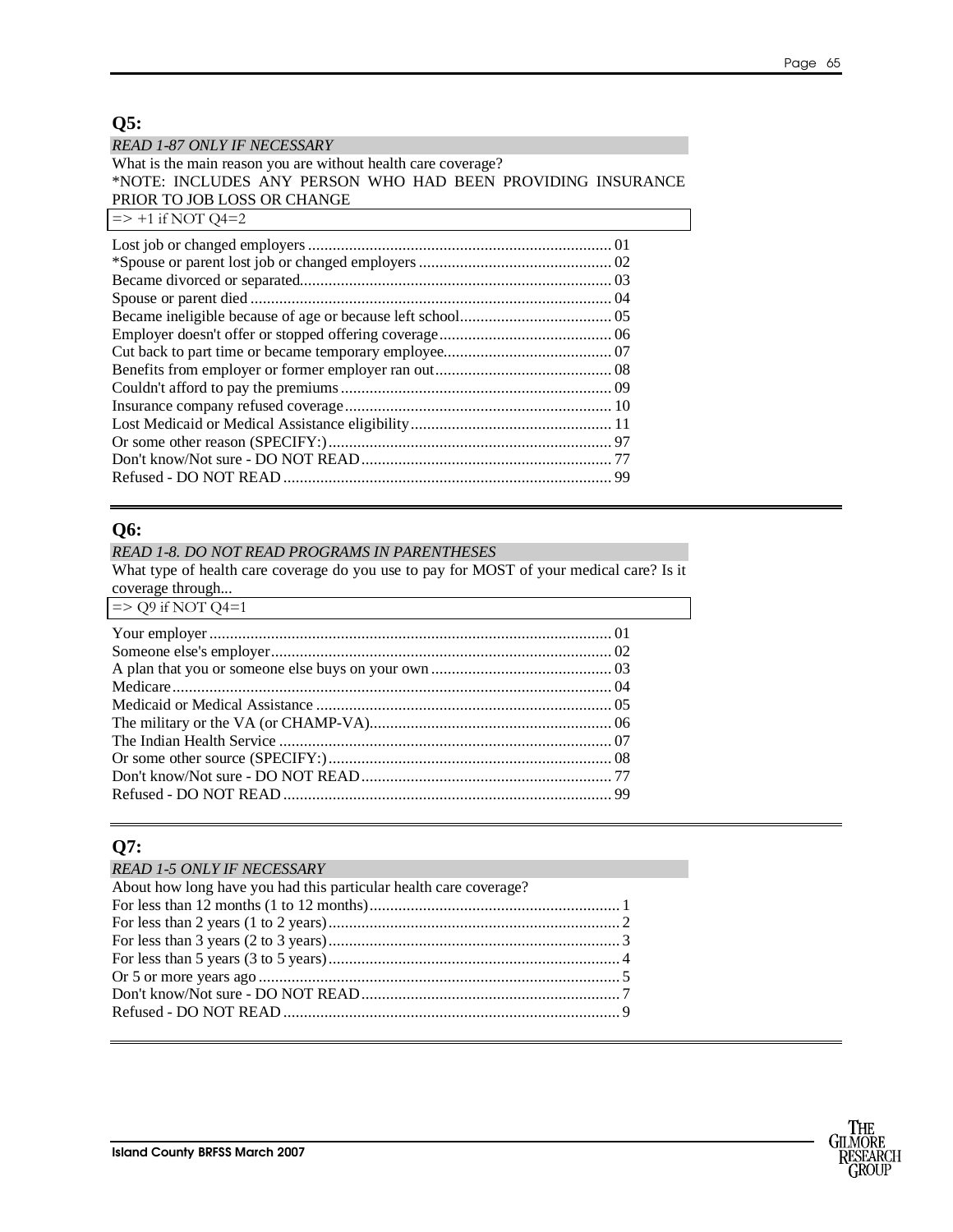### **Q8:**

Other than the coverage we've just been discussing, do you have any other type of health care coverage?

### **O9:**

#### READ 1-5

Thinking about the health care you receive, how would you rate your satisfaction with your overall health care? Would you say... NOTE: THIS IS OVERALL HEALTH CARE, WHETHER RESPONDENT HAS COVERAGE, OR A PLAN, OR NOT. 

### **O10:**

Is there one particular clinic, health center, doctor's office, or other place that you usually go to if you are sick or need advice about your health? If "no" ask is there more then one or is there no place you usually go to? 

### **Q11:**

| DO NOT READ. PROBE TO FIT                                               |  |
|-------------------------------------------------------------------------|--|
| What is the main reason you do not have a usual source of medical care? |  |
| $\Rightarrow$ +1 if NOT Q10=3                                           |  |
|                                                                         |  |
|                                                                         |  |
|                                                                         |  |
|                                                                         |  |
|                                                                         |  |
|                                                                         |  |
|                                                                         |  |
|                                                                         |  |
|                                                                         |  |
|                                                                         |  |
|                                                                         |  |
|                                                                         |  |

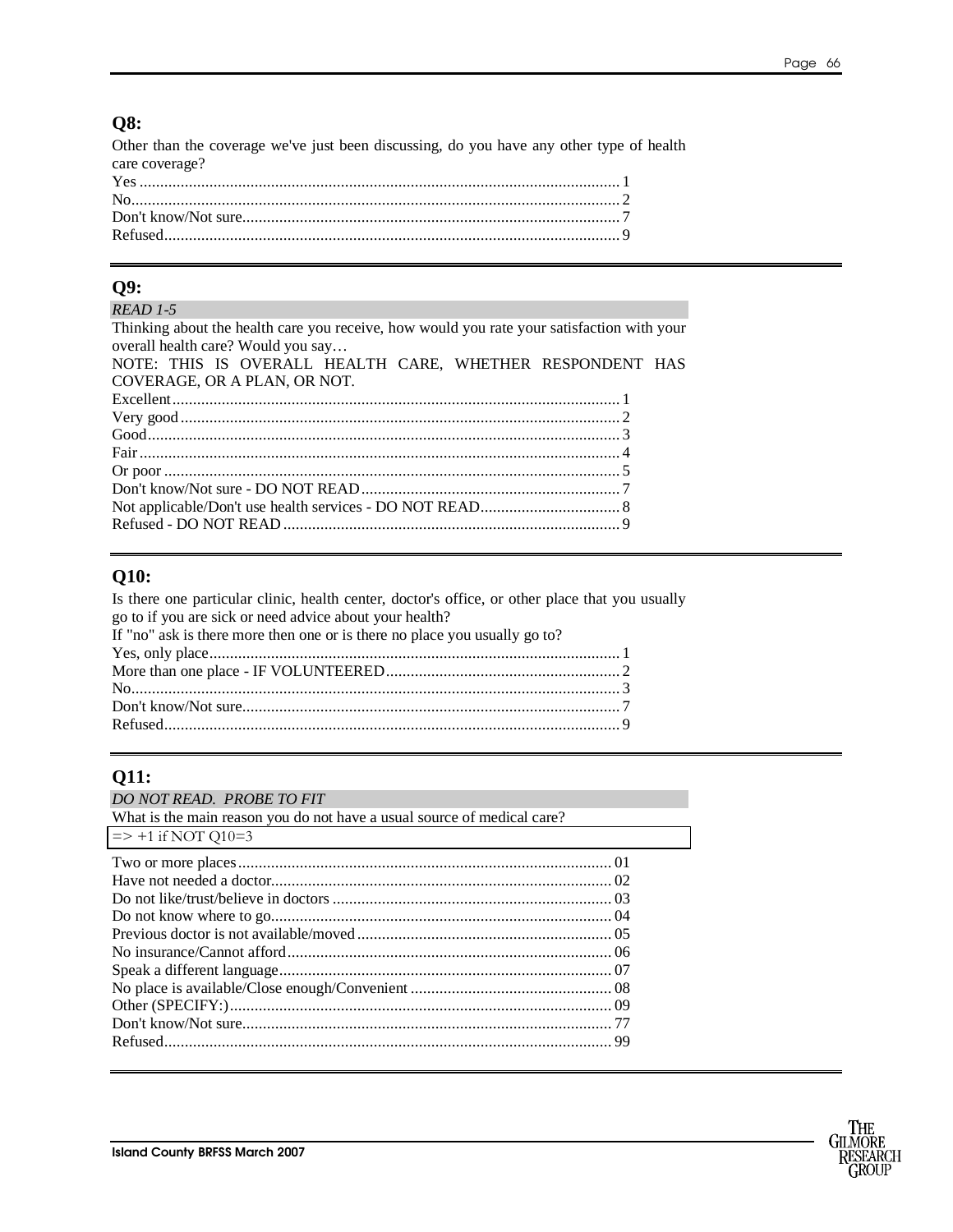### $Q12:$

### READ 1-5

Thinking of the distance or time you travel to get to the place you usually go to for health care, how would you rate the convenience of that place? Would you say...

| $\Rightarrow$ +1 if NOT Q10=1,2 |  |
|---------------------------------|--|
|                                 |  |
|                                 |  |
|                                 |  |
|                                 |  |
|                                 |  |
|                                 |  |
|                                 |  |
|                                 |  |
|                                 |  |

### Q13:

| <b>READ 1-5 ONLY IF NECESSARY</b> |  |
|-----------------------------------|--|
| When did you last change doctors? |  |
|                                   |  |
|                                   |  |
|                                   |  |
|                                   |  |
|                                   |  |
|                                   |  |
|                                   |  |
|                                   |  |

### Q14:

| DO NOT READ PROBE TO FIT UP TO 8 RESPONSES |  |
|--------------------------------------------|--|
| Why did you change doctors that last time? |  |
| $\Rightarrow$ +1 if Q13=7-9                |  |
|                                            |  |
|                                            |  |
|                                            |  |
|                                            |  |
|                                            |  |
|                                            |  |
|                                            |  |
|                                            |  |
|                                            |  |
|                                            |  |
|                                            |  |
|                                            |  |
|                                            |  |

### Q15:

| Was there a time during the past 12 months when your health care provider prescribed a   |  |
|------------------------------------------------------------------------------------------|--|
| medication, but you did not fill the prescription because of the cost of the medication? |  |
|                                                                                          |  |
|                                                                                          |  |
|                                                                                          |  |
|                                                                                          |  |
|                                                                                          |  |

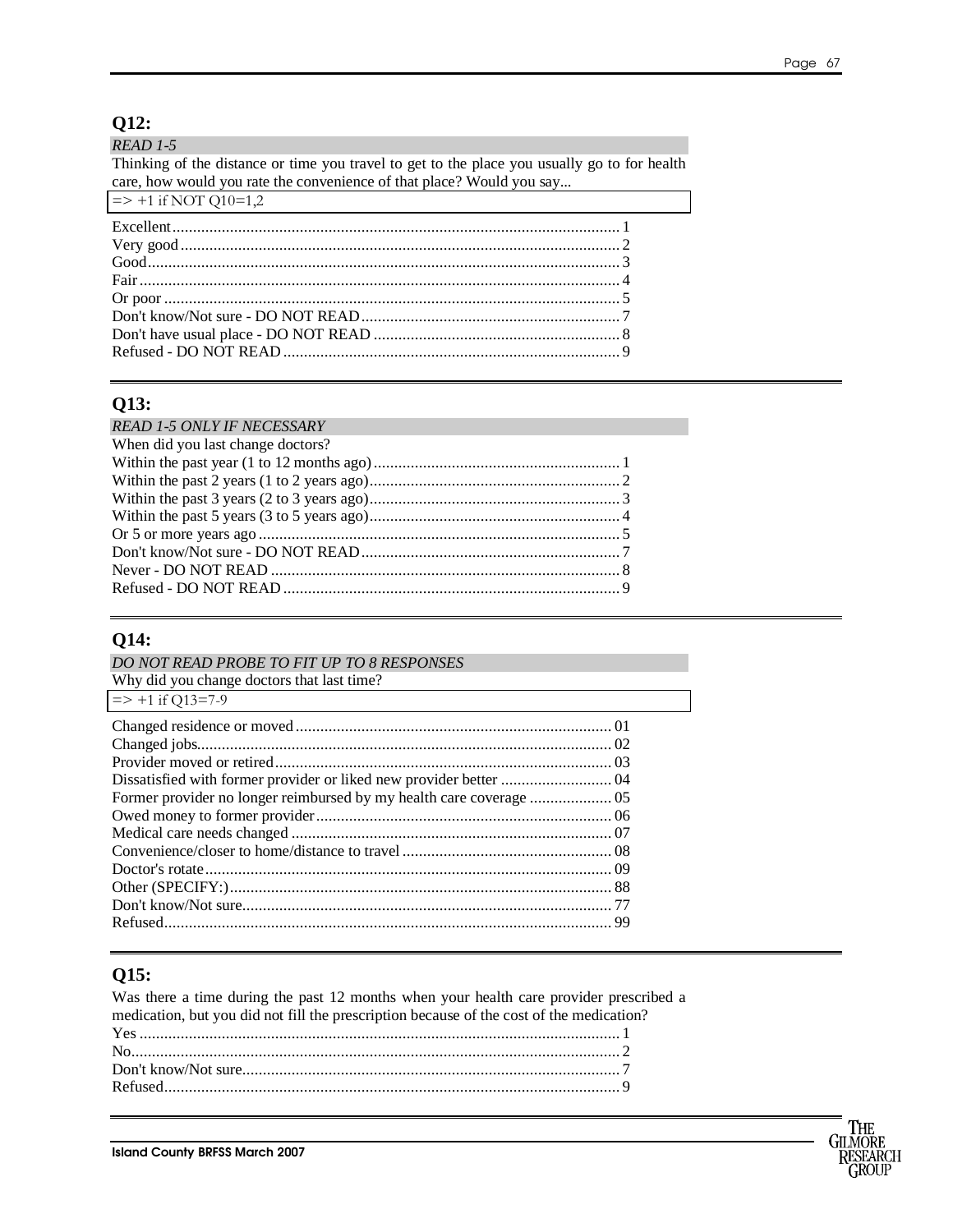# **Q16:**

| Did a doctor ever tell you that you had asthma? |  |
|-------------------------------------------------|--|
|                                                 |  |
|                                                 |  |
|                                                 |  |
|                                                 |  |
|                                                 |  |

## Q17:

| Do you still have asthma?     |  |
|-------------------------------|--|
| $\Rightarrow$ +1 if NOT Q16=1 |  |
|                               |  |

## **Q18:**

| Have you ever been told by a doctor that you have diabetes?      |
|------------------------------------------------------------------|
| IF YES, AND FEMALE, ASK: Was this only when you were pregnant?   |
| IF RESPONDENT SAYS PRE-DIABETES OR BORDERLINE DIABETES, USE CODE |
| $\overline{4}$ .                                                 |
|                                                                  |
|                                                                  |
|                                                                  |
|                                                                  |
|                                                                  |
|                                                                  |
|                                                                  |

# $Q19:$

| How old were you when you were told you had diabetes? |  |
|-------------------------------------------------------|--|
| $\Rightarrow$ Q21A if NOT Q18=1                       |  |
|                                                       |  |
|                                                       |  |
|                                                       |  |
|                                                       |  |
|                                                       |  |

## $Q20:$

| Are you now taking insulin? |  |
|-----------------------------|--|
|                             |  |
|                             |  |
|                             |  |

# $Q21:$

| Are you now taking diabetes pills? |  |
|------------------------------------|--|
|                                    |  |
|                                    |  |
|                                    |  |
|                                    |  |
|                                    |  |

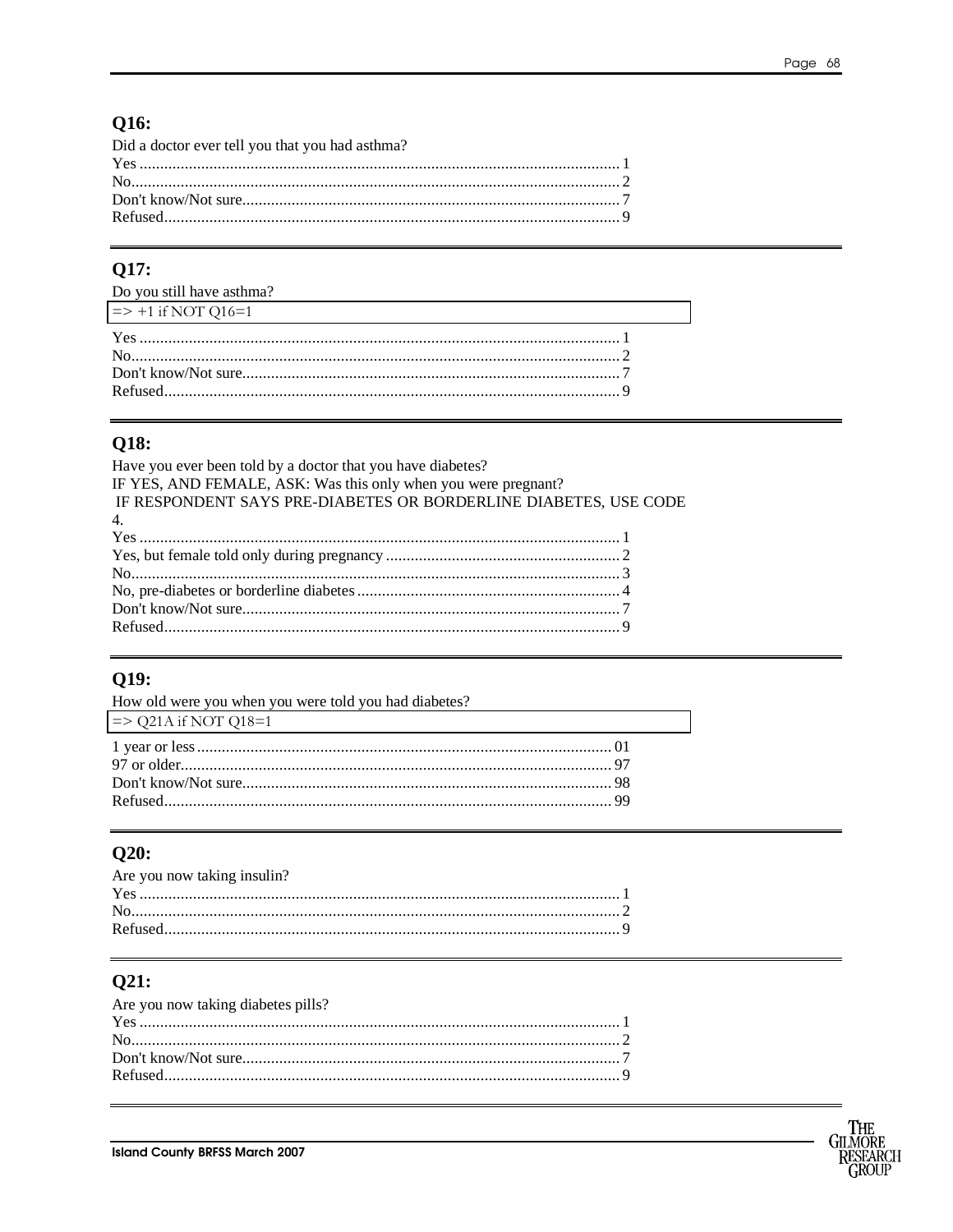### **Q21A:**

These next questions are about taking walks. Examples of walks are strolling through a park, a short walk to the store, or a walk for exercise. In the past 30 days, when you went for a walk, what did you most often walk on? Was it . . . IF RESPONDENT SAYS "STREET", RECORD AS CODE 02 - ROAD OR SHOULDER INTERVIEWER NOTE: If Respondent says things like "trail, grass, field, golf course, and familiar responses, ASK: "Would this be an unpaved or paved path?"<br>The sidewalk The sidewalk..................................................................................................... 01

| The Beach - DO NOT READ, CODE ONLY IF VOLUNTEERS 10 |  |
|-----------------------------------------------------|--|
|                                                     |  |
|                                                     |  |
|                                                     |  |
|                                                     |  |
|                                                     |  |
|                                                     |  |

### **Q21B:**

| <b>READ 1-7 IF NECESSARY</b>                                                            |  |  |
|-----------------------------------------------------------------------------------------|--|--|
| If you had a choice, what would you prefer to walk on?                                  |  |  |
| IF RESPONDENT SAYS "PATH," PROBE: Would be a paved path or an unpaved path?             |  |  |
| INTERVIEWER NOTE: If Respondent says things like "trail, grass, field, golf course, and |  |  |
| familiar responses, ASK: "Would this be an unpaved or paved path?"                      |  |  |
| $\Rightarrow$ Q22 if Q21A=09                                                            |  |  |
|                                                                                         |  |  |
|                                                                                         |  |  |
|                                                                                         |  |  |
|                                                                                         |  |  |
|                                                                                         |  |  |
|                                                                                         |  |  |
|                                                                                         |  |  |
| The Beach - DO NOT READ, CODE ONLY IF VOLUNTEERS 10                                     |  |  |
|                                                                                         |  |  |
|                                                                                         |  |  |
|                                                                                         |  |  |
|                                                                                         |  |  |
|                                                                                         |  |  |
|                                                                                         |  |  |

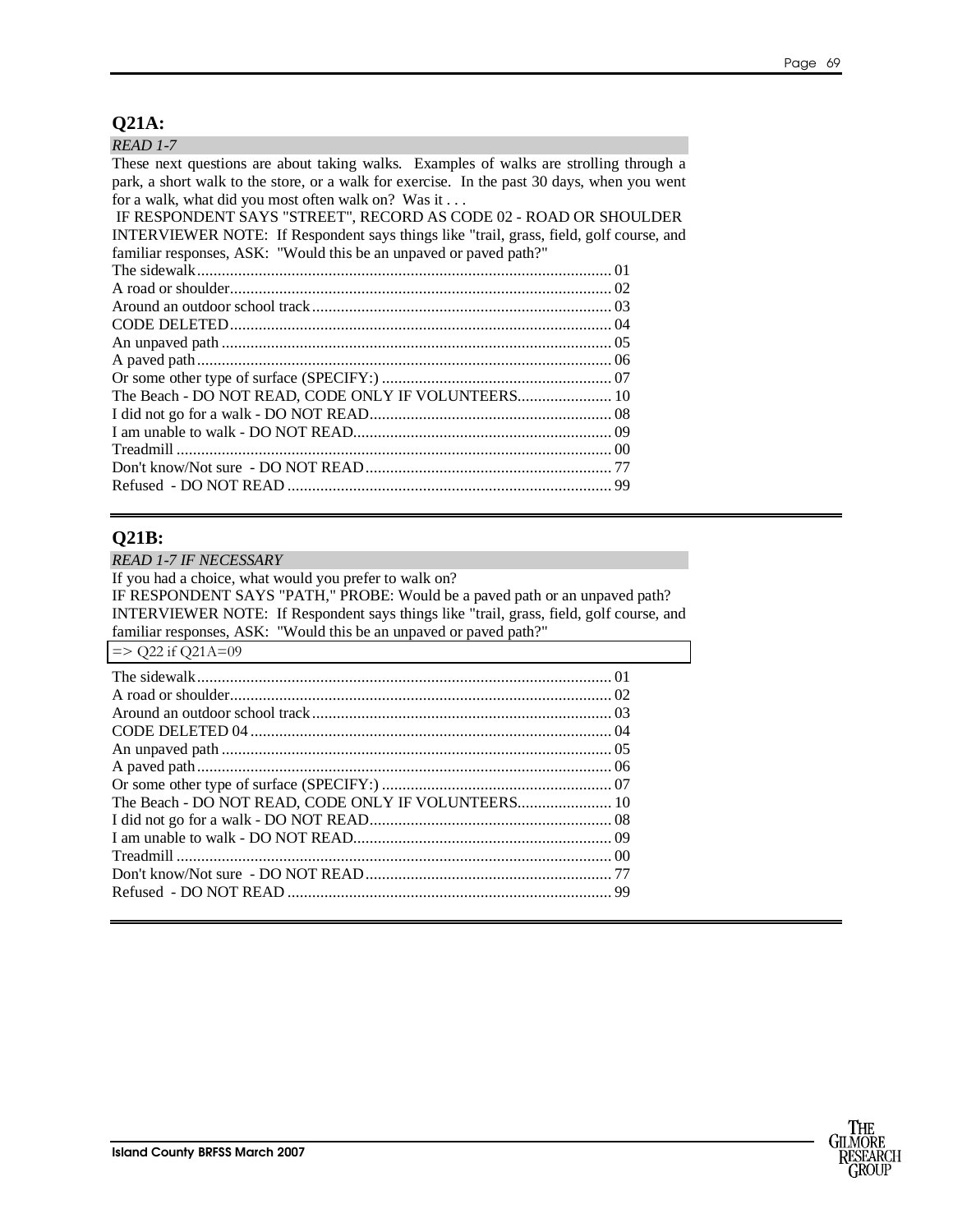### $Q21C$ :

| $READ 1-9$                                                                            |  |
|---------------------------------------------------------------------------------------|--|
| What is the ONE most important thing that should be changed in your neighborhood that |  |
| would make you more likely to walk? Would you say                                     |  |
| IF RESPONDENT CHOOSE MORE THAN 1, ASK: Which one would be the most                    |  |
| important?                                                                            |  |
|                                                                                       |  |
|                                                                                       |  |
|                                                                                       |  |
|                                                                                       |  |
|                                                                                       |  |
|                                                                                       |  |
|                                                                                       |  |
|                                                                                       |  |
|                                                                                       |  |
|                                                                                       |  |
|                                                                                       |  |
|                                                                                       |  |
|                                                                                       |  |
| 89                                                                                    |  |

### $Q22:$

| How many times, if any, did you do volunteer work in the past year? This could include |  |
|----------------------------------------------------------------------------------------|--|
| helping at your child's school, with a religious group, or being on a community board. |  |
|                                                                                        |  |
|                                                                                        |  |
|                                                                                        |  |
|                                                                                        |  |

### Q23:

| Have you smoked at least 100 cigarettes in your entire life? |  |
|--------------------------------------------------------------|--|
| NOTE: $5$ PACKS = 100 CIGARETTES                             |  |
|                                                              |  |
|                                                              |  |
|                                                              |  |
|                                                              |  |
|                                                              |  |

# $Q24:$

| Do you now smoke cigarettes everyday, some days, or not at all? |  |
|-----------------------------------------------------------------|--|
| $\Rightarrow$ Q29 if NOT Q23=1                                  |  |
|                                                                 |  |

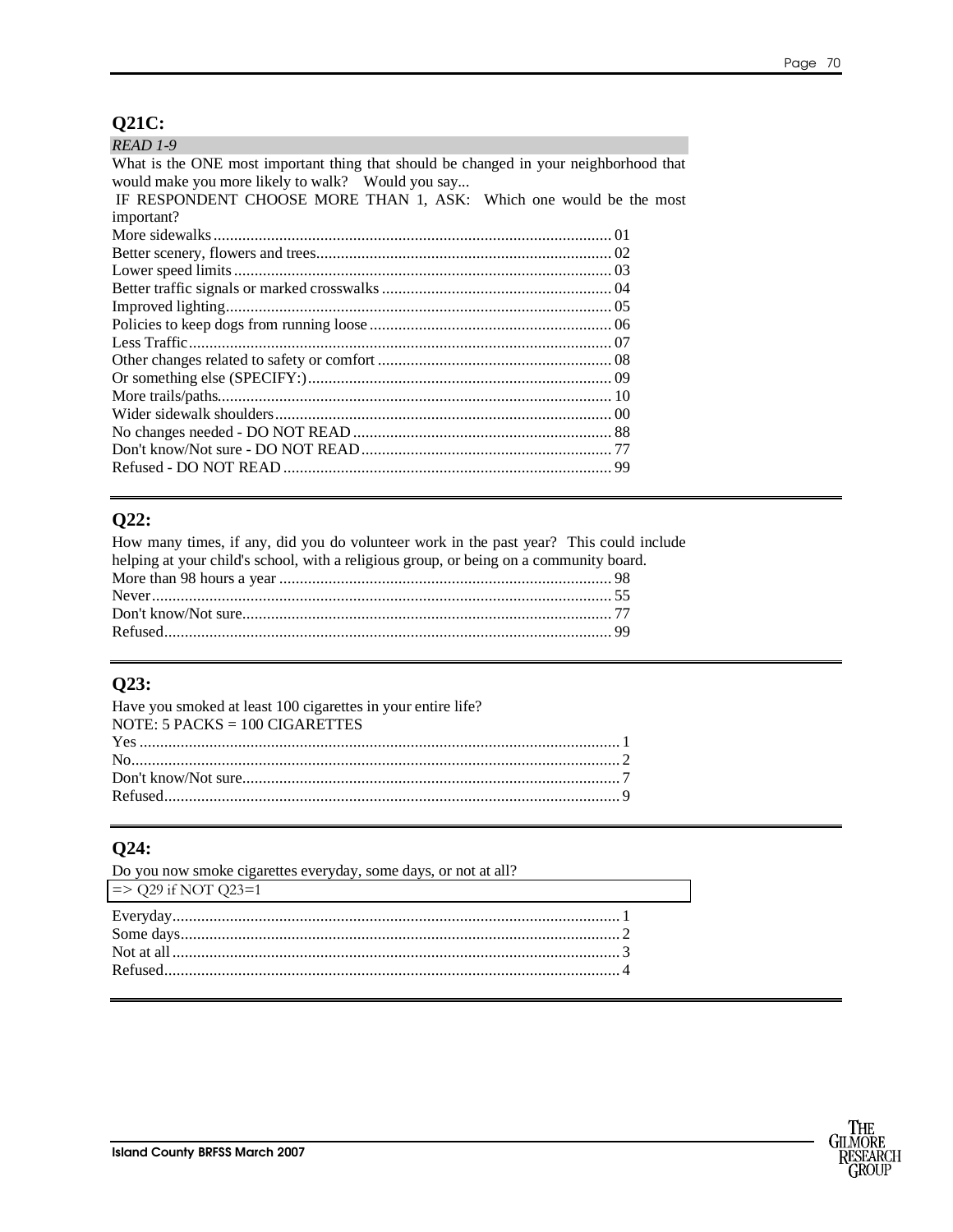#### **Q25:**

| On the average, about how many cigarettes a day do you now smoke? |  |
|-------------------------------------------------------------------|--|
| NOTE: 1 PACK = $20$ CIGARETTES                                    |  |
| $\Rightarrow$ +1 if NOT Q24=1                                     |  |
|                                                                   |  |
|                                                                   |  |
|                                                                   |  |
|                                                                   |  |

#### **Q26:**

On the average, when you smoked during the past 30 days, about how many cigarettes did you smoke a day? NOTE: 1 PACKS = 20 CIGARETTES  $=$  > +1 if NOT Q24=2 76 or more......................................................................................................... 76 Don't know/Not sure.......................................................................................... 77 Refused............................................................................................................. 99

## **Q27:**

| During the past 12 months, have you quit smoking for 1 day or longer? |  |
|-----------------------------------------------------------------------|--|
| $\Rightarrow$ +1 if NOT Q24=1,2                                       |  |
|                                                                       |  |
|                                                                       |  |
|                                                                       |  |
|                                                                       |  |

#### **Q28:**

| <b>READ 1-7 ONLY IF NECESSARY</b>                                                      |  |
|----------------------------------------------------------------------------------------|--|
| About how long has it been since you last smoked cigarettes regularly, that is, daily? |  |
| $\Rightarrow$ +1 if NOT Q24=3                                                          |  |
|                                                                                        |  |
|                                                                                        |  |
|                                                                                        |  |
|                                                                                        |  |
|                                                                                        |  |
|                                                                                        |  |
|                                                                                        |  |
|                                                                                        |  |
|                                                                                        |  |
|                                                                                        |  |
|                                                                                        |  |

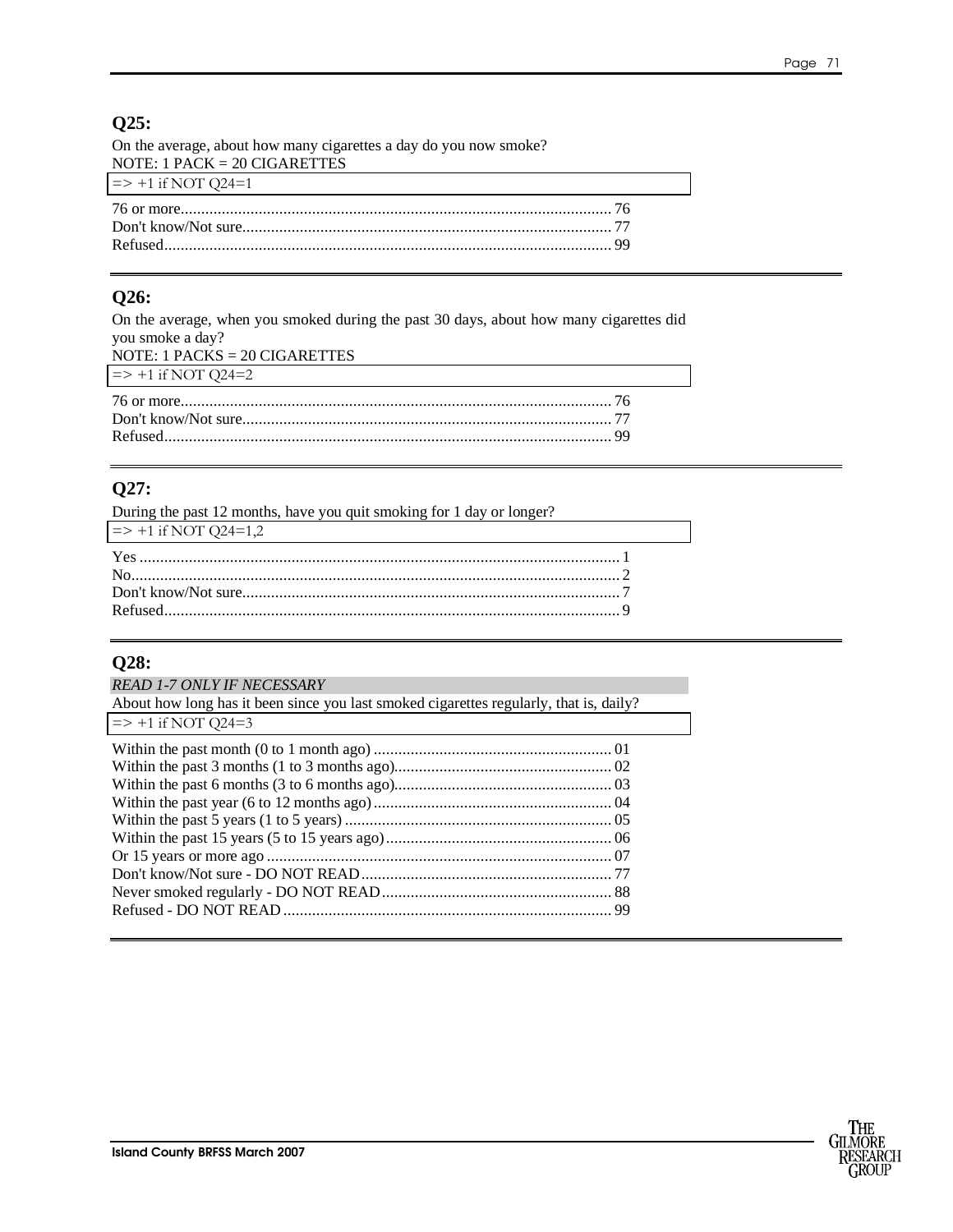# $Q29:$

| <b>PROBE FOR WHICH</b>                                                                |  |
|---------------------------------------------------------------------------------------|--|
| Have you ever used or tried any smokeless tobacco products such as chewing tobacco or |  |
| snuff?                                                                                |  |
|                                                                                       |  |
|                                                                                       |  |
|                                                                                       |  |
|                                                                                       |  |
|                                                                                       |  |
|                                                                                       |  |

#### **Q30:**

# **Q31:**

| <b>READ 1-7 ONLY IF NECESSARY</b><br>About how long has it been since you last used smokeless to bacco regularly, that is, daily? |  |
|-----------------------------------------------------------------------------------------------------------------------------------|--|
| $\Rightarrow$ +1 if NOT Q30=4                                                                                                     |  |
|                                                                                                                                   |  |
|                                                                                                                                   |  |

# $Q32:$

| Now on a different topic, are you now trying to lose weight? |  |
|--------------------------------------------------------------|--|
|                                                              |  |
|                                                              |  |
|                                                              |  |
|                                                              |  |
|                                                              |  |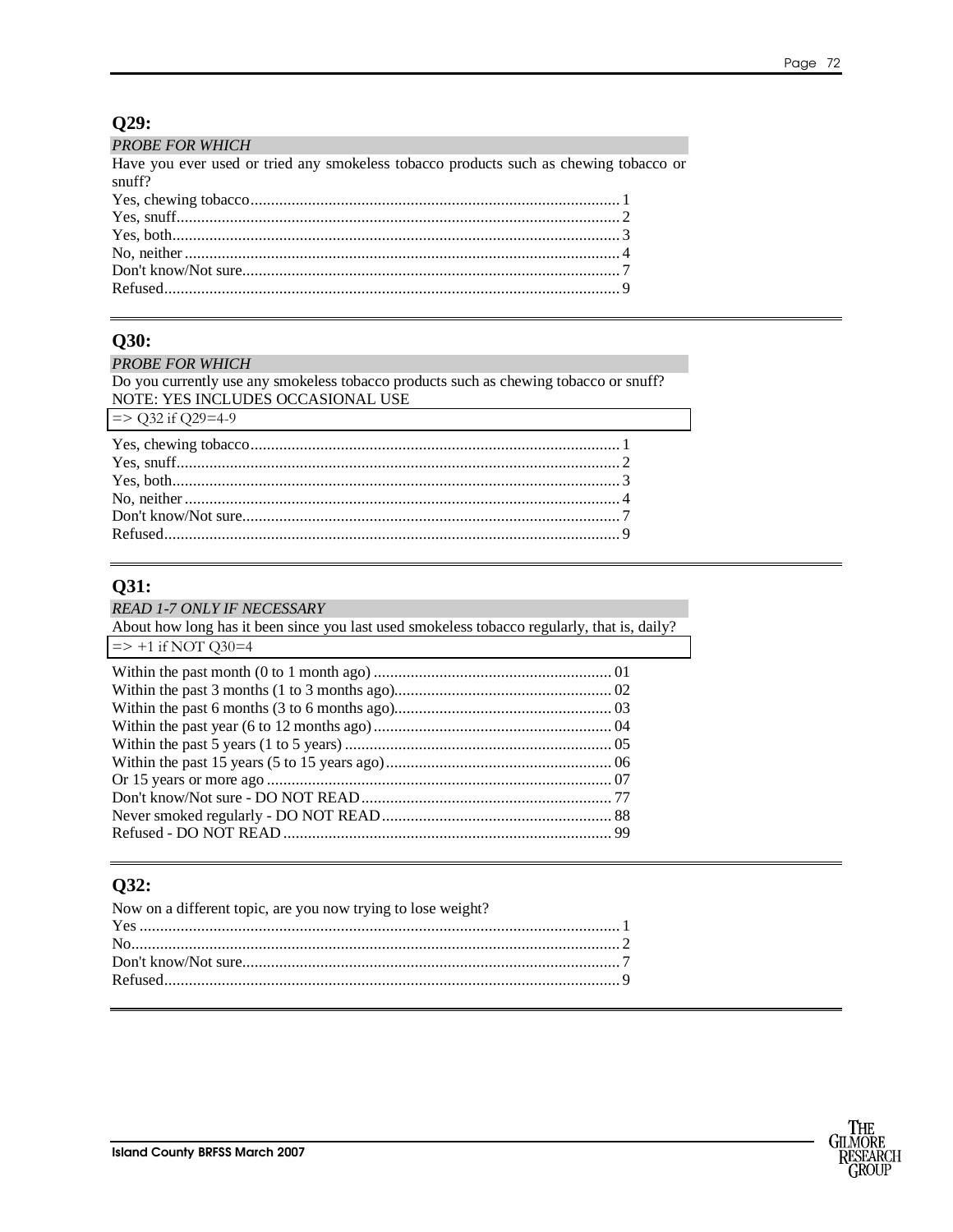# Q33:

| Are you now trying to maintain your current weight, that is to keep from gaining weight? |  |
|------------------------------------------------------------------------------------------|--|
|                                                                                          |  |
|                                                                                          |  |
|                                                                                          |  |
|                                                                                          |  |
|                                                                                          |  |

#### Q34:

| Are you using physical activity or exercise to (lose weight?) keep from gaining weight?) |  |
|------------------------------------------------------------------------------------------|--|
| $\Rightarrow$ +1 if NOT Q32=1 AND NOT Q33=1                                              |  |
|                                                                                          |  |
|                                                                                          |  |

## $Q35:$

In the past 12 months, has a doctor, nurse, or other health professional given you advice about your weight?

| IF NEEDED: Was that to lose weight, gain weight, or maintain your present weight? |  |
|-----------------------------------------------------------------------------------|--|
|                                                                                   |  |
|                                                                                   |  |
|                                                                                   |  |
|                                                                                   |  |
|                                                                                   |  |
|                                                                                   |  |
|                                                                                   |  |

## Q36:

| <b>ROUND FRACTIONS UP</b>                  |  |
|--------------------------------------------|--|
| About how much do you weigh without shoes? |  |
|                                            |  |
|                                            |  |
|                                            |  |

# Q37:

| <b>ROUND FRACTIONS DOWN</b>             |  |
|-----------------------------------------|--|
| About how tall are you without shoes?   |  |
| EXAMPLE: $5'2'' = 502$ , $6'11'' = 611$ |  |
|                                         |  |
|                                         |  |

# Q38:

| What is your age? |  |
|-------------------|--|
|                   |  |
|                   |  |
|                   |  |
|                   |  |

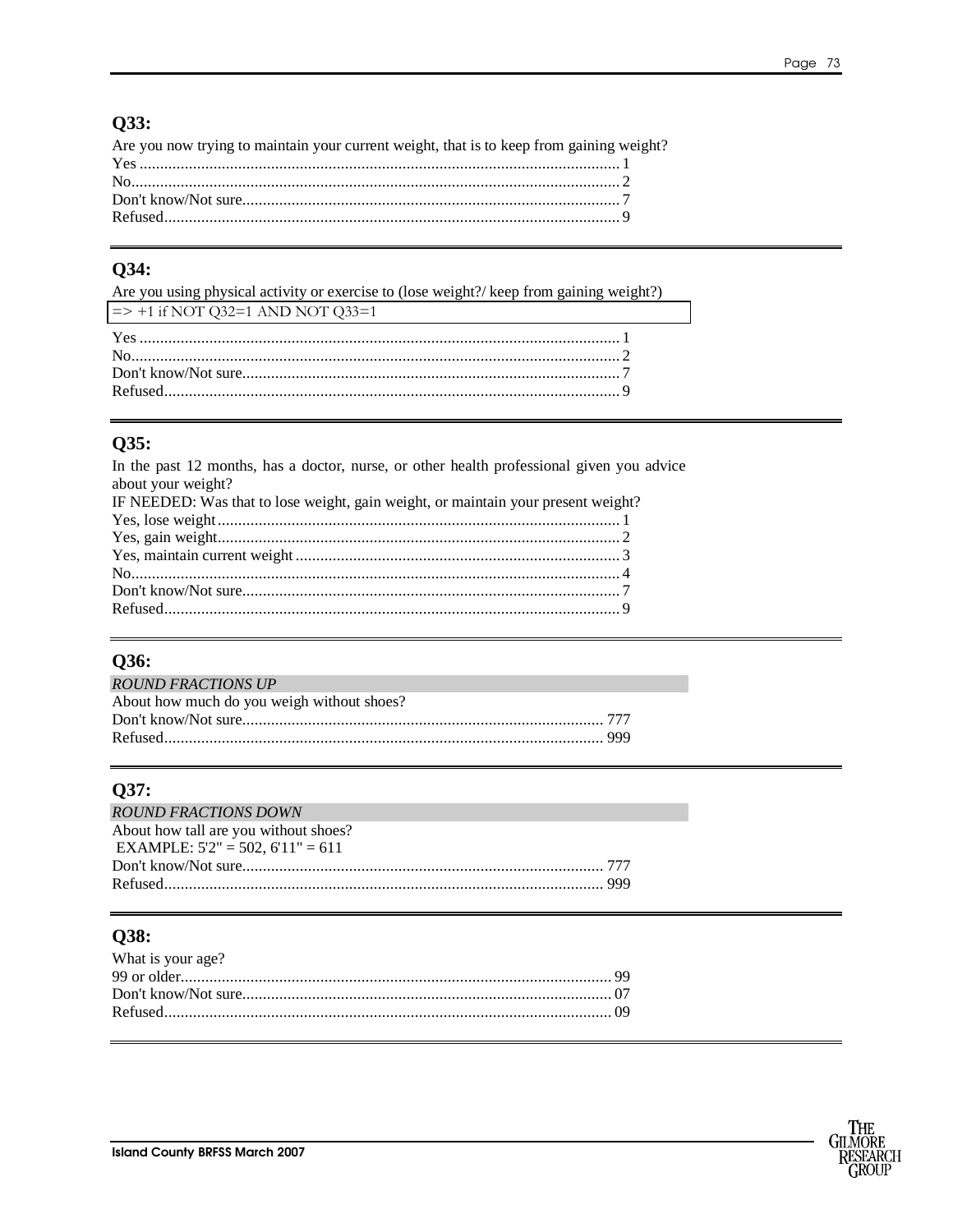#### Page 74

# Q38A:

| <b>READ 21-80</b>                               |  |
|-------------------------------------------------|--|
| In which of these age categories do you belong? |  |
| $\Rightarrow$ +1 if NOT Q38=07, 09              |  |
|                                                 |  |
|                                                 |  |
|                                                 |  |
|                                                 |  |
|                                                 |  |
|                                                 |  |
|                                                 |  |
|                                                 |  |

#### **COMB:**

| Combined ages |  |
|---------------|--|
|               |  |

#### Q39:

| $READ$ 1-5                                                                          |  |
|-------------------------------------------------------------------------------------|--|
| What is your race? Would you say                                                    |  |
| IF "HISPANIC" PROBE: "Are you White-Hispanic, Black-Hispanic, Asian Hispanic,       |  |
| Pacific Islander and Hispanic, American Indian and Hispanic, or some other race and |  |
| Hispanic?"                                                                          |  |
|                                                                                     |  |
|                                                                                     |  |
|                                                                                     |  |
|                                                                                     |  |
|                                                                                     |  |
|                                                                                     |  |
|                                                                                     |  |
|                                                                                     |  |
|                                                                                     |  |

## $Q40:$

| Are you Hispanic or Latino?                                    |  |
|----------------------------------------------------------------|--|
| IF RESPONDENT IS FEMALE, ASK: "Are you Hispanic or Latina?"    |  |
| IF RESPONDENT ANSWERED HISPANIC IN RACE QUESTIONS, CODE 1, YES |  |
| WITHOUT ASKING.                                                |  |
|                                                                |  |
|                                                                |  |
|                                                                |  |
|                                                                |  |
|                                                                |  |

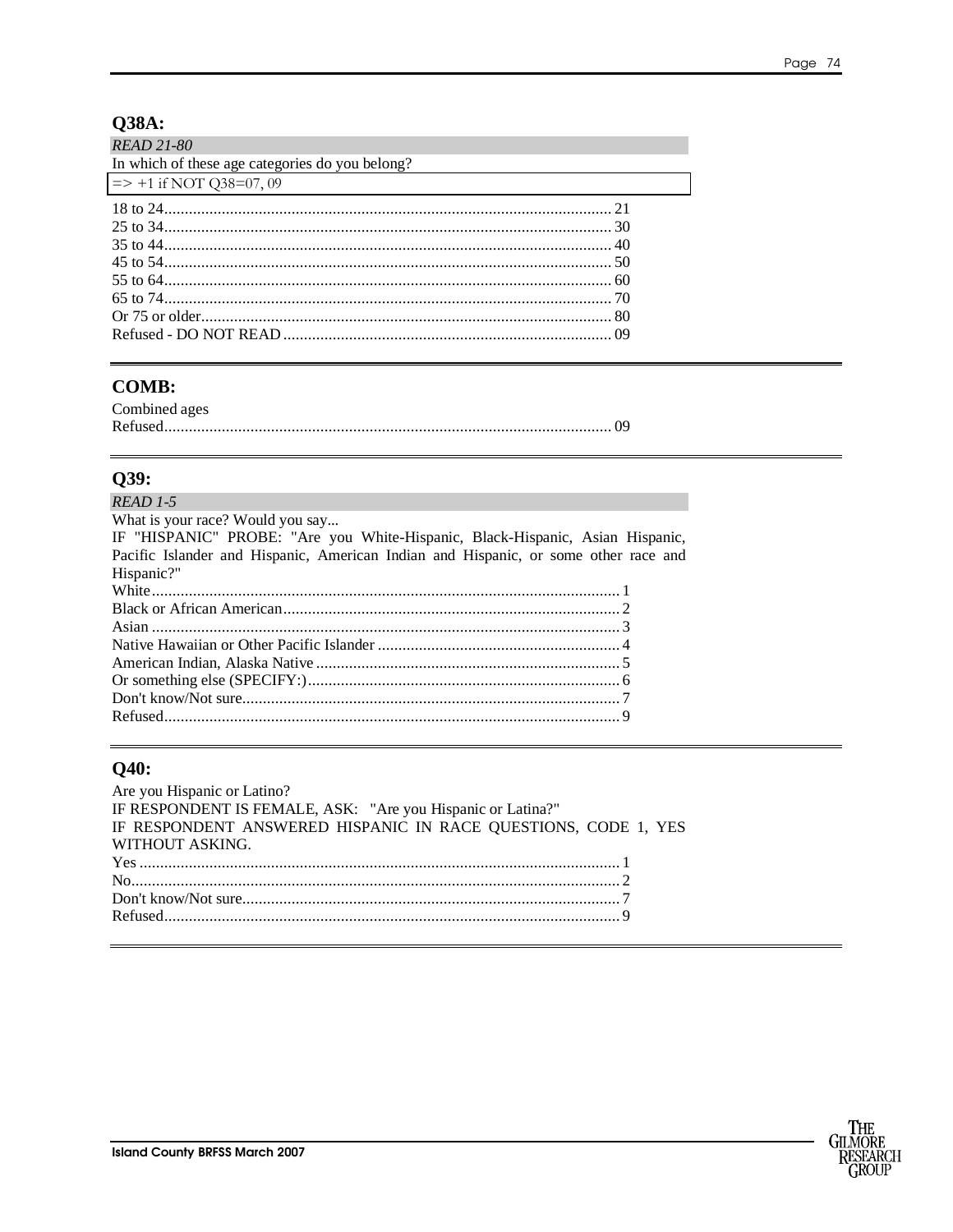# $Q41:$

| $READ 1-6$ |  |
|------------|--|
| Are you    |  |
|            |  |
|            |  |
|            |  |
|            |  |
|            |  |
|            |  |
|            |  |
|            |  |

## **Q42A:**

| How many children live in your household who are less than 5 years old? |  |
|-------------------------------------------------------------------------|--|
|                                                                         |  |
|                                                                         |  |
|                                                                         |  |
|                                                                         |  |
|                                                                         |  |
|                                                                         |  |
|                                                                         |  |
|                                                                         |  |
|                                                                         |  |
|                                                                         |  |

# $Q42B:$

| How many children live in your household who are 5 through 12 years old? |  |
|--------------------------------------------------------------------------|--|
|                                                                          |  |
|                                                                          |  |
|                                                                          |  |
|                                                                          |  |
|                                                                          |  |
|                                                                          |  |
|                                                                          |  |
|                                                                          |  |
|                                                                          |  |
|                                                                          |  |

## $Q42C$ :

| How many children live in your household who are 13 through 17 years old? |  |
|---------------------------------------------------------------------------|--|
|                                                                           |  |
|                                                                           |  |
|                                                                           |  |
|                                                                           |  |
|                                                                           |  |
|                                                                           |  |
|                                                                           |  |
|                                                                           |  |
|                                                                           |  |
|                                                                           |  |

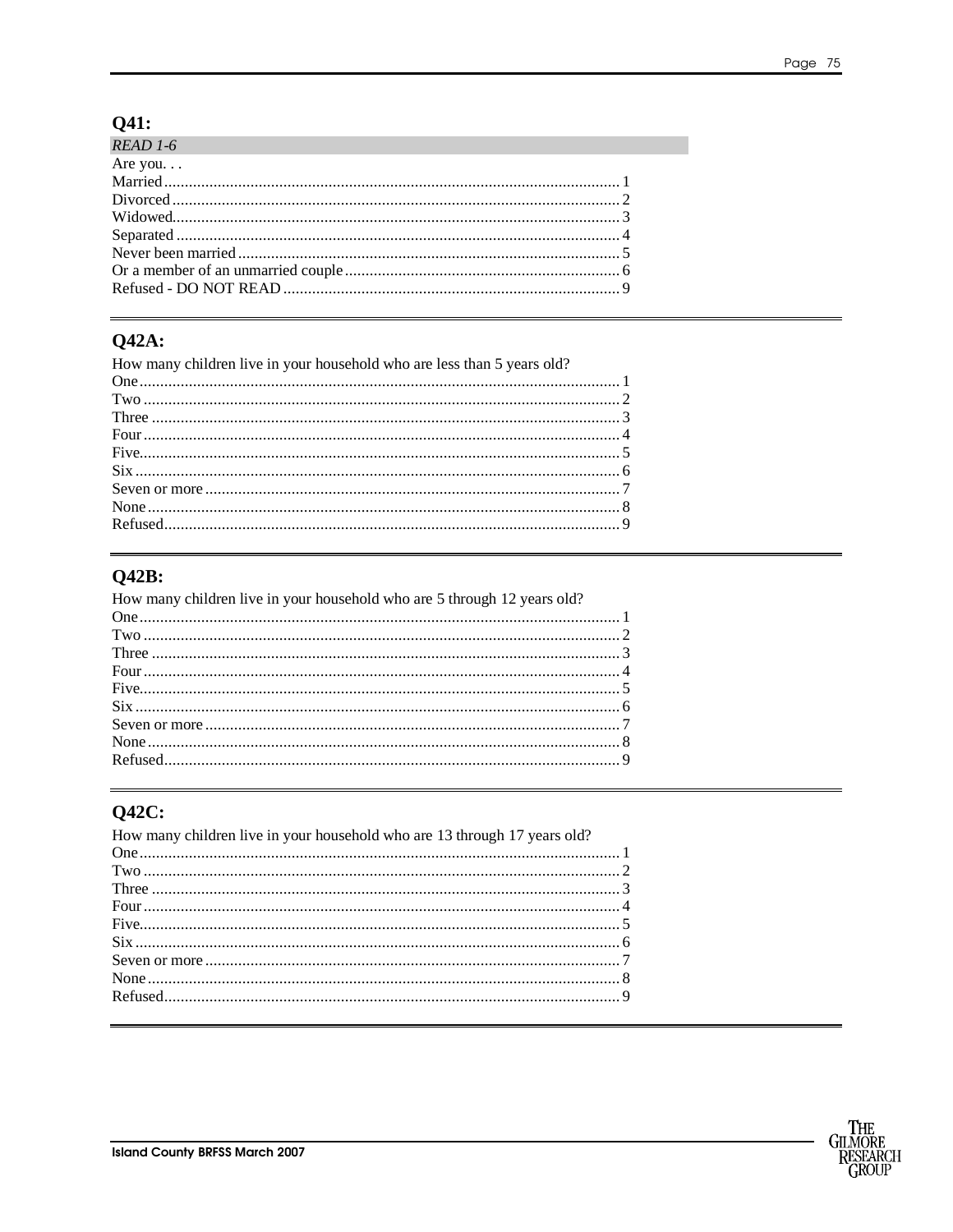# **Q43:**

| <b>READ 1-6 ONLY IF NECESSARY</b>                                         |  |
|---------------------------------------------------------------------------|--|
| What is the highest grade or year of school you completed?                |  |
| INTERVIEWER NOTE: An AA= Code 5, Bachelors Degree $(BA) =$ Code 6 Masters |  |
| Degree $(MA)$ = Code 6 PhD = Code 6                                       |  |
|                                                                           |  |
|                                                                           |  |
|                                                                           |  |
|                                                                           |  |
|                                                                           |  |
|                                                                           |  |
|                                                                           |  |

### **Q44:**

| $READ$ 1-8        |  |
|-------------------|--|
| Are you currently |  |
|                   |  |
|                   |  |
|                   |  |
|                   |  |
|                   |  |
|                   |  |
|                   |  |
|                   |  |
|                   |  |

#### **Q45:**

| What kind of business or industry do you work in?    |  |
|------------------------------------------------------|--|
| $\Rightarrow$ +1 if NOT Q44=1,2                      |  |
|                                                      |  |
|                                                      |  |
|                                                      |  |
|                                                      |  |
|                                                      |  |
|                                                      |  |
|                                                      |  |
| OTHER SERVICES (PERSONAL, BUSINESS, HOSPITALITY)  08 |  |
| EDUCATION/PUBLIC ADMINISTRATION/ GOVERNMENT  09      |  |
|                                                      |  |
|                                                      |  |
|                                                      |  |

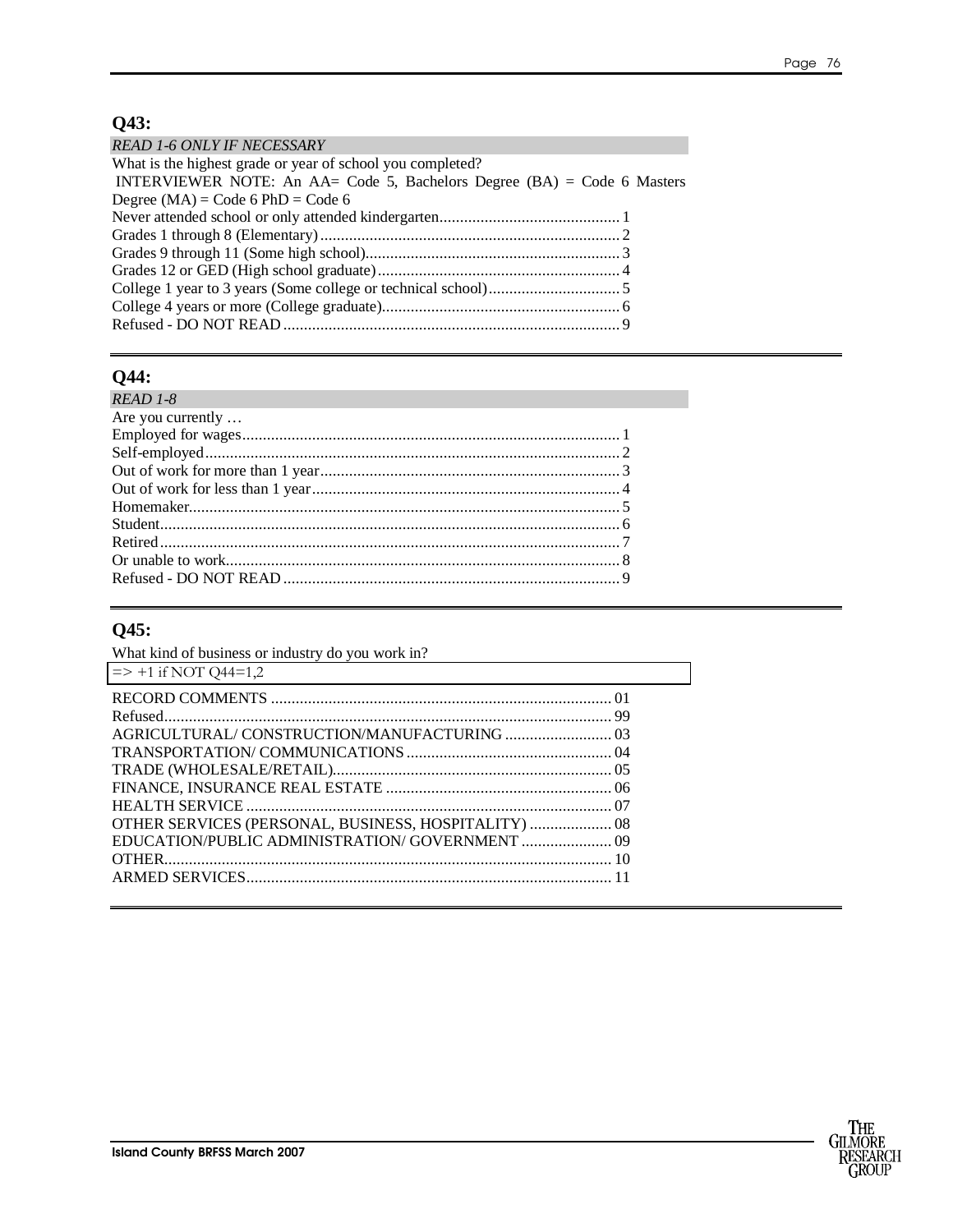#### **Q46:**

| IF YES, READ 4-1, IF NO, READ 5-8                                                   |
|-------------------------------------------------------------------------------------|
| Is your annual household income from all sources less than \$25,000?                |
| IF NEEDED: Annual household income before taxes.                                    |
| INTERVIEWER NOTE: Pause briefly after each income choice to allow respondent to say |
| "Yes" or "No." Stop reading when they pick one                                      |
|                                                                                     |
|                                                                                     |
|                                                                                     |
|                                                                                     |
|                                                                                     |
|                                                                                     |
|                                                                                     |
|                                                                                     |
|                                                                                     |
|                                                                                     |
|                                                                                     |

#### **Q47:**

| What county do you live in? |  |
|-----------------------------|--|
|                             |  |
|                             |  |
|                             |  |
|                             |  |

#### **Q49:**

The next questions ask about recent falls. By a fall, we mean when a person unintentionally comes to rest on the ground or another lower level. In the past 3 months, how many times have you fallen?

| $\Rightarrow$ Q51 if COMB $\leq$ 45 |  |
|-------------------------------------|--|
|                                     |  |
|                                     |  |
|                                     |  |
|                                     |  |
|                                     |  |

#### **Q50:**

(Did this fall/ Did any of these falls) cause an injury? By an injury, we mean the fall caused you to limit your regular activities for at least a day or to go see a doctor. IF YES, RECORD THE NUMBER OF FALLS THAT CAUSED AN INJURY

| $\Rightarrow$ +1 if Q49=88-99 |  |
|-------------------------------|--|
|                               |  |
|                               |  |
|                               |  |
|                               |  |
|                               |  |

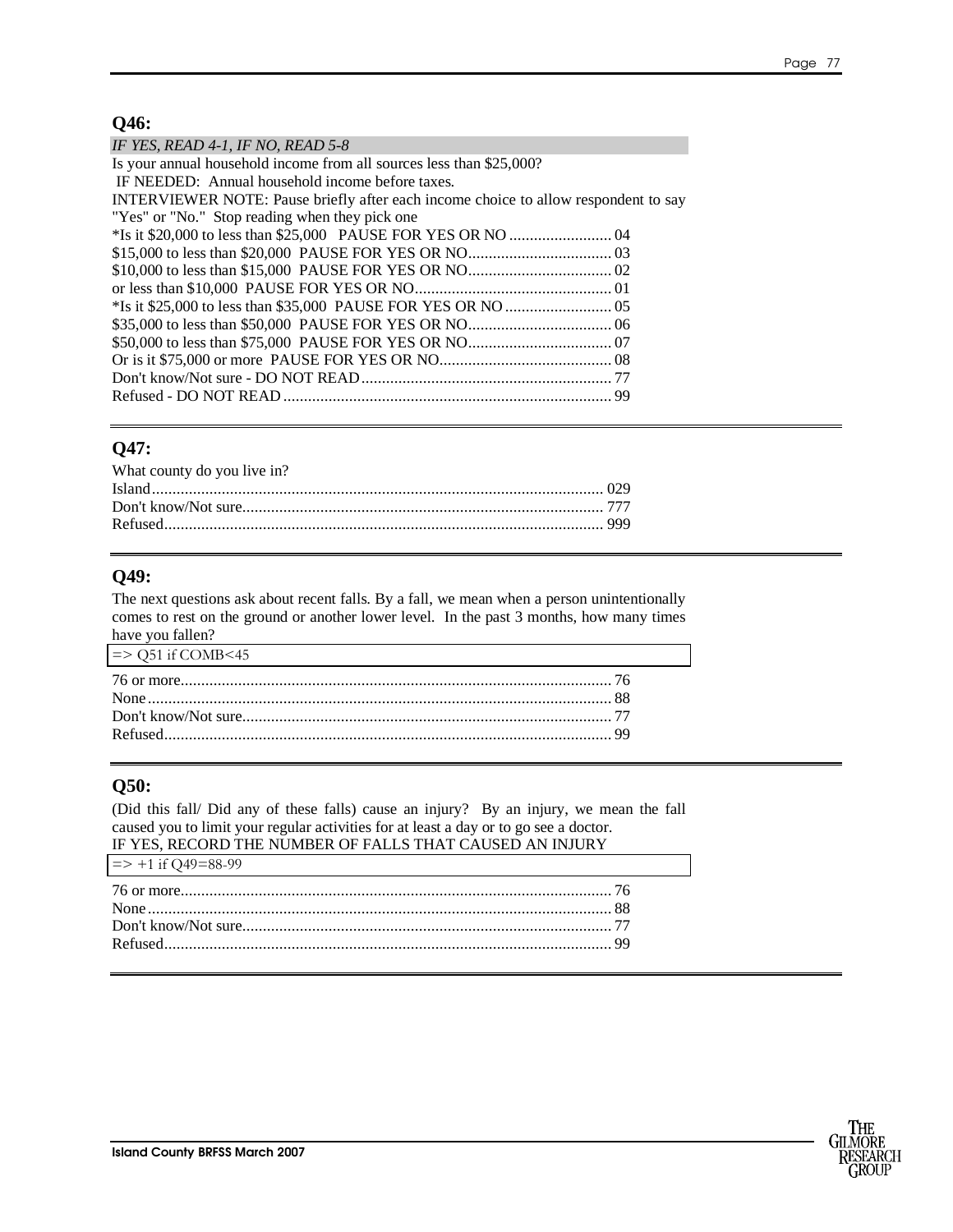#### Q51:

Has a doctor or other healthcare provider EVER told you that you had an anxiety disorder including acute stress disorder, anxiety, generalized anxiety disorder, obsessive-compulsive disorder, panic disorder, phobia, post-traumatic stress disorder, or social anxiety disorder? 

#### Q52:

Has a doctor or other healthcare provider EVER told you that you have a depressive disorder including depression, major depression, a bipolar disorder, dysthymia (dis-thy-meuh), or minor depression?  $\overline{\mathbf{v}}$ 

#### Q53:

| Has a doctor or other healthcare provider EVER told you that you may have schizophrenia? |  |
|------------------------------------------------------------------------------------------|--|
|                                                                                          |  |
|                                                                                          |  |
|                                                                                          |  |
|                                                                                          |  |
|                                                                                          |  |

#### Q54:

| Are you currently on active duty military service? |  |
|----------------------------------------------------|--|
|                                                    |  |
|                                                    |  |
|                                                    |  |
|                                                    |  |
|                                                    |  |

#### Q55:

| Do you live on the island year-round? |  |
|---------------------------------------|--|
|                                       |  |
|                                       |  |
|                                       |  |
|                                       |  |

#### **O56A:**

| ASK ONLY IF NECESSARY |  |
|-----------------------|--|
| <b>RECORD GENDER</b>  |  |
|                       |  |
|                       |  |
|                       |  |

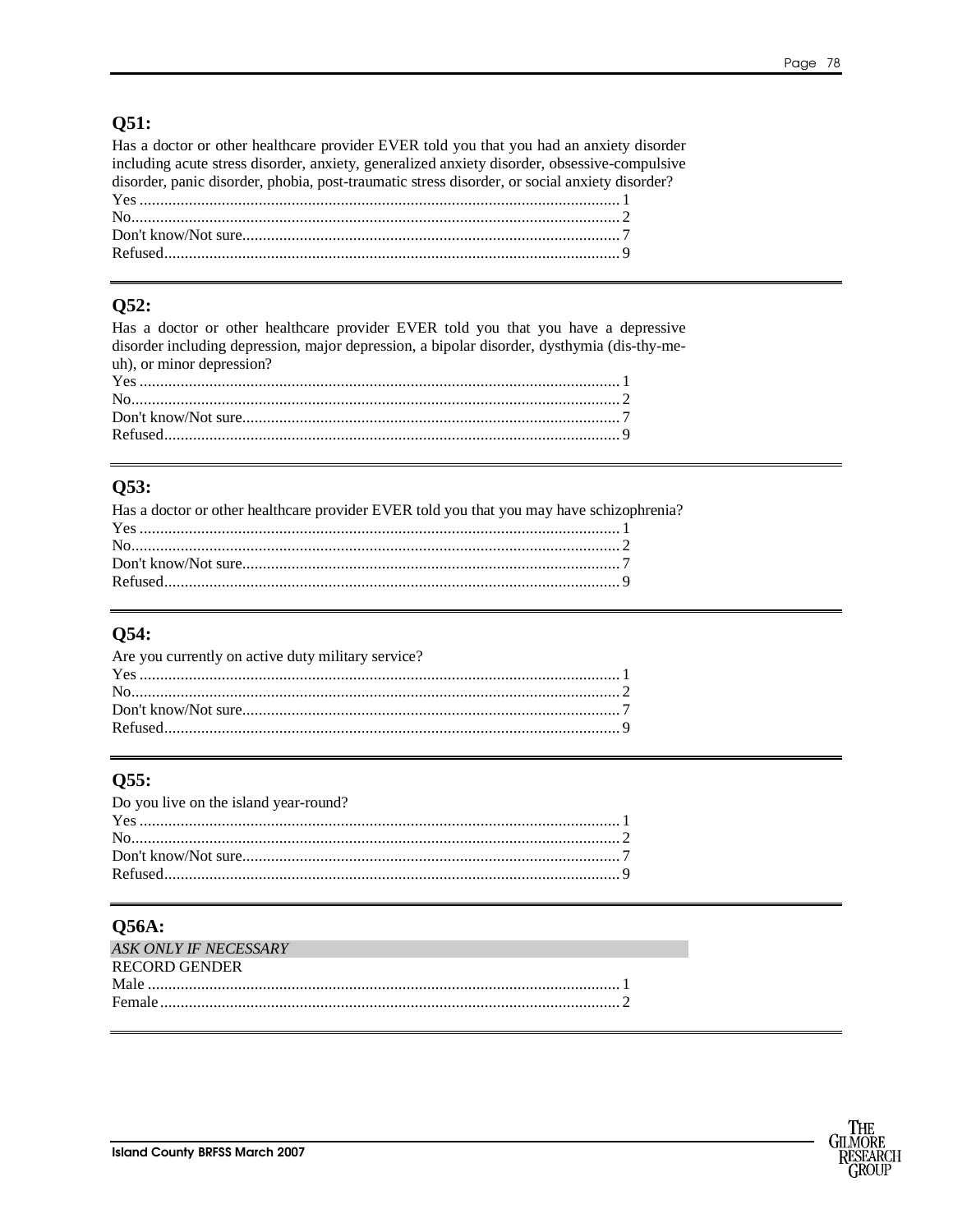#### **Q57:**

The next questions are about breast and cervical cancer. A mammogram is an x-ray of each breast to look for breast cancer. Have you ever had a mammogram?

| $\Rightarrow$ Q63 if NOT Q56=2 |  |
|--------------------------------|--|
|                                |  |
|                                |  |
|                                |  |
|                                |  |

#### **Q58:**

#### *READ 1-5 IF NECESSARY*  How long has it been since you had your last mammogram?  $=$  > +1 if NOT Q57=1 Within the past year (anytime less than 12 months ago)........................................ 1 Within the past 2 years (1 year but less than 2 years ago) ..................................... 2 Within the past 3 years (2 years but less than 3 years ago).................................... 3 Within the past 5 years (3 years but less than 5 years ago).................................... 4 Or 5 or more years ago ........................................................................................ 5 Don't know/Not sure - DO NOT READ............................................................... 7 Refused - DO NOT READ .................................................................................. 9

#### **Q59:**  *DO NOT READ. PROBE TO FIT*  You said that you've not had a mammogram. What is the MOST IMPORTANT reason that you never had a mammogram?  $\Rightarrow$  +1 if NOT O57=2 Not recommended by doctor.............................................................................. 01 Not needed/Not necessary.................................................................................. 02 Never hear of a mammogram............................................................................. 03 Cost/Not covered by insurance/Have no insurance ............................................. 04 Lazy, procrastinating - just didn't get around to it ............................................... 05 Too busy, don't have time, no time..................................................................... 06 I'm anxious/afraid to get one.............................................................................. 07 Go to a doctor only when I'm sick/Never go to doctors....................................... 08 Don't believe in mammograms........................................................................... 09 Age related comments (SPECIFY:).................................................................... 87 Other (SPECIFY:)............................................................................................. 88 Don't know/Not sure.......................................................................................... 77 Refused............................................................................................................. 99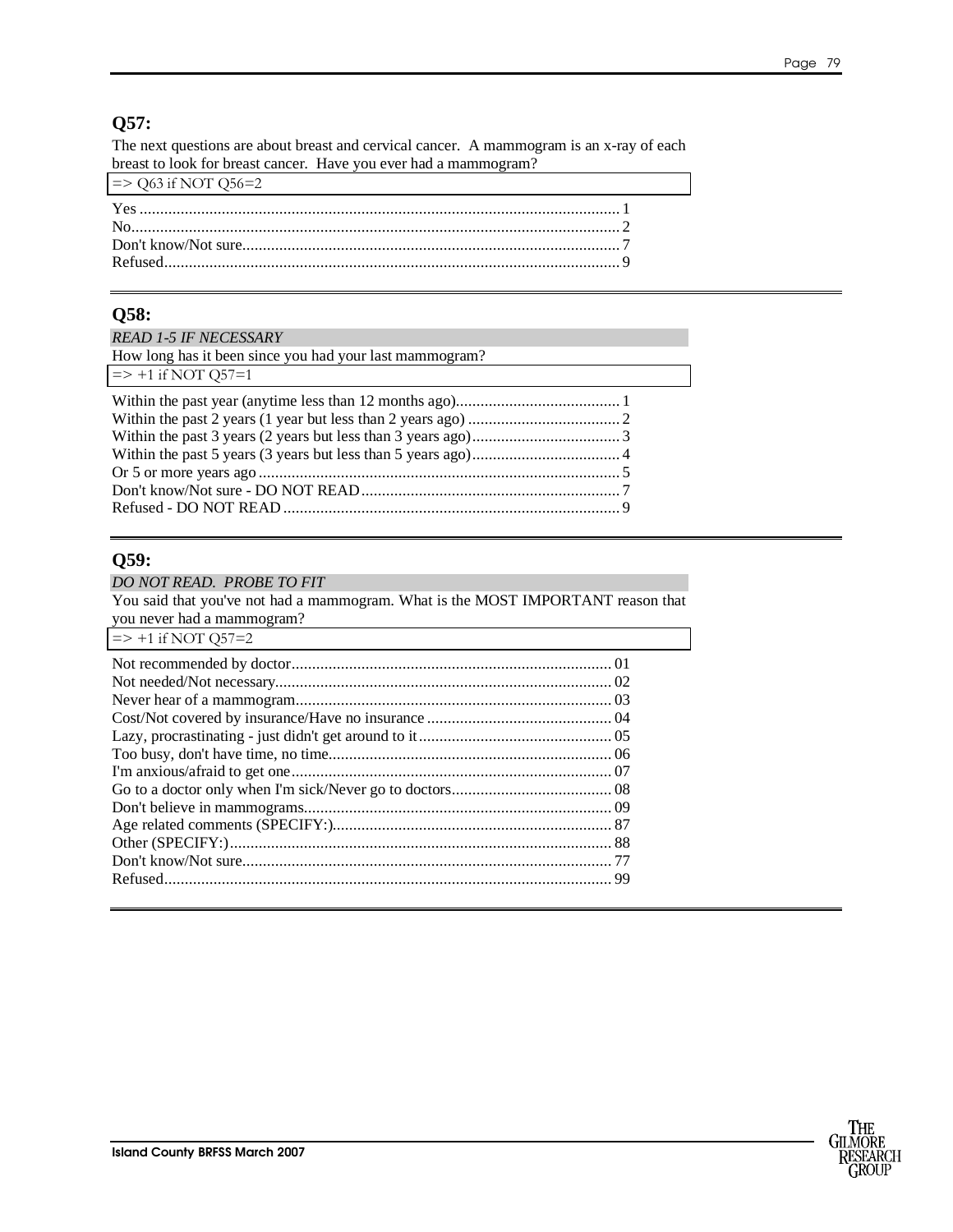#### **Q60:**

*DO NOT READ. PROBE TO FIT* 

You said you've not had a mammogram in the past year. What is the MOST IMPORTANT REASON that you did not have a mammogram in the past year?

#### **Q61:**

| A Pap test is a test for cancer of the cervix. Have you ever had a Pap test? |  |
|------------------------------------------------------------------------------|--|
|                                                                              |  |
|                                                                              |  |
|                                                                              |  |
|                                                                              |  |
|                                                                              |  |

## **Q62:**

| <b>READ 1-5 IF NECESSARY</b>                           |  |
|--------------------------------------------------------|--|
| How long has it been since you had your last Pap test? |  |
| $\Rightarrow$ +1 if NOT Q61=1                          |  |
|                                                        |  |
|                                                        |  |
|                                                        |  |
|                                                        |  |
|                                                        |  |
|                                                        |  |
|                                                        |  |

#### **Q63:**

Now I have some questions about other health services you may have received, have you even been tested for prostate cancer?  $\Rightarrow$  SETA if COMB<40 OR Q56=2 Yes ..................................................................................................................... 1 No....................................................................................................................... 2 Don't know/Not sure............................................................................................ 7 Refused............................................................................................................... 9

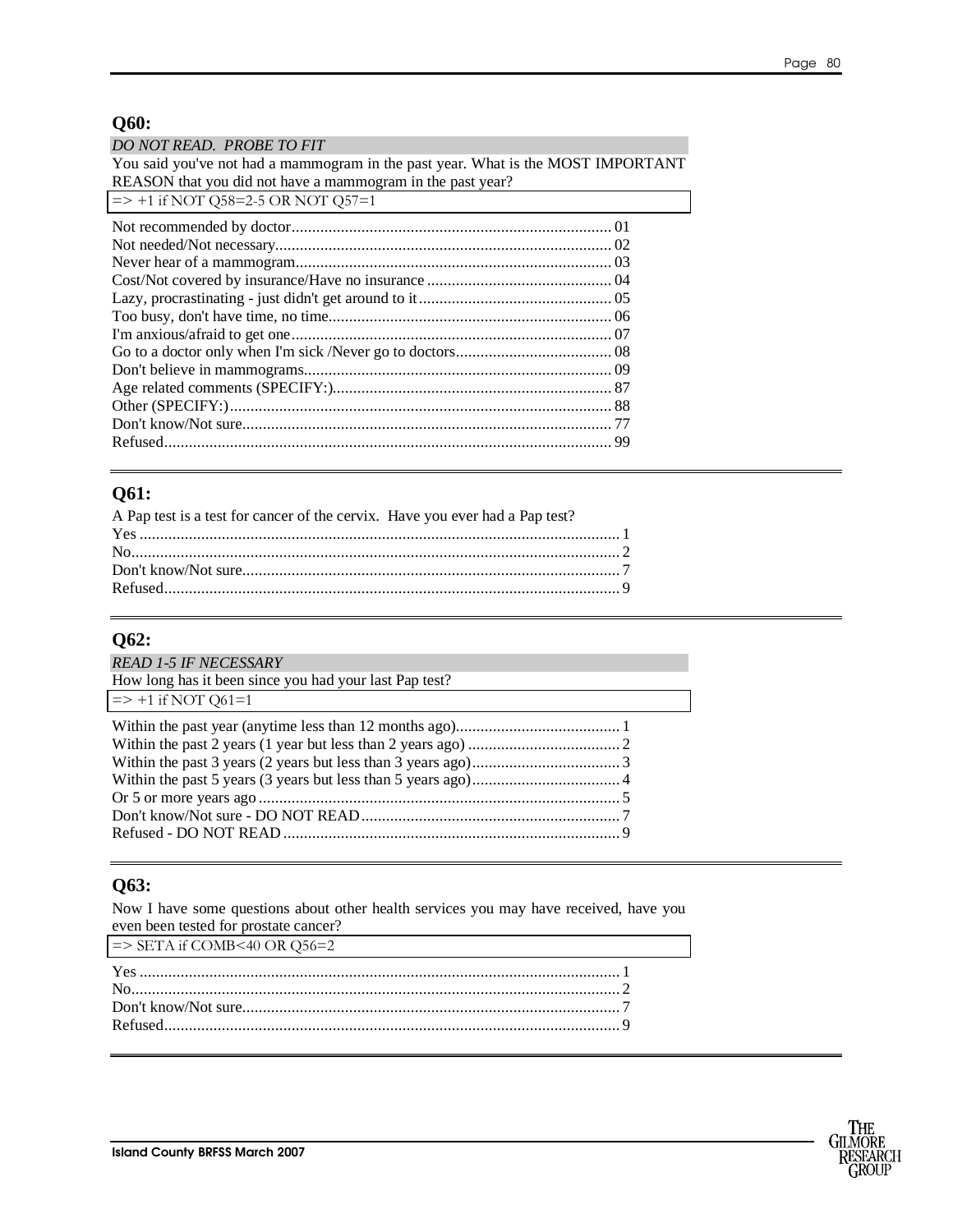#### **Q64:**

| Have you ever HAD a blood test to check for prostate cancer? |  |
|--------------------------------------------------------------|--|
|                                                              |  |
|                                                              |  |
|                                                              |  |
|                                                              |  |
|                                                              |  |

#### Q65:

| <b>READ 1-4 IF NECESSARY</b>                                |  |
|-------------------------------------------------------------|--|
| When did you have your last blood test for prostate cancer? |  |
| $\Rightarrow$ +1 if NOT Q64=1                               |  |
|                                                             |  |
|                                                             |  |
|                                                             |  |
|                                                             |  |
|                                                             |  |
|                                                             |  |

#### **Q66A:**

You said there are children under the age of 13 in your household. What are the ages of the children who are 5 years old or younger?

RECORD AGE OF FIRST CHILD: Up to Seven Children

| $\Rightarrow$ Q69if SETA<1<br><u> 1989 - Johann Stoff, deutscher Stoff, der Stoff, der Stoff, der Stoff, der Stoff, der Stoff, der Stoff, der S</u> |  |
|-----------------------------------------------------------------------------------------------------------------------------------------------------|--|
|                                                                                                                                                     |  |
|                                                                                                                                                     |  |
|                                                                                                                                                     |  |
|                                                                                                                                                     |  |
|                                                                                                                                                     |  |
|                                                                                                                                                     |  |
|                                                                                                                                                     |  |

#### Q67:

| READ 1-4                                                                                    |  |
|---------------------------------------------------------------------------------------------|--|
| Now I'd like to talk with you about the (X year old) child's activities with family members |  |
| in the past week. How many times have you or someone in your family read to this child in   |  |
| the past week? Would you say                                                                |  |
|                                                                                             |  |
|                                                                                             |  |
|                                                                                             |  |
|                                                                                             |  |
|                                                                                             |  |
|                                                                                             |  |
|                                                                                             |  |

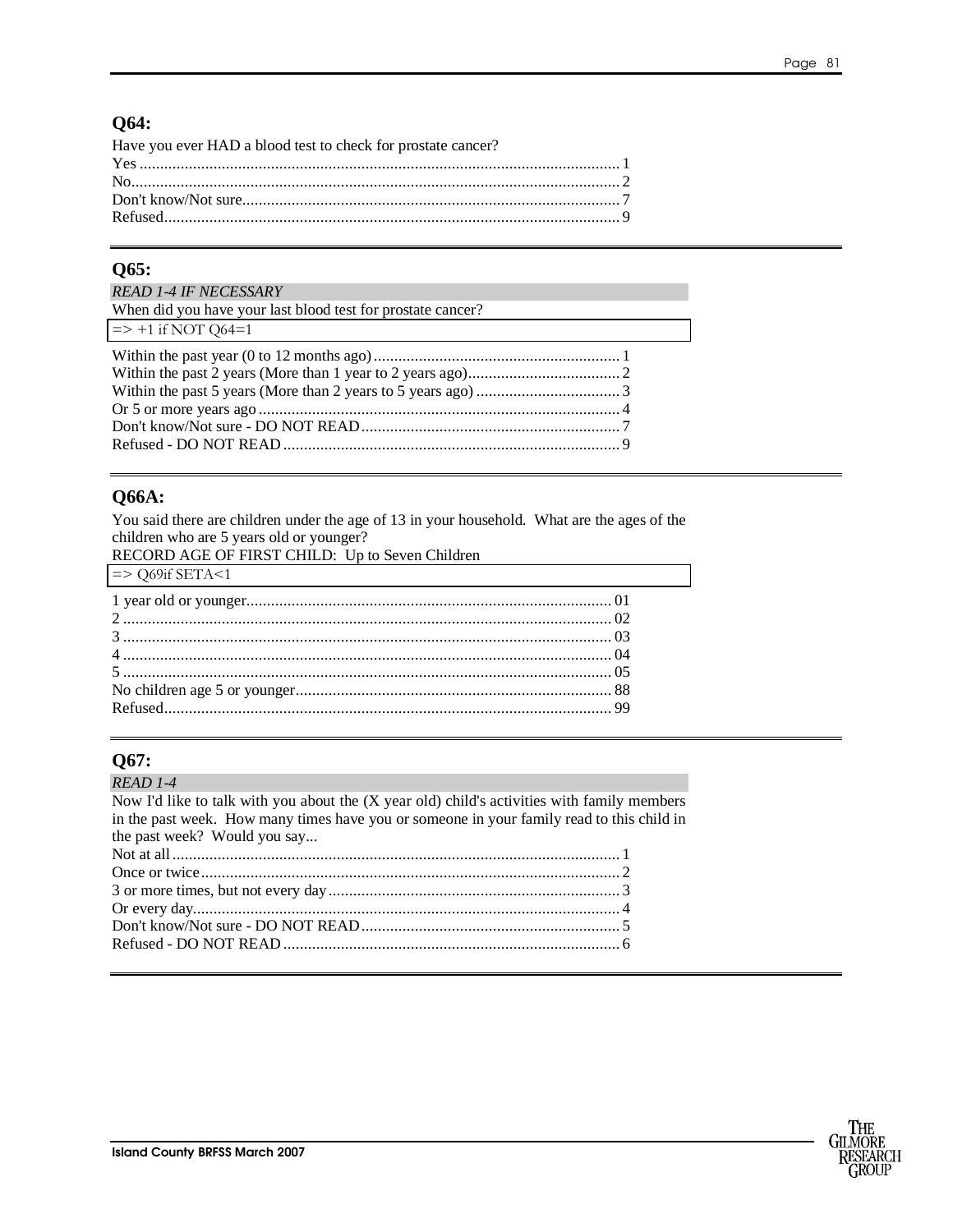### **Q68:**

| How many times have you or someone in your family told a story to this child in the past |
|------------------------------------------------------------------------------------------|
|                                                                                          |
|                                                                                          |
|                                                                                          |
|                                                                                          |
|                                                                                          |
|                                                                                          |
|                                                                                          |
|                                                                                          |
|                                                                                          |

#### **Q69:**

| Next I have some questions about general smoking. On how many of the past 30 days has   |  |
|-----------------------------------------------------------------------------------------|--|
| someone, including yourself, smoked cigarettes, cigars, or pipes anywhere in your home? |  |
|                                                                                         |  |
|                                                                                         |  |
|                                                                                         |  |

#### **Q70:**

During the past 30 days, have you had at least one drink of any alcoholic beverage such as beer, wine, wine coolers or liquor? Yes ..................................................................................................................... 1 No....................................................................................................................... 2 Don't know/Not sure............................................................................................ 7 Refused............................................................................................................... 9

### **Q72A:**

| <b>RECORD NUMBER</b>                                                                   |
|----------------------------------------------------------------------------------------|
| During the past 30 days, how many days per week or per month did you have at least one |
| drink of any alcoholic beverage?                                                       |
| RECORD NUMBER, ON NEXT SCREEN, RECORD DAYS PER WEEK OR MONTH                           |
| $\Rightarrow$ Q76 if NOT Q70=1                                                         |
|                                                                                        |
|                                                                                        |
|                                                                                        |
|                                                                                        |

#### **Q72B:**

| (During the past 30 days, how often have you had at least one drink of any alcoholic |  |  |  |  |  |  |  |  |
|--------------------------------------------------------------------------------------|--|--|--|--|--|--|--|--|
| beverage?)                                                                           |  |  |  |  |  |  |  |  |
| <b>ENTER CODE</b>                                                                    |  |  |  |  |  |  |  |  |
|                                                                                      |  |  |  |  |  |  |  |  |
|                                                                                      |  |  |  |  |  |  |  |  |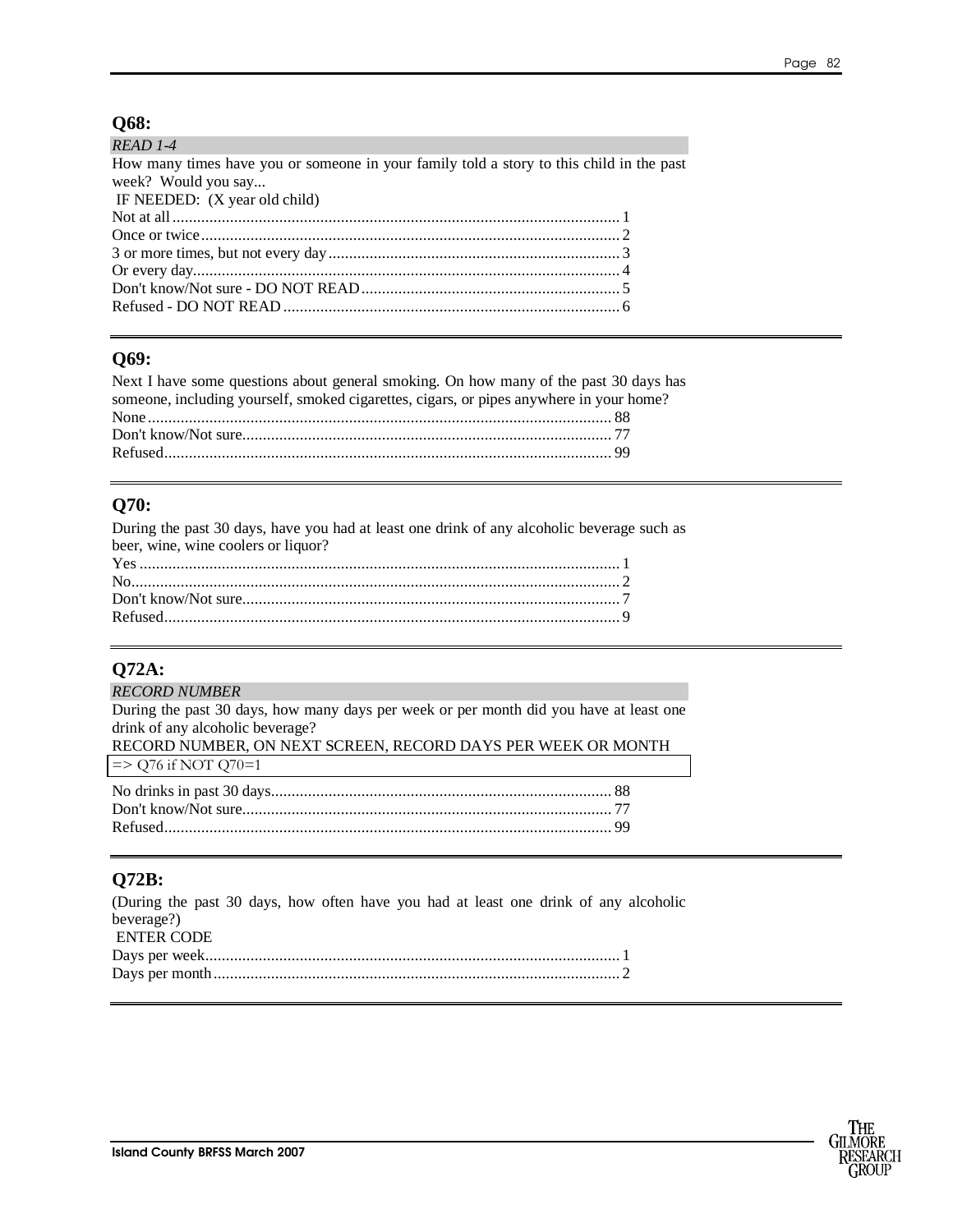#### **Q73:**

One drink is 1 can or bottle of beer, one glass of wine, 1 can or bottle of wine cooler, 1 cocktail or one shot of liquor. During the past 30 days, on the days when you drank, about how many drinks did you drink on the average?

| $\approx$ Q76 if Q72A=88 |  |
|--------------------------|--|
|                          |  |
|                          |  |
|                          |  |
|                          |  |

#### **Q74:**

| Considering all types of alcoholic beverages, how many times during the past 30 days did |  |
|------------------------------------------------------------------------------------------|--|
| you have 5 or more drinks on an occasion?                                                |  |
|                                                                                          |  |
|                                                                                          |  |
|                                                                                          |  |

#### **Q75:**

| During the past month, how many times have you driven when you've had perhaps too |  |
|-----------------------------------------------------------------------------------|--|
| much to drink?                                                                    |  |
|                                                                                   |  |
|                                                                                   |  |
|                                                                                   |  |

## **Q76:**

#### *READ 1-5*  Next a question about exposure to the sun. When you go outside on a sunny day for more than one hour, how often do you use sunscreen or sun block? Would you say... Always................................................................................................................ 1 Nearly always...................................................................................................... 2 Sometimes .......................................................................................................... 3 Seldom................................................................................................................ 4 Or never.............................................................................................................. 5 Don't know/Not sure - DO NOT READ............................................................... 7 Don't stay out more than an hour - DO NOT READ............................................. 8 Refused - DO NOT READ .................................................................................. 9

#### **Q77:**

#### *READ 1-5 ONLY IF NECESSARY*

| On a different topic, about how long has it been since you last had your blood pressure |
|-----------------------------------------------------------------------------------------|
| taken by a doctor, nurse or other health professional?                                  |
|                                                                                         |
|                                                                                         |
|                                                                                         |
|                                                                                         |
|                                                                                         |
|                                                                                         |
|                                                                                         |
|                                                                                         |
|                                                                                         |

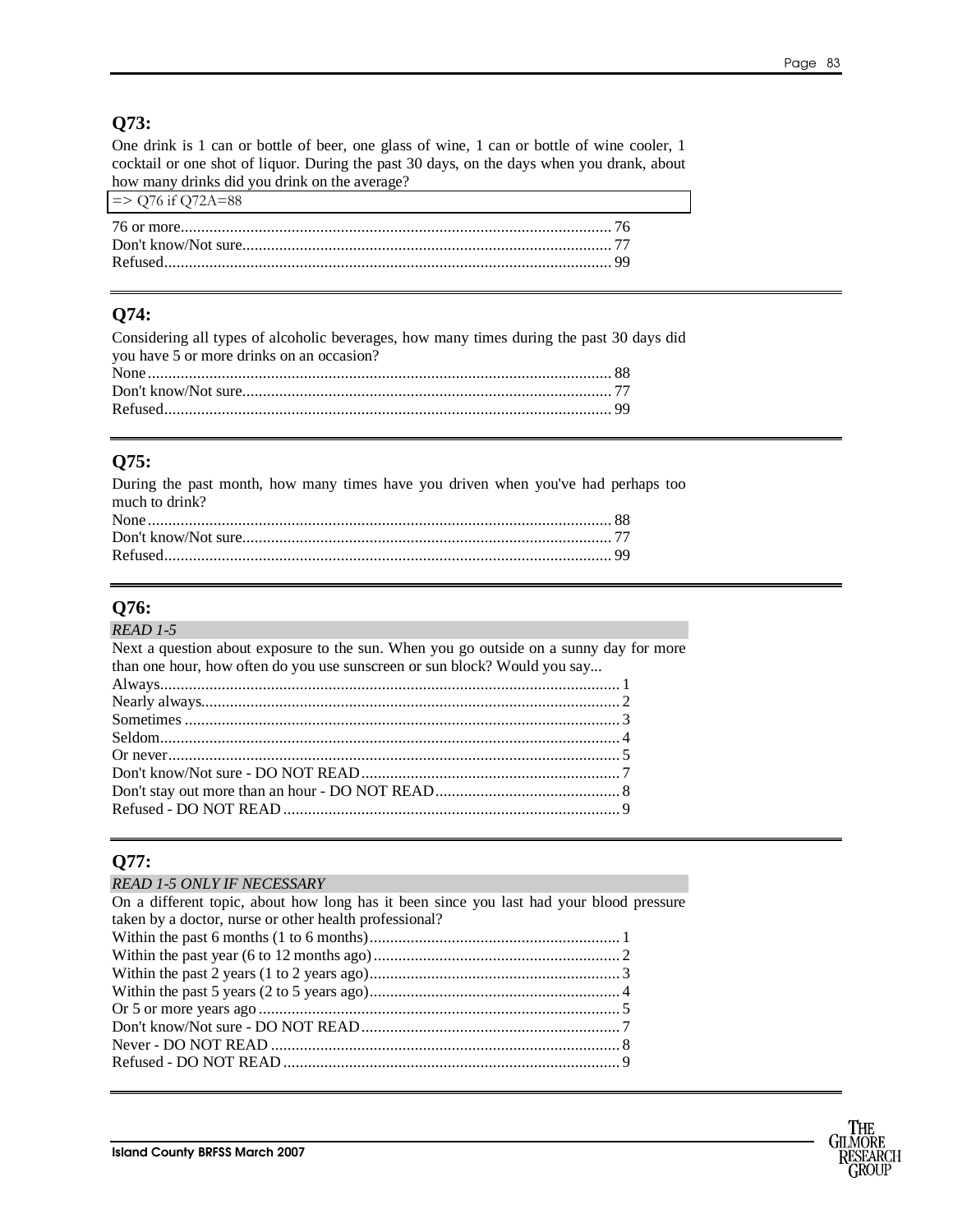#### **Q78:**

Have you ever been told by a doctor, nurse, or other health professional that you have high blood pressure? 

#### Q79:

Blood cholesterol is a fatty substance found in the blood. Have you ever had your blood cholesterol checked? 

#### **O80:**

Have you ever been told by a doctor or other health professional that your blood cholesterol is high?

| $\approx$ +1 if NOT Q/9=1<br><u> 1989 - John Stein, Amerikaansk politiker (</u> † 1920) |  |
|-----------------------------------------------------------------------------------------|--|
|                                                                                         |  |
|                                                                                         |  |
|                                                                                         |  |
|                                                                                         |  |
|                                                                                         |  |

#### **O81:**

The next questions are about tests for colon cancer. A blood stool test is a test that may use a special kit at home to determine whether the stool contains blood. Have you ever had this test using a home kit?

| $\approx$ Q83 if COMB $\leq$ 50 |  |
|---------------------------------|--|
|                                 |  |
|                                 |  |
|                                 |  |
|                                 |  |
|                                 |  |

#### Q82:

A sigmoidoscopy or colonoscopy is when a tube is inserted in the rectum to view the bowel for signs of cancer and other health problems. Have you ever had this exam? 

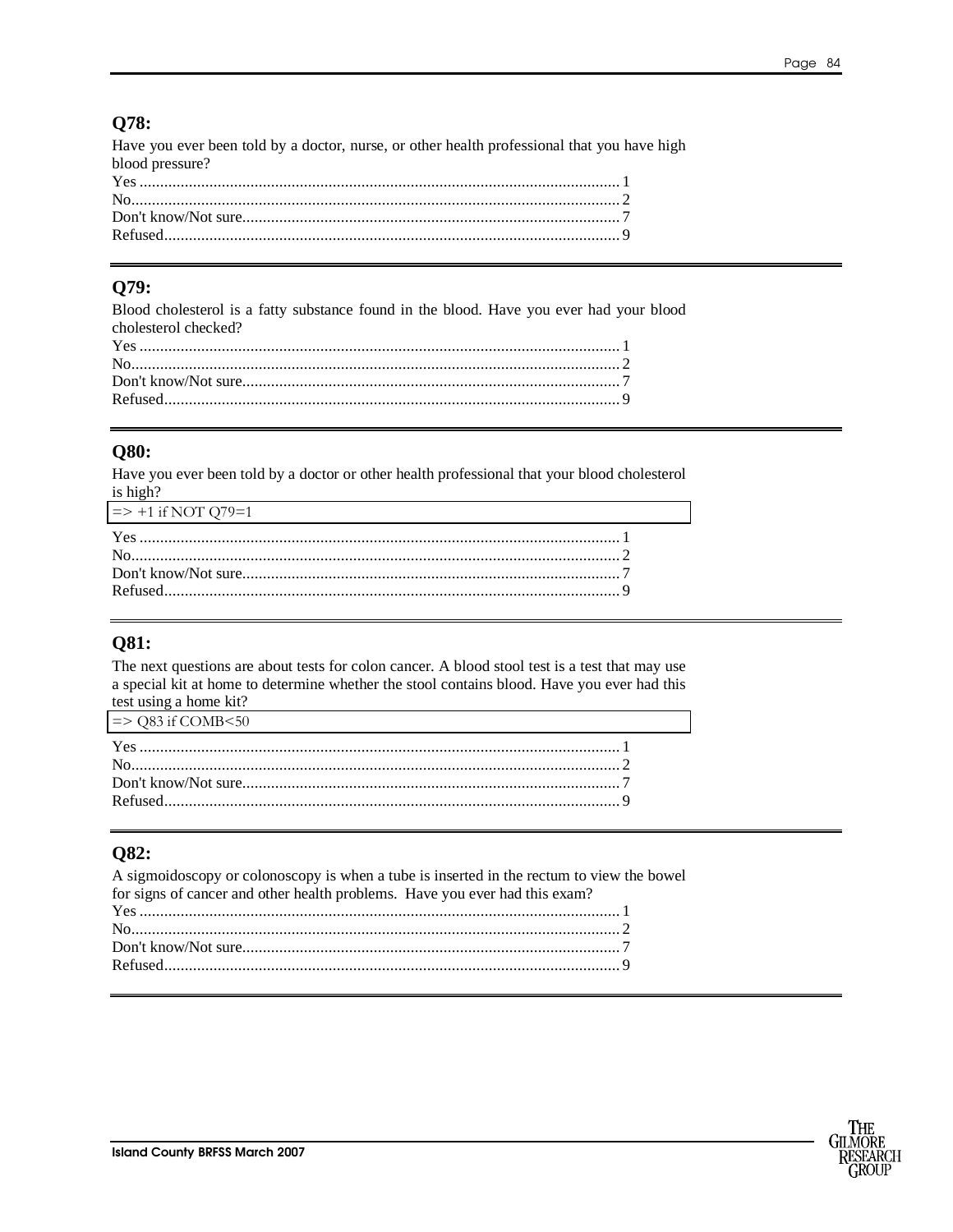# **Q83:**

| These next questions are about cardiovascular health. To lower your risk of developing |  |
|----------------------------------------------------------------------------------------|--|
| heart disease or stroke, are you eating fewer high fat or high cholesterol foods?      |  |
|                                                                                        |  |
|                                                                                        |  |
|                                                                                        |  |
|                                                                                        |  |

#### **Q84:**

| To lower your risk of developing heart disease or stroke, are you exercising more? |  |
|------------------------------------------------------------------------------------|--|
|                                                                                    |  |
|                                                                                    |  |
|                                                                                    |  |
|                                                                                    |  |
|                                                                                    |  |

#### Q85:

| Has a doctor ever told you that you had any of the following |  |
|--------------------------------------------------------------|--|
| Heart attack or myocardial infarction?                       |  |
|                                                              |  |
|                                                              |  |
|                                                              |  |
|                                                              |  |

#### **Q86:**

#### Angina or coronary heart disease?

#### Q87:

| Stroke? |  |
|---------|--|
|         |  |
|         |  |
|         |  |
|         |  |
|         |  |

#### **Q88A:**

Next I have some questions about children's asthma.

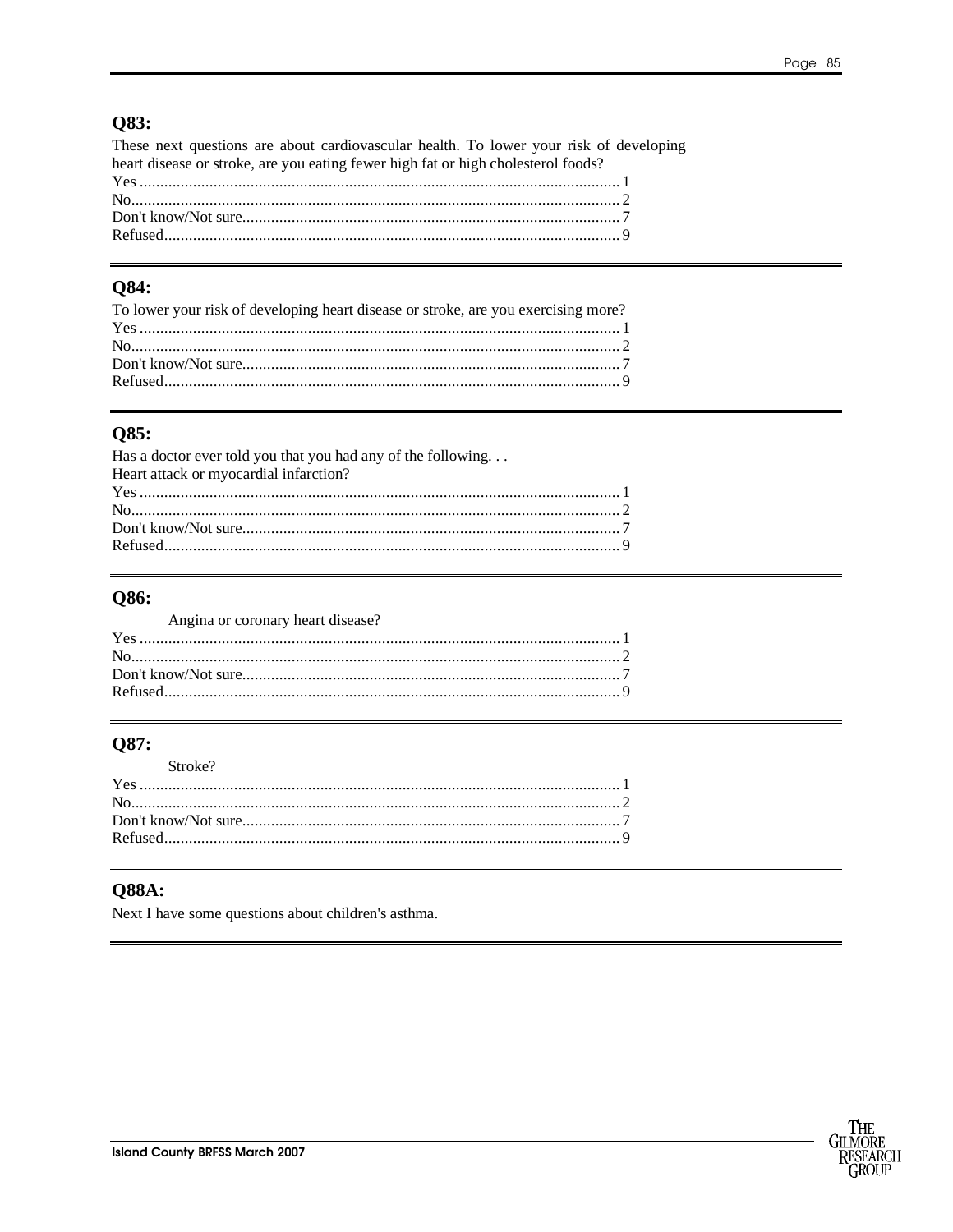#### **Q88:**

Earlier you said there are children under age 5 in your household. Has a doctor ever said that any of the children under the age of 5 had asthma? IF YES, ASK: How many ever had asthma? TOTAL NUMBER OF CHILDREN: <total number of children>  $\Rightarrow$  +1 if Q42A=8-9 None ................................................................................................................. 88 Don't know/Not sure.......................................................................................... 77 Refused............................................................................................................. 99

#### **Q89:**

Earlier you said there are children age 5-12 in your household. Has a doctor ever said that any of the children 5 to 12 years old had asthma? IF YES, ASK: How many ever had asthma? TOTAL NUMBER OF CHILDREN: <total number of children>  $=$  > +1if Q42B=8-9 None ................................................................................................................. 88 Don't know/Not sure.......................................................................................... 77 Refused............................................................................................................. 99

#### **Q90:**

Earlier you said there are children age 13-17 in your household. Has a doctor ever said that any of the children 13 to 17 years old had asthma?

IF YES, ASK: How many ever had asthma?

| TOTAL NUMBER OF CHILDREN: <total children="" number="" of=""></total> |  |
|-----------------------------------------------------------------------|--|
| $\Rightarrow$ +1 if Q42C=8-9                                          |  |
|                                                                       |  |
|                                                                       |  |
|                                                                       |  |
|                                                                       |  |

#### **Q91:**

Now I would like to ask you about indoor air quality. Have you ever experienced physical discomfort from indoor air? IF NEEDED: Such as at home or at your work place, discomforts such as headaches, breathing troubles, or cough? Yes ..................................................................................................................... 1 No....................................................................................................................... 2 Don't know/Not sure............................................................................................ 7 Refused............................................................................................................... 9

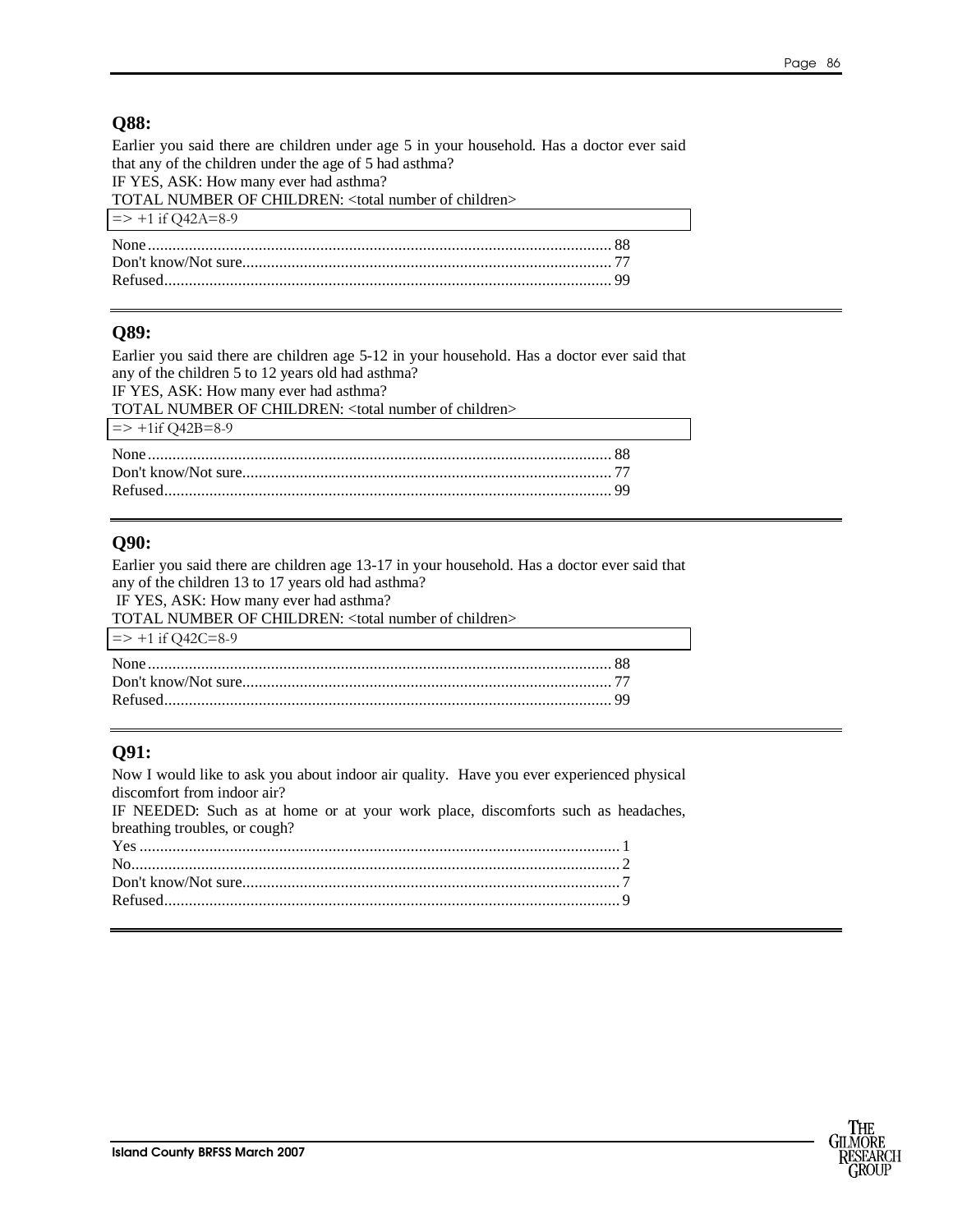#### **Q92:**

| <b>PROBE TO FIT</b><br>Where did these symptoms occur? |  |
|--------------------------------------------------------|--|
| $\Rightarrow$ +1 if NOT Q91=1                          |  |
|                                                        |  |

#### **Q93:**

The next few questions are about child care for young children. "Child care" is care by someone other than a parent or guardian. Child care might include care by a relative, a child care center, a child care home, or a preschool.

#### **Q94:**

*NUMBER OF CHILDREN: <total number of children)*  During the past year, (was your child/ were any of your children/ No children under 5) under age 5 in child care for more than ten hours per week? IF NEEDED: "Child care," is care by someone other than a parent or guardian. Child care might include care by a relative, a child care center, a child care home, or a preschool. No/None ........................................................................................................... 88 Don't know/Not sure.......................................................................................... 77 Refused............................................................................................................. 99

#### **Q95:**

*READ 1-6* 

Think about the last time you looked for child care for children under age 5 in Island County. How much choice did you feel that you had in choosing a child care provider? Would you say you had...

IF NEEDED: "Child care," is care by someone other than a parent or guardian. Child care might include care by a relative, a child care center, a child care home, or a preschool.  $\Rightarrow$  O103 if O94=88-99

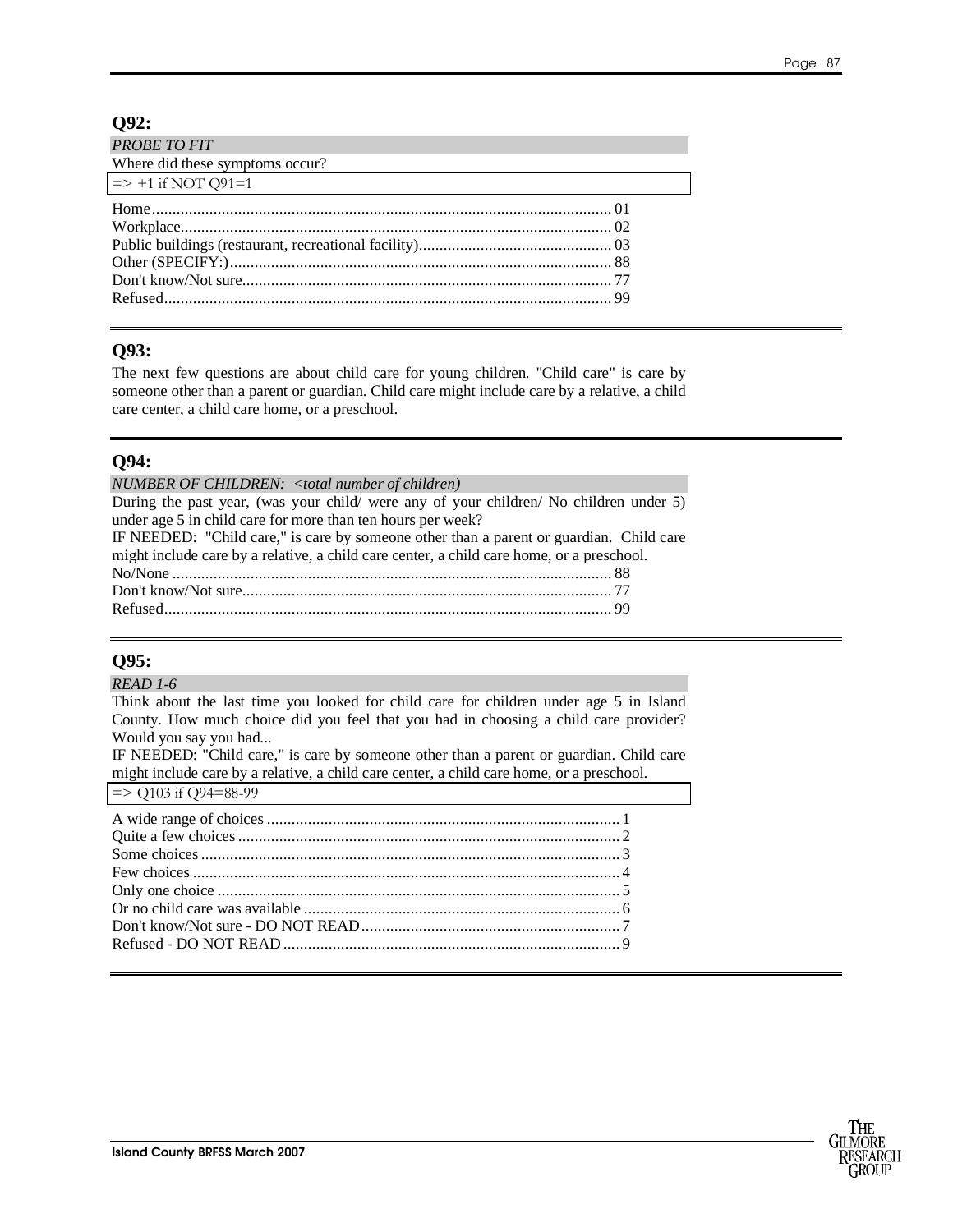#### **Q96:**

Now think about the place where your <child/children> under age 5 received the most child care in the last 12 months. Would you say that this is a child care center, a licensed child care home, an unlicensed child care home, a preschool or somewhere else?

 IF NEEDED: The main source of care is the one where they received the most care in the past year.

#### **Q97A:**

| Can you tell the <age ages="" child="" children="" of="" your=""> in child care?</age> |
|----------------------------------------------------------------------------------------|
| IF NEEDED: Your child under age 5 who were in child care more than 10 hours a week     |
| during the past year.                                                                  |
| FIRST CHILD'S AGE: Can record up to six children's ages                                |
|                                                                                        |
|                                                                                        |
|                                                                                        |
|                                                                                        |
|                                                                                        |
|                                                                                        |
|                                                                                        |

#### **Q98A:**

| Is that a boy or girl?<br>the control of the control of the control of the control of the control of the control of the control of the control of the control of the control of the control of the control of the control of the control of the control |  |
|---------------------------------------------------------------------------------------------------------------------------------------------------------------------------------------------------------------------------------------------------------|--|
| $\Rightarrow$ Q103 if Q97A=9                                                                                                                                                                                                                            |  |
|                                                                                                                                                                                                                                                         |  |
|                                                                                                                                                                                                                                                         |  |
|                                                                                                                                                                                                                                                         |  |
|                                                                                                                                                                                                                                                         |  |

#### **Q100:**

| <i>READ 1-5</i>                                                                                   |
|---------------------------------------------------------------------------------------------------|
| Now I'd like to ask you about how you would rate the child care your $\langle X \rangle$ year old |
| $\langle$ boy/girl> is receiving. Overall, how would you rate the way your child's caregiver      |
| responds to your child's emotional needs? Would you say                                           |
| IF NEEDED: The caregiver that spends the most time with your child. Emotional needs"              |
| are the child's feelings and needs for closeness and security                                     |
|                                                                                                   |
|                                                                                                   |
|                                                                                                   |
|                                                                                                   |
|                                                                                                   |
|                                                                                                   |
|                                                                                                   |
|                                                                                                   |

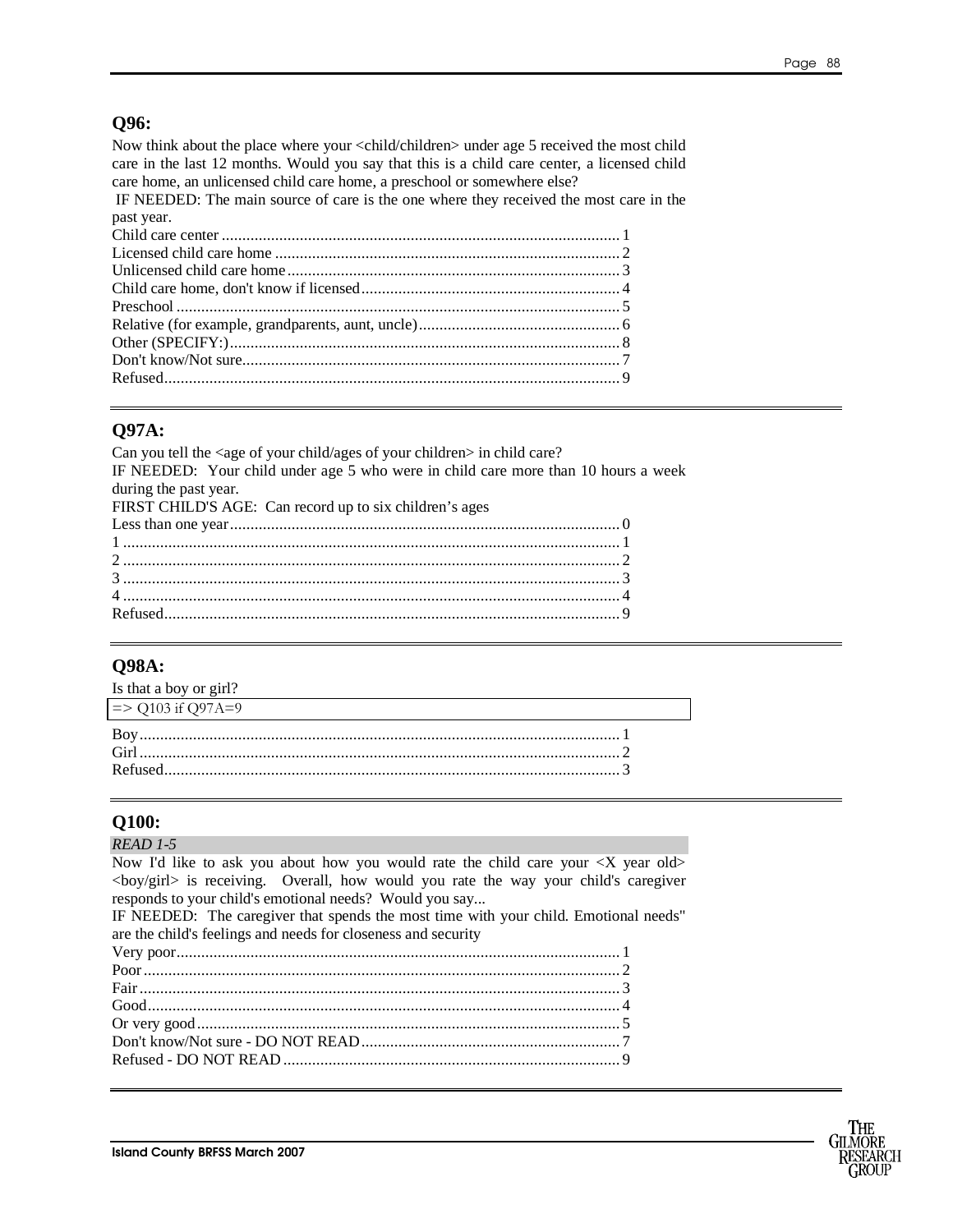#### Q101:

| $READ$ 1-5                                                                                                                                                                                |  |
|-------------------------------------------------------------------------------------------------------------------------------------------------------------------------------------------|--|
| How would you rate the safety of the physical environment at your $\langle X \rangle$ year old $\rangle$ child's<br>child care? Consider both the indoor and outdoor areas. Would you say |  |
|                                                                                                                                                                                           |  |
|                                                                                                                                                                                           |  |
|                                                                                                                                                                                           |  |
|                                                                                                                                                                                           |  |
|                                                                                                                                                                                           |  |
|                                                                                                                                                                                           |  |
|                                                                                                                                                                                           |  |

#### Q102:

#### READ 1-5

| How would you rate how clean it is at your <pick1> child's child care? For example,</pick1> |  |
|---------------------------------------------------------------------------------------------|--|
| consider the general cleanliness, hand washing, and food handling. Would you say?           |  |
|                                                                                             |  |
|                                                                                             |  |
|                                                                                             |  |
|                                                                                             |  |
|                                                                                             |  |
|                                                                                             |  |
|                                                                                             |  |
|                                                                                             |  |

#### Q103:

These next questions are about physical, mental, or emotional problems or limitations you may have in your daily life. Are you LIMITED IN ANY WAY in any activities because of any impairment or health problem? 

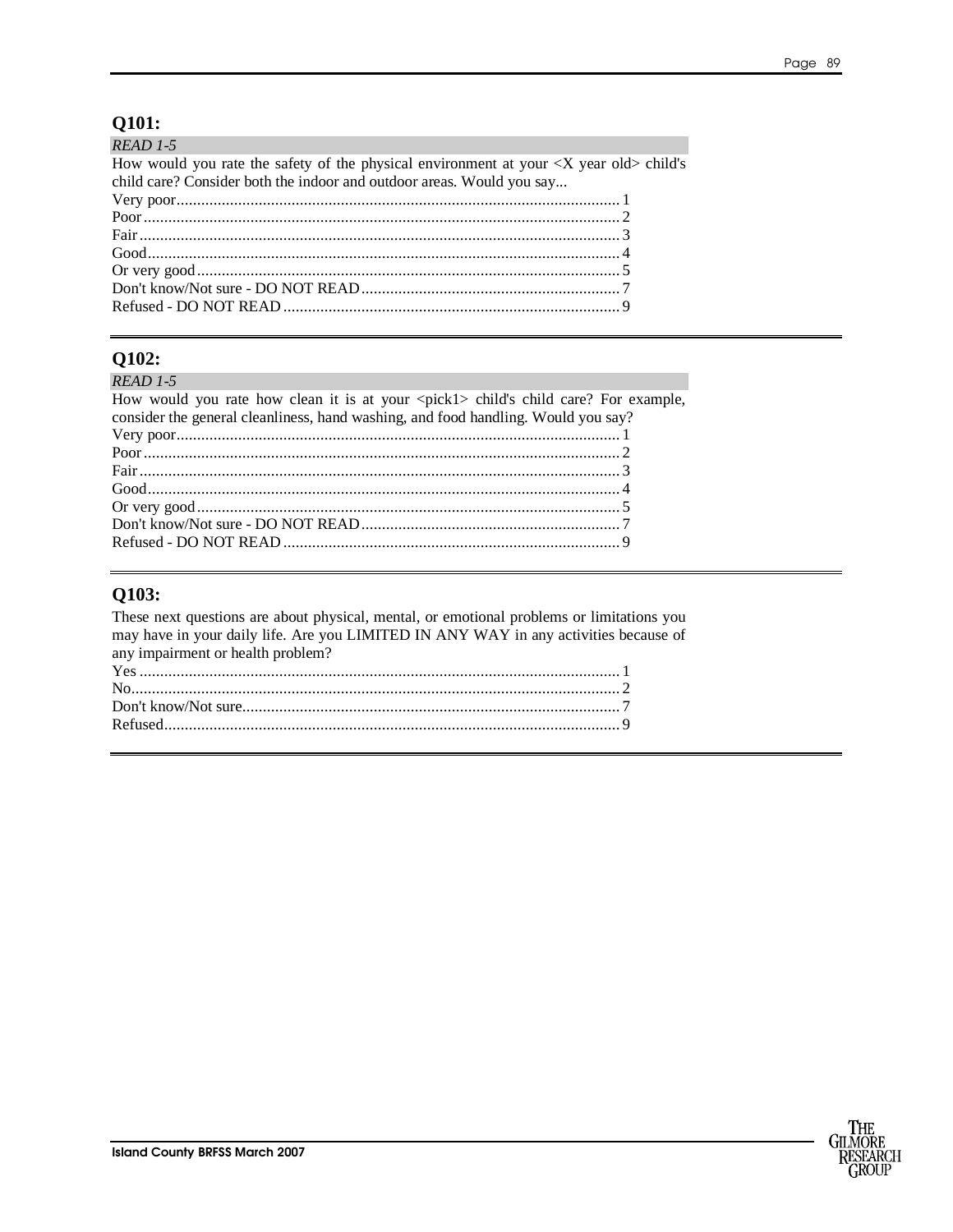#### Q104:

| <b>PROBE TO FIT</b>                                                         |  |
|-----------------------------------------------------------------------------|--|
| What is the MAJOR impairment or health problem that limits your activities? |  |
| $\Rightarrow$ Q110 if NOT Q103=1                                            |  |
|                                                                             |  |
|                                                                             |  |
|                                                                             |  |
|                                                                             |  |
|                                                                             |  |
|                                                                             |  |
|                                                                             |  |
|                                                                             |  |
|                                                                             |  |
|                                                                             |  |
|                                                                             |  |
|                                                                             |  |
|                                                                             |  |
|                                                                             |  |
|                                                                             |  |
|                                                                             |  |

#### Q105:

| For how long have your activities been limited because of your major impairment or health |  |
|-------------------------------------------------------------------------------------------|--|
| problem?                                                                                  |  |
| RECORD NUMBER, ON NEXT SCREEN RECORD IF DAYS, WEEKS, MONTHS OR                            |  |
| <b>YEARS</b>                                                                              |  |
|                                                                                           |  |
|                                                                                           |  |

#### Q106:

| (For how long have your activities been limited because of your major impairment or health |  |
|--------------------------------------------------------------------------------------------|--|
| problem?)                                                                                  |  |
| RECORD CODE                                                                                |  |
|                                                                                            |  |
|                                                                                            |  |
|                                                                                            |  |
|                                                                                            |  |
|                                                                                            |  |

## Q107:

Because of any impairment or health problem, do you need the help of other persons with your PERSONAL CARE needs, such as eating, bathing, dressing, or getting around the house? 

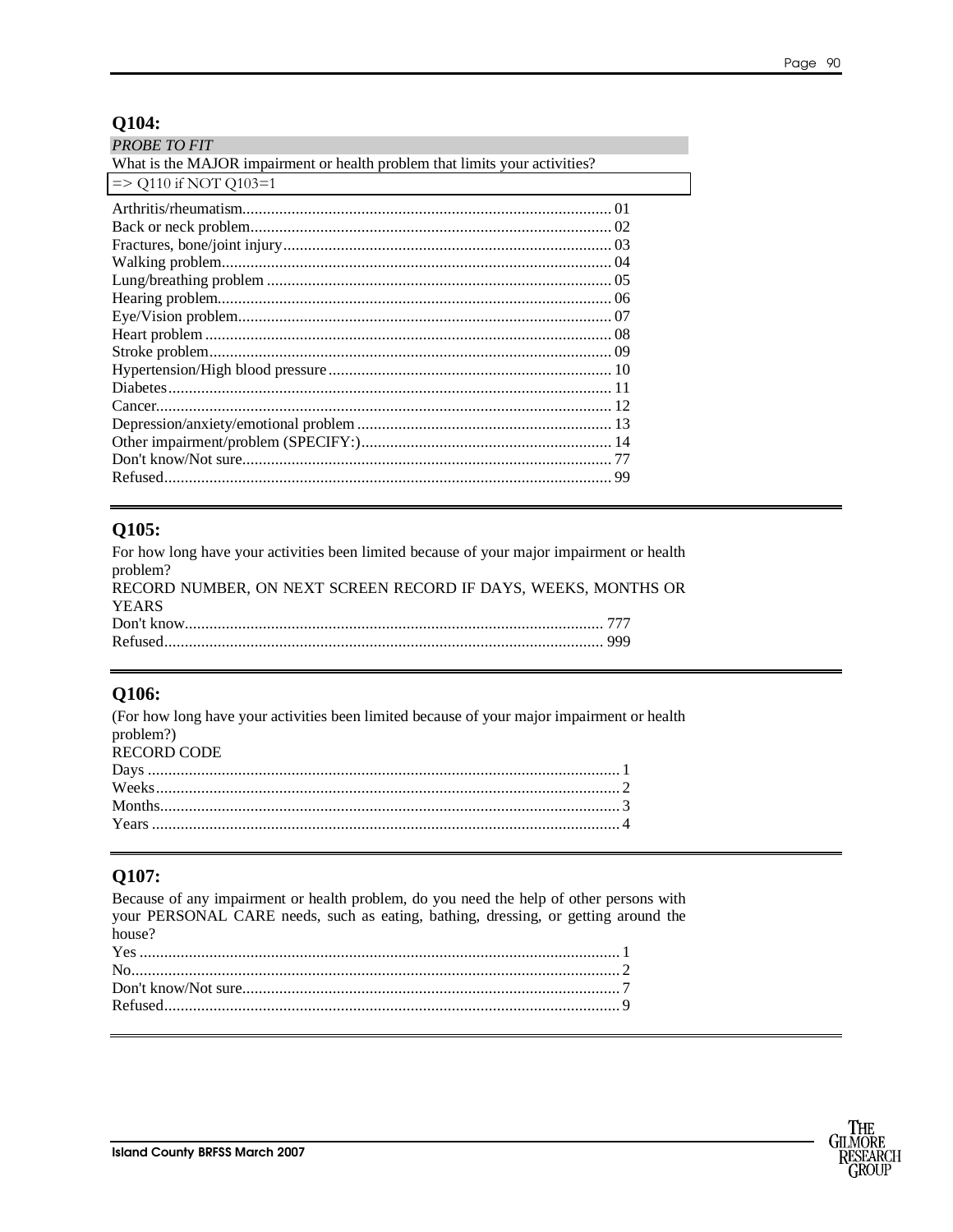#### **Q108:**

Because of any impairment or health problem, do you need the help of other persons with your ROUTINE CARE needs, such as everyday household chores, doing necessary business, shopping, or getting around for other purposes?

#### **Q109:**

During the past 30 days, for about how many days did pain make it hard for you to do your usual activities, such as self-care, work, or recreation? Don't know/Not sure.......................................................................................... 77 None ................................................................................................................. 88 Refused............................................................................................................. 99

### **Q110:**

The next questions are about safety and firearms. Firearms include weapons such as pistols, shotguns, and rifles. In answering the questions, do not include BB guns, starter pistols, or guns that cannot fire. Are any firearms now kept in or around your home? Include those kept in a garage, outdoor storage area, car, truck, or other motor vehicle.

IF NEEDED: Sometimes the use of firearms can lead to injury. Gun shot injuries are a major health problem.

## **Q111:**

The next questions are about firearm storage. Is there a firearm in or around your home that is now loaded?

| $\Rightarrow$ Q114 if NOT Q110=1 |  |
|----------------------------------|--|
|                                  |  |
|                                  |  |
|                                  |  |
|                                  |  |
|                                  |  |

## **Q112:**

Is there a firearm in or around your home that is now unlocked? IF RESPONDENT ASKS WHAT THE TERMS LOCKED OR UNLOCKED MEANS, SAY: A "locked" firearm means a gun with a trigger lock kept in a locked position or a gun kept in a box, cabinet or other area accessible only by a key or combination. Yes ..................................................................................................................... 1 No....................................................................................................................... 2 Don't know/Not sure............................................................................................ 7 Refused............................................................................................................... 9

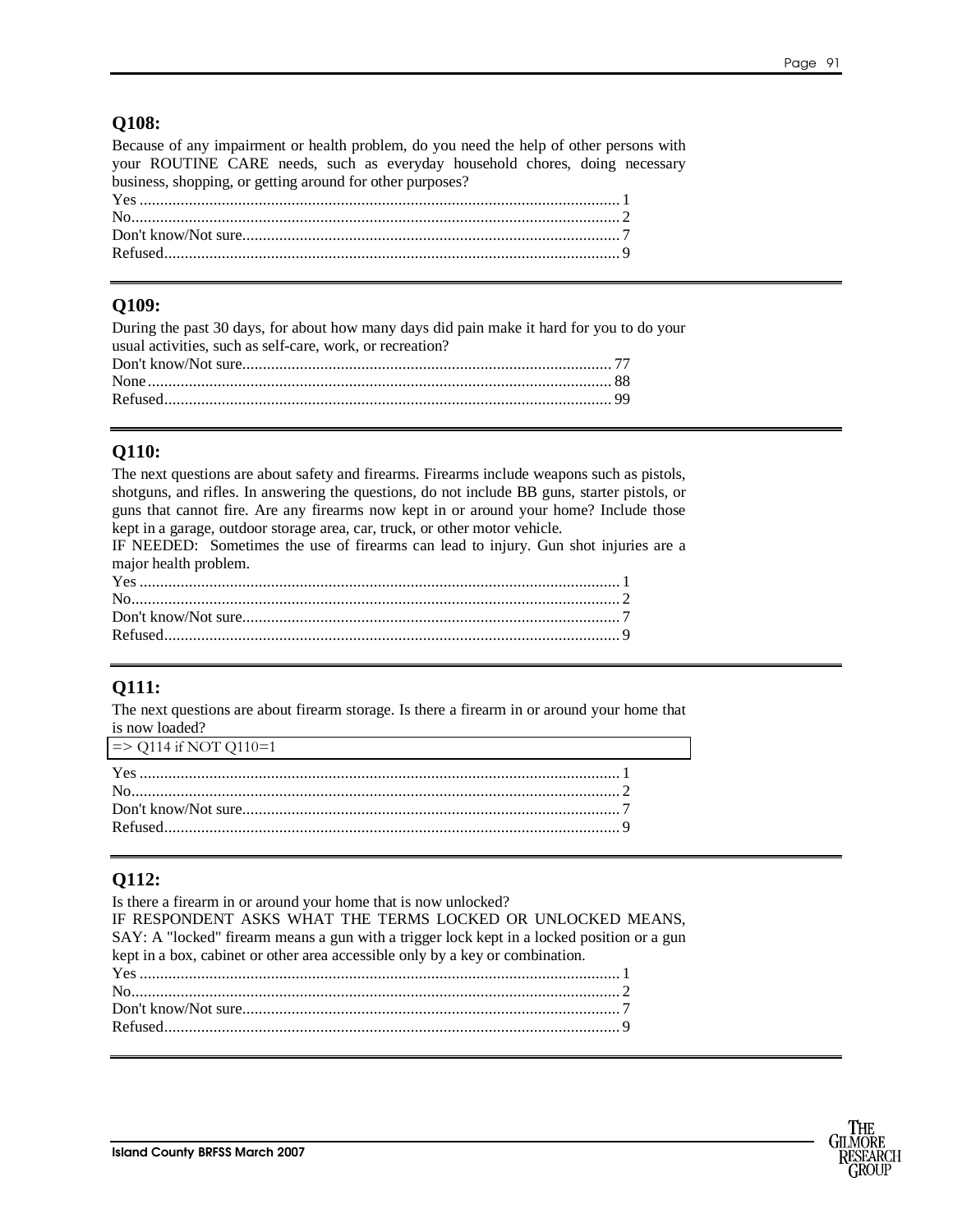#### **Q113:**

You've indicated that you have an unlocked gun and a loaded gun, my next question is: Is there a firearm in or around your home that is now both loaded and unlocked?

| $\Rightarrow$ +1 if NOT Q111=1 OR NOT Q112=1 |  |
|----------------------------------------------|--|
|                                              |  |
|                                              |  |
|                                              |  |
|                                              |  |
|                                              |  |

#### **Q114:**

Now a different topic, thinking back over the past 12 months, have you been on water in a small boat under 20 feet in length, such as a raft, canoe, kayak, or small motor boat? IF NEEDED: Small motor boats less than 20 feet long can usually hold 4 to 6 people in good weather. Use your best estimate; if you THINK you've been in a 20-foot boat, that's fine

## **Q115:**

#### *READ 1-5*

When you're in a boat less than 20 feet long, how often do you wear a life vest? Would you say

| $\Rightarrow$ Q118 if NOT Q114=1 |  |
|----------------------------------|--|
|                                  |  |
|                                  |  |
|                                  |  |
|                                  |  |
| Or never $\sim$ 5                |  |
|                                  |  |
|                                  |  |

#### **Q116:**

During the last 12 months, have you ever gone out in a small boat when you have had perhaps too much to drink? Yes ..................................................................................................................... 1 No....................................................................................................................... 2 Don't know/Not sure............................................................................................ 7 Refused............................................................................................................... 9

#### **Q117:**

| How many times did this happen?                                                       |  |
|---------------------------------------------------------------------------------------|--|
| IF NEEDED: In the last 12 months when you went out in a boat and had perhaps too much |  |
| to drink?                                                                             |  |
| $\Rightarrow$ +1 if NOT Q116=1                                                        |  |
|                                                                                       |  |
|                                                                                       |  |
|                                                                                       |  |

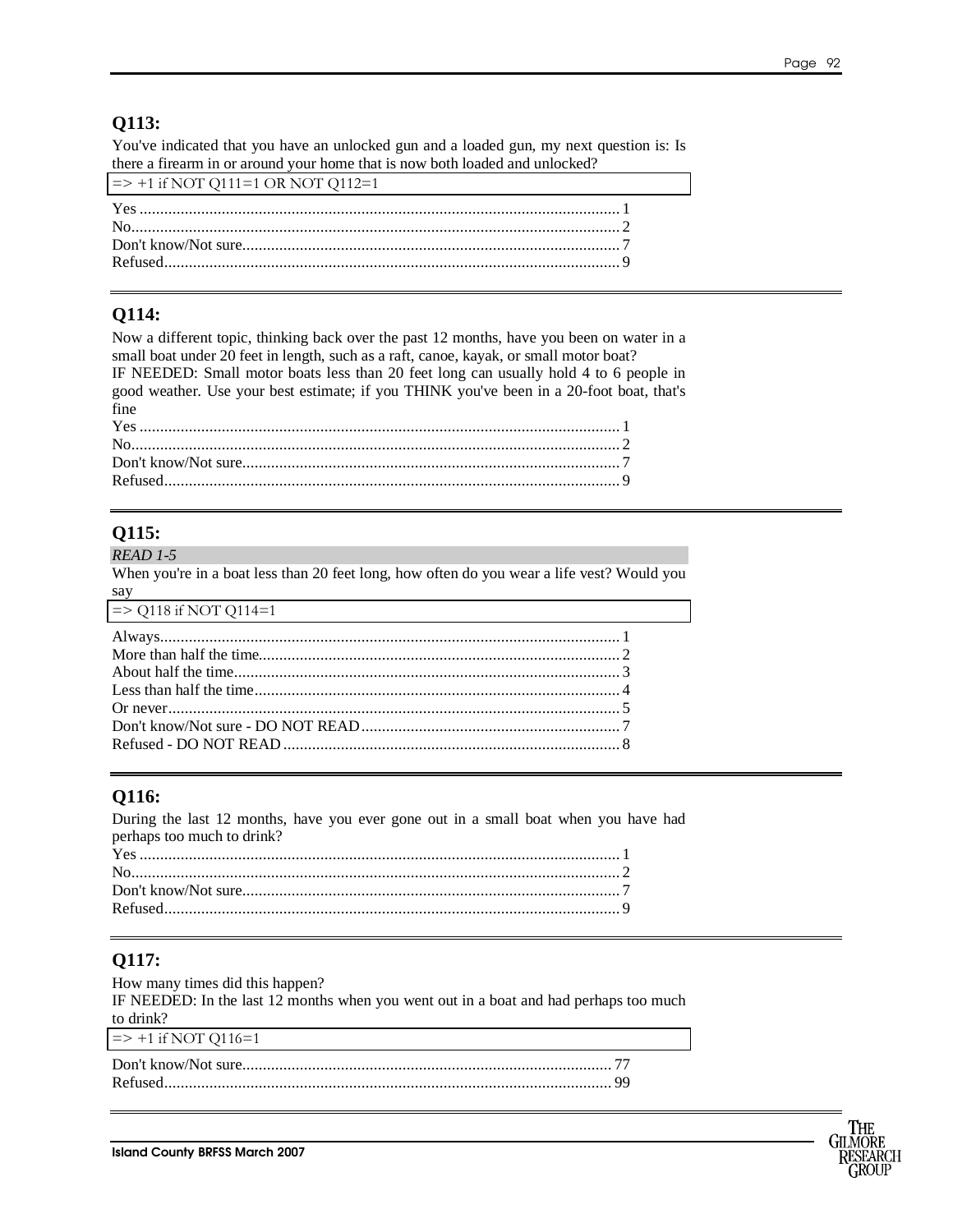#### Q118:

| <i>READ 1-5</i>                                                               |  |
|-------------------------------------------------------------------------------|--|
| How often do you use seatbelts when you drive or ride in a car? Would you say |  |
|                                                                               |  |
|                                                                               |  |
|                                                                               |  |
|                                                                               |  |
|                                                                               |  |
|                                                                               |  |
|                                                                               |  |
|                                                                               |  |
|                                                                               |  |

### Q119:

| What is the age of the oldest child in your household under the age of 16? |  |
|----------------------------------------------------------------------------|--|
| $\Rightarrow$ Q122 if ADD2<1                                               |  |
|                                                                            |  |
|                                                                            |  |
|                                                                            |  |
|                                                                            |  |

### Q120:

**READ 1-5** 

How often does <X>-year-old child in your household use a seat belt when they ride in a car? Would you say...

IF NEEDED: Depending on the age, weight and height of the child, this might be a booster seat or infant car seat.

|  |  | $\Rightarrow$ Q122 if Q119=88-99 |
|--|--|----------------------------------|
|--|--|----------------------------------|

# **Q121:**<br> $READ 1-5$

| $RFAU1-1$                                                                                              |  |
|--------------------------------------------------------------------------------------------------------|--|
| During the past year, how often has the $\langle X \rangle$ -year-old child worn a bicycle helmet when |  |
| riding a bicycle? Would you say                                                                        |  |
|                                                                                                        |  |
|                                                                                                        |  |
|                                                                                                        |  |
|                                                                                                        |  |
|                                                                                                        |  |
|                                                                                                        |  |
|                                                                                                        |  |
|                                                                                                        |  |
|                                                                                                        |  |

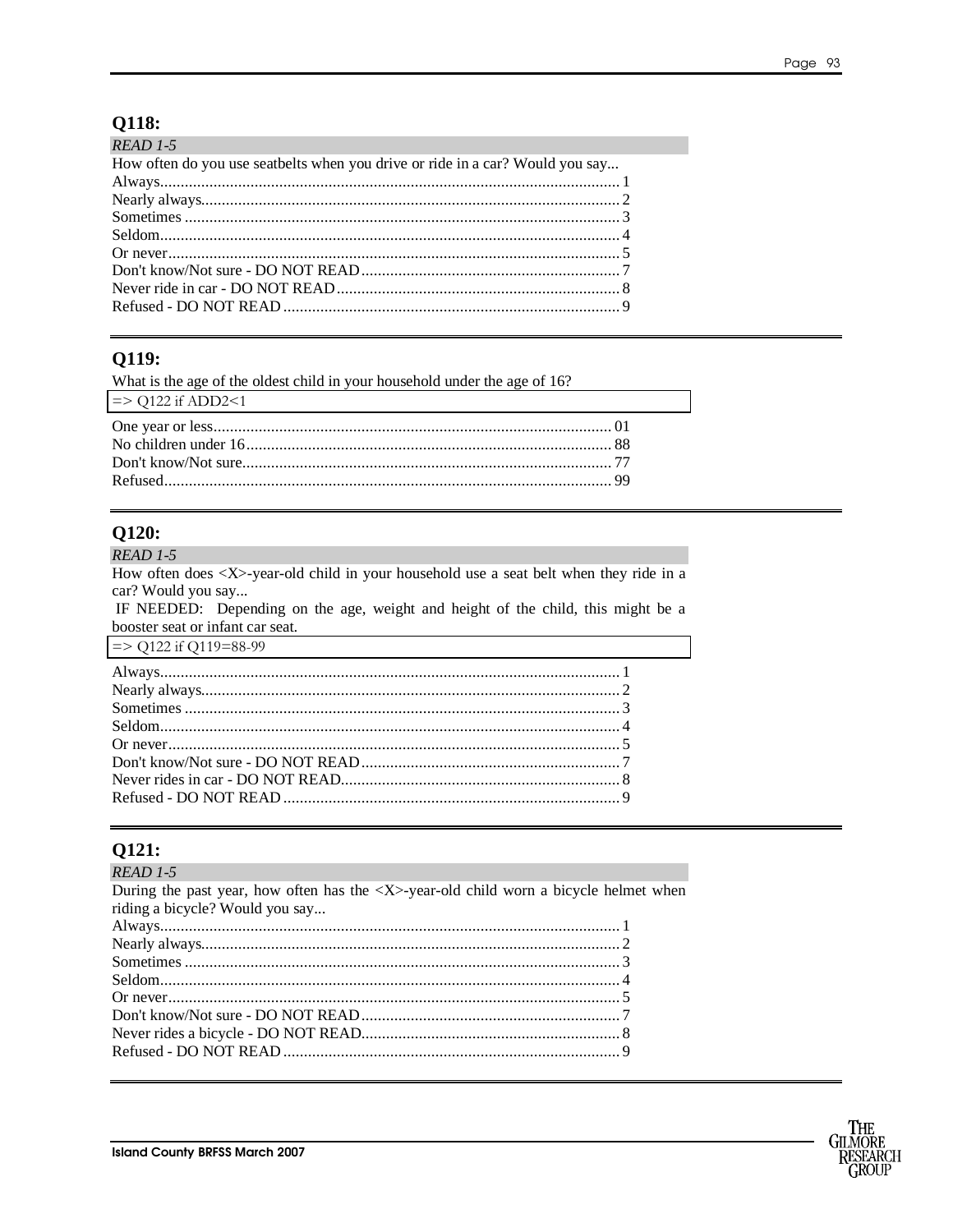# **Q122:**

| <b>READ 1-4 ONLY IF NECESSARY</b>                                                         |  |
|-------------------------------------------------------------------------------------------|--|
| Now on a different topic, how long has it been since you last visited a dentist or dental |  |
| clinic for any reason? Include visits to dental specialists, such as orthodontists.       |  |
|                                                                                           |  |
|                                                                                           |  |
|                                                                                           |  |
|                                                                                           |  |
|                                                                                           |  |
|                                                                                           |  |
|                                                                                           |  |
|                                                                                           |  |

#### **Q123:**

| <b>READ 1-88 ONLY IF NECESSARY</b>                                         |  |
|----------------------------------------------------------------------------|--|
| What is the main reason you have not visited the dentist in the last year? |  |
| $\Rightarrow$ +1 if Q122=1                                                 |  |
|                                                                            |  |
|                                                                            |  |
|                                                                            |  |
| Cannot get to the office/clinic                                            |  |
|                                                                            |  |
|                                                                            |  |
|                                                                            |  |
|                                                                            |  |
|                                                                            |  |
|                                                                            |  |
|                                                                            |  |
|                                                                            |  |
|                                                                            |  |

#### **Q124:**

Do you have any kind of insurance coverage that pays for some or all of your routine dental care, including dental insurance, prepaid plans such as HMOs or government plans such as Medicaid?

| $\Rightarrow$ +1 if Q123=09 |  |
|-----------------------------|--|
|                             |  |
|                             |  |
|                             |  |
|                             |  |

#### **Q125:**

#### *READ 1-4 ONLY IF NECESSARY*

| How long has it been since you had your teeth CLEANED by a dentist or dental hygienist? |  |
|-----------------------------------------------------------------------------------------|--|
|                                                                                         |  |
|                                                                                         |  |
|                                                                                         |  |
|                                                                                         |  |
|                                                                                         |  |
|                                                                                         |  |
|                                                                                         |  |

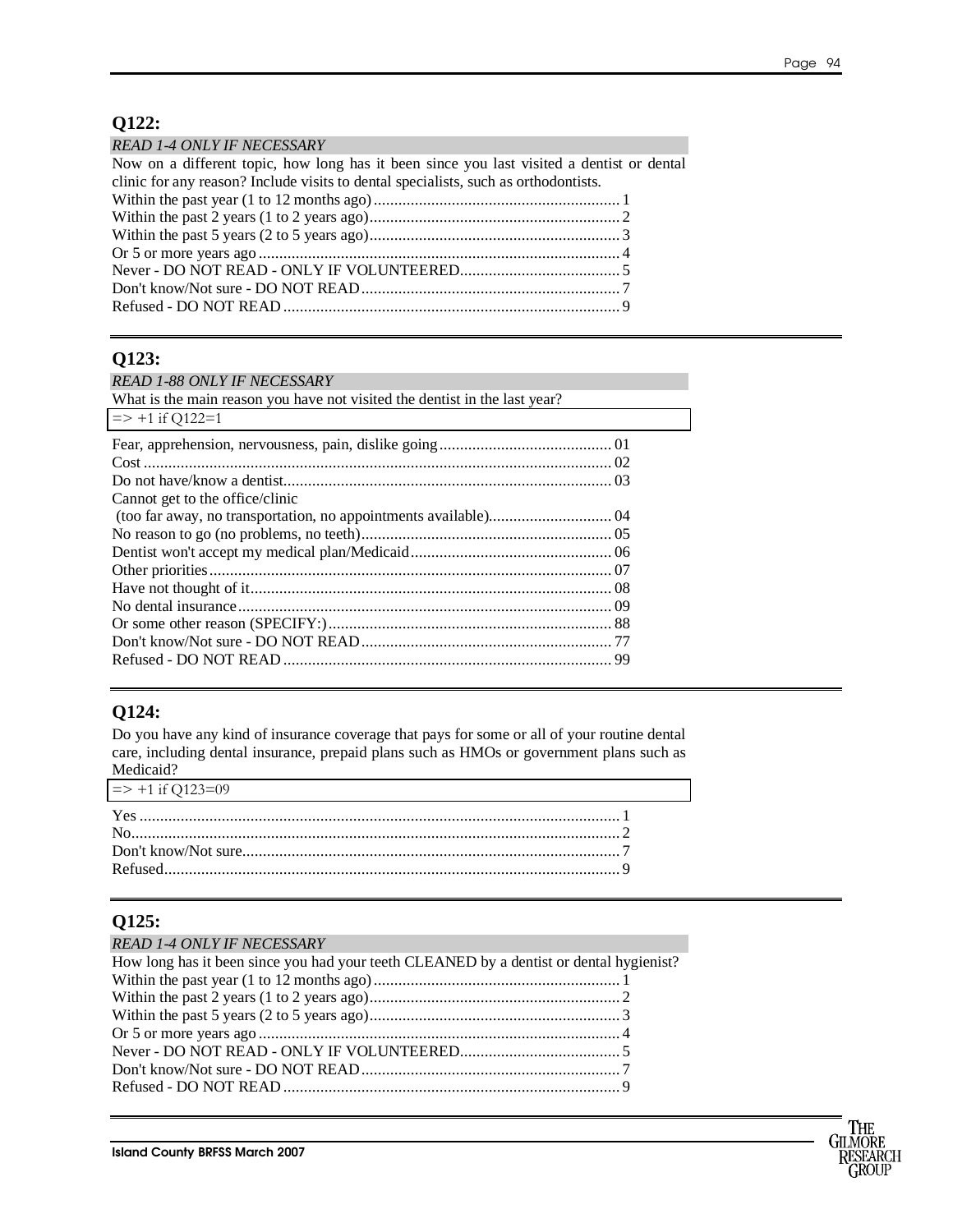# Q126:

| Have you had a flu shot in the past year? |  |
|-------------------------------------------|--|
|                                           |  |
|                                           |  |
|                                           |  |
|                                           |  |
|                                           |  |

## Q126A:

| Do you plan on getting a flu shot this fall? |  |
|----------------------------------------------|--|
|                                              |  |
|                                              |  |
|                                              |  |
|                                              |  |
|                                              |  |

## Q127:

| <b>READ 1-3 ONLY IF NECESSARY</b><br>the control of the control of the control of the control of the control of the control of |  |
|--------------------------------------------------------------------------------------------------------------------------------|--|
| How long ago did you have your last tetanus shot?                                                                              |  |
| IF NEEDED: Please give me your best guess.                                                                                     |  |
|                                                                                                                                |  |
|                                                                                                                                |  |
|                                                                                                                                |  |
|                                                                                                                                |  |
|                                                                                                                                |  |
|                                                                                                                                |  |

### Q128:

| Do you own or rent your home?                                     |  |
|-------------------------------------------------------------------|--|
| INTERVIEWER NOTE: If buying a home and making payments = own home |  |
|                                                                   |  |
|                                                                   |  |
| Living Rent Free with Friends or                                  |  |
|                                                                   |  |
| Living Rent Free in Military provided                             |  |
|                                                                   |  |
|                                                                   |  |
|                                                                   |  |

# Q129:

| <b>READ 1-4 ONLY IF NECESSARY</b>             |  |
|-----------------------------------------------|--|
| How long have you lived in your neighborhood? |  |
|                                               |  |
|                                               |  |
|                                               |  |
|                                               |  |
|                                               |  |
|                                               |  |
|                                               |  |

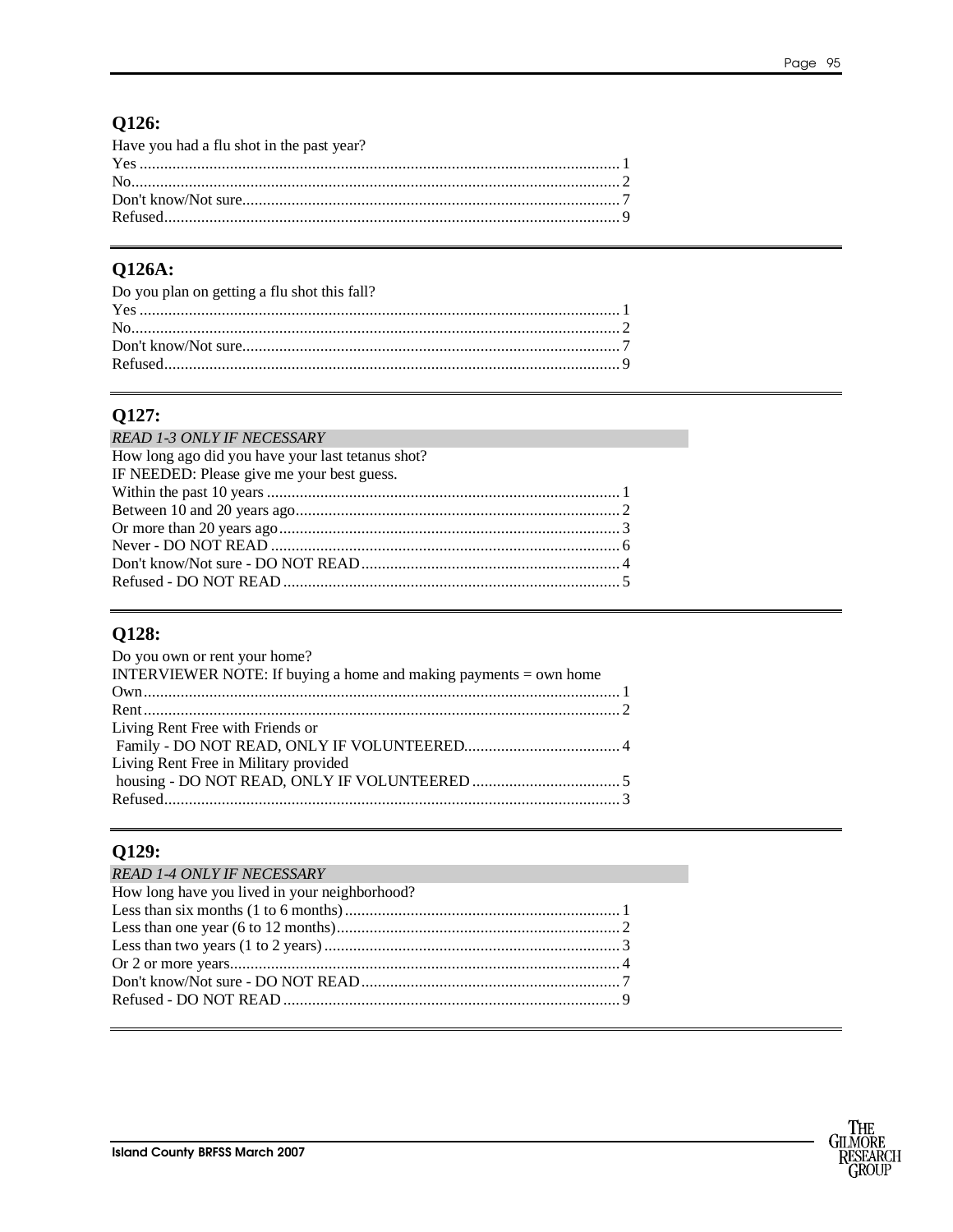#### Q130:

Thinking about your community, in your opinion is there enough safe and affordable housing available in your area? By safe we mean structurally sound such as a stable foundation, adequate plumbing, heat and ventilation.

#### Q131:

| Have you ever been unable to get safe and affordable housing in your area? |  |
|----------------------------------------------------------------------------|--|
|                                                                            |  |
|                                                                            |  |
|                                                                            |  |
|                                                                            |  |
|                                                                            |  |

### Q132:

How many close friends or relatives would help you with your emotional problems or feelings if you needed it?

#### Q133:

In the past 30 days, have you been concerned about having enough food for you or your  $family$ ? 

## Q134:

| The next few questions are about exercise, recreation, or physical activities other than     |  |
|----------------------------------------------------------------------------------------------|--|
| regular job duties. During the past month, did you participate in any physical activities or |  |
| exercises such as running, golf, gardening, or walking for exercise?                         |  |
|                                                                                              |  |
|                                                                                              |  |
|                                                                                              |  |
|                                                                                              |  |
|                                                                                              |  |

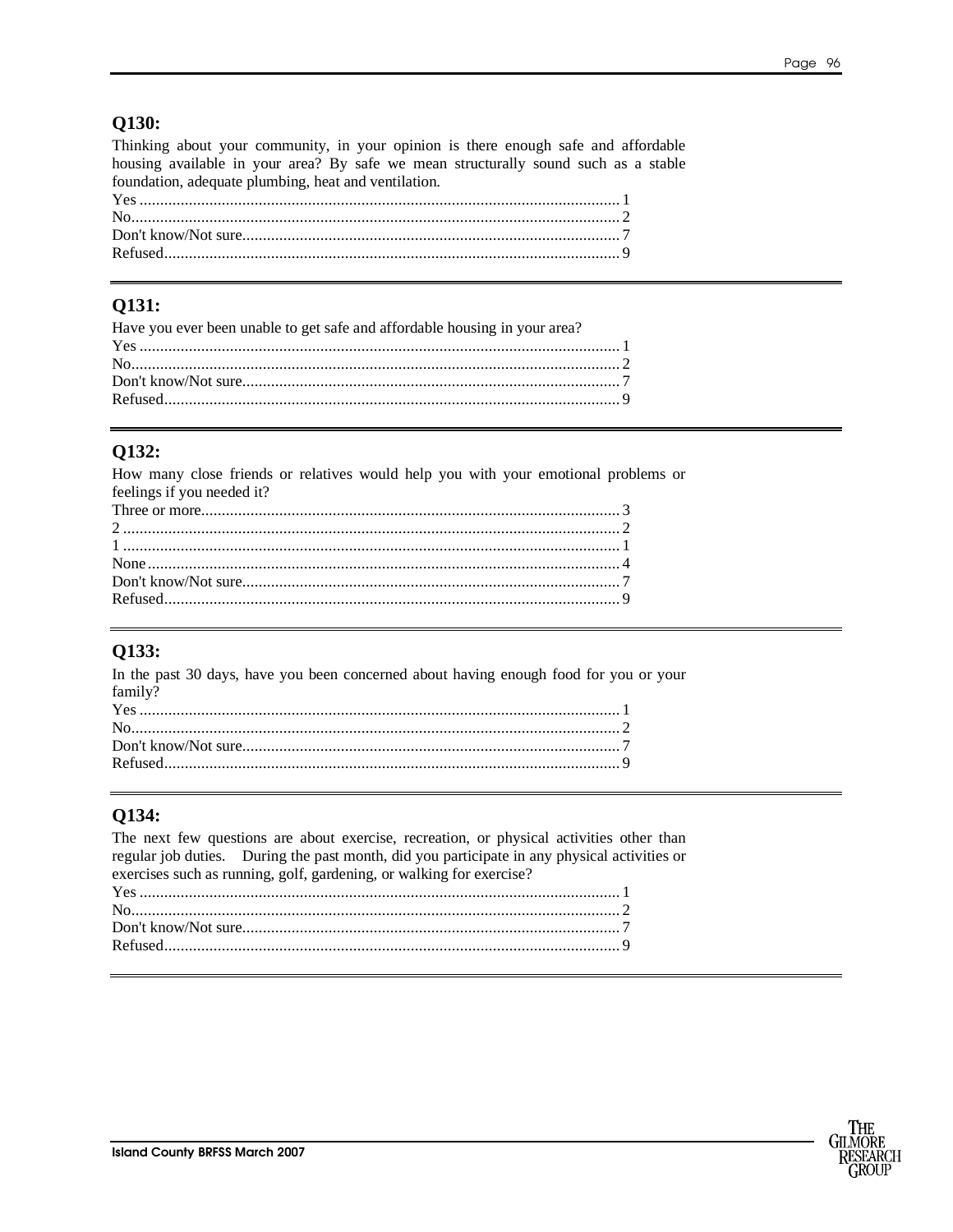#### **Q135:**

What type of physical activity or exercise did you spend the most time doing during the past month?

| $\Rightarrow$ O138 if NOT O134=1 |  |
|----------------------------------|--|
|                                  |  |
|                                  |  |
|                                  |  |
|                                  |  |
|                                  |  |
|                                  |  |
|                                  |  |
|                                  |  |
|                                  |  |
|                                  |  |
|                                  |  |
| Hiking                           |  |
|                                  |  |
|                                  |  |
|                                  |  |
|                                  |  |
|                                  |  |
|                                  |  |

#### **Q136:**

| How many days on average per week did you take part in this activity? |  |
|-----------------------------------------------------------------------|--|
|                                                                       |  |
|                                                                       |  |
|                                                                       |  |
|                                                                       |  |

#### **Q137:**

When you took part in this activity, for how many minutes or hours did you usually keep at it?

EXAMPLE:  $1$  HOUR AND  $10$  MINUTES =  $110$ ,  $20$  MINUTES =  $020$ IF NEEDED: Please give your best guess.

If Needed: if answer seems high: "Just to clarify, this answer does not include exercise you might get as part of your job duties. Is that correct?"

#### **Q138:**

#### *READ 1-3*

A community emergency can take many forms. Earthquakes, volcanic eruptions, winter storms, disease outbreaks, and chemical spills are some of the unexpected events that could impact a community. How prepared do you feel your household is to handle a community emergency or disaster? Would you say Very prepared...................................................................................................... 1 Somewhat prepared............................................................................................. 2 Or not prepared at all........................................................................................... 3 Don't know/Not sure - DO NOT READ............................................................... 7

Refused - DO NOT READ .................................................................................. 9